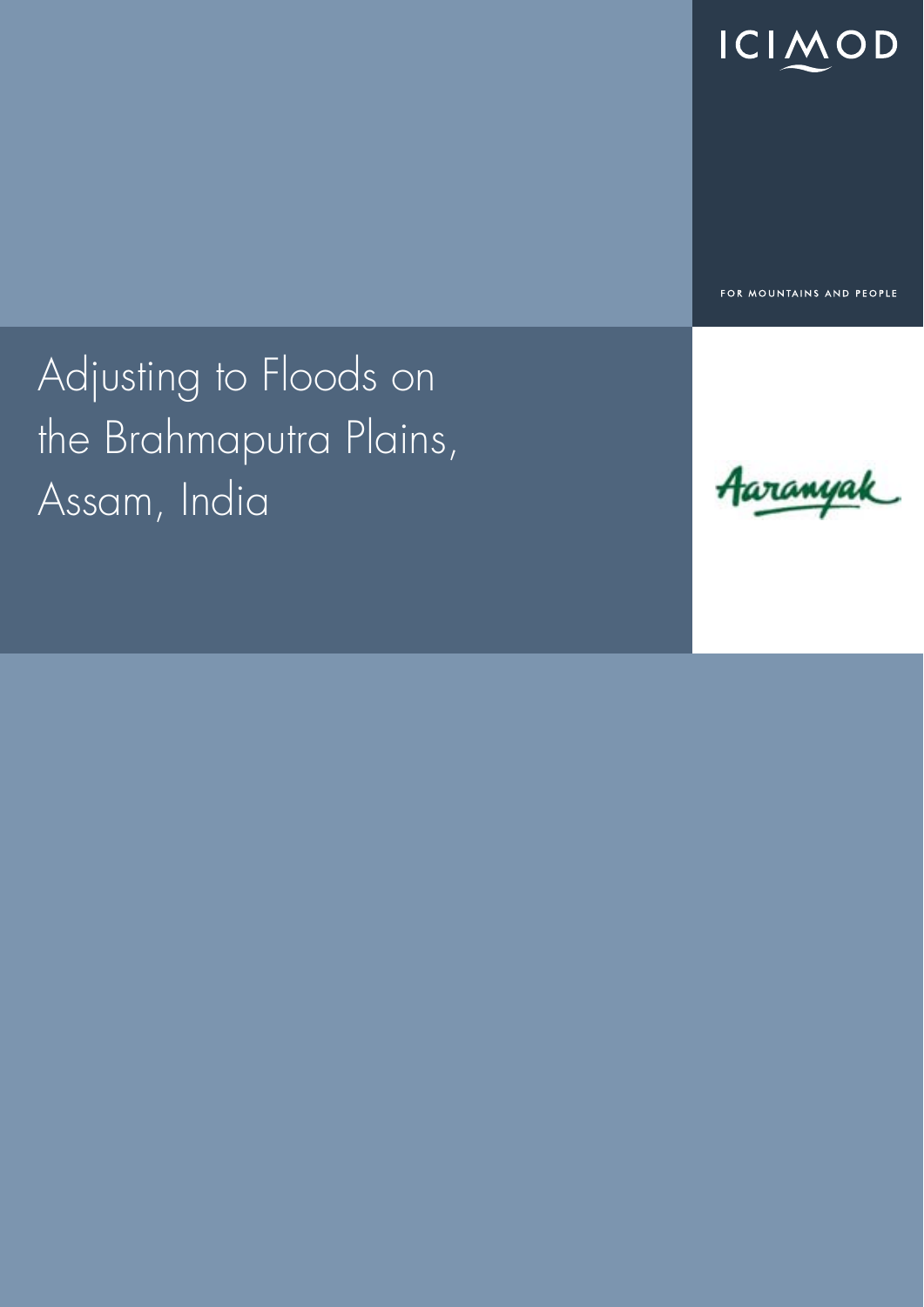## Executive summary

The central objective of the research project 'Documenting and Assessing Adaptation Strategies to Too Much, Too Little Water' is to document adaptation strategies at local or community level to constraints and hazards related to water and induced by climate change in the Himalayan region, including how people are affected by water stress and hazards, their local short and long-term responses, and the extent to which these strategies reduce vulnerability to water stress and hazards. Five case studies were carried out in four countries. The results of each have been summarised in separate documents on a CD-ROM to accompany a single synthesis document.

The Assam case study presented here documents and assesses the local and /or traditional practices of communities which have evolved from their culture, customs, beliefs, indigenous knowledge systems (IKS) and skills that have enabled them to survive water stresses and cope with hazards and disasters over the long term in the flood plains of the Brahmaputra basin of eastern Assam, India. The research was carried out at two sites: viz, the areas of Majgaon (one village: Majgaon) and Matmora (four villages: Tinigharia, Khamon Birina, Opar Khamon, Bahpora No.1) through participatory action research (PRA) complemented by secondary data in some cases. The five villages are in the Dhemaji and Lakhimpur districts of Assam, respectively. The study sites were selected on the basis of their long history of water-induced stresses and the vulnerability and adaptability of the communities to water-induced hazards such as floods, flash floods, river bank erosion, and land degradation caused by sand deposition.

The study sites are inhabited by three prominent indigenous communities – the 'Mishing' (Matmora area), the 'Ahom', and the 'Chutiya' (Majgaon) – and several Assamese caste groups such as Brahmins, 'Koibartta' (Matmora area), and a Bihari community (Majgaon). Floods, flash floods, and sand casting are the most serious water-induced stresses in the eastern Brahmaputra basin in Assam where the study sites are located. The study villages have many things in common in terms of the nature of water-induced problems, a flood history tracing back to the 1950 earthquake, impacts of floods, community adaptations, and ways of living and coping with stress. There are also significant differences in degrees and types of vulnerabilities as well as in coping and adaptation strategies, depending on the culture, traditions, indigenous knowledge systems, physical location, intensity of flooding, and extent of outside intervention.

The Mishing community builds thatched, stilt houses and granaries on stilts, while others build houses with high plinths but build granaries on stilts. People store food and save money for bad times and try to keep themselves informed about flood situations and warnings as preparatory measures, sometimes using their folk beliefs and observational experiences. They take shelter on high platforms close by or on the road or on embankments with their cattle if they are in danger of being displaced and have to move houses or villages. Transportation during floods is usually on rafts made from the wood of the banana tree and they help each other in rescue and evacuation operations. Most of the villagers are skilled swimmers and know how to use boats and rafts. They try various methods of cultivating paddy of different varieties whenever there is a slight respite from floods. Some of them have grown alternative crops and vegetables with consistent efforts but on a subsistence scale. Other villagers have engaged in alternative livelihoods, such as daily-wage labour, fishing, selling dry fish and country liquor (sometimes against cultural taboos), and providing menial labour for government projects, whereas others have migrated to get work. Their adaptive capacities need to be augmented by well-designed interventions aimed at making people more proactive and communities self sustained so that they are ready to face future hazards.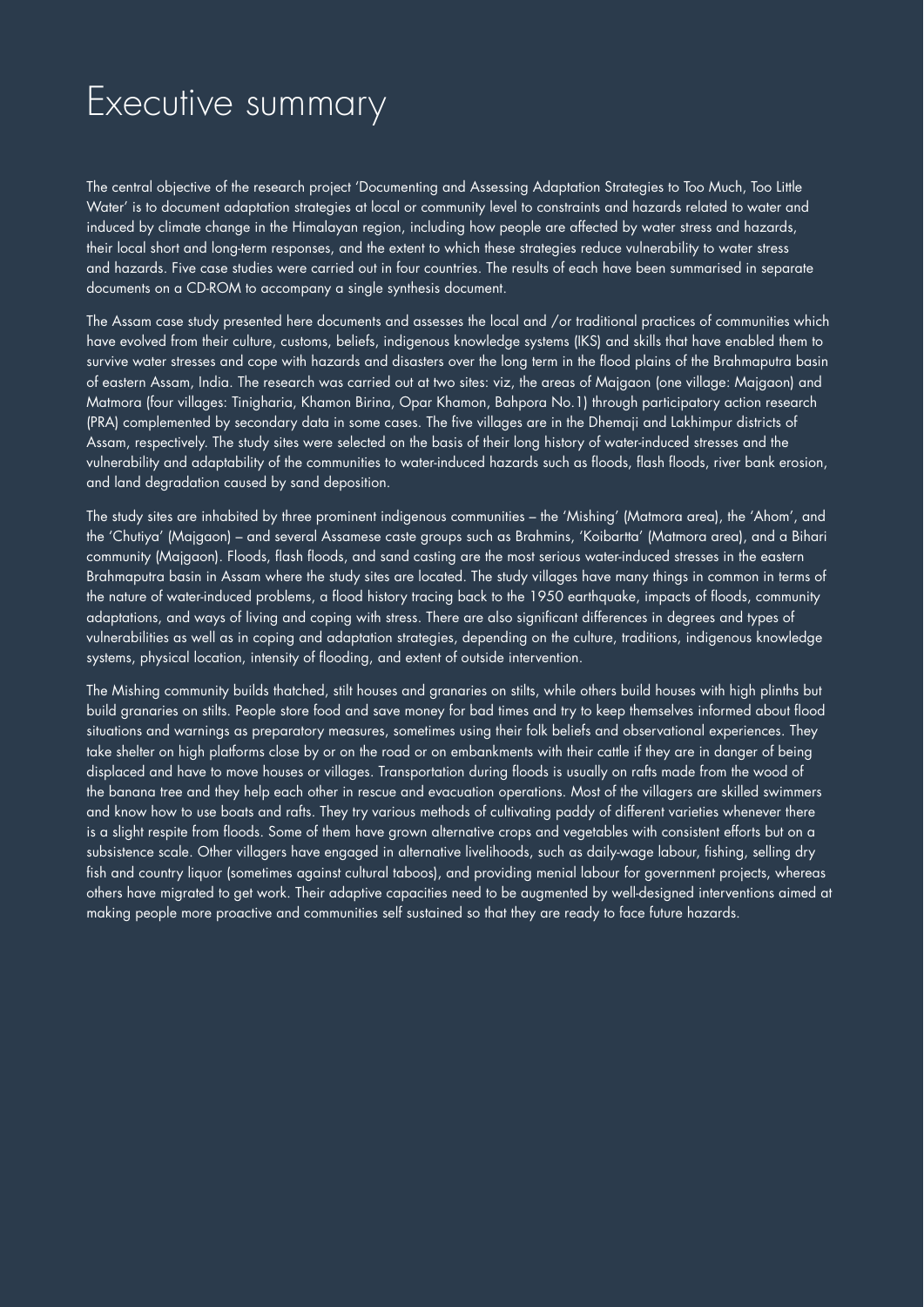# Adjusting to Floods on the Brahmaputra Plains, Assam, India

**Partha Das, Dadul Chutiya,** and **Nirupam Hazarika,** Aaranyak, Guwahati, Assam

### **Contents**

| Introduction                                       |    |
|----------------------------------------------------|----|
| Research approach and methods                      | 2  |
| Impacts of water stress and hazards on livelihoods | 9  |
| Responses to water stress and hazards              | 24 |
| Enabling and constraining factors                  | 39 |
| Conclusions and way forward                        | 44 |
| Bibliography                                       | 48 |
| Acronyms and abbreviations                         | 50 |
| Local terms                                        | 51 |
| Annex                                              | 53 |

## **Introduction**

Floods, flash floods, river-bank erosion, and sand casting (deposition of large amounts of sand by flood water) are the most frequent water- induced hazards in the eastern Brahmaputra basin in Assam. Located in the north-eastern region of India in the eastern Himalayas (Das 2009), floods affect this part of Assam every year; flash floods are also a normal component of the fl ood regime. Sand casting, although not a new phenomenon, has become increasingly devastating since the mid 1990s, especially on the northern banks of the eastern Brahmaputra valley. All of these hazards affect all aspects of the land, lives, and livelihoods of communities living in the region to a significant degree. Both floods and flash floods leave people homeless and displaced, destroy crops, damage public property, and damage development infrastructure. Victims who become destitute suffer from trauma and shock. Moreover, annual cycles of hazards cripple people's resilience and intensify the poverty spiral. Thousands of hectares of fertile land in hundreds of villages with crops, settlements, and infrastructure have been lost to the river due to frequent shifting in the river course and erosion of river banks. Sand casting has proved to be one of the worst hazards because it results in degradation of thousands of acres of farm land and wetlands due to deposition of debris, mainly coarse sand particles, by flood waters. The indigenous communities living in these areas have developed mechanisms over time that have become ingrained in their lifestyles and traditions – for example, housing, agriculture, livestock rearing, food storage, and weather and flood predictions – and these help them to cope with and adapt to the immediate and long-term impacts of such hazards.

Climate change is considered a major driving force, triggering alterations in the regional and local weather and climate systems all over the globe. These changes have, in turn, affected the socioeconomic, cultural, and political spheres of human societies (IPCC 2007). The impacts of climate change on the Himalayan region are rising temperatures, recession of glaciers, extreme rain events, increased incidences of landslides and cloudbursts, and flash floods triggered by landslides which affect the hydrological regimes of large rivers like the Brahmaputra that sustain millions of people, scores of ethnic cultures, and diverse ecosystems in the eastern Himalayan region (Singh and Bengtsson 2005; Bajracharya et al. 2007).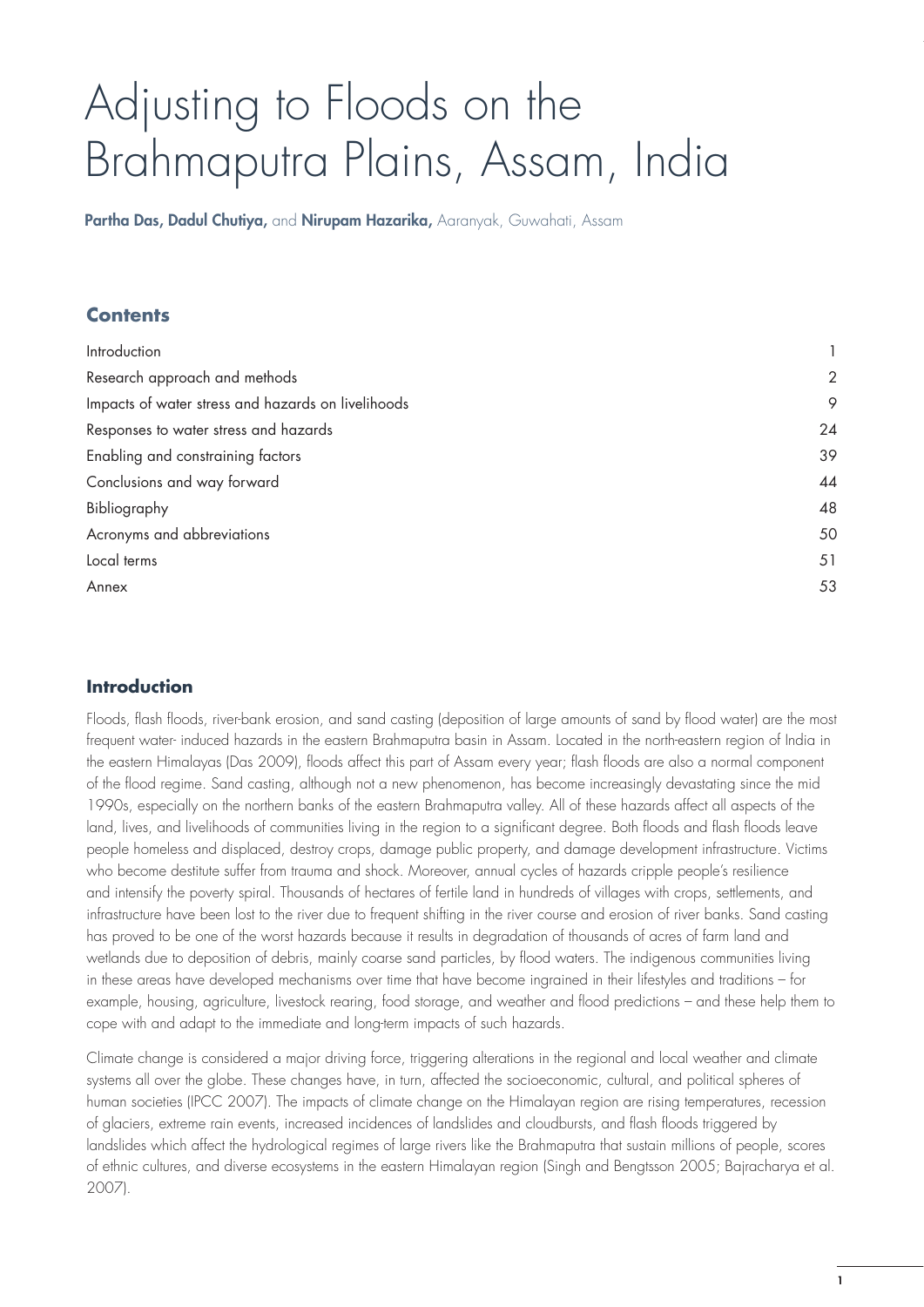So far as climate change in northeast India is concerned, climate scientists have observed rising temperatures in the region as a whole and decreasing rainfall in the eastern and southern areas (Das 2004, Mirza et al.1998). They also refer to recent drought-like situations in the years 2001, 2005, 2006, 2008, and 2009 as indicators of climate change in the region (IPCC 2007). Anecdotal references and grey literature recount other symptoms, such as increasing spells of intense rainfall in the pre-monsoon and monsoon seasons in some places, as well as lack of rainfall in post-monsoon and winter seasons in others, both affecting agriculture adversely (ICIMOD 2008). Both extreme rainfall episodes and rates of soil erosion are believed to have increased in upstream areas (Tibet in China and Arunachal Pradesh in India) of the Brahmaputra basin. There are increasing reports of floods caused by damming of landslides in the foothills of the Arunachal Himalayas. As a result flash floods have increased in the hills affecting vast areas of the flood plains. The intensity, frequency, and duration of riverine floods have also changed. Sediment load in the rivers has increased due to denudation by intense rainfall of fragile and tectonically dynamic hill slopes, scaling up the affects of sand casting.

The result of all this is that traditional coping and adaptation practices of riparian communities living in these areas, practices that had developed in response to normal climatic variations so far, have been rendered less effective against the increasing scale and intensity of the changing hazards. Consequently, communities are experiencing a phase of transition in their traditional coping strategies, adaptation, knowledge, and practices. Moreover, rapid changes occurring in traditional societies in the last two decades, especially in the economy, livelihoods, culture, and education, accruing from state-driven development programmes (or lack of the same) and forces of globalisation, have also played an important role in determining how people are now responding to water-induced stresses in contrast to responses in the past.

In terms of socioeconomics, these flood-prone areas of Lakhimpur and Dhemaji are remote and underdeveloped. Traditional coping and adaptation mechanisms against natural disasters are crucial for the survival and development of marginalised communities, especially when existing disaster management and development programmes fail to protect them against recurring floods and increasing poverty. Collapse of the indigenous adaptation practices or changes therein need to be taken seriously by researchers and planners. It is important to study how people have been living with floods in such flood-prone areas and document their specific coping and adaptation strategies, both traditional and contemporary, in the light of the history of the land and the community as well as in the context of the prevailing sociopolitical scenario. It is also pertinent to examine whether the traditional coping capacities and adaptation strategies are still useful in dealing with the changing nature of the multiple water-induced disasters as well as the social, economic, cultural, and political changes affecting the society as a whole.

The current study, carried out in five villages in two districts of eastern Assam – viz, Lakhimpur and Dhemaji – is an attempt to understand how ethnic communities in remote and isolated pockets prone to high flood risks have lived with and adapted to floods and associated water-induced hazards; whether they will be able to cope with the same disasters in future; and what can be done to strengthen their relevant coping strategies and adaptation capacities for the present and the future. Thematically, the subject of this study is similar to other case studies carried out in other countries for communities living in similar conditions; e.g., in the char lands of Bangladesh (Haque 1988; Zaman 1989,1991, 1993; Chowdhury 2001). This study was carried out by Aaranyak, an environmental research organisation in north-east India based in Guwahati, Assam, for the International Centre for Integrated Mountain Development (ICIMOD), as part of a regional project on 'Assessing Local Adaptation Strategies to Too Much, Too Little Water'.

#### **Research approach and methods**

#### **Profile of the field team**

The field team in the first phase (June 2008-March 2009) consisted of eight core members – the team leader, two research associates, two research assistants, one local field coordinator, and two local field assistants. In the second phase of the project (April-September, 2009) the team was reconstituted with two research assistants, two project assistants, and two field assistants (Table 1).

#### **Concepts and assumptions**

The field team tried to arrive at an understanding of the basic underlying concepts of vulnerability, risk, and adaptation in an empirical sense in terms of real-life experience and usage of these terms by a villager without following the formal textual definitions of the same.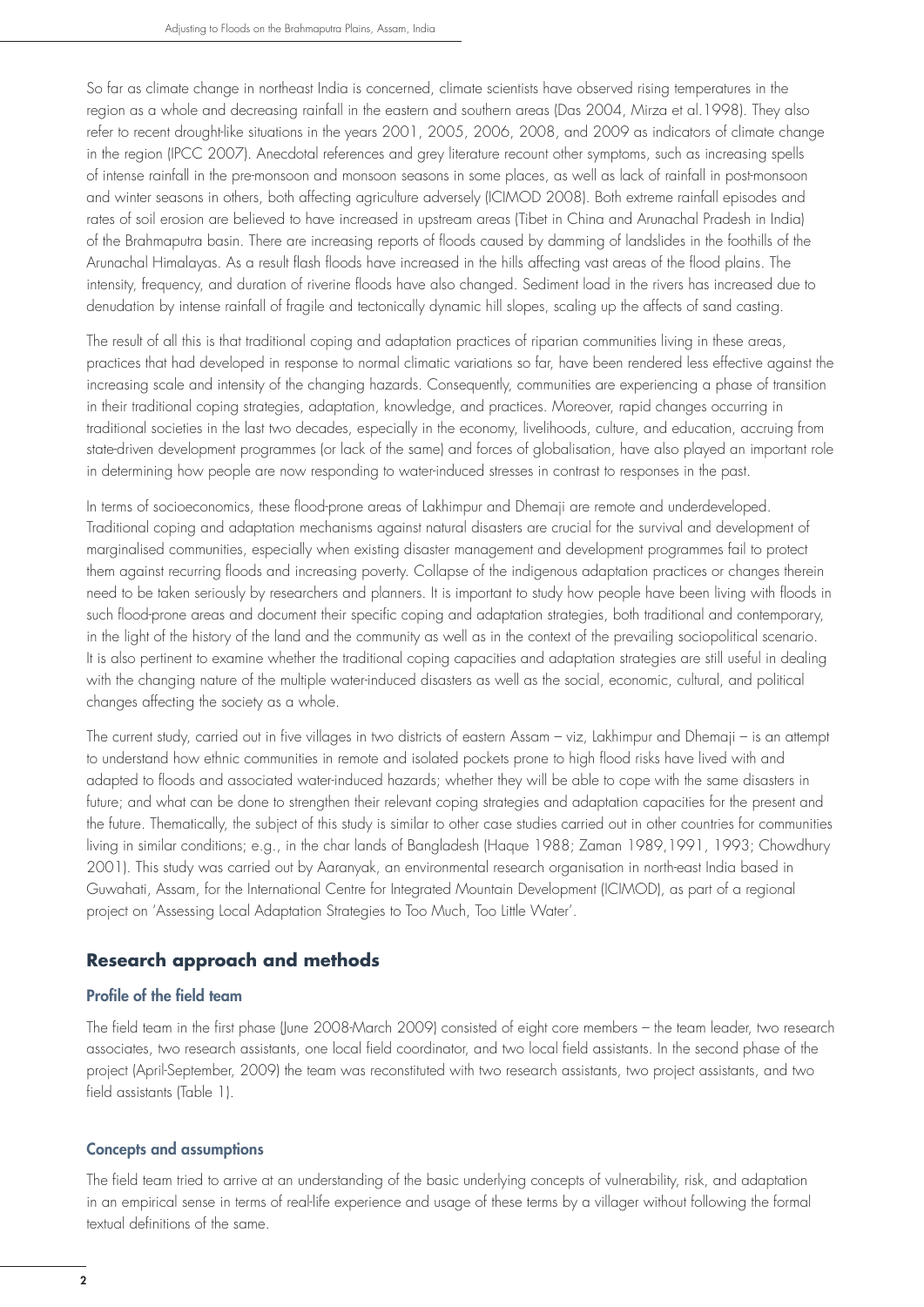| No.            | <b>Name</b>         | <b>Designation</b>                          | Gender    | <b>Ethnicity</b>                | Qualification                                                                                    | <b>Professional Background</b>                                                                                                                                                                                                                                            | Role                                                                                                                                                                                                                                                                                                                                                                  |
|----------------|---------------------|---------------------------------------------|-----------|---------------------------------|--------------------------------------------------------------------------------------------------|---------------------------------------------------------------------------------------------------------------------------------------------------------------------------------------------------------------------------------------------------------------------------|-----------------------------------------------------------------------------------------------------------------------------------------------------------------------------------------------------------------------------------------------------------------------------------------------------------------------------------------------------------------------|
|                |                     | Case Study Phase I (June 2008 - March 2009) |           |                                 |                                                                                                  |                                                                                                                                                                                                                                                                           |                                                                                                                                                                                                                                                                                                                                                                       |
| 1 <sub>a</sub> | Partha J<br>Das     | Team<br>Leader                              | M         | Assamese<br>(general<br>caste)  | MPhil. in<br>Environ.<br>Science<br>(climatology)<br>PhD. (floods<br>and climate<br>variability) | Research and project<br>experience in rainfall<br>meteorology, climate<br>variability, flood hydrology,<br>hydrological modelling,<br>disaster mitigation, climate<br>change and environmental<br>impact assessment,<br>community-based forest and<br>wildlife management | Communication with team members,<br>ICIMOD and other country study<br>groups; participation in field activities;<br>overall supervision of project activities;<br>assessment of climate change impact/<br>vulnerability/adaptation; report<br>lead author; submitting reports and<br>accounts; nodal person for the project<br>with respect to all inputs and outputs |
| 2a             | Nirupam<br>Hazarika | Research<br>Associate                       | M         | Assamese<br>(general<br>caste)  | MA in<br>Economics                                                                               | Project and ongoing doctoral<br>research in economic<br>assessment of environmental<br>degradation, project<br>experience in alternative<br>livelihood assessment                                                                                                         | Participation in all field activities,<br>especially conducting PRA,<br>household survey, livelihood survey,<br>recapitulation, report writing                                                                                                                                                                                                                        |
| 3 <sub>a</sub> | Dadul<br>Chutiya    | Research<br>Associate                       | M         | Assamese<br>(Chutiya c.)        | MA in<br>Anthro-<br>pology                                                                       | Research experience in<br>cultural anthropology,                                                                                                                                                                                                                          | Participation in all field activities,<br>especially study of community<br>history, culture and agriculture, PRA,<br>recapitulation, report writing                                                                                                                                                                                                                   |
| 4a             | Mitali<br>Thakuriya | Research<br>Assistant                       | F         | Assamese<br>(general<br>caste)  | MA in<br>Geography                                                                               | Teaching in graduate<br>college, conducts students'<br>field work                                                                                                                                                                                                         | Geomorphological surveys, gender<br>impact, resource mapping                                                                                                                                                                                                                                                                                                          |
| 5a             | Kanaklata<br>Pegu   | Research<br>Assistant                       | F         | Assamese<br>(Mishing c.)        | MA in<br>Geography                                                                               | Research experience in flood<br>management, Teaching in<br>graduate college, conducts<br>students' field work                                                                                                                                                             | Geomorphological surveys, flood<br>impact, gender impact                                                                                                                                                                                                                                                                                                              |
| 6a             | Robin<br>Borgohain  | Local Field<br>Coordinator                  | M         | Assamese<br>(Ahom c.)           | BA                                                                                               | Project experience in disaster<br>mitigation,, relief and<br>rehabilitation                                                                                                                                                                                               | PRA, resource mapping, key informant<br>interview                                                                                                                                                                                                                                                                                                                     |
| 7a             | Ghana<br>Gogoi      | Local Field<br>Assistant                    | M         | Assamese<br>(Ahom c.)           | <b>BA</b>                                                                                        | Project experience in disaster<br>mitigation,, relief and<br>rehabilitation                                                                                                                                                                                               | Help in field work in Majgaon, local<br>facilitation                                                                                                                                                                                                                                                                                                                  |
| 8 <sub>a</sub> | Trishna<br>Doley    | Local Field<br>Assistant                    | F         | Assamese<br>(Mishing c.)        | <b>BA</b>                                                                                        | Fresh worker, no previous<br>experience                                                                                                                                                                                                                                   | Help in field work in Matmora, local<br>facilitation                                                                                                                                                                                                                                                                                                                  |
|                |                     | Case Study Phase II (April 2009 - onwards)  |           |                                 |                                                                                                  |                                                                                                                                                                                                                                                                           |                                                                                                                                                                                                                                                                                                                                                                       |
| 1b             | Partha J<br>Das     | Team<br>Leader                              | See above |                                 |                                                                                                  |                                                                                                                                                                                                                                                                           |                                                                                                                                                                                                                                                                                                                                                                       |
| 2 <sub>b</sub> | Ditimoni<br>Pegu    | Research<br>Assistant                       | F         | Assamese<br>(Mishing c.)        | MA in<br>Sociology                                                                               | Project experience in<br>rehabilitation of flood-<br>affected people                                                                                                                                                                                                      | PRA, gender analysis                                                                                                                                                                                                                                                                                                                                                  |
| 3 <sub>b</sub> | Narayan<br>Barua    | Research<br>Assistant                       | M         | Assamese<br>(Ahom c.)           | MA in<br>History                                                                                 | Project experience in<br>rehabilitation of flood-<br>affected people and PRA                                                                                                                                                                                              | Community meetings, community<br>history                                                                                                                                                                                                                                                                                                                              |
| 4b             | Robin<br>Borgohain  | Project<br>Assistant                        | See above |                                 |                                                                                                  |                                                                                                                                                                                                                                                                           |                                                                                                                                                                                                                                                                                                                                                                       |
| 5b             | Rajen<br>Saikia     | Project<br>Assistant                        | M         | Assamese<br>(Ahom<br>community) | BA                                                                                               | Project experience in<br>rehabilitation of flood<br>affected people, PRA &<br>disaster risk reduction                                                                                                                                                                     | PRA, resource mapping,                                                                                                                                                                                                                                                                                                                                                |
| 6b             | Beauti<br>Pegu      | Local Field<br>Assistant                    | F         | Assamese<br>(Mishing c.)        | <b>BA</b>                                                                                        | Experience of conducting self<br>help groups (SHG)                                                                                                                                                                                                                        | Facilitating field activities in Matmora,<br>local coordination with community                                                                                                                                                                                                                                                                                        |
| 7b             | Ghana<br>Gogoi      | Local Field<br>Assistant                    | See above |                                 |                                                                                                  |                                                                                                                                                                                                                                                                           |                                                                                                                                                                                                                                                                                                                                                                       |

| Table 1: Composition of the Aaranyak field team for the Assam case study |  |  |  |  |  |  |  |  |  |  |  |  |  |  |
|--------------------------------------------------------------------------|--|--|--|--|--|--|--|--|--|--|--|--|--|--|
|--------------------------------------------------------------------------|--|--|--|--|--|--|--|--|--|--|--|--|--|--|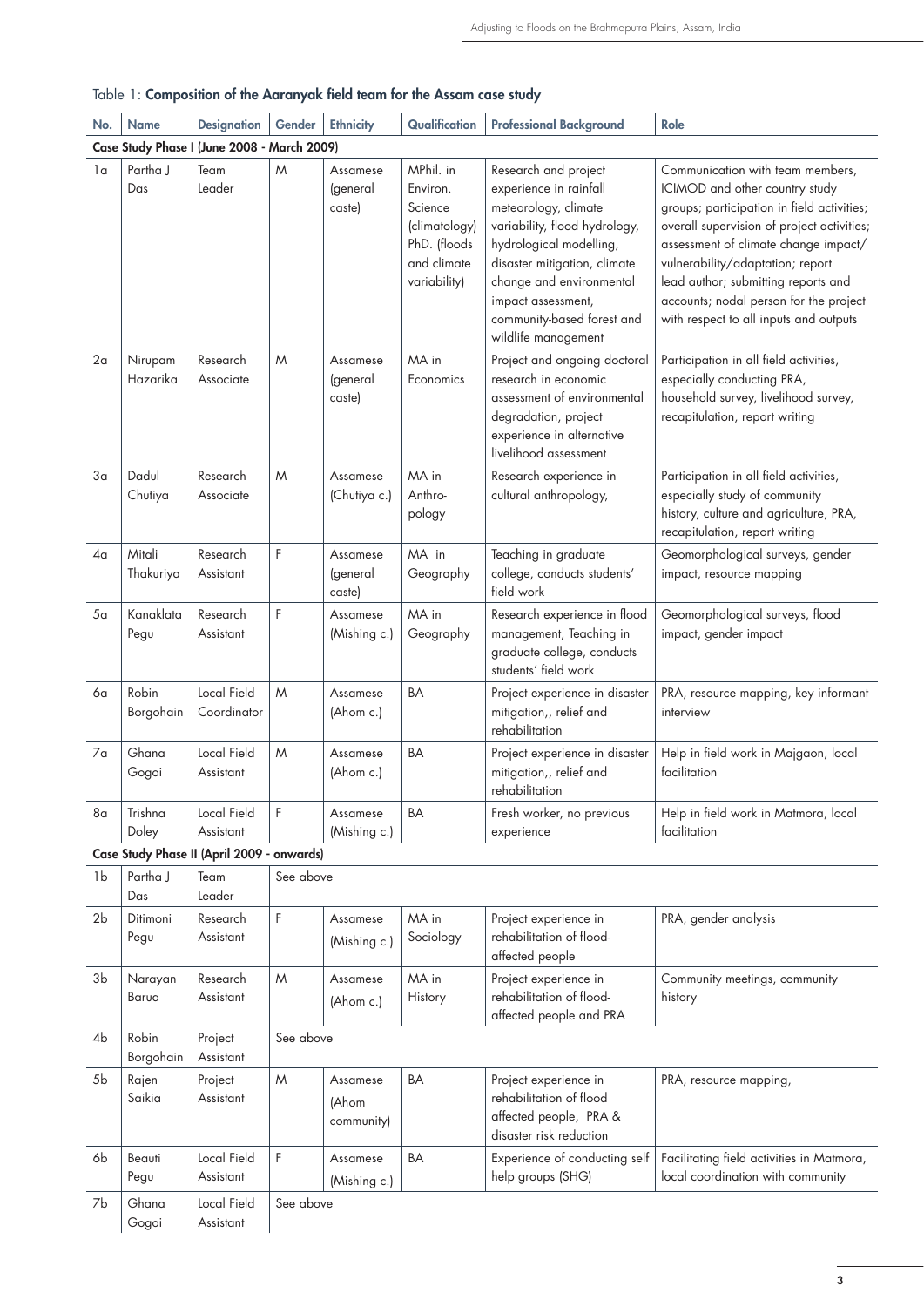Vulnerability is the quality or situation of a community making it likely to be affected by a hazard. The vulnerability of a community to water-induced hazards, such as floods, is determined by a range of factors such as location (living on flood plains, proximity to rivers, or proximity to development and welfare infrastructure); physiography and hydrogeomorphology (altitude, slope, proximity to hills or foothills, state of rivers, and water and sediment yield); structural interventions (embankments, spurs, or dams); climate variability (rainfall extremes); flood management practices (flood forecasting, early warning, and state of the watershed ); economic conditions of exposed communities (purchasing capacity, savings, local inflation, and supply chain of essential commodities); social conditions (literacy, social security, and ethnic diversity); traditional knowledge (medicine and healing practices, housing types, food storage, and agricultural practices); general awareness about problems and solutions (contemporary flood management practices elsewhere); and other survival skills (managing a boat or being able to swim).

Risk means the chance of being affected by a natural hazard when a villager, a rural household, or the village as a whole are vulnerable and cannot offset the likely impact with their own capacity and resources.

Adaptation is a set of actions resorted to over the long term to reduce the adverse impacts of floods on people's lives. Some of these practices have become part of the lifestyle or culture when the benefits accrued have become time-tested. Adaptation practices evolve or are acquired over a long time span and these are effective as short-term and long-term measures of response to impacts of floods.

Coping is a way of responding immediately to a hazard in order to reduce the intensity of its impact on a short time scale. Coping can mean the adoption of ad hoc and short-term measures by villagers to save their lives or property instantaneously when they are hit by the first wave of flooding. Coping also includes intermittent measures that are not regularly or uniformly practised but which are effective in reducing vulnerability or enhancing resilience to various degrees.

The study commenced with several hypothesises which were based on a general conceptual understanding of the theoretical foundation and the objectives of the project. This understanding was aided by the familiarity of the project team with the project sites, their communities, and their water-related issues. These assumptions are that:

- i. climate change is accentuating floods and other water-induced hazards in the Brahmaputra Basin located in the Himalayas;
- ii. people have been responding effectively to impacts of floods in many different ways, knowingly or unknowingly and in a planned or unplanned manner, by using traditional knowledge, practices, and skills;
- iii. it is possible to have a good understanding of impacts of hazards and coping and adaptation of communities by observing the nuances of their individual, family, and community lives and by interacting with them continuously in a designed and organised manner;
- iv. people adapt differently to the impacts of different water-induced hazards in different situations depending on their location, environment (topography, ecosystems, or climate), economy, culture, religion, age, gender, status of development, governance (or lack of it), education, and political awareness;
- v. the poor are more vulnerable to water-induced stresses than the rich; and
- vii. traditional coping and adaptation are losing their effectiveness against the changing nature of hazards and the fluid social dynamics of indigenous societies.

#### **General step-by-step approach**

The activities starting with the orientation workshop to the formulation of the final report are presented in chronological order in the Annex (Table A1)

#### **Study site selection**

It was the opinion of the project team that a suitable site for this project was ideally one with a long history of floods and associated hazards going back at least thirty years and inhabited preferably by one or more indigenous communities or a mixture of different communities which have learned to live with floods over a long period of time. It was also thought preferable that populations should not have been too exposed to research and intervention so that the communities concerned had not developed research fatigue and would be friendly and cooperative.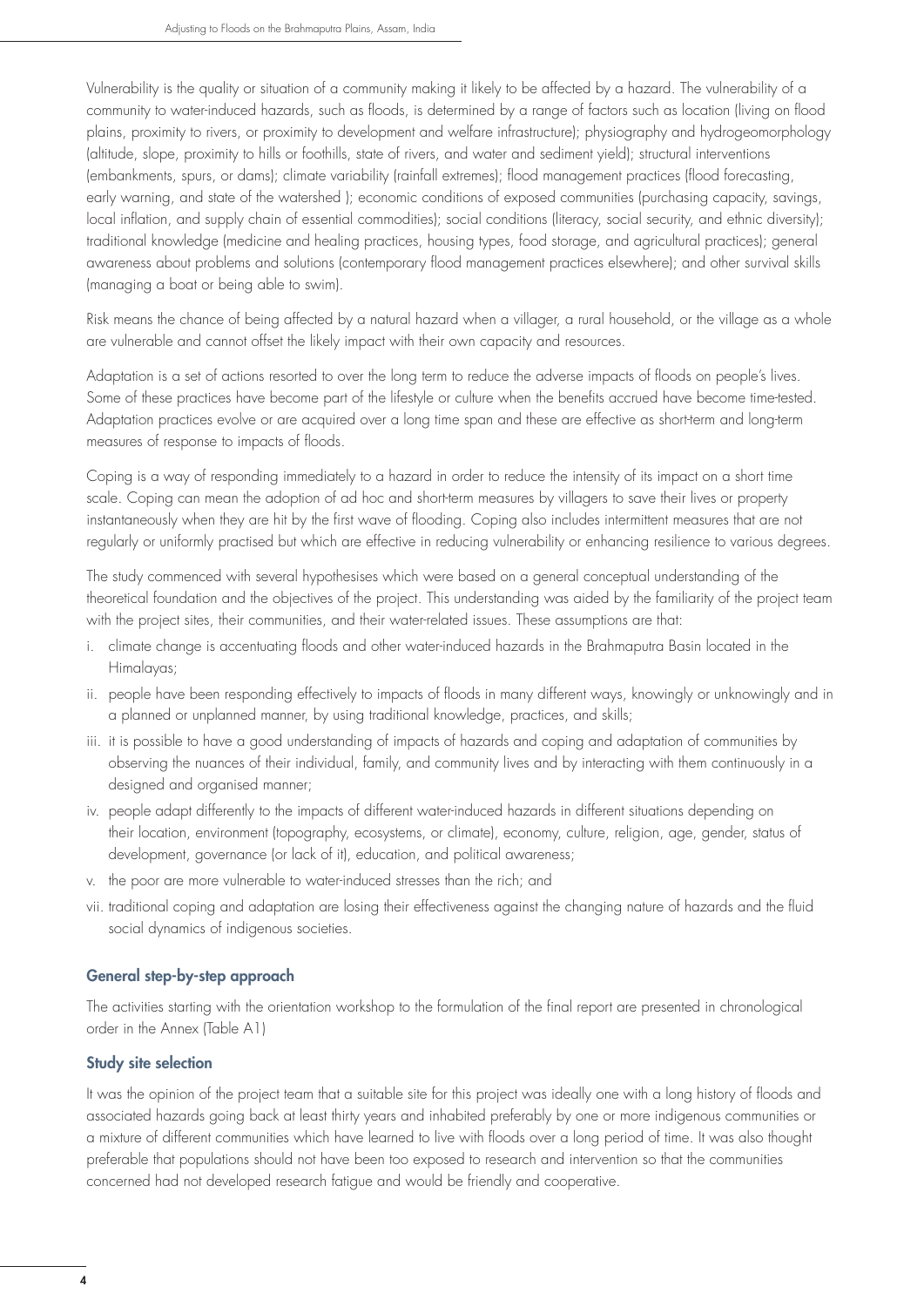Eight different sites were considered from the districts of Lakhimpur, Dhemaji and Jorhat (mainly on the Majuli river island in Jorhat) according to the criteria of suitability. Considerations were based on the team's prior familiarity and knowledge of these sites. Rapid rural appraisals (RRA) were carried out with the cooperation of the communities during brief two-day visits. Finally two sites were selected for the study: Majgaon village in the Bordoloni Development Block of Dhemaji District and the other was a cluster of four villages in the Matmora area in the Dhokuakhona Sub-Division of Lakhimpur District. Majgaon was selected because it represents an area chronically affected by floods where people have struggled to live with floods for more than fifty years against all odds. The village is located between two rivers – the Na-Nadi and the Jiyadhal (also known as the Kumatiya) – both being flashy rivers with a long history of flooding and consequent devastation (Hazarika 2003).

Flooding is usually caused by heavy rain in the hills upstream from Arunachal Pradesh in the north and is often intensified by breaching of embankments along these rivers. Because of this direct causal relationship between rainfall and floods, any change in the rainfall regime as a result of climate variability is reflected in the flood patterns. This provides researchers with an opportunity to study water hazards caused by climate change. The embankment on the River Jiyadhal has protected people from floods for more than thirty years, but breaching of the embankment has caused devastating floods from time to time. The other river, i.e., the Na-Nadi is an unmanaged river and has no embankment near the study site: thus Majgaon presented us with an opportunity to study how people deal with situations arising out of having or not having an embankment.

The Matmora area is located on the bank of the Brahmaputra River in the eastern part of Dhokuakhona Development Block. The area has a long history of multiple, water-induced hazards, mainly floods, flash floods, bank erosion, and breaching of the embankment; and the consequent impacts have increased in the last decade to a great extent. Most of the fertile farm lands have become unfit for agriculture because of successive floods in 2007 and 2008 and the depositions of sand carried from the river by the flood waters. The floods of 2007 and 2008 caused the collapse of the Sissi-Tekeliphuta embankment (also known as the Matmora embankment); and affl icted unprecedented damage on the land, houses, economy, livelihoods, and the social fabric of more than 25 villages in the area. The River Brahmaputra is of glacial origin and there is a significant input of snowmelt to its runoff, therefore the Brahmaputra basin is highly prone to climate change impacts (ICIMOD 2008).

Matmora represented a case of people who have suffered from and survived water-induced hazards over long periods; and for whom the impacts have increased in the last two decades. Moreover, villages with tribal (Mishing) communities and non-tribal (general caste groups) people are contiguous in Matmora, providing the team with an opportunity to compare different aspects of vulnerability, risk, and adaptation between the Mishing community (known as the best-adapted community in flood-prone areas of Assam) and non-Mishing communities. It also gave us an opportunity to study the extent to which cultural norms and traditions make people vulnerable or resilient. Therefore, a cluster of four villages, all located adjacent to each other, were selected in Matmora. The selected villages are: Bahpora No 1 (referred to as Bahpora in this report), Opar Khamon, Khamon Birina, and Tinigharia (a village spread on and around the embankment). The embankment plays an important role in both controlling and causing floods and influences people's decisions about where to settle with respect to the embankment. Therefore, Matmora also provided an opportunity to study how people's vulnerability and adaptation are influenced by development infrastructure like the embankment.

The people of Matmora have been trying to cope with the affects of sand casting since 2007 because this is the first time they have faced this problem on such a scale. Effective adaptation practices are yet to be developed at the community level with respect to sand casting. Catastrophic floods have occurred, such as those in 1998 and 2007, in Majgaon and the floods in 1998 and 2008 in Matmora. Usually the traditional coping and adaptation strategies are not enough to deal with these big floods.

#### **Field work and data collection**

The field work began in August 2008 and the month of August was spent looking for suitable project sites and carrying out RRA. Actual field research in the two project sites took place between September 2008 and February 2009 over a six-month period for approximately 80 days in the first phase. In the second phase, field work was carried out between April and June 2009 for about 40 days before submitting the second draft report. An additional 10 days was spent in the field in the month of July to improve the quality of the report. A final round of field work took place during August and September 2009 for about 10 days. The field work was carried out, but not without challenges and constraints. One constraint was the arrangement of lodging for women researchers in and around the field sites. In Majgaon, where no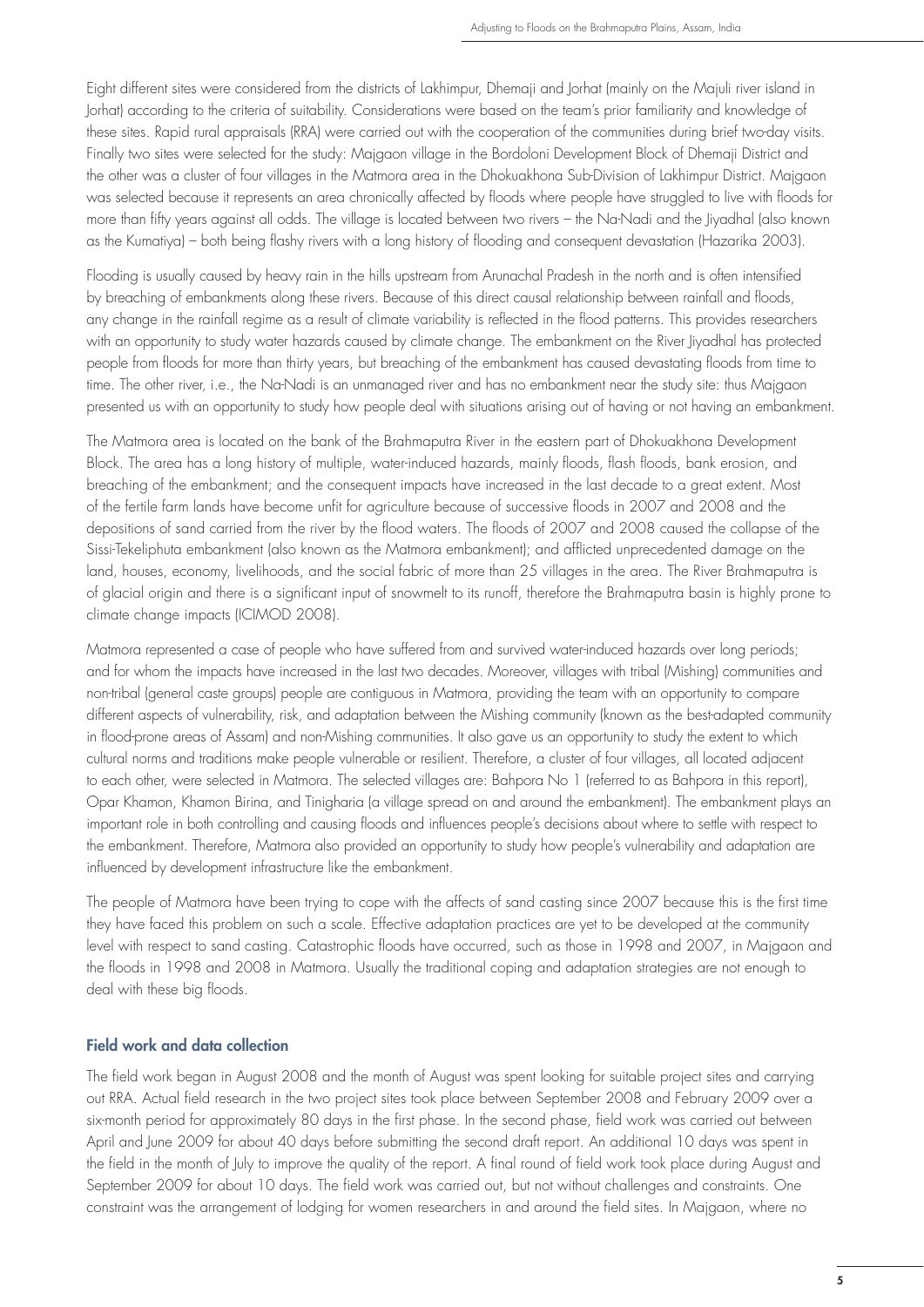

Figure 1: Transect walk in Majgaon and Dhemaji in the direction of the Na-Nadi accompanied by a group of youths from the village

arrangements could be made, women researchers were lodged in Bahaktika a neighbouring village: in Matmora: one female researcher stayed with her relatives near Dhokuakhona, the nearest township.

Both primary and secondary data were collected during the study. Secondary data collected at the village and block level concerned the physiographical, environmental, socioeconomic, and vulnerability profiles of the sites and surrounding areas. A large amount of secondary information and data was collated through review and analysis of the available literature. The literature review looked at two specific considerations: the geographical area of interest and the theme of the study. Information on the project areas was related

Figure 3: Walk and focus group in Matmora, August 2008: the field team takes stock of the flood situation and its impact on the people of

Matmora during the floods of 2008

mainly to the weather and climate regime, flood history, community history, disaster management, economic and human development, and society and culture. Information on specific themes was collected from all relevant sources and cases without being geographically confined to the project areas; and these cover aspects such as vulnerability to floods, adaptation practices of indigenous people living in similar riparian situations, and the influence of culture on vulnerability and adaptation. Grey literature, such as newspaper reports and articles, articles published in local magazines, and souvenir publications written in local languages, was an important source of information. Newspaper reports from local correspondents captured the local issues very well, whereas articles in local magazines provided a good overview of the history, geography, and ethnic culture of the project areas. Grey literature is usually not considered to provide authentic reference sources in scientific research, and doubtful information needs to be validated with standard sources if available.

Primary data were collected at community, focused group, household, and, sometimes, at individual level. Different methods and tools of participatory rural appraisal (PRA) were used to collect the primary data such as stakeholder analysis, focus group discussions, resource mapping, transect walks, key informant interviews (open ended), semi-structured interviews (household survey with a semi-structured questionnaire), Venn diagrams, historical time lines, trend analyses, crop calendars, and informal chats (Figures 1, 2, and 3). The type of information collected through PRA includes history of the settlements and waterinduced disasters, general geography and environment, changes in landscape over time, livelihood (occupational) patterns, gender vulnerability, and coping and adaptation practices. Table 2 shows the details of the types of information collected using different methodologies. The details of the PRA exercises in terms of the people involved in the study disaggregated into community and gender representation, and the monthly time table are provided in the Annex (Tables A2, A3).

PRA methodology is an effective way of collecting information at group level and facilitates direct and intimate interactions between the researcher(s) and the subject(s) in rural areas; and hence it was used as the principal method of investigation (Negi 2001). Household surveys were carried out in 50 households in both project sites using semi-structured questionnaires.

**6**

Figure 2: Focus group discussion with women in Majgaon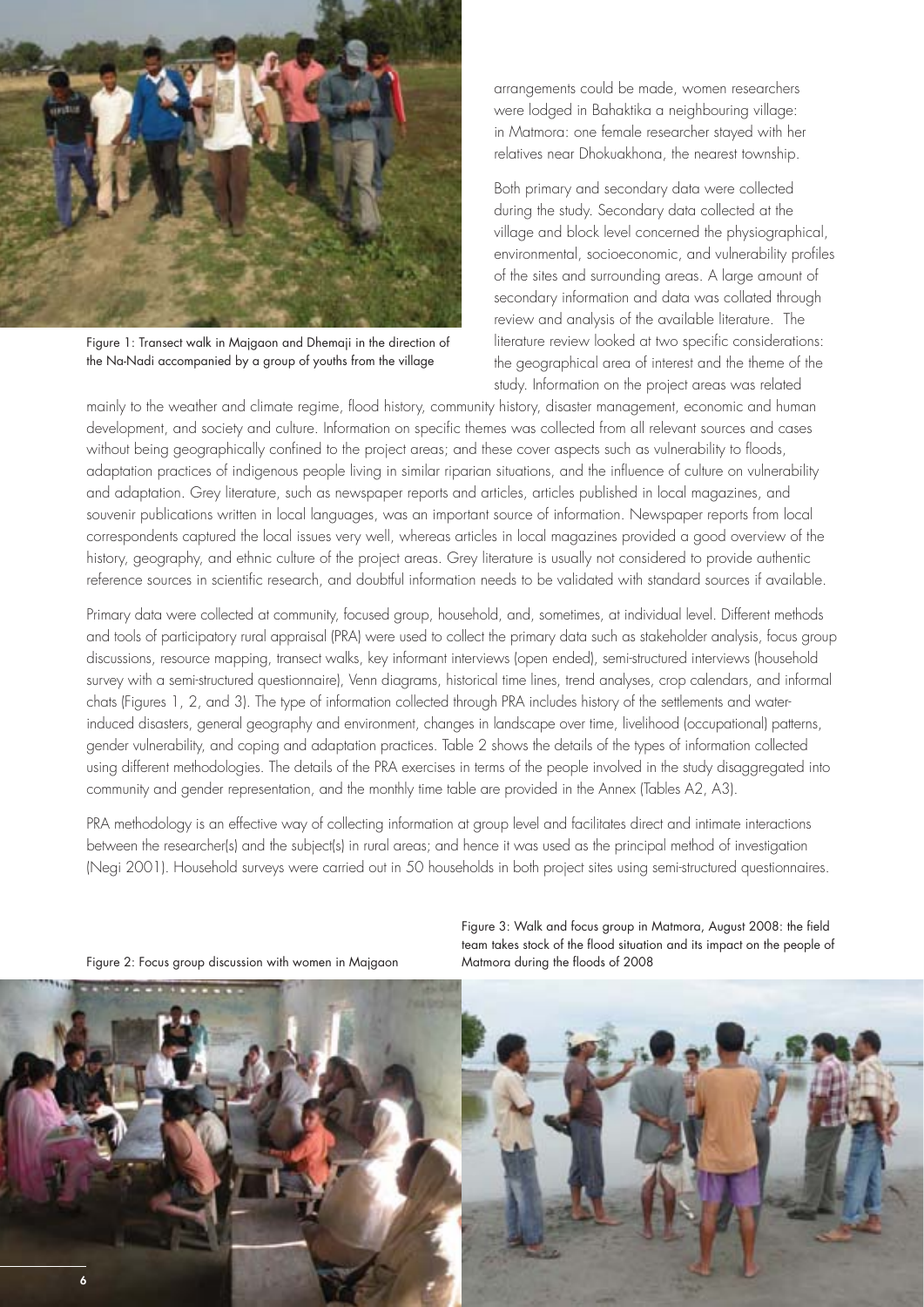| General context or<br>approach used for data<br>collection | Data and info collected (qualitative &<br>quantitative)                                                                                                                                                                            | Level of data collection<br>(e.g., household,<br>community, district, etc.) | Methods used for data collection<br>(e.g., transect walk, semi-structured<br>interviews with , visual records, etc.)                                                        |
|------------------------------------------------------------|------------------------------------------------------------------------------------------------------------------------------------------------------------------------------------------------------------------------------------|-----------------------------------------------------------------------------|-----------------------------------------------------------------------------------------------------------------------------------------------------------------------------|
| Environmental context                                      | Land use or land cover (LU/LC)<br>change, biodiversity, natural resources<br>, degradation of land, land restoration,<br>creation and aggradation of wetland,<br>soil productivity                                                 | Household and<br>community level                                            | Semi-structured interviews with elders,<br>resource mapping, transect walk,<br>focus group, historical timeline, trend<br>analysis, geospatial analysis (remote<br>sensing) |
| Climate and hazard<br>context                              | Trends in rainfall, temperature, flood<br>history, flooding characteristics, flash<br>flood, sand casting, flood damage,<br>droughts                                                                                               | Gauging station, river<br>basin, village, north-east<br>India               | Analysis of secondary data,<br>information from literature, key<br>informant interview, focus group,<br>historical timeline, trend analysis                                 |
| Economic context                                           | Household income, poverty indicators,<br>BPL families, price fluctuation, SHG,<br>micro-finance, access to credit                                                                                                                  | Individual, household,<br>community, SHG                                    | Key information interview (Panchayat<br>members) semi structured questionnaire,<br>community meetings, focus group of<br><b>SHG</b>                                         |
| Political context                                          | PRI, opinion on governance,<br>support for political parties, benefit<br>to supporters, voting in election,<br>articulation of grievances or demands,<br>protest campaign or movement                                              | Individual, household<br>and community                                      | Semi structured questionnaire,<br>community meetings, focus group,<br>informal discussion or chat                                                                           |
| Sociocultural context                                      | Indigenous knowledge systems (IKS),<br>cultural traits (customs, beliefs, norms),<br>religion (sect, animism), housing type,<br>survival skills, water and land related<br>conflicts, power relationship, food and<br>seed storage | Household and<br>community level                                            | Semi structured interview,<br>focus group, community meetings                                                                                                               |
| Demographic context                                        | Population, density, sex ratio, literacy,<br>migration (in and out), rehabilitation,<br>village area                                                                                                                               | Village, panchayat,<br>block, district                                      | Analysis of secondary data, household<br>survey, community meetings, focus<br>group                                                                                         |
| Livelihood context                                         | Existing livelihood types, preferred<br>livelihoods, diversification of livelihoods<br>, economic and cultural constraints,<br>impact on natural resources, food<br>security                                                       | Individual, household,<br>community                                         | Semi structured interview, focus group                                                                                                                                      |
| Health and nutrition<br>context                            | Water borne diseases, drinking<br>water source and quality, sanitation,<br>traditional healing system, access to<br>health care                                                                                                    | Household and<br>community level                                            | Semi-structured questionnaire, focus<br>group                                                                                                                               |
| Gender context                                             | Relative role of women and men in<br>normal and flood time in farming,<br>family maintenance, income<br>generation, water management;<br>sanitation and pregnancy during floods                                                    | Household and<br>community                                                  | Semi structured interview, focus group                                                                                                                                      |
| Agricultural context                                       | Crop variety, cropping method, crop<br>calendar, winter crops, innovative<br>cropping practices, water harvesting or<br>irrigation, crop marketing                                                                                 | Household and<br>community                                                  | Semi structured interview, focus group                                                                                                                                      |
| External intervention<br>context                           | Agencies (GO/NGO), benefits,<br>efficacy, dependence, attitude,                                                                                                                                                                    | Individual and<br>community, external<br>agency                             | Key informant interviews, community<br>meetings                                                                                                                             |

#### Table 2: **Details of data collection**

Note: PRI: panchayati raj institution; GO: government organisation; NGO: non-government organisation; GIS: geographical information system; GPS: global positioning system techniques; IKS: indigenous knowledge system; LU/LC: land use/land cover; SHG: self help group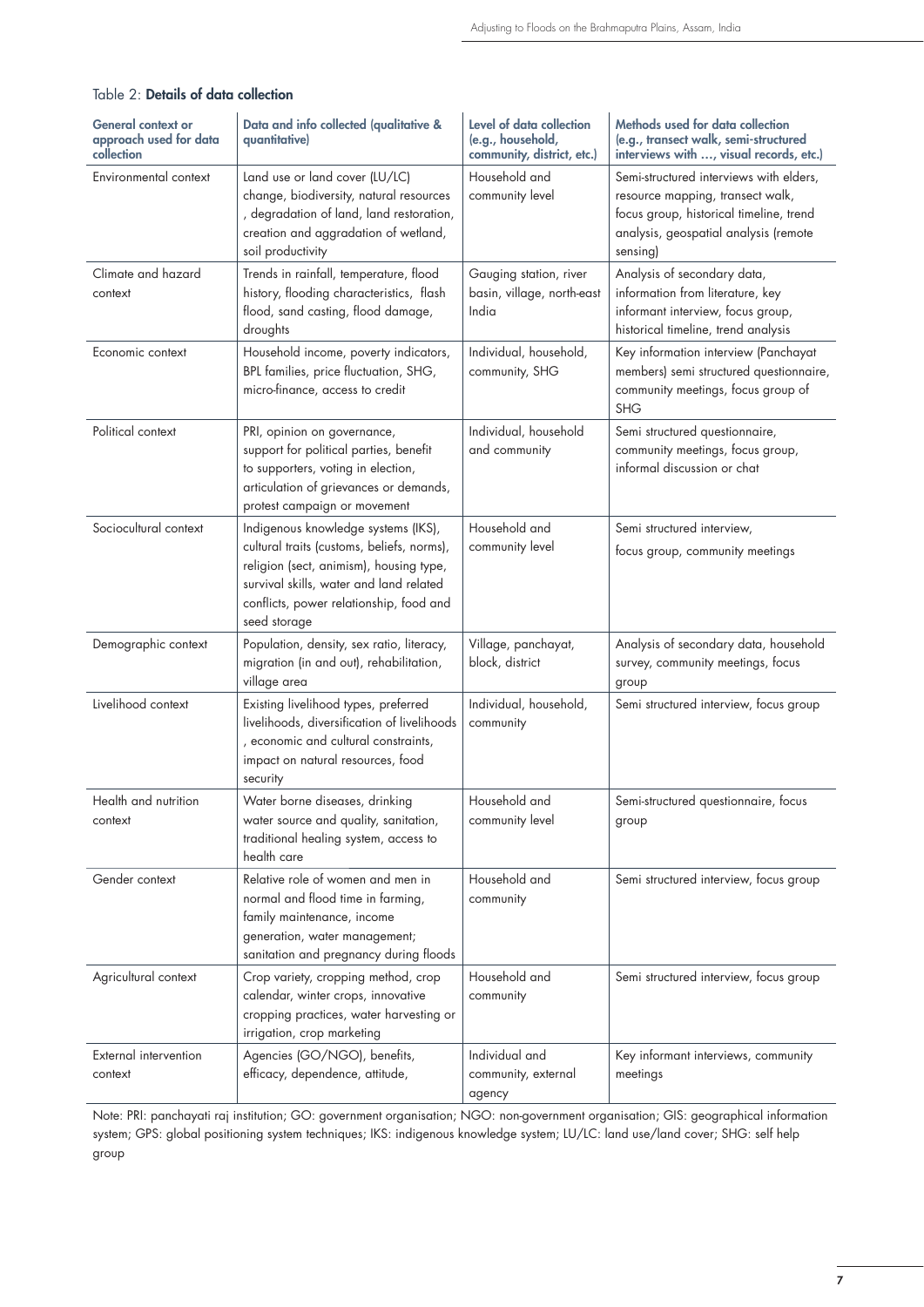The head of the family and the women were interviewed following a set of lead questions. Questions were aimed at validating existing information or getting more detailed information on particular issues, e.g., gender impact and role, family economy and assets, and religious affiliation. Although rapid rural appraisal (RRA) was useful for identifying and carrying out a quick reconnaissance of different sites in the first stage, PRA techniques were useful for delving into specifics of different aspects of community life, and this method secured first-hand information about sources of vulnerability and examples of coping and adaptation in the community. The important PRA exercises and proceedings were recorded on audio and video, besides making field notes. Recapitulation of the audio-visual recordings and the field notes was useful for drafting minutes, analysing the data, and preparing daily and weekly field reports organised into thematic sections.

#### **Data verification and analysis**

Secondary data collected from research reports, theses, research papers, government reports, and other documents were analysed, interpreted, and, in some instances, cross-checked with expert opinion and also with the communities at large. For example, secondary data on rainfall trends, river flood levels and flood flows (discharge), and flood damage (to households, cattle, and crops) were verified with expert and community opinions. On the other hand primary information collected directly from the community on anomalies of weather and climate, flood history, flood damage, flood relief and rehabilitation, embankments, and development infrastructure were compared with information from secondary sources and inputs from government officials. Similarly, to resolve issues arising from conflicting information within the community, opinions of relevant experts and officials were sought. For example, information from the community about the embankment on the Brahmaputra River at Matmora obtained through focus group discussion and social mapping was conflicting and confusing. The Department of Water Resources was approached for validation and correction. Information about cultural features of the Mishing community was cross-validated and corrected with the help of a folklore expert, anthropologists, and scholars from the Mishing community because the team believed that the opinions of external experts were more in tune with the overall situation of the Mishing society and also explained other information coming from the same community. In both cases some of the information and data were vindicated whereas some remained unverified. The unverified information obtained from meetings and discussions was later checked during the household surveys using semistructured questionnaires. To identify unconfirmed and dubious information and observations, the team mainly re-applied PRA tools with different groups and individuals and sometimes with mixed focus groups. For example, information on relative gender roles in agriculture and household responsibilities in flood and non-flood periods was derived originally from focus groups of men and women separately. Conflicting opinions coming out of this process were later validated by interacting with a mixed focus group of men and women during which exaggerations from both groups were neutralised by counter points of view. Information still found to be doubtful and unverified was not included in the report. Some of the dubious information that came from particular individuals or focus groups was cross-validated with other individuals and focus groups from the same village at a later date. Sometimes the same individuals and focus groups were approached with the same questions to affirm their earlier opinions. On occasions they would negate information that they had given earlier and would come to a unanimous opinion about conflicting information. Moreover, the team members also used to brainstorm amongst themselves about the moot information and tried to settle matters using their own judgement. Often it would require going back to the village to get reassurance about information before making a final decision.

#### **Challenges and shortcomings**

The four main challenges encountered during field work were: (i) limitations of PRA techniques in general; (iii) community expectations of benefits out of participation in the PRA; (iii) exaggeration of problems by the community; and (iv) inadequacy and unreliability of secondary data and literature. PRA techniques have their own advantages because information comes directly from the community to the researcher. Nevertheless, the information derived from PRA, especially when it seems doubtful and conflicting, needs to be carefully validated within and outside the community. Often women would not respond frankly to male surveyors, especially when gender-sensitive questions were asked. Moreover, there was

a general reluctance of some women to speak freely while in groups. The female researchers in the team would then deal with women separately in focus groups or individually during visits to houses while interacting with them in a more homely atmosphere. In such cases the women's views were recorded through semi-structured interviews or informal chats.

The main approach used for this study was participatory research in which PRA techniques were the principal methods and tools of investigation. Use of structured questionnaires is not considered preferable in this approach. In this case, however,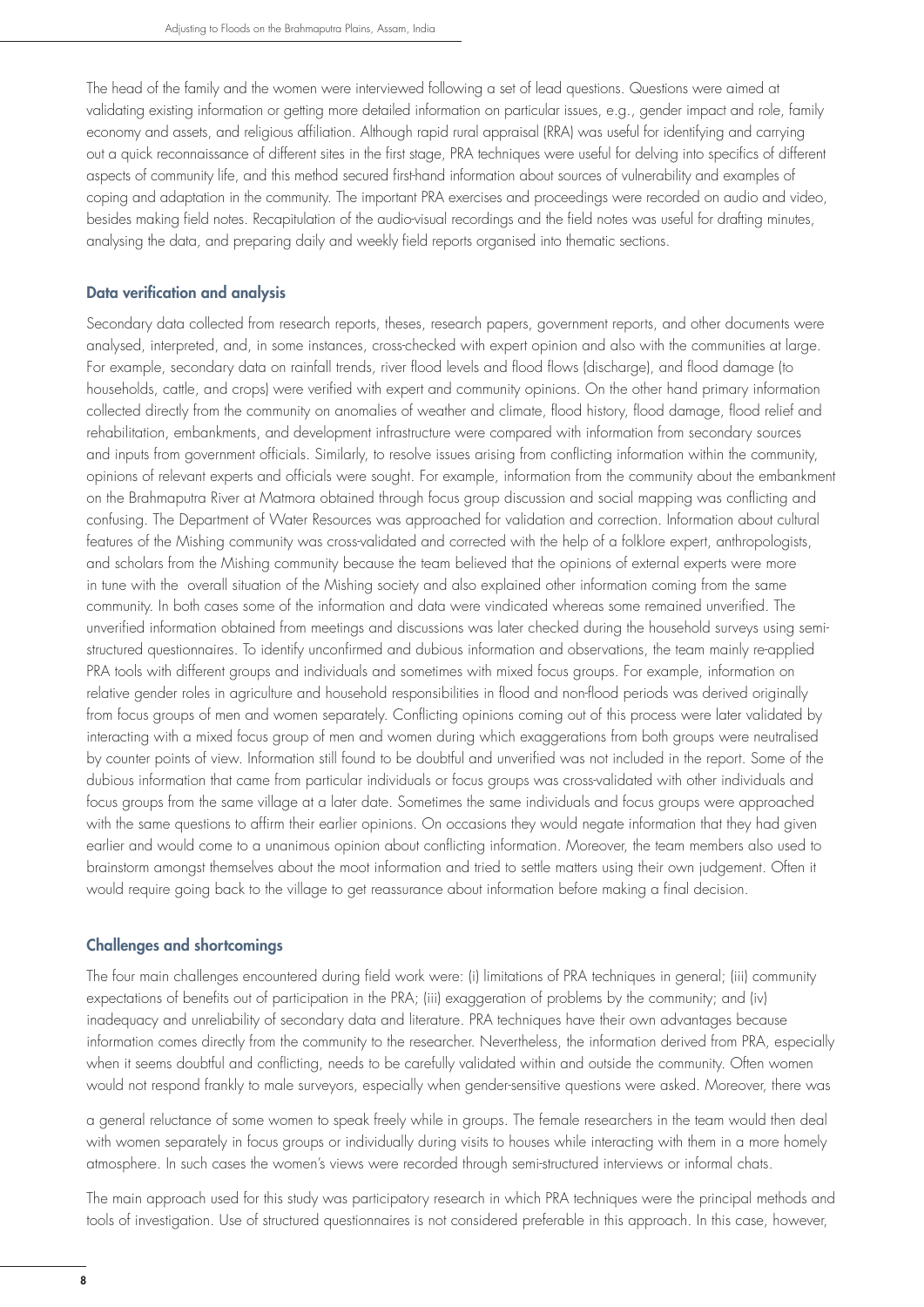detailed and quantitative information was necessary in order to understand the prevailing socioeconomic conditions of the target populations in relation to, for example, family income, relative differential benefits from different livelihoods, and extent of educational qualifications because these are meaningful parameters for assessing vulnerability at family level. Such information is best derived through sample household surveys with structured questionnaires and, hence, the team carried out household surveys in the first phase of the work to seek specific information through semi-structured interviews with open-ended and semi-structured questions. These household surveys served several purposes. They were useful in generating detailed information at family level. People liked to divulge information about sensitive issues (e.g., women's health problems and sanitation during floods) during these personal sessions. People, especially women who remain silent in group discussions, open up during household interviews. In the second phase household surveys were not included because the information required had been collected during the first phase and, in the second phase, field surveys focused on exploring adaptation practices, and for these household surveys were not necessary.

The second challenge was the expectation of the community that material or financial benefits would be forthcoming in return for their participation and cooperation in the PRA. In the initial stage the team was frequently asked what the people would gain by cooperating with the researchers. In response, the team made it clear that the investigation was purely for research and that there was no plan to provide tangible benefits to the community. They did state, however, that indirect benefits might accrue from the work since the results of the survey would go to policy makers with specific recommendations for reducing vulnerability and strengthening adaptation skills in the community. Government assistance would then include the right kind of disaster mitigation and development intervention plans. (The attitude of the communities was not surprising because they are facing a great deal of hardship in their struggle for survival and existing government programmes have never provided them with enough protection against floods nor given them sufficient support to recover from flood impacts. It should be stated also, however, that although conventional relief and rehabilitation programmes are not adequate and effective enough, they have made some people dependent on external aid.) Once the purpose of the study was explained, people cooperated wholeheartedly with the team and requested us to pressurise the government to solve their problems (e.g., by repairing or constructing the embankment, by providing them with work or job opportunities, and so on). In some cases people assumed that such studies occur to identify beneficiaries for relief and rehabilitation (R&R) and they grossly overstated their losses, damage, and problems. Such overestimates were not difficult to detect due to the familiarity of the team with the ground realities. Cross verification was carried out with the help of other individuals and groups in the same village to ascertain the real figures.

Building up a rapport with the community in such poverty stricken and marginalised locations is always a challenge. It was not difficult for the project team to win the trust and confidence of the communities because the team was always sincere, honest, and transparent with the community in its approach. Moreover, the team had several members who belonged to the ethnic groups form the project sites who were instrumental in breaking the ice and building trust. It should be mentioned that having local individuals in a study team is useful, but, at the same time, it can also happen that some respondents will not talk freely in the presence of surveyors who are from their own areas. They are more comfortable with outsiders. This happened during discussions on local politics and political affiliations. Similarly, being familiar with the sites and the issues is advantageous, but it might give rise to a sense of over confidence in one's own judgment and opinions. Such situations, however, occurred only in the beginning and, as the team and the communities became more and more familiar with each other with increasing mutual rapport and trust, such problems became insignificant.

Collecting data from secondary sources, especially those from ill-maintained government sources can be unreliable at times, and it may not be possible to verify everything against any other existing data, PRA results, or external expert opinions. Absence of essential secondary data and information, lack of relevant government reports, or insufficiency of scientific and grey literature sometimes constrains the scope of studies like this one.

#### **Impacts of water stress and hazards on livelihoods**

#### **General characteristics of the study sites**

Of the two study sites selected for this work, one is Majgaon, situated in the southern part of the Bordoloni Development Block of Dhemaji District about 2.5 km away from Bordoloni Chariali (an assamese word meaning a junction of four roads heading in different directions) on National Highway 52. It is situated between two rivers, the river Na-Nadi on the western border of the village and the river Jiyadhal that flows through the eastern flank of the village about two km away from it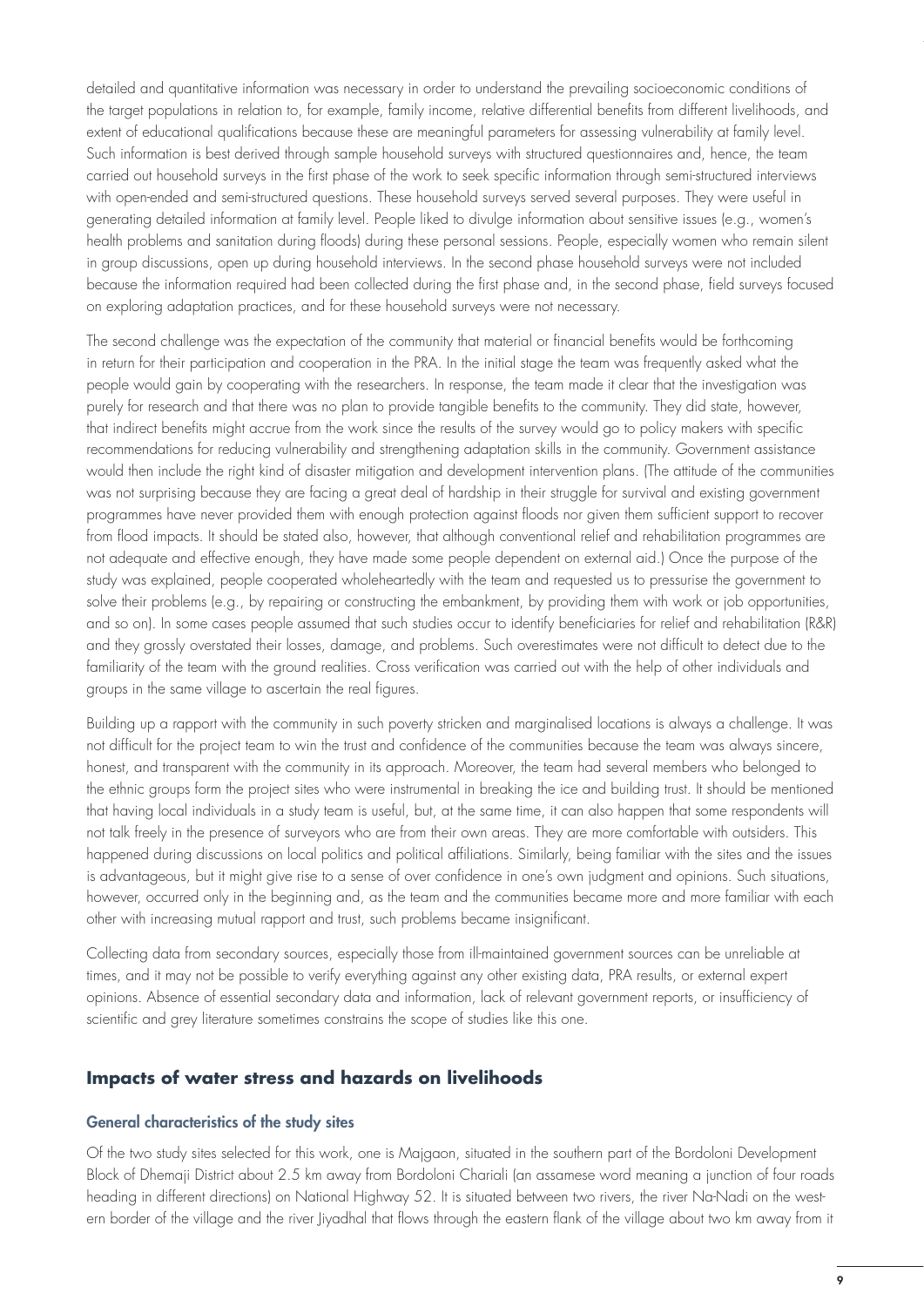(Figure 4). There are 68 households in the village and its total population is 283 with 138 males and 145 females (May 2009). About 70 individuals are minors (less than 16 years). The villagers belong to three different community or caste groups; viz., the Ahom (37 households), Chutiya (18 households), and the general community (three households) amongst whom the first two are ethnic communities constituting the dominant population and the third one is a caste group. All three groups belong to the scheduled castes, a category of underdeveloped and marginalised people, and, therefore, are provided with special privileges and advantages by the Indian Government for socioeconomic and educational improvement.

As a whole, the village is an underdeveloped one devoid of telephones and electricity, good roads, or public transport and communication. The people are poor in general with 57% of the households living below the poverty line (BPL): 45.04% of families in Dhemaji district, 22.3% in Assam as a whole, and 28.3% in India as a whole live below the poverty line (DES 2007; DES 2008). Only a few (five out of 283 people) of the villagers use personal mobile phones and only one household has electricity generated from solar power. There is a common village headman for four neighbouring villages (Majgaon, Choukhamgaon, Burhakuri, and Bahaktika): he belongs to Bahaktika. Majgaon has no representative of its own in the village Panchayat (a village-level agency for local governance which has members elected by local people). Most of the people are followers of the Srimanta Sankar Dev Sangha, a religious sect that follows the sociocultural and religious practices propounded by the 15th century saint and reformer Srimanta Sankar Deva. There is one 'Namghar', and two schools in the village. (A Namghar is a traditional community prayer house/hall and an important socioreligious institution in Assamese society, a contribution of the Neo-Vaishnavite religion propounded by Saint Sankardeva in the 15th and 16th centuries.)

The village has suffered from floods (normal riverine floods and flash floods as well as rain-induced floods) since 1950 after the aftermath of the earthquake on August 15 of that year. The village is flooded every year, albeit with varying intensity, and it remains inundated to various degrees during the rainy season (April/May to September/October) for at least 120-150 days on average (Figure 5). Government intervention in the village has been limited to occasional distribu-



#### Figure 4: **Location of study sites in Assam in the Lakhimpur and the Dhemaji districts**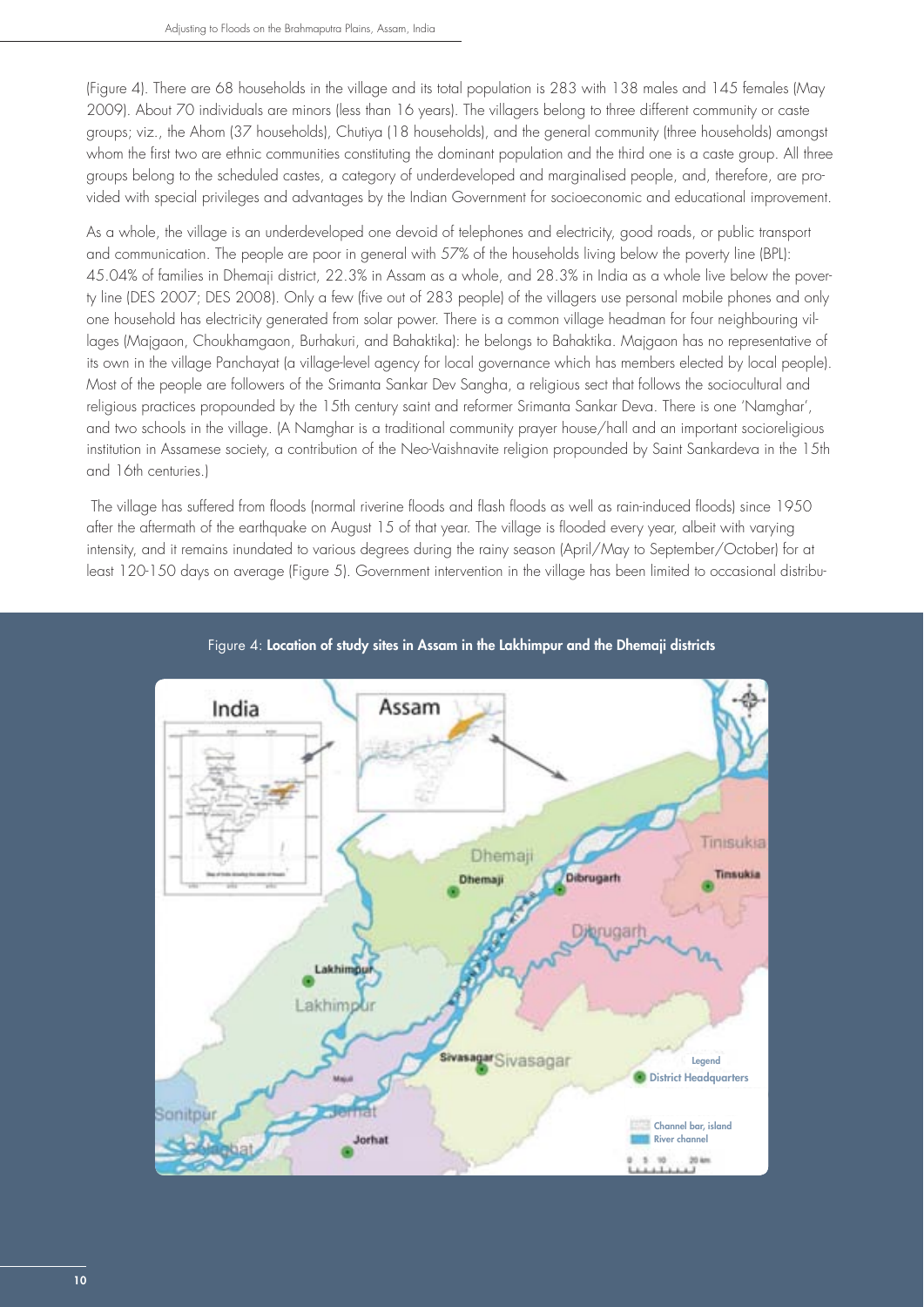tion of relief and rehabilitation materials, compensation for flood damage, and construction of an earthen road and culvert. The Indo Global Social Service Society (IGSSS), an international development agency, has provided the village with tube wells, ring wells, highrise platforms, high-rise seed banks, medical treatment, and community boats through a rehabilitation programme it carried out in the village during 2007 and 2008 through a local non-government organisation (NGO) called Amateur.

The villages in Matmora are located about five km from the town of Dhokuakhona on the west (Figure 6). In May 2009 the team counted 128 households in Bahpora village, 33 households in Opar Khamon, 70



Figure 5: Life in too much water, a scene from Majgaon in the rainy season: villagers live in and around water six months a year

households in the Khamon Birina, and 22 households in Tinigharia. The villages of Opar Khamon, Khamon Birina, and Tinigharia are entirely populated by the Mishing community, a major ethnic tribe of Assam. Bahpora village is a non-tribal village with a mixed population of Koibartta (a traditional fish trading community with scheduled case status), Brahmins (an upper caste group), and the Bihari (a migrant population from Uttar Pradesh, a north Indian state) who came to the village about four decades ago. Tinigharia has people who were displaced from neighbouring villages (Matmora, Janji, Bali, Arkep, and Modarguri) that were fully or partly eroded away by the Brahmaputra at different times since the 1960s.

Human pressure has worn away the embankment and made it weak in many places. The existing embankment was built in 1962 and, at that time, passed through several villages like Tinigharia and Matmora. Almost the entire landmass of Matmora



Figure 6: **Location of Majgaon between Na-Nadi and Kumatiya (Jiyadhal) rivers**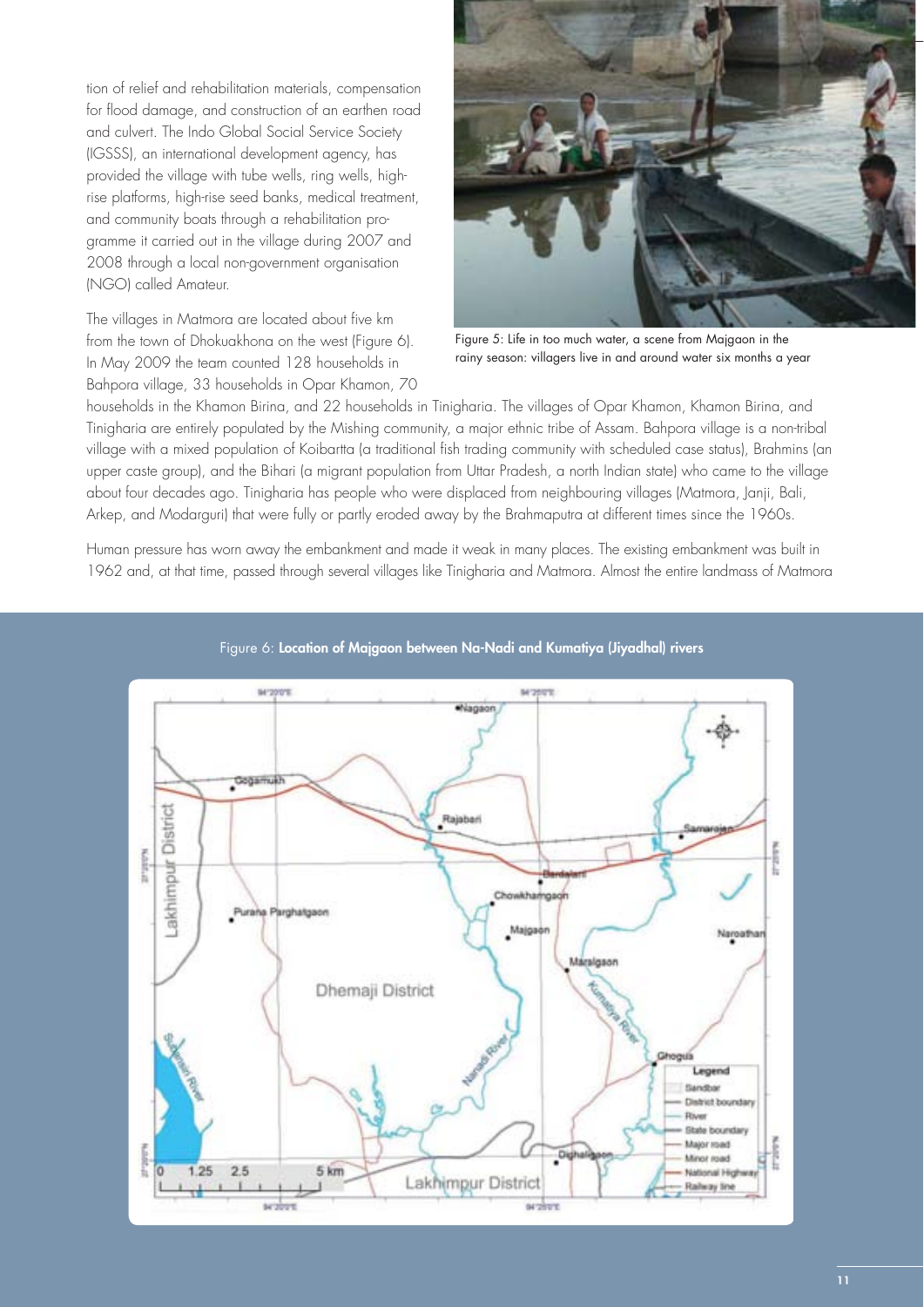

Figure 7: River bank erosion in Matmora, June 2008

in the Lakhimpur district as a whole. Having seen their present conditions, it is hard to believe that many of these families were self-reliant farmers until the late 1990s. While the Mishing people observe both Hinduism as well as their traditional religious practices, the other caste groups in Bahpora village are Hindus only. The Koibartta community in Bahpora belongs to the Mayamoria Vaishnavite sect, a branch of the Neo-Vaishnavite religion propounded by Aniruddha Dev, an eighteenth century religious reformer. As with Majgaon, Matmora has a history of floods occurring over the last 58 years in the aftermath of the 1950 earthquake, with major floods occurring twice or thrice a decade. The general profiles of the five villages in the two study sites are presented in Table 3.

village has been engulfed by the Brahmaputra over the years (Figure 7) leaving only five households in the south- western corner of the village. In Tinigharia, half of the village on the country side of the embankment survived and people settled down by just clinging to the embankment and its sides (Figure 8). All of these villages are poor and underdeveloped with a high percentage of BPL families; viz., 100% in Tinigharia, 85% in Khamon Birina, 75% in Opar Khamon, and 87% in Bahpora compared with 35.59% of rural BPL families



Figure 8: Vulnerable shelter – settlement of Tinigharia village on the old embankment of Matmora

| Village    | H/H | Community/<br><b>Caste Group</b> | <b>Population</b> | <b>Site</b> | Location<br>(Lat)   | Location<br>(Long) | <b>Altitude</b><br>(mas) | <b>Block/District</b> |
|------------|-----|----------------------------------|-------------------|-------------|---------------------|--------------------|--------------------------|-----------------------|
| Majgaon    | 68  | 3 (Ahom, Chutiya,                | 283               | Site        | N                   | E                  | 60                       | <b>Bordoloni</b>      |
|            |     | Baishya)                         |                   | 1-Majgaon   | $27^{\circ}23.714'$ | 94°24.3011         |                          | (Dhemaji)             |
| Bahpora no | 128 | 3 (Koibartta,                    | 557               | Site        | N                   | E                  | 64                       | Dhokuakhona           |
|            |     | Brahmin, Bihari)                 |                   | 2-Matmora   | 27°12.272'          | 94°29.2021         |                          | (Lakhimpur)           |
| Opar       | 33  | (Mishing)                        | 147               | Site        | N                   | E                  | 70                       | Dhokuakhona           |
| Khamon     |     |                                  |                   | 2-Matmora   | 27°33.784'          | 94°39.646'         |                          | (Lakhimpur)           |
| Khamon     | 70  | (Mishing)                        | 336               | Site        | N                   | Ε                  | 73                       | Dhokuakhona           |
| Birina     |     |                                  |                   | 2-Matmora   | $27^{\circ}12.183'$ | 94°31.286'         |                          | (Lakhimpur)           |
| Tinigharia | 22  | (Mishing)                        | 150               | Site        | N                   | 94°31.517'         | 75                       | Dhokuakhona           |
|            |     |                                  |                   | 2-Matmora   | 27°12.320'          |                    |                          | (Lakhimpur)           |

Table 3: General profile of the villages in the two study sites (static picture as of today)

The history of floods for the villagers is also the history of the rise and fall of the embankment entwined with progressive shifting of old villages and migration of the inhabitants to new locations. Villages like Matmora, Janji, Bali, Arkep, and Modarguri were originally (in the 1950s) located on the bank of the River Brahmaputra, about 10 kilometres to the east of the present study site. With the construction of the first embankment on the Brahmaputra in that area in 1952, the westward movement of the river began to break through the confinement imposed by the embankment. The embankment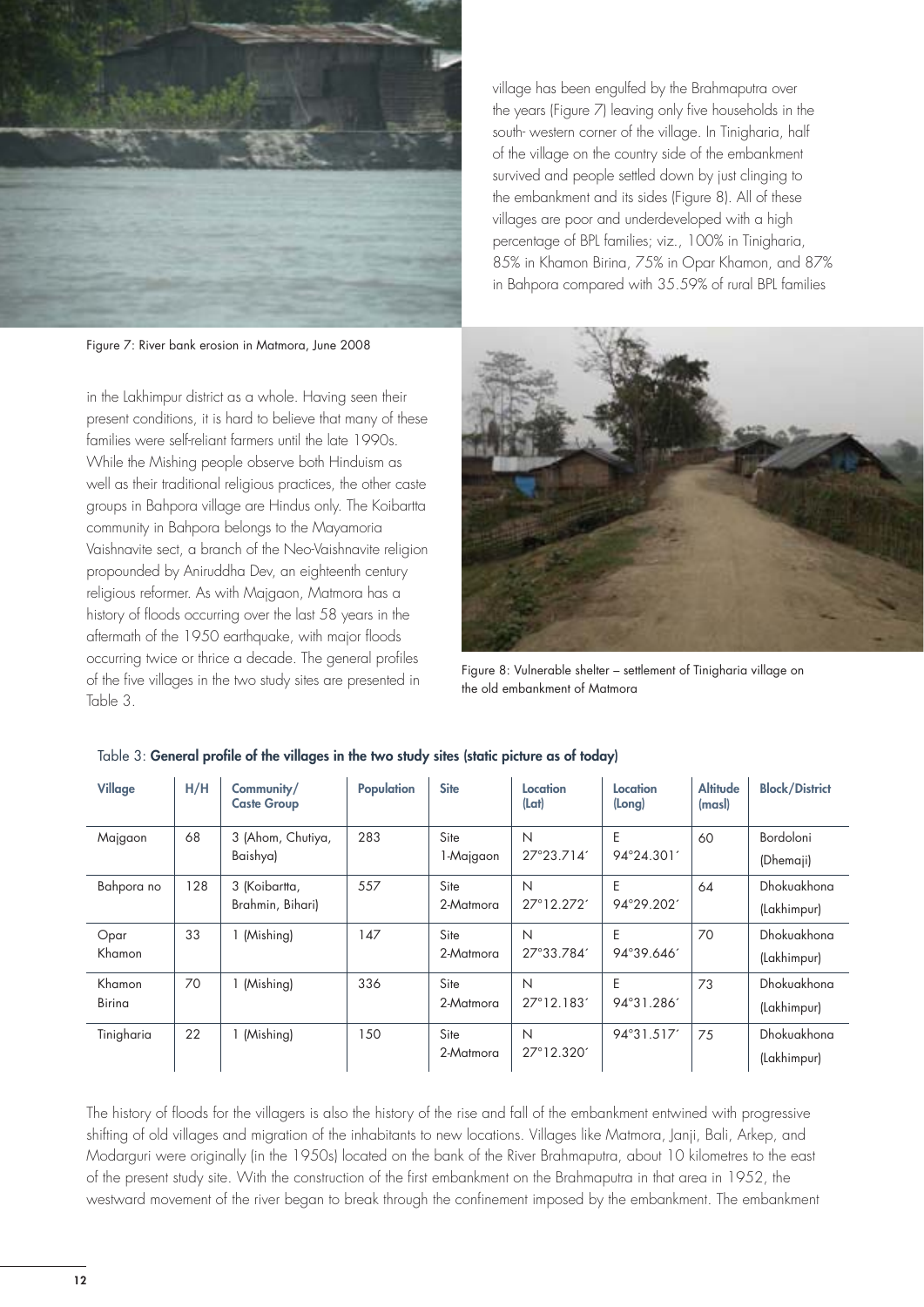has been reconstructed at four different stretches in the area to date to keep pace with the movement of the river. Consequently, the original locations of these villages were engulfed by the river and the people from the villages shifted to new places, always on the river bank, moving back westwards with the river. The river has advanced towards Dhokuakhona town by 10 kilometres at least in the last 5 years; the embankment was reconstructed four times; and the villages were dislocated six to eight times. Floods became more acute and frequent (three to five deluges a year) after the catastrophic floods of 1998 when a stretch of the embankment, about two and half kilometres' long, was washed away rendering the whole embankment in that



Figure 9: The Matmora deluge in 2008

area weak. Since 1998, Matmora has experienced floods annually with the average period of inundation each year being more than 50 days.

People were much better off even five years ago, but they are poverty stricken now and marginalised because during the flood in 2007 a complete breakdown in the agricultural system occurred when a large area of agricultural land was affected by sand deposits for the first time. No government intervention worth its name has taken place in the area, apart from occasional repairs to the embankment on the River Brahmaputra, and those too have been carried out in a piecemeal manner, leading to frequent breaches; and these breaches in turn caused devastating floods in 2007 and 2008 (Figure 9). Routine relief and rehabilitation facilities provided to the villagers affected are far too inadequate given the scale of damage and destruction. Non-government organisations (NGOs) like the Red Cross Society, Rural Volunteer Centre, and the 'Takam Mishing Porin Kebang' (TMPK), a union of students from the Mishing community, helped the victims with rescue and relief resources in 2007 and 2008.

The two sites are similar in the types of water-related hazards they experience and in other geo-environmental features. But they are also markedly different in certain demographic and sociocultural features. Both sites are subjected to regular episodes of floods and flash floods. Whereas in Majgaon chronic flooding occurred almost every year since 1950, however, Matmora was affected only during major floods between 1950 and 1998. The earthquake in 1950 had a direct impact on the Majgaon area. A big flood on the River Subansiri caused by a landslide dam outburst flood (LDOF) immediately after the earthquake brought many changes to the landscape and environment of Majgaon where marshy lands and wetlands were filled with silt and debris in some places and depressed areas were created in others. The Matmora area was not directly affected by the 1950 floods as such. Both areas have borne the impacts of debris and silt washed in by floods. In Majgaon, however, there were less silt deposits than in Matmora in terms of intensity and scale because of the presence of rivers that are much smaller than the Brahmaputra. Therefore, the problem of land degradation is more serious in Matmora than in Majgaon. Whereas in Majgaon many of the silt-affected areas have become cultivable and others are recuperating fast, the sand-laden areas in Matmora will take a very long time to improve – more than 10 years according to locals–and recover naturally; and that too provided there is no more sand deposition. If more sand casting occurs, the time taken for reclamation will be longer than ten years. Import of silt and debris has had a positive impact in the Majgaon area because waterlogged areas and marshes have risen because of silt deposits and become cultivable over the years. In Matmora, however, sand casting is a curse. Apart from the colossal blow to agriculture because of the degradation of fertile lands, many inland fisheries and wetlands filled up, affecting fish production and fishing as a livelihood.

#### **Current livelihood system in 2009 and existing vulnerabilities**

The prevailing livelihood scenario is similar in both study sites, except in the case of agriculture. In Majgaon agriculture is still the primary means of sustenance and paddy is the staple crop. Although they do not grow seasonal rice varieties like 'sali' (summer) paddy because of damage by flood waters, they manage to grow 'bao' (deep water paddy) in normal flood years. 'Bao' is a local variety adapted to a watery environment, and it is not easily affected by floods.

In Matmora agriculture is no longer the main occupation. The area was one of the major rice producing belts of Lakhimpur district until 1998. Agriculture, mainly cultivation of paddy, has been affected by increasing floods since 1998. Finally, the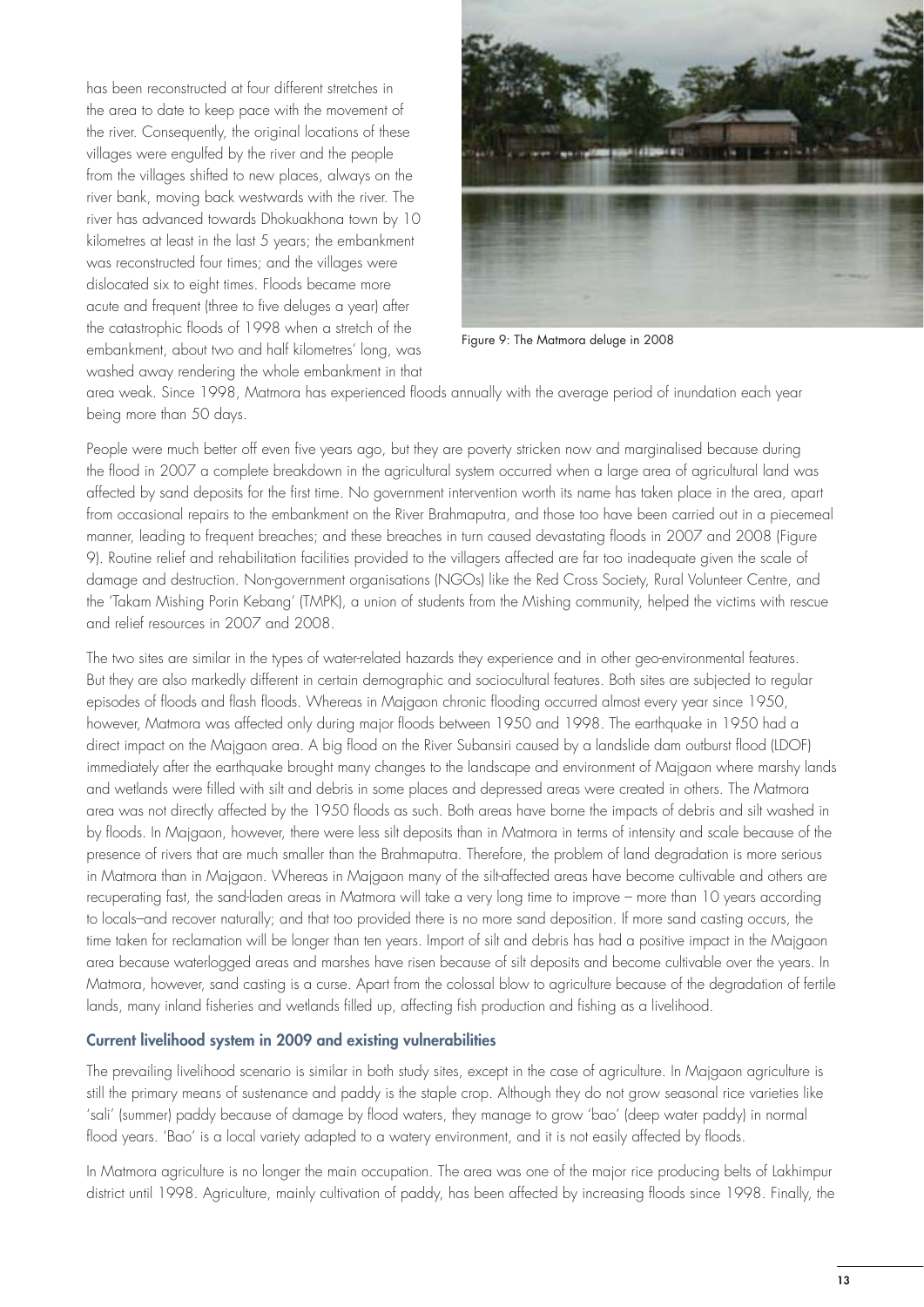

Figure 10: Sandscapes in Matmora after the 2008 floods

consecutive floods of 2007 and 2008 left almost the entire area of agricultural land in Matmora irreparably damaged. Sand deposits covered the entire landmass up to an average height of four to six feet (Figure 10). The once fertile paddy fields are now totally unfit for any type of conventional agriculture. For the Mishing community living in the three villages of Tinigharia, Khamon Birina, and Opar Khamon agriculture is no longer possible. In Bahpora (a village of non-Mishing communities) village there are still some patches of land that are not too degraded and people manage to grow rice and vegetables, although in much smaller quantities than before. In the absence of agriculture, people have resorted to other work, virtually anything they can find to

earn enough to survive. People engage in daily wage labour, fishing and sale of dried fish; carpentry; sale of driftwood, country liquor (Figure 11), and milk; and migrating to other places for menial labour such as pulling rickshaws and hand carts and working in factories.

In Majgaon about 51% of the population, both men and women, earn daily wages outside the village. At least 23% of the households have taken up fishing and about 14% make liquor. All three communities are involved in these activities. Three households sell milk which they buy from Majgaon and two neighbouring villages and sell to hotels in nearby towns (Gogamukh, Dhemaji) for a profit. There are at least five other households where members trade in rice as middle men: they buy rice from Majgaon and nearby villages and sell it in Bordoloni. Rearing livestock, especially ducks and pigs, is a useful source of non-farm income. Rearing chickens used to be common but it became unfeasible when chickens succumbed to the flooded environment: disease killed off the poultry population. Fish become abundant in floods waters and fishing is an important seasonal occupation in Majgaon; but until the 1980s fishing was mainly for domestic consumption, now it is a profitable occupation which includes the sale of dried fish. About 12 households in the villages belonging to the Ahom and Chutiya communities are in the dried fish business. The total turnover in 2008 in the village was about Rs1,50,000 (\$US3,125) according to participants at a focus group discussion who are involved in the trade. A number of young men and women have migrated to other parts of Assam and even to other states in India such as Nagaland (east of Assam, a hill state in northeast India) and Kerala (in the southern part of India) in search of greener pastures.

In Matmora large numbers of people are engaged in daily and weekly wage labour in menial occupations (e.g., earthworks, construction of roads, building houses, agricultural labour, and building bamboo fences) in nearby villages and urban areas like Dhokuakhona town. People from 90% of the Mishing households in Opar Khamon, Khamon Birina, and Tinigharia are involved in such work. Currently, construction of a new embankment and related infrastructure by the state Government of Assam through a Malaysian company has become a source of employment for many workers from the three Mishing villages. Some are finding employment in another state government project which is installing reinforced concrete (RCC) porcupines in the river near the breached embankment close to Tinigharia. (A porcupine is a mesh of poles

Figure 11: A liquor corner selling 'apong' or traditional rice beer in Tinigharia village: selling of liquor is a thriving source of income in Matmora



made of bamboo or concrete erected in the river near the banks to divert the current away from the bank and thus arrest erosion.) Women work as labourers also in road and embankment construction. Weaving is an important income-generating activity for women. Garments using traditional Mishing motifs are in demand in many parts of the state. The lack of initiative in creating good marketing channels, however, means that their products are sold to middlemen who visit households and buy the products: thus the women are deprived of a good deal of profit. Earlier, Mishing women's weaving activities were limited to fulfilling domestic needs but, in a fragile livelihood scenario, selling hand-woven clothes becomes an important source of income. Some people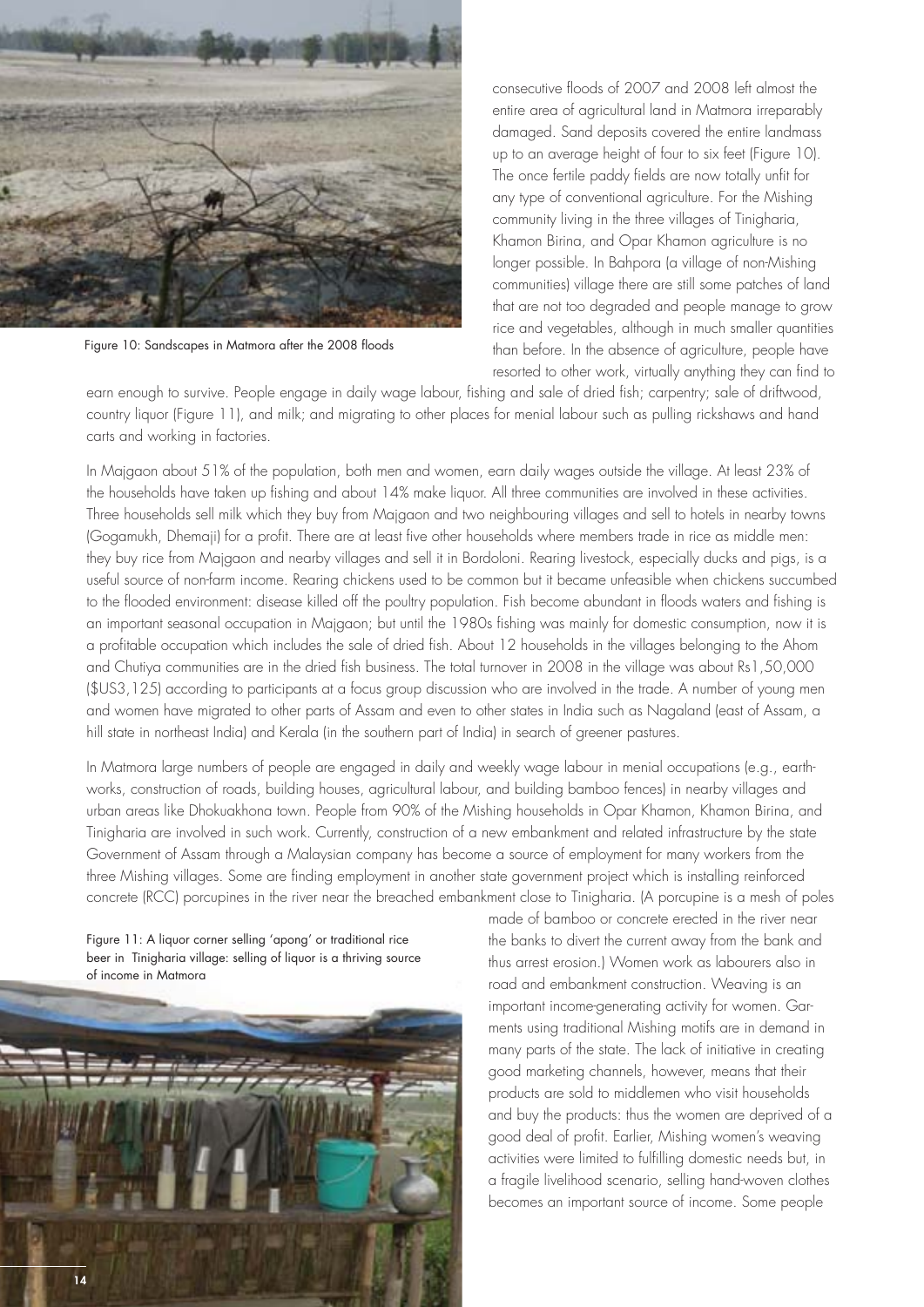collect driftwood from the bed of the Brahmaputra River, even risking their lives at times, and sell the timber. Others make wooden furniture from driftwood and trees in and around the village and sell it. A few of are skilled boat makers and they are always in demand in the area. There are villagers who are cutting down the remaining trees in the villages and selling them outside as fuelwood. Wage-earning opportunities are limited in comparison to the large population of those seeking work and it is becoming impossible for some even to have two meals day; and this makes them feel helpless and more vulnerable to stress.

Bahpora is relatively less affected and the people are better educated and better off than those in the Mishing villages. About 10% of the villagers have regular jobs (government, semi-government, and private). About 40% of the families are engaged in horticulture (e.g., growing pumpkins, water gourds, radishes, and green chillies) on a small scale, mostly in home gardens and on other small plots of land. One group of farmers from eight households grew 'boro' paddy as a cooperative. The paddy was grown on a waterlogged plot of land using water pumps for groundwater irrigation. Some youths (15%) belonging to all three communities, but mostly from the Mishing community, have migrated to the upper Assam districts of Tinsukia, Dibrugarh, and Sibsagar to work as rickshaw pullers, cart pullers, and menial labourers. Ten young men from the village are working in other states such as Nagaland and Kerala. Although the traditional livelihood of the Koibartta community is fishing, many families from the community in Bahpora, particularly those who are fairly well educated and better off economically, do not fish. This seems to be a result of caste consciousness and an attempt to get rid of the stigma of belonging to a caste ranked low in the social hierarchy of Assamese society. There are others from even poorer sections who are involved in fishing. Rearing chickens and making or selling liquor is strictly prohibited in Bahpora village among the Koibartta community. This is because of a diktat of the Mayamoria cult that they follow and these two practices have not developed into alternative livelihoods in this community. This seems to have influenced the other two communities in the village also because they too abstain from selling liquor.

#### **Patterns of change**

There is no written history of the study sites. The past of the village was reconstructed back to 1950 based on anecdotal evidence and oral history only. In the case of Majgaon, the village was inhabited well before the commencement of British rule. Even during the rule of the Ahom kings the village was in existence, but not exactly in the same location as today. The ancestors of the family of the Tamulis, the most well-to-do household in the village, are said to have occupied superior positions in the British administration. A canon ('bortop' in Assamese) that is more than 300 years old and which the family has had for at least six generations records the age of the village. The Assamese word 'maj' means centre and 'gaon' means village. The village is called Majgaon because it is located in between the villages of Choukhamgaon and Burhakuri.

Nineteen-fifty was a crucial year for the study sites in particular and for the whole of eastern Assam in general because of the Great Assam Earthquake (8.6 on the Richter scale) that took place on the 15th August. This earthquake is remembered by elderly villagers as an epoch-making event in their lifetime. Majgaon was rich in agricultural and natural resources before 1950 and the farmers enjoyed good harvests of various crops, paddy being the main one. According to the elders there were 35 households in the village at that time. The earthquake and the consequent floods in the Subansiri (flowing at that time about 10 km away to the west) and other rivers in the area changed the landscape and the lives of the people for ever. Rivers changed their courses and new channels were formed. Depressions and low-lying areas were created that later became wetlands and marshes. Existing marshes and peatlands were turned into plains when they were filled with riverine silt and debris. The beds of the Brahmaputra River and its tributaries like the Jiyadhal progressively rose as a result of increasing sand deposits on the river bed originating from accelerated soil erosion upstream in the hills and increased sediment loads in the river in the aftermath of the earthquake. Consequently, rivers became unstable and flashier; began to cause more frequent and bigger floods; and carried more silt and debris, thus making floods a permanent annual feature of these areas (Goswami and Das 2002).

In the case of Majgaon, the cycle of changes in topography and degradation of fertile land due to deposition and natural reclamation has continued for the last fifty years. As of now, large areas of paddy fields have become uncultivable (wasteland or fallow) or less productive due to silt deposited (up to four feet on average) (Barua et al. 2003) when the village was hit by catastrophic floods from the Jiyadhal River in 2007. The wetlands and marshes ('beel' in Assamese) in the southern corner of the village filled in over the years and have now become a plain field fit for cultivation, something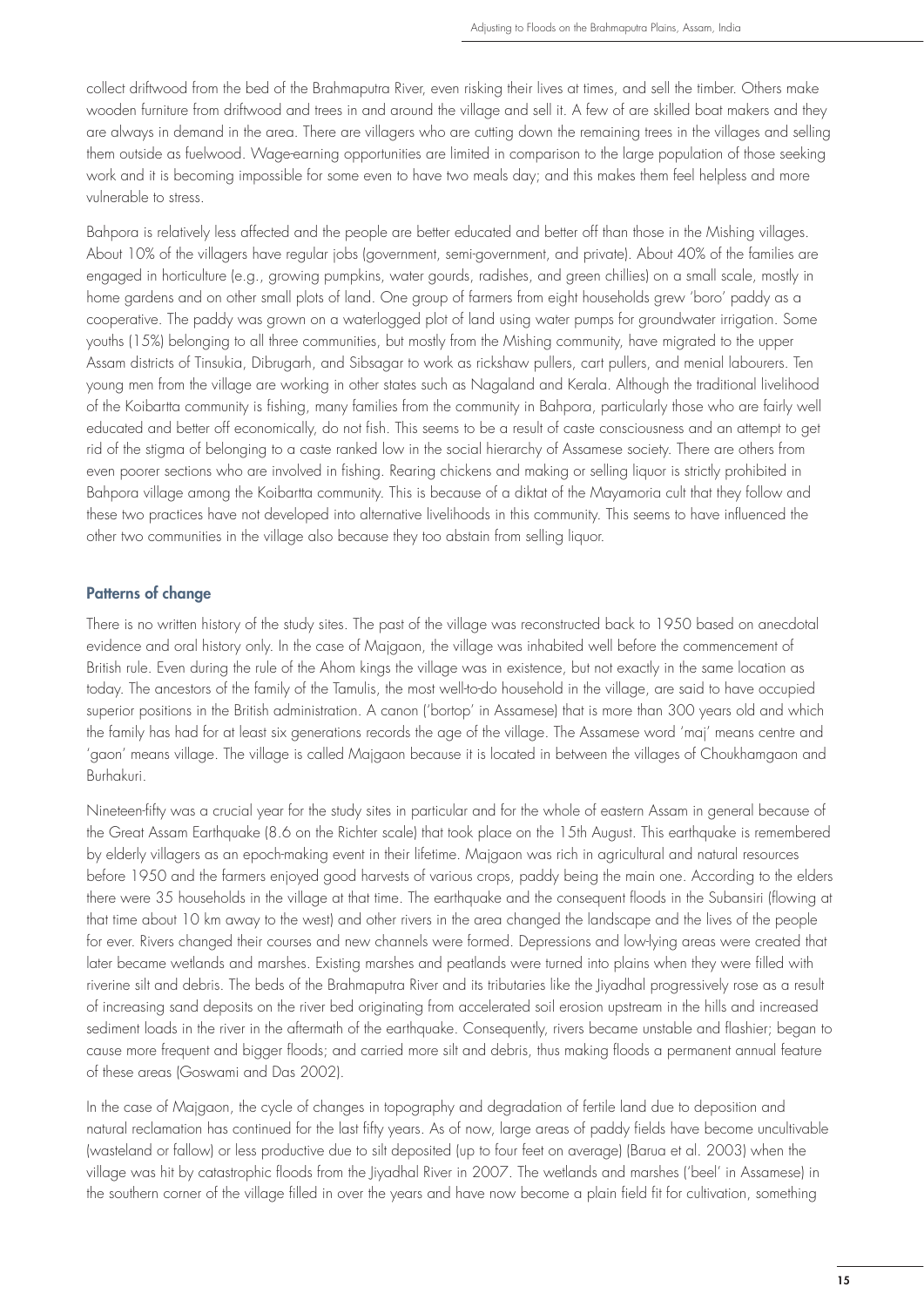| <b>Changes</b>                                                | <b>Events</b>                                                                    | 1950-1962                                                    | 1963-1998                                                                                                                                                      | 1999-2009 (May)                                                                                                       |
|---------------------------------------------------------------|----------------------------------------------------------------------------------|--------------------------------------------------------------|----------------------------------------------------------------------------------------------------------------------------------------------------------------|-----------------------------------------------------------------------------------------------------------------------|
| Environment<br>and LU/LC                                      | Major floods                                                                     | 1950, 1952, 1958,<br>1962                                    | 1972, 1978, 1988, 1996,<br>1998,                                                                                                                               | 1998,2000, 2004, 2007                                                                                                 |
|                                                               | Degradation of<br>water bodies (rivers,<br>wetlands, fisheries)                  | Siltation and filling<br>up of wetlands<br>(marshes, swamps) | Siltation and filling up of<br>wetlands                                                                                                                        | Destruction of natural fisheries<br>near the village                                                                  |
|                                                               | New land occupation                                                              |                                                              | Newly formed plains near Na-<br>Nadi were occupied for farming                                                                                                 | Some families settling on the<br>occupied lands                                                                       |
|                                                               | LU/LC change and<br>land degradation                                             |                                                              | Silt casting on a minor scale                                                                                                                                  | Siltation after 2007 floods made<br>a large area of marshy land<br>cultivable                                         |
|                                                               | Change in resource<br>use, management,<br>availability, state of the<br>resource | Wetlands were<br>buried by siltation,                        | New land available for<br>use, Farming on river levee,<br>Kukurmari reserve forest<br>completely denuded, general<br>decline of vegetation and home<br>gardens | Farming on river levee,<br>disappearance of wetlands<br>because of siltation, creation of<br>new land for agriculture |
| Sociopolitical<br>events                                      |                                                                                  | Language movement                                            | Assam agitation<br>(1979-1984), insurgency                                                                                                                     | Insurgency, general deterioration<br>of law and order situation in the<br>state                                       |
| Major<br>development<br>(Infrastructure)                      | Construction of<br>embankments                                                   | Embankment on river<br>liadhal in 1964                       |                                                                                                                                                                |                                                                                                                       |
|                                                               | Breaches of<br>embankments                                                       |                                                              | 1986, 1988, 1998                                                                                                                                               | 2004, 2007                                                                                                            |
|                                                               | Roads                                                                            | Old road through the<br>village in 1965                      | Present road connecting<br>the village to the Bordoloni<br>marketplace and Burhakuri in<br>1990                                                                |                                                                                                                       |
|                                                               | School                                                                           | The lower primary<br>school founded in<br>1955               |                                                                                                                                                                | The middle English school was set<br>up in 1999, it has been defunct<br>since 2007                                    |
|                                                               | Public water pumps<br>(tube and ring wells)                                      |                                                              | Eight during 1988-1998,<br>became defunct                                                                                                                      | Twelve during 2004-2007 by<br>a non-government organisation<br>(NGO)                                                  |
| <b>NGO</b><br>interventions<br>(relief and<br>rehabilitation) |                                                                                  |                                                              |                                                                                                                                                                | 2007 - 2008 by IGSSS and<br>Armature, a local NGO                                                                     |
| Local institutions                                            | Fish cooperative                                                                 |                                                              | Operated first in 1965                                                                                                                                         |                                                                                                                       |
|                                                               | Women's self help<br>group                                                       |                                                              |                                                                                                                                                                | Six surviving, established between<br>2001-20008                                                                      |
|                                                               | Disaster management<br>committee                                                 |                                                              |                                                                                                                                                                | After 2007 floods                                                                                                     |
|                                                               | Youth group                                                                      |                                                              |                                                                                                                                                                | Youth Club formed in 1999                                                                                             |
|                                                               | 'Gram sabha'/village<br>assembly                                                 |                                                              | Started in 1973 (approx)                                                                                                                                       |                                                                                                                       |
|                                                               | Village defence<br>committee (VDC)                                               |                                                              |                                                                                                                                                                | 2001 onwards                                                                                                          |
|                                                               | 'Nam Ghar'/<br>Vaishnaviti religious<br>institution                              | Established 1955                                             |                                                                                                                                                                |                                                                                                                       |
| Major<br>economic<br>events/change                            |                                                                                  |                                                              |                                                                                                                                                                | The National Rural Employment<br>Guarantee Act (NREGA) came in<br>2008-09                                             |

## Table 4: **Historical timeline of study site I, Majgaon (conducted on June 4, 2009)**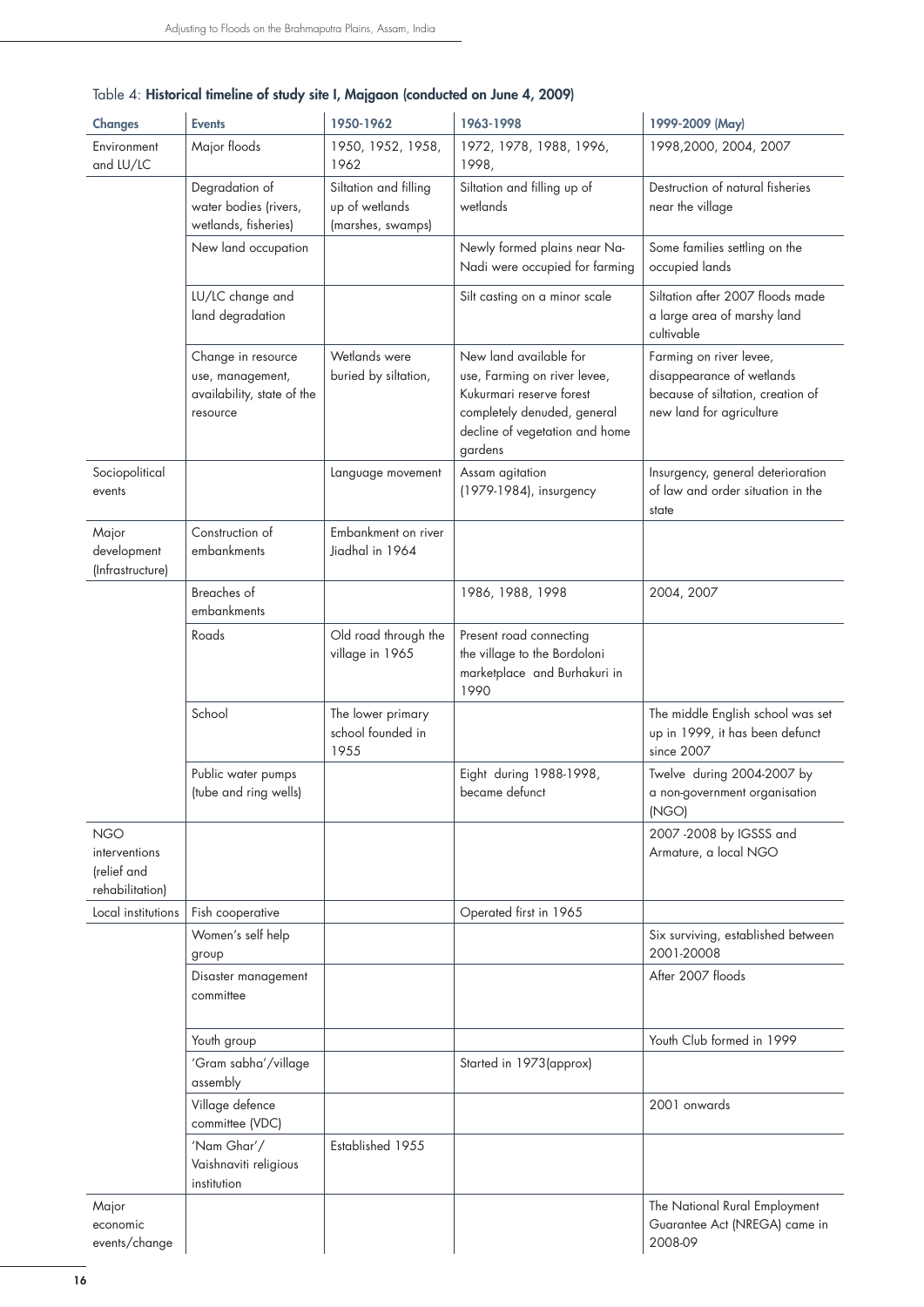the villagers welcome as a positive impact. Table 4 shows the results of a historical timeline analysis carried out for Majgaon in June last. The analysis showed distinct trends in some phenomena related to various changes (Table 5).

The history of the Matmora area in the last 55 years is a history of continuous alterations in geography by the Brahmaputra River, rewriting the fate of the people as it redefined the morphology of the area. It is also the history of a people's struggle to survive and sustain themselves on the banks of the river through adaptation. It is also a story of how the embankment has intruded into their villages again and again as attempts were made to contain the flood water and the movement of the river. The river could not be contained by the earthen embankments and burst out of confinement in many places. In an active flood plain, the morphology of which is determined and changed frequently by the water in the river, settlements and locations are only temporary identities in space.

People had to shift their villages periodically, depending on the movement of the river and its branches (braiding channels and distributaries) and consequent cycle of erosion and deposition. The present location of the Matmora village is its fifth transit location in the last 50 years. About half a century ago, the original Matmora village was situated far to the east about eight kilometres from its present location on the bank. It was there that an embankment now known as the Sisi-Tekeliphuta dyke (Matmora embankment) was constructed for the first time in 1954 to contain the river's movement and stop flooding along its bank. Figure 12 a, b, products of the community mapping exercise of the people of Tinigharia and Matmora, are sketch diagrams of the westward movement of the river showing the shifting locations of the embankment and Matmora and other neighbouring villages from 1954 to 2008. Shifting of the river course has led to reconstruction of the embankment in other locations four times to date (1958, 1964, 2007, and 2009). During the same period people from the original Matmora village moved six times (1954, 1957, 1961, 1963, 1966, and 1968) to different locations. It should be

| <b>Changes</b> in         | <b>Entity/Parameter</b>                              | 1950-1962       | 1963-1998 | 1999-2009(May)                   |
|---------------------------|------------------------------------------------------|-----------------|-----------|----------------------------------|
| Environment               | 'Forest' cover (trend)                               |                 |           |                                  |
|                           | Floods (frequency)                                   | $+$             | $++$      | $^{+++}$                         |
|                           | Floods (intensity)                                   | $^{++}$         | $^{+++}$  | $^{+++}$                         |
| Land                      | Fragmentation                                        | $\ddot{}$       | $^{++}$   | $^{++}$                          |
| Agrobiodiversity          |                                                      |                 |           |                                  |
| Land use                  | Conversion of forest into settlement and/or farmland | $\ddot{}$       | $+++$     | $^{++}$                          |
| Socio-economic            | Population (trend)                                   | $\ddot{}$       | $++$      | $^{++}$                          |
|                           | Subreligious groupism (new sect or cult)             | NT              | $\ddot{}$ | $\ddot{}$                        |
| Livelihood changes        | Subsistence agriculture                              |                 |           | $\overline{\phantom{a}}$         |
|                           | Livestock rearing                                    |                 | L.        | —                                |
|                           | Non timber forest product                            |                 | -         | -                                |
|                           | Livestock sale                                       | NT              | $++$      | $^{++}$                          |
|                           | Subsistence fishing                                  | $\ddot{}$       | $^{+}$    | $\ddot{}$                        |
|                           | Trade in fish                                        | NT              | $++$      | $^{+++}$                         |
|                           | Alcohol sale                                         | NT              | $\ddot{}$ | $^{++}$                          |
|                           | Weaving for own use                                  | $\ddot{}$       | $++$      | $\ddot{}$                        |
|                           | Sale of weaving products                             | $+$             | $++$      | $^{++}$                          |
|                           | Milk sale                                            | NT              | $^{+}$    | $^{++}$                          |
|                           | Labour work (road, embankment, and agriculture)      | $\ddot{}$       | $++$      | $^{+++}$                         |
|                           | Conversion of settlement/agri into forest land       |                 | $\ddot{}$ | $\ddot{}$                        |
|                           | Migration (permanent/seasonal)                       | Not<br>observed | $^{+}$    | Not observed                     |
| Development               | infrastructure                                       | $^{+}$          | $+$       | $\begin{array}{c} + \end{array}$ |
|                           | Remittances                                          |                 |           |                                  |
| Participation in politics |                                                      | NT              | NT        | $\ddot{}$                        |
| Community initiatives     |                                                      | $\ddot{}$       | NT        | NT                               |
| Political consciousness   |                                                      | $\ddot{}$       | $\ddot{}$ | $^{++}$                          |

Table 5: **Trend analysis of study site I, Majgaon (conducted on June 4, 2009)**

- decreased a little; - decreased much; --decreased a lot; + increased a little; ++ increased much; +++increased a lot; NT = no trend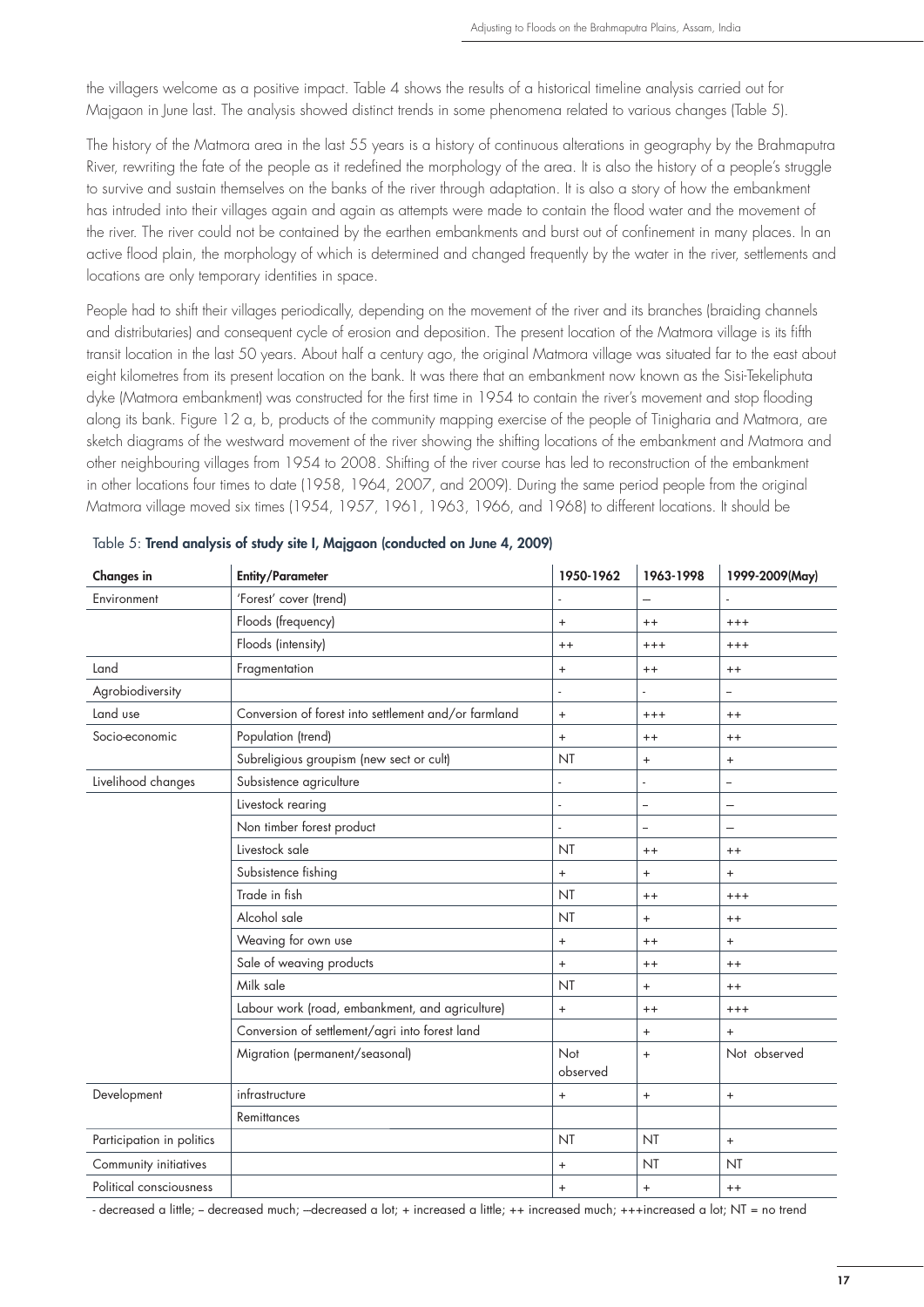Figure 12: **Shifting of the Matmora village during due to erosion of river bank, embankments and shifting of the course of the Brahmaputra River. Map prepared during a PRA session by the community of Tinigharia village, Matmora**

**a) 1954-1998**



 **b) 1998-2009**

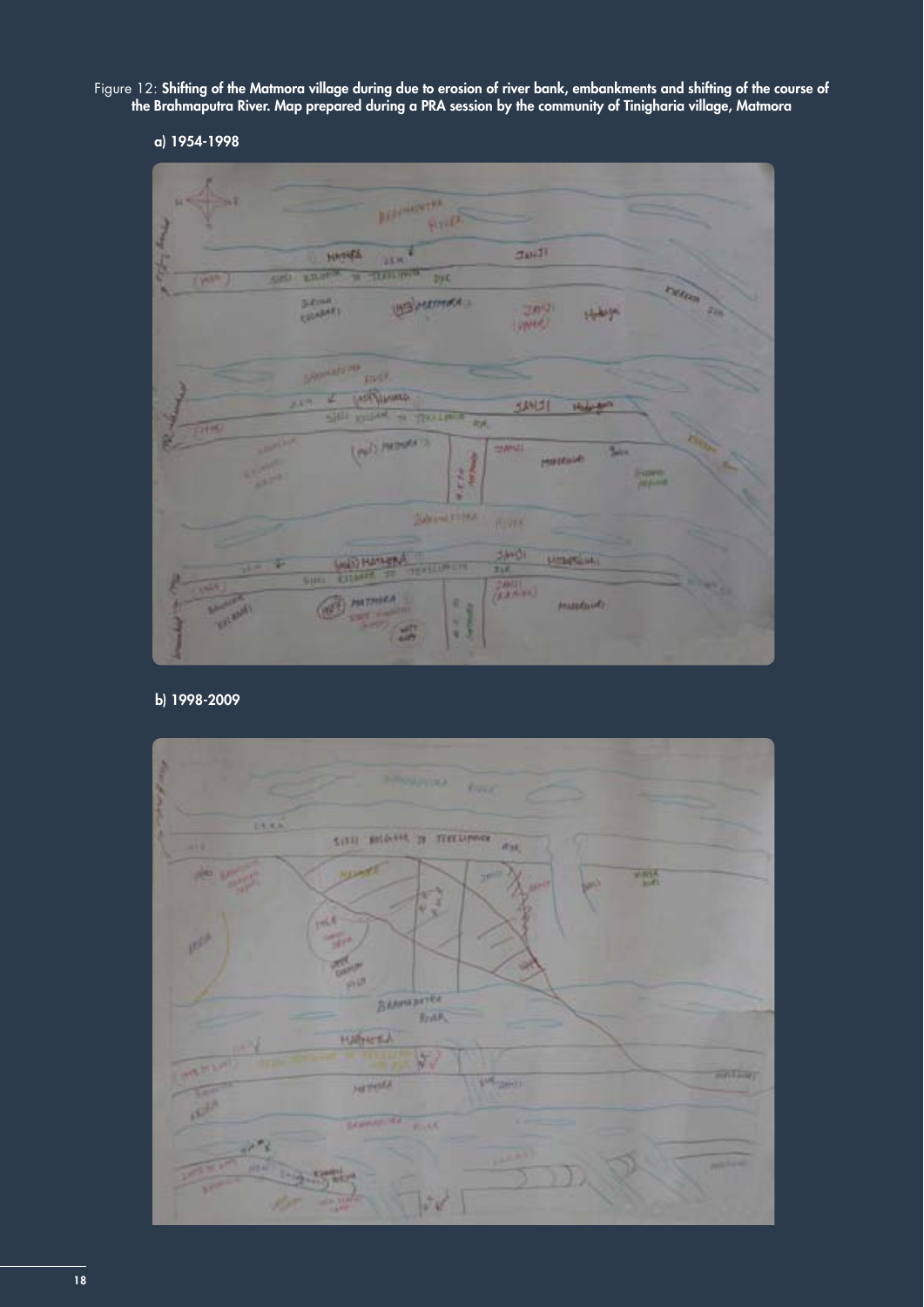noted that, as the river was moving westwards crashing and fracturing the old embankment, the embankment also kept shifting in the same direction and had to be reconstructed in a new location each time the river shifted. In the process the river consumed the land on its northern bank in villages like Matmora. As a result the villagers kept moving backwards (westwards along the line of advancement of the river) and resettled on the river bank, retaining the name of the village each time. Each time the people of Matmora had settled in a new location, the embankment would be built nearby on the river side. To protect themselves they would shift the villages to the country side of the embankment. This process has been going on for more than five decades: during this time the river has advanced more than 10 kilometres, the embankment has been rebuilt four times in new locations, and the Matmora villages (along with neighbouring villages like Janji, Arkep, and Modarguri.) self-initiated their own resettlement and rehabilitation, and these features have become an integral part of their lives and an important adaptation mechanism with respect to the behaviour of the river.

Part of the embankment was breached and washed away by the river in 1998 and the river devoured almost the whole of Matmora, except for five households in the south-westernmost corner of the village who are still living there, whereas others left over the last 10 years to places both near and far. Some people resettled by themselves in nearby villages and on the embankment, while others left for other areas, although no-one knows where. A wider portion of the same stretch was swept away by the river again in 2007 and 2008 leaving the people open to the river. To close the breach, the state government began to construct a new embankment using geo-fabric tubes in May 2009. It will join the old embankment (constructed in 1964 in that position) at Baghchuk and Baligaon respectively in a semi-circular route. Khamon Birina, Tinigharia, and other settlements along the old embankment have been situated on the riverside. The All Assam Miri High School, which is more than a century old has moved nine times: it came to its present location in Khamon Birina after the 1998 floods. This school was completely buried under sand in the 2008 floods (Figure 13) and is now running from a temporary shelter. Being left outside the new embankment it will move again in the near future for the 10th time. More than 200 households and about a 1,000 people have been left outside the protection of the new embankment. There is no option for these people, especially those from Khamon Birina, to move to another place. If they join the settlement on the old embankment it will result in further deterioration of the embankment from human pressure.

It is relevant in this context of a dynamic riverine environment to raise the question of land rights and land access with respect to the continuous loss and gain of land and people's need to occupy new land for settlement and agriculture. Whereas many Mishing villages are constantly losing land and being compelled to shift to other locations, some stray populations have occupied newly-created sand bars (river islands) in the river. It is considered a traditional right for the Mishing community to occupy unused riparian land to establish new settlements or for agriculture. They have been doing so for many years. There is no strict rule or law regarding land rights over mid-river islands which are temporary entities. Moreover in the past there was no population pressure or not much competition from other communities over land on river banks. Moreover, the Mishing community has a strong sense of kinship, cooperation, and support for their fellow community members. Therefore, it was never a big problem for the people rendered landless and homeless by the rivers to settle down in another area. All these factors have helped them to adapt to the impacts of floods and erosion in the past. In the changed situation, however, land has become scarce and the population has increased, hence there is not enough land in the area where people can establish new villages. That is why in the nineties people began migrating in small numbers to different places.

About 150 families lived in Matmora village in 1998 when the river flooded the whole village. Only five families managed to stay back in the remnants of the village at that time; and the rest migrated to various places: about 30 families shifted to the embankment and nearby villages. Since the river is proceeding towards Dhokuakhona town, it will not be possible to resettle people affected by floods and erosion on a large scale in future. Thus shifting villages as the river changes course is not a viable adaptation strategy now.

The embankment constructed in 1964 in the present location provided protection to the villages for 34 years before succumbing to the river in 1998. It was a period



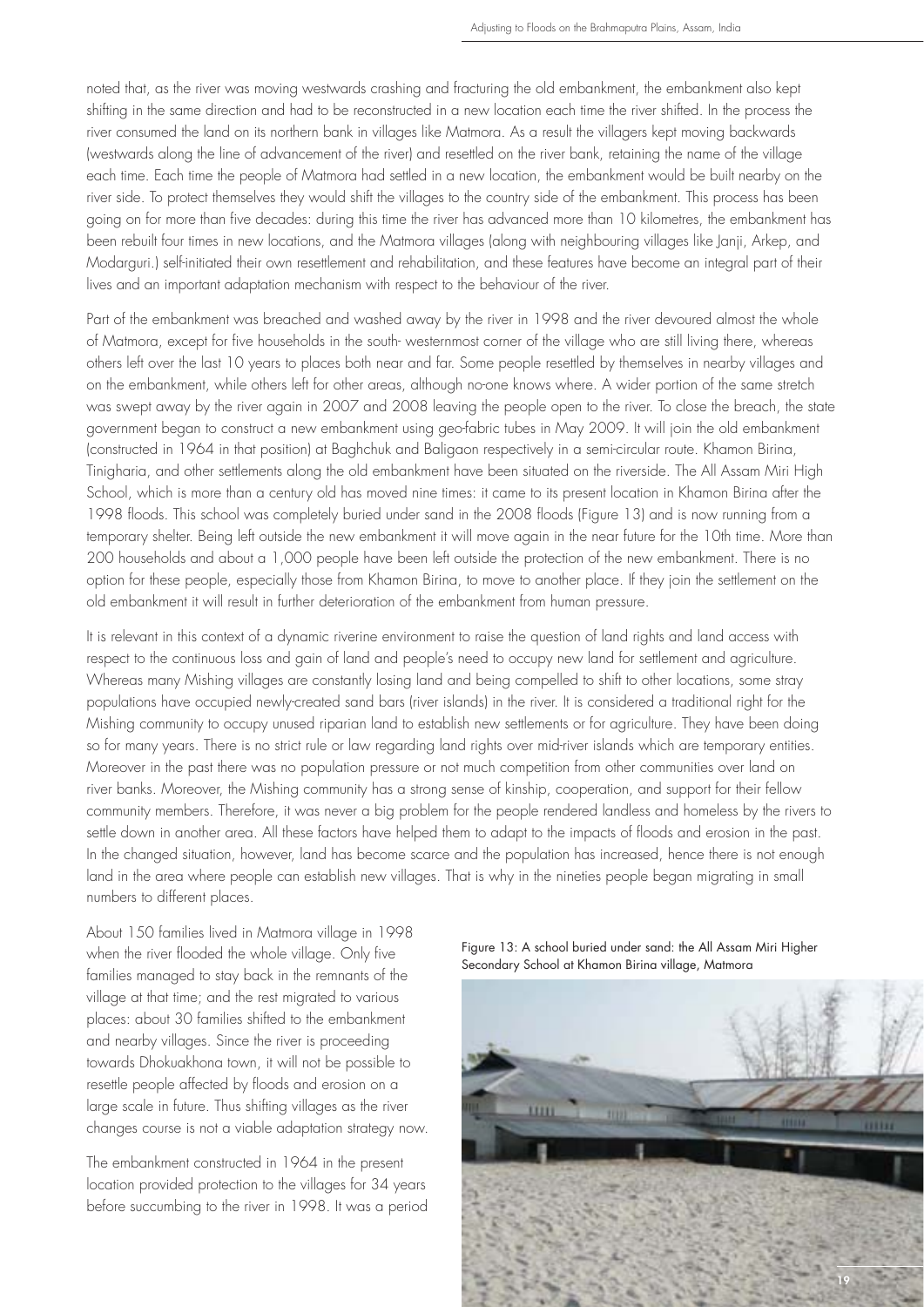of relative stability and prosperity for Matmora. Although floods kept on occurring, this area was not seriously affected. Rather moderate intrusions of flood water helped to nourish the soil with natural nutrients. It was a time when Matmora flourished as an educationally advanced and agriculturally rich area.

The landscape of Matmora started to change significantly from the flood of 1998 onwards. The land immediately facing the river became sandy and the river advanced towards the villages, eroding the embankment. Sand casting became a serious menace after the 2007 floods: it was all pervasive after the 2008 floods. Sand casting is not an entirely new phenomenon since it has been happening on river banks and in neighbouring villages (Janji, Bali, and Arkep) from 1998 onwards. Nevertheless the scale and intensity of sand deposition in Matmora was unexpected. Living on sand is an experience that is quite different from living on fertile green floodplains and the villagers found it hard to cope with sand casting since their existing coping and adaptation strategies were not enough to deal with this new experience. It came as a shock rather than as a slow creeping change (e.g., flooding, erosion, loss of land, and need to shift) without giving people much time to get ready to respond.

After the two successive floods in 2007 and 2008, the landscape changed completely into a desert of sand all around. Transport is only available in privately-owned vehicles (mainly motor bikes) and public transport (four wheelers) from the town to the river port. Horse- drawn carts have replaced the traditional bullock cards because horses walk better and faster on sand than bullocks.

In terms of other changes, Majgaon was rich in natural resources; viz., forest cover, vegetation, and home orchards, until the 1970s. It has now become barren, devoid even of common trees, vegetation, and biodiversity due to changes in the micro-climate and gradual loss of soil productivity. The flourishing home orchards and home gardens in the front and backyards of each household exist only in the memory of elderly people. The Kukurmari reserve forests, on the western bank of the river Na-Nadi about three kilometres from the village, used to meet the needs of a number of villages in the area for fuelwood, fodder, cane for commercial use, bamboo and other forest products. With increasing impacts from floods and consequent impoverishment, the forest was overexploited and completely denuded by the late 1990s. Common trees, such as papaya, areca nut, banana, and coconut, which are an integral part of any village environment in Assam are absent or rarely seen in this village. The old trees died after being submerged under water for months together year after year and fresh saplings get little opportunity to survive.

Coming to the case of Matmora, this area had a small population and was thickly forested when the first embankment was built in 1954. At that time there were approximately 20 to 22 domestic elephants in the area which were used for felling trees and carrying logs for house construction. About 25 families lived there then. With increasing population and periodic shifting of the village, people disintegrated into many units, forming several new villages.

People from both the sites indicated that there are changes in the local climate. In Majgaon the local climate has become warmer in summer and summers have become longer. Intensity of rainfall has increased and so have flash floods which are becoming stronger with rivers now carrying more sediment than ever. In Matmora, the climate, according to the locals, has become hotter and sultrier, whereas monsoon rains are now irregular and unpredictable with storms and heavy rains occurring more frequently. The micro-climate has assumed the properties of arid and deserted areas with groundwater sinking further below the surface and soil layers underneath losing moisture.

The overall impact of floods on the landscape, lives, and livelihoods has also brought about significant changes to the socioeconomic conditions and cultural milieu of the villages in both the study sites. From a state of self sustenance the people have been reduced to penury. Social norms have been broken by the compulsion to adopt new ways of making a living. Traditionally, the Ahom or the Chutiya community fish or make wine for their own use, not for sale. Similarly, the women usually do not work in menial occupations. The same holds for the Mishing community in Matmora also. They have overcome social norms and mores to cope with deteriorating economic conditions. Being specific to Matmora, once famous for its agricultural prosperity, the area has changed into a scatter plot of impoverished, helpless households. The same farmers, who proudly claimed that they didn't need to buy anything except kerosene and salt, now have to buy everything for their survival and they cannot afford to do so. They are no longer celebrating customary festivities like the 'Dabaru Puja' and the 'Uram' Festival just because they cannot buy the commodities needed for the celebrations. 'Donyi-Polo' (the sun and the moon god) festival and the celebration of the 'Ali Ai Ligang', their main cultural festival, is now-adays marred without the usual fanfare.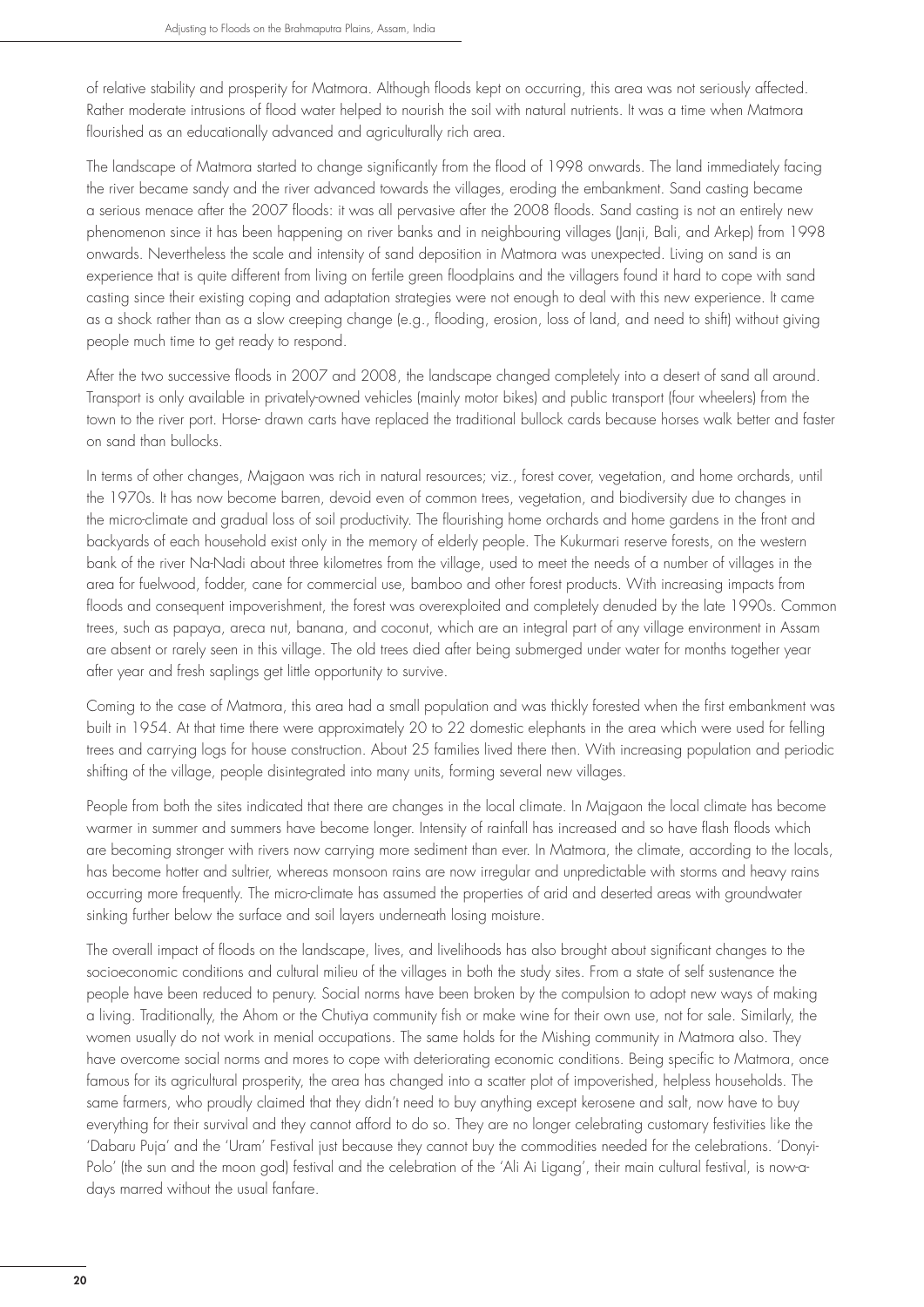#### **Impacts on livelihoods**

The impact of water stresses and hazards on all aspects of people's lives and livelihoods is remarkable and profound at individual, family, and community levels (Barua et al.2003; Barthakur 2000). It is, in general, true that villagers have become poor, marginalised, and more vulnerable to environmental as well as socioeconomic changes because of the impacts of floods and associated hazards over the years. Each year, floods leave them more susceptible to the next year's flood, creating a vicious cycle of impacts and vulnerability. Within a community or a site, however, communities or families are impacted in different ways depending on the environmental, socioeconomic, and cultural characteristics of the groups or families. There are a few households and individuals at both sites who are doing better than others in spite of the fact that they share the same experiences of water stress and hazards. For example, in Majgaon, two families who have workers employed by the government, the family owning a tractor, two families with a grocery shop, three families involved in the fish trade, and one family selling milk are the ones doing well in comparison to others because they have a regular source of income. Similarly, in Matmora, those Mishing families which have people with jobs or businessmen are doing better than others. Within Matmora, the Bahpora village is less affected than the other three villages because Bahpora is the furthest away from the river in terms of physical proximity and therefore has suffered less from inundation and sand casting, making agriculture and horticulture possible for some villagers, although in a very limited way. Moreover, the general economic conditions (in terms of monthly or annual income, conditions of houses, and so on) of the people are better than in the other three villages. There are more people with higher education, jobs, and businesses in this village than in the others. Within Bahpora, the Koibartta and the Brahmin community are in a better state than the Bihari community because the Bihari community has less land, less educated people, has no job holders, and its social security network is not as strong as those of the other two communities. Some families in Matmora villages purchased land plots in safer areas in their better days, and they have proved useful now for building alternative homes; and, thus, some people are migrating temporarily or permanently. Those families that have people in government or private jobs are doing quite well and those who have adjusted to other livelihoods, such as carpentry or weaving, are also benefitting from these enterprises.

Overcoming cultural barriers to cope with floods through adopting new livelihoods and other unorganised activities has affected the social fabric and caused social instability. For example, trading in fish and country liquor is considered socially unacceptable among all the communities in Majgaon as well as among the Mishing community of Matmora. People in the past used to fish in the rivers and in the small water bodies, such as marshes, wetlands, ponds, and water-logged paddy fields, for their own consumption only. It was back in the late 1980s that trading in raw and dry fish started in both sites on the initiative of individual entrepreneurs. In Majgaon, five young men first started trading in raw fish and preparing dried fish in 1986 in an attempt to earn money by adopting a trade for which there is a conducive environment and which needs little investment. It not only turned out to be profitable for them, but it encouraged others to engage in this occupation also. Society at large, however, the elders in particular, didn't approve of this activity and the young men were instructed to do penance in the 'Namghar'. The young men accepted the punishment, did the penance, but soon resumed fishing because they could see no other viable alternative. They were scolded and punished again. This cycle of action and reaction went on for some time. Meanwhile more people took to fishing and to trading in dried fish. It was found to be a good income- generating option. Slowly the sanctions and opposition became weak because society could not provide any feasible alternative; neither could it ignore the money that was coming to the families. There are now more than 15 households engaged in the fish trade and more people are becoming attracted to it.

The fish trade is governed by a cooperative society called Kumotiya Fishery Cooperative. The cooperative takes potential fish-bearing areas (e.g., a particular stretch of the Na-Nadi, small rivulets like Singijaan and Gogajaan that are tributaries to the Na-Nadi, and nearby wetlands) on lease from the government and sublets the same to the local 'mahaldar' (contractor). Earlier the villagers of Majgaon used to work only as fishermen or 'Jaluwoi' (a person skilled in using the fishing net), Later on some of them, the more experienced and seasoned ones, became contractors with small holdings.

The fish trade is a seasonal activity that lasts from June to October. It depends on the availability of fish and the seasonal surge of fish in the water bodies which, in turn, depends on the occurrence of timely rainfall and the water levels in the rivers and water bodies. Normal flood conditions are conducive to a good catch, but large floods are harmful because the fish stock is washed out of the water bodies during a strong flood wave. Fishing continues for days and weeks during which the villagers camp near the water bodies. They sell the raw fish to the traders who visit the fishing site. These local traders are actually middle men who resell the fish at higher prices in nearby towns. They belong to the Koibartta community from nearby villages. They dry the smaller fish on bamboo platforms for a few days and sell the dried fish either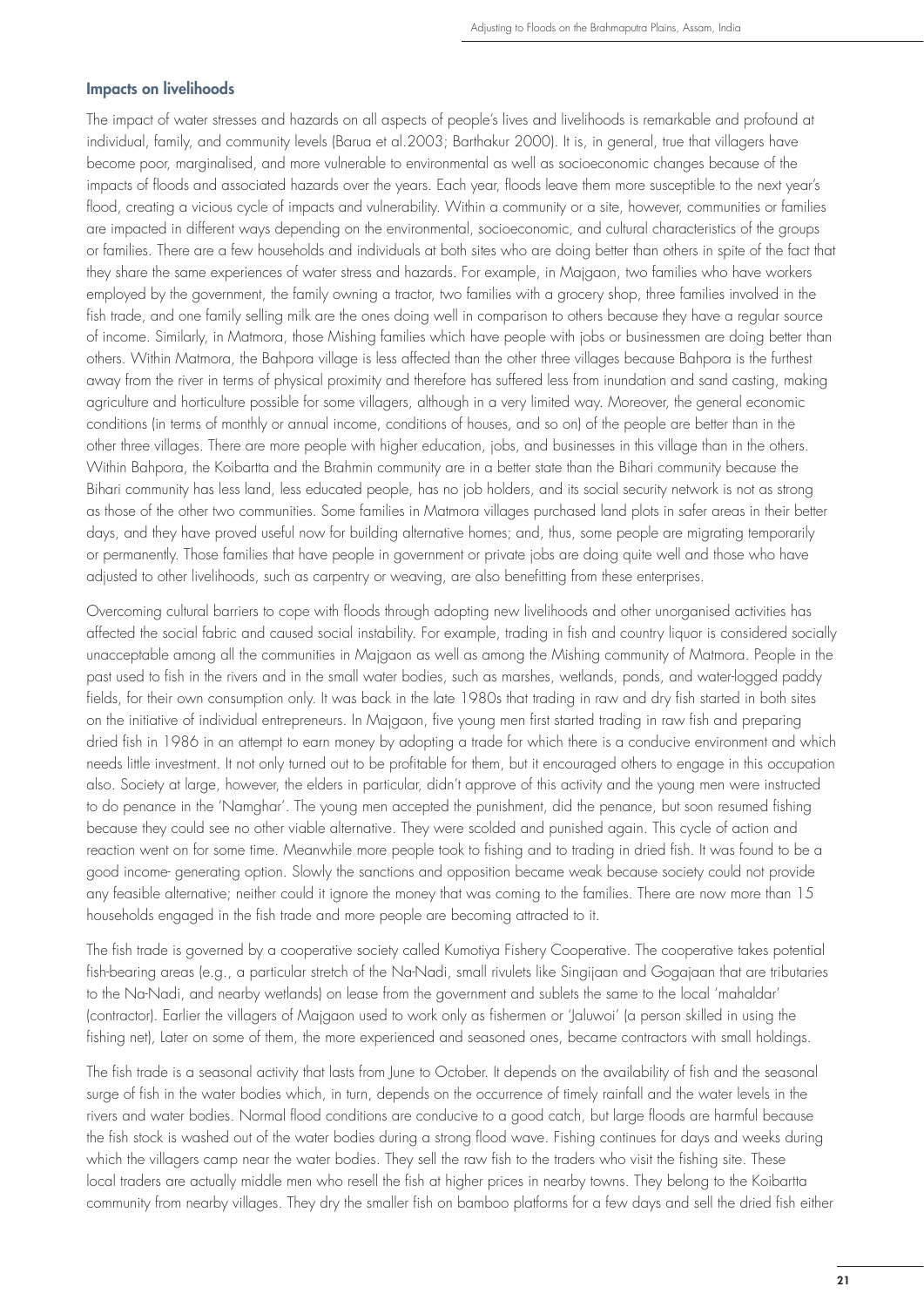to the trader or take bagfuls of dried fish to Jagiroad (in Morigaon District), which is the location of the biggest dried-fish market in Assam. Selling fish in Jagiroad is more profitable than selling to middlemen near the village. Notwithstanding all the progress, even now there are some people, albeit few in number, who look down upon fishing. Such attitudes come from the comparatively better off people who have other sources of income. The villagers are yet to overcome biases against the fish trade. For example, there are people who sell rice in the market but won't sell fish although, back in the village, they engage in the fish trade. It is mainly men who engage in large-scale fishing business. The women fish in smaller groups, and mainly for their own domestic use. They also sell fish to middlemen if they have a surplus.

The situation in Matmora is similar, but the fishing is carried out mainly in the Brahmaputra River and it is a round the year occupation, unlike in Majgaon where it is restricted to the rainy season. The fish trade is carried out through a cooperative made up of people from several neighbouring villages, mainly in the Bandena area about five kilometres from Matmora. But commercial fishing on the Brahmaputra is not possible for everybody because boats are essential for this.

Making traditional wine for household use is a traditional practice for the Ahom and Chutiya communities in Majgaon and the Mishing community of Matmora. In course of time selling country liquor (of inferior quality to the traditional wine) has become a thriving business in these villages, a business which has also broken the barriers of social norms. In Majgaon about 10 households are involved in making liquor and selling it from their own houses. In Matmora they sell it from their houses as well as from shops openly. These are considered illegal activities by the Excise Department which raided the shops and houses and confiscated the equipment in Majgaon. In Matmora no such action was taken. According to the people of Matmora the officials are sympathetic to them and realise that they should not be deprived of this vital source of income. In both places it is the women who prepare and sell the liquor, whereas the customers are men.

A sociological impact having wider ramifications for the state as a whole is the growing frustration and unrest in the youth from flood-affected families. There are instances of unemployment, impoverishment, and grievances against bad governance leading some youths to join insurgent groups: such groups try to recruit young men and women from poor families, alluring them with money and guns.

Floods have existed in Majgaon for more than fifty years, but the impact on livelihoods was moderate until the 1970s because floods used to be less damaging and less frequent at that time, the population was smaller, and life was simpler and less expensive since development ideas were not there to raise aspirations. The social security network was stronger also, and the support base of natural resources, both within and outside the village, was still there to see people through if crops failed. With the changing hydrological regime of the rivers (probably partly attributable to degeneration of watershed health and partly to climate change), floods have become more destructive, more frequent, and silt deposits have become the new menace with flash floods increasing due to frequent cloudbursts and breaching of embankments.

Both women and men are affected in different ways and to different extents in activities related to family responsibilities and livelihoods. Women are severely affected both during and after floods because of the physical and mental hardships they face in looking after the family kitchen and the children. Usually it is the women who arrange for or collect water for drinking and other domestic purposes during floods. In Majgaon women go out in search of tube wells, and ring wells that are placed higher up from the floodline and hence are not submerged under water: sometimes these wells are located kilometres away from the village. They use rafts made of banana tree stumps (called 'bhur' in Assamese) or country boats, often operating the raft or the boat themselves. In a typical marooned situation which continues for several days to several weeks they can experience a lot of difficulty in cooking, attending to children, and taking care of livestock and poultry. Hardships increase all the more when they are taking shelter on raised bamboo platforms inside the house as this is often a makeshift arrangement within a narrow space. Maintaining health and sanitation is the greatest challenge for women during floods. They have to sail to isolated places or to places covered by trees to bathe or to respond to nature's call. Life becomes very difficult for pregnant women especially in flood times. Cases of child birth occurring in boats or in shelter camps or in confined conditions at home are common.

The Mishing women of Matmora are less impacted than the non-Mishing women. The Mishing women are more comfortable in the water, they can swim, can manage boats and rafts, and they live in houses on stilts that are more convenient than the temporary raised platforms of non-Mishing households. In Bahpora only a few women know how to swim or how to manage boats. In Majgaon harvesting of paddy is carried out by women. By the time the paddy is cropped the fields are submerged in water and in the case of early floods, the water level is quite high in the fields. Women usually wade through water and stay immersed in water for long hours during crop harvesting. In both the non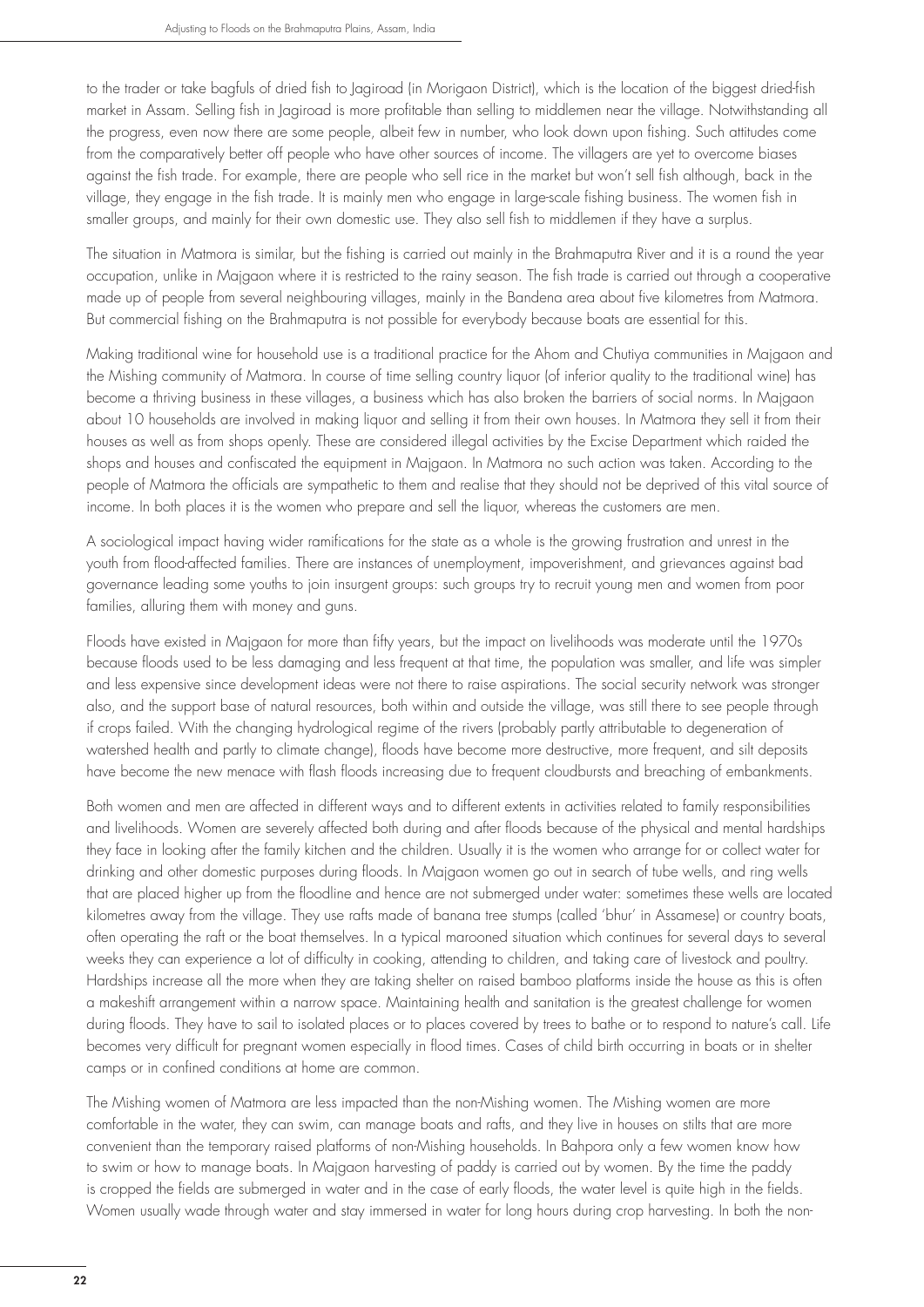Mishing villages (Majgaon and Bahpora), there are several women who have been married into the villages from areas that are not flood affected or not as acutely flood affected as their in-laws' village, and they are not equipped to cope in highly flood-prone areas. It is difficult for them to manage in a situation and against the impacts which are new for them and, hence, they find themselves more vulnerable than others. Other problems of non-Mishing women are similar to those faced by women in Majgaon.

In Matmora the embankment was effective in protecting the villages from high floods until 1998. It was easier for people to recover and recuperate from the impacts because the river was about three kilometres away from their villages. The communities rather benefitted from floods when the soil received nutrients from the silt brought ashore with the flood waters. Floods became increasingly damaging after the first big collapse of the embankment during the 1998 floods. The embankment was not repaired nor rebuilt properly for a decade. The 2008 floods left at least 500 families homeless and converted the villages to deserts.

The poor are more vulnerable to the direct and indirect impacts of floods in both areas. The families below the poverty line cannot afford to own boats and therefore are dependent on the help and cooperation of others who have boats. In times of urgent evacuation or medical emergencies, they are more prone to be affected adversely. Temporary rises in the prices of essential commodities during and after floods also limit their capacity to sustain themselves during trying times. Table 6 shows the average fluctuations in prices in normal times and during floods in the study sites.

| <b>Commodities</b> | Majgaon                |                       | <b>Matmora</b>         |                       |  |  |
|--------------------|------------------------|-----------------------|------------------------|-----------------------|--|--|
|                    | Normal period (in Rs.) | During flood (in Rs.) | Normal period (in Rs.) | During flood (in Rs.) |  |  |
| Rice               | 15                     | 18                    | 14                     | 18                    |  |  |
| Kerosene           | 12                     | 22                    | 14                     | 16                    |  |  |
| Potato             | 10                     | 15                    | 7                      | 12                    |  |  |
| Lentil             | 70                     | 75                    | 60                     | 70                    |  |  |
| Mustard Oil        | 80                     | 85                    | 80                     | 100                   |  |  |
| Onion              | 24                     | 26                    | 24                     | 35                    |  |  |
| Turmeric           | 5                      | 30                    | 5                      | 30                    |  |  |
| Salt               | 5                      | $\overline{7}$        | 5                      | 7                     |  |  |
| Sugar              | 22                     | 24                    |                        |                       |  |  |

#### Table 6: Average fluctuations of price in normal and flood times in the study sites (Source: Project survey)

#### **The broader context**

Both the study sites are prototypes of many other areas in Lakhimpur and Dhemaji districts which face similar problems of flood, erosion and sand casting to different degrees. They are like a hundred other places in Assam which are affected annually by floods. The Brahmaputra valley, which makes up more than 75% of Assam's geographical area, has the most fertile land in the flood plains, and it is very densely populated. While ethnic tribes and communities have traditionally occupied the river banks, the migrant populations from Bangladesh and other parts of Assam have peopled the river islands that are essentially sand bars called 'char' and 'chapori'. Some indigenous communities, like the Mishings, also live on such sand bars. The geomorphological composition of the river banks and the islands being similar, the Brahmaputra and its tributaries affect the entire valley almost to a similar degree in terms of floods and erosion. The only difference lies in the fact that the north bank tributaries are flashier and more silt laden than the south bank tributaries and that, as of now, the problem of sand casting is more acute on the north bank than on the south bank. Therefore, the problems and concerns regarding the nature of floods, their impacts, and, to some extent, community coping and adaptation patterns seen in the study sites are not very different from those seen in other flood-prone areas of Assam. The adaptation mechanisms are different, however, depending upon the physiography of the locations and the cultural traditions of the communities concerned. The vulnerability and adaptation scenario in these study sites also has a lot in common with 'chars' and other riparian areas of Bangladesh as well as some areas in the Terai region in Nepal, as found during the literature review carried out for this work. Similarities can be found too with many other riparian areas in India (West Bengal and Orissa) and other countries in South Asia (Myanmar, China, and Bhutan).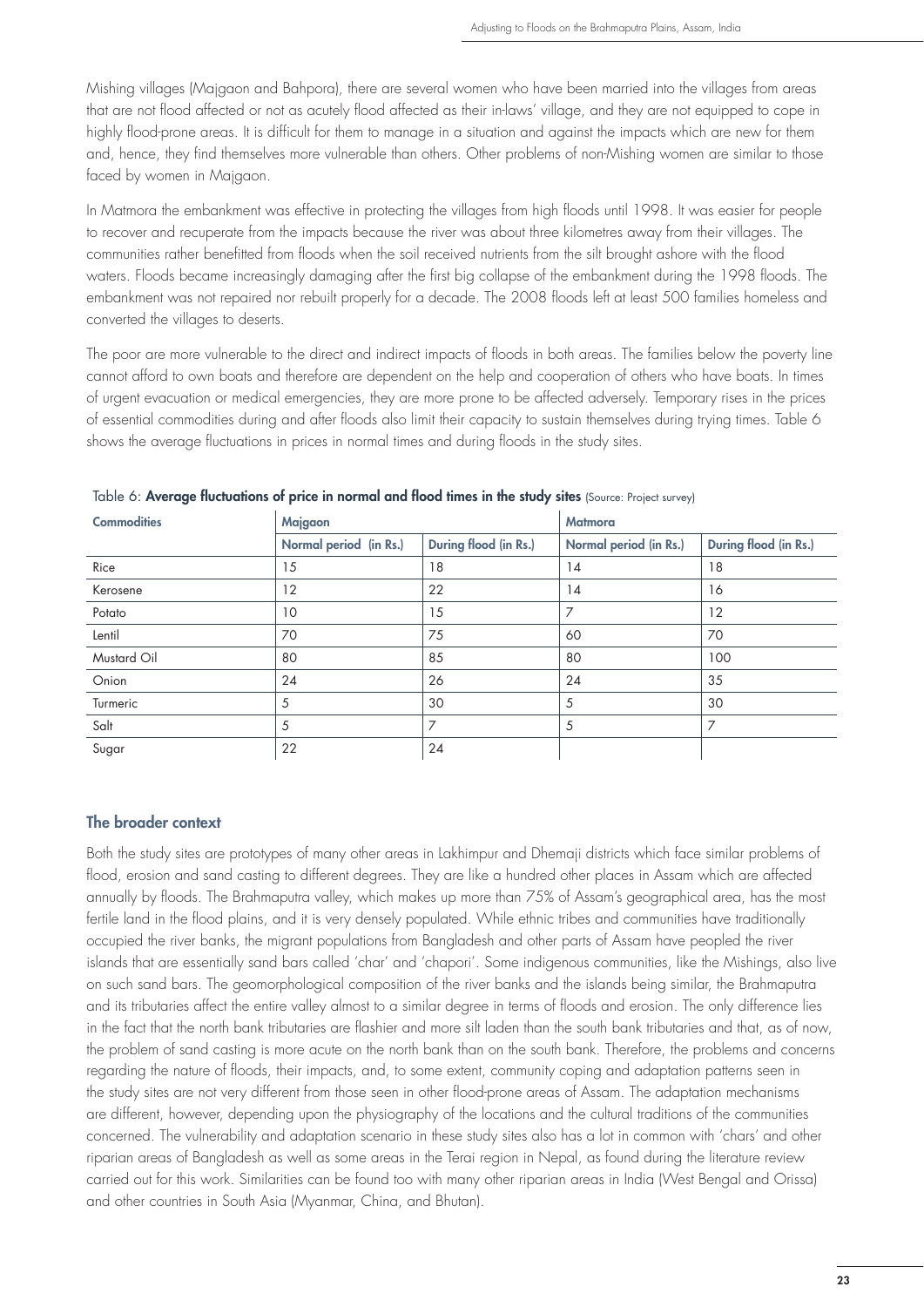## **Responses to water stress and hazards**

#### **Experiences of past water stresses and hazards**

#### **Individual and community memory of past events**

In both the project areas, elderly people, mostly men and a very few women, vividly remember the years when they experienced big flood events, especially those that occurred after 1950, the year of the great earthquake. The younger generation remembers only a few floods, mainly those that have occurred since the 1990s. Immediately after the 1950 earthquake, the River Subansiri was blocked on the hills of Arunachal Pradesh (formerly the North East Frontier Agency, NEFA). Water levels and flows decreased so drastically in the Subansiri River near Gogamukh (in the immediate downstream area below the foothills) that one could cross the river in peak monsoon season even without getting one's 'tioni' (a loincloth that covers one up to the knees, used in villages while bathing in the river or in the open) drenched. After four days the blocked water burst out and cascaded downstream on August 19 causing one of the most devastating floods in public memory. This was four days after the earthquake. Such floods are called 'Pahar Bhanga Pani' (water that breaks the hills) or 'Bolia Pani' (wild water). What is actually meant is a flash flood originating from a Landslide Dam Outburst Flood (LDOF) in the Arunachal hills (Goswami and Das 2002). Although the people of Majgaon were severely affected by this flood, its impact on Matmora was not serious although the level of the Brahmaputra was high during that time.

People from both sites are of the opinion that floods became regular and devastating in eastern Assam after the earthquake in 1950 because the Brahmaputra and its tributaries became shallow with beds rising due to carriage and deposition of excessive sediment in the rivers. Silt was deposited up to six or seven feet high in many places in the Subansiri valley. Majgaon suffered from heavy floods in 1962, 1968, 1988, 1992, 1996, 1998, 2000, 2002, 2004, 2007, and 2009; and the major flood years for Matmora were 1962, 1968, 1984, 1988, 1998, 2004, 2007, 2008, and 2009. The years 1962, 1988, 1998, 2007, and 2009 were common years for major floods for both the sites and for the entire Brahmaputra valley. In recent major events floods have become more devastating, mainly because of breaches in and erosion of the embankments.

People have to move to safe places during major floods. The people from Majgaon took shelter in Bordoloni Higher Secondary School (four kilometres away in the east of the village) in 1988; in Gogamukh Higher Secondary School in 1992, and on the high-rise platform in the village in 2007 and 2009. For the Matmora people the only safe refuge during floods is the embankment. The community memory of the people of Matmora is of the river changing course, the Brahmaputra moving westwards, relocation of the embankment, and shifting of the villages to match the movement of the river as described earlier.

The community has learned its lesson from the experience of these floods. In the first place they have understood the nature of flash floods and how flash floods are unleashed suddenly due to excessive rainfall on the hills, bursting of natural dams caused by landslides in the hills, and breaching of embankments. They have learned to correlate heavy rainfall in the hills upstream from the rivers to probable floods in their areas after some time. They have learned to anticipate flash floods based on observation of heavy rains, information about LDOF, or by monitoring the conditions of the embankments. Even rumours or hearsay common during floods alert them. They are also aware of the fact that they might face similar situations again in the event of another incident of cloudbursts or embankment failure in the future. Now they know that continuous rainfall for three to four hours in the hills to the north can cause flooding in Majgaon from the Na-Nadi (which has no embankment near the village) after six hours. Similarly, people in Matmora expect flooding after a time lag of 10-12 hours after the Arunachal hills receive heavy rainfall. People have also learned to monitor and identify weak and vulnerable portions of the embankment that may cause breaches in or collapse of the embankment leading to floods. This clarity in linking heavy rainfall to floods is an important factor for them and helps prepare them to face the resulting situation.

Three villages; viz., Janji, Arkep and Bali in the Matmora area came to be heavily eroded and silted during the 1998 floods, and, even after 10 years, the soil in the remaining parts of the three villages is not fit for cultivation. Learning from this example, the people of Matmora are mentally prepared for hard days ahead when they may have to survive without agriculture for another decade. They have also heard about similar phenomena in areas of Dhemaji district where soils have long remained uncultivable. This has, in one way, made them pessimistic about the future and, on the other hand, has made some of them desperate enough to try locally-developed techniques for growing vegetables in home gardens. As a result, many villagers have started growing vegetables like pumpkins, gourds, green chillies, and lemons using pit culture. It was found during focus group discussions with different communities that their memories and recent experiences refer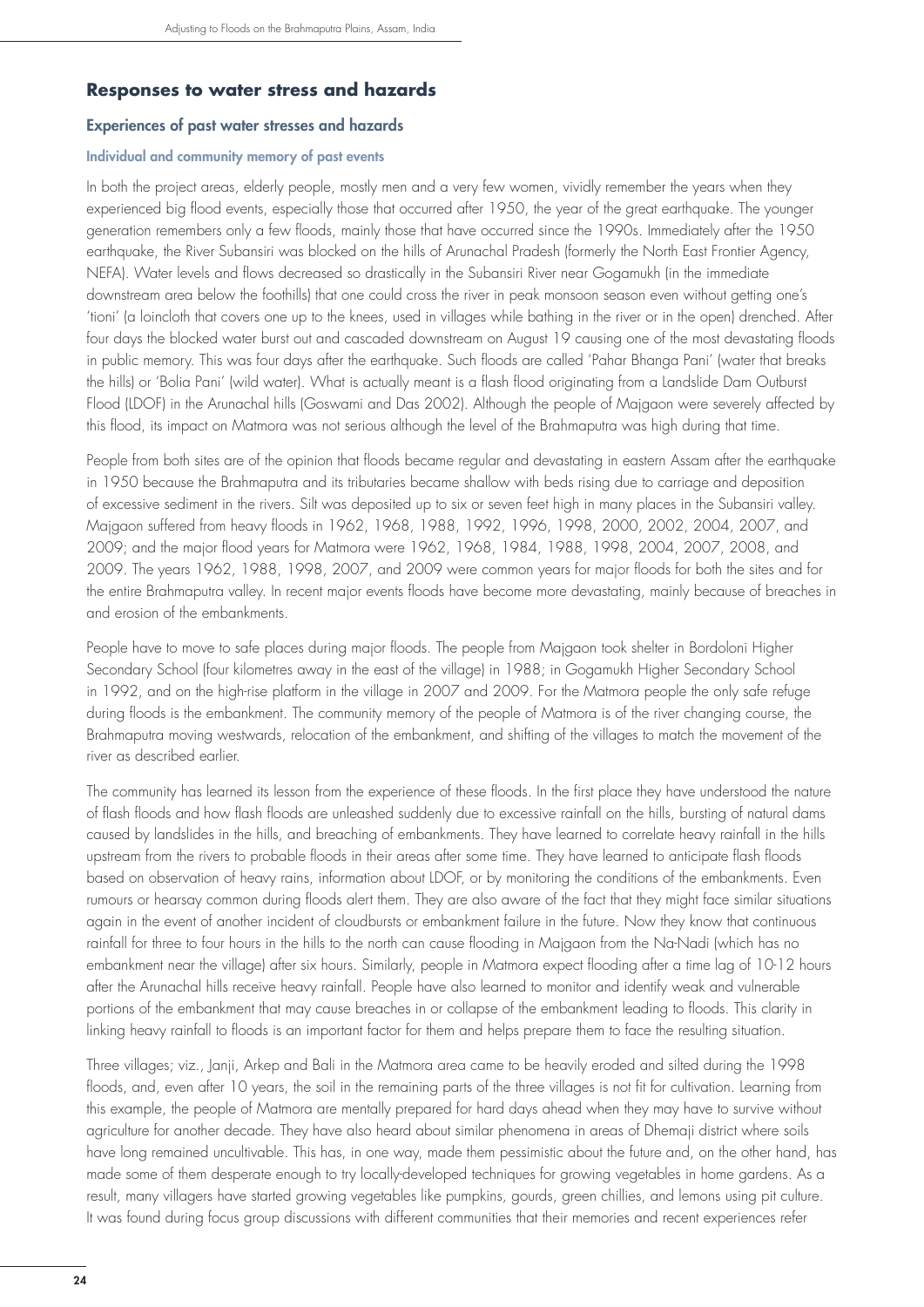to almost the same events of hazards and stress. Women, however, consider drinking water as a stress if not a hazard during both floods and lean seasons. The drinking water sources are not adequate in the villages and water for domestic consumption is not easily available during and immediately after floods. The fact that it is the women who traditionally collect and manage water for the family means they consider water scarcity to be one of the priority issues.

#### **Historical perceptions of vulnerability and risks at local level**

Community perceptions are the results of memory, experience, and learning from past events of floods and associated hazards. They have both commonalities and differences from one site to another and from one community to another. In general, people have come to realise that normal floods have occurred and will continue to occur regularly, but catastrophic events happen periodically (e.g., at an interval of three to four years). Flash floods occur suddenly without giving much time to monitor the situations and prepare for them. Embankments are both a symbol of safety and a source of sorrow. Embankments have protected people physically from floods and provided safe shelter for them during floods. Yet it is because of the failure of the same embankments that floods have become destructive. Floods and flash floods are a direct result of heavy rainfall upstream in the hills. Observation and knowledge of rain in the hills is an indication of probable floods in the next 12-24 hours. Although there is no periodic pattern in the major flood cycles, more recently the frequency of heavy rain has suggested an increase in the length and intensity of the rainy season and also the number of deluges and major floods for which the poor health of the embankments act as an accentuating factor.

In Majgaon flooding from the river Jiyadhal when the embankment is breached has always brought heavy loads of debris and silt. In Matmora the amount of coarse sand particles in the Brahmaputra flood waters increased causing widespread sand casting. Additionally, because of the embankment the flood waters cannot recede quickly from the villages and, as a result, the villages remain inundated for a long time (a week to more than a month). Longer periods of inundation mean increased deposits of silt and sand augmenting the scale and intensity of sand casting. Thus it can be seen that, in coming years, floods might become even more devastating. Such perceptions help villagers' preparedness.

Floods in these areas cannot always be assessed in a strictly hydrological sense, i.e., in terms of fluctuations of water level (gauge readings), because they are caused not only by overtopping from the rivers, but also arise because of drainage congestion impeding the recession of river-borne flood waters towards the river (true for both sites) as well as localised rain-induced water logging in a low-lying topography, as seen in Majgaon. Such circumstances are not reflected in local hydrological records. This is an example of how embankments sometimes increase flood hazards. It also shows why people consider rain and embankments as very crucial factors influencing their vulnerability and risks.

Collapse of the Matmora embankment in 2008 left the villages open to the river and they knew they would face high floods the coming summer unless the embankment was repaired immediately. Since many households were badly damaged in 2008 and the villagers could not afford to repair or rebuild their houses, they were already preparing to move to the embankment when they encountered the first wave of floods this year (2009). Staying on the embankment is a common practice for the villagers here during floods since it is the nearest high and safe place. The entire Matmora area was flooded again in July of 2009 since repairs to the breached portion of the embankment could not be completed, vindicating the villagers' fears. People rushed to the old embankment, as usual, for shelter.

In Matmora people received protection from the embankment prior to 1998 and the villages flourished in agriculture and education which made them self-reliant communities. Their farming, settlement, and other livelihood pursuits, however, were influenced consciously or unconsciously by a sense of safety and security provided by the embankment, which they took for granted. In other words their ways of living in a flood-prone area would have been different had the embankment not been there. People have been so dependent on the embankments that they think having an embankment on the river will solve all their flood problems. That is why in Majgaon they want an embankment on the Na-Nadi which is still an unmanaged river, and why they would like to have the existing embankment on the Jiyadhal repaired and strengthened. Similarly, in Matmora, in spite of repeated failures of the embankment in different stretches since 1998, communities still favour proper repairing and reconstruction of the breached section of the embankment as the first precondition for flood management. Although villagers consider embankments a panacea for their flood woes, there are other opinions that see embankments only as ad hoc short-term measures of flood mitigation that may not be efficient, sufficient, or desirable as a long-term measure for flood management. Experience from elsewhere in India (the Kosi River deluge of 2008 in Bihar, for example) also shows that, in some cases, embankments have actually exacerbated the impacts of floods rather than mitigating them.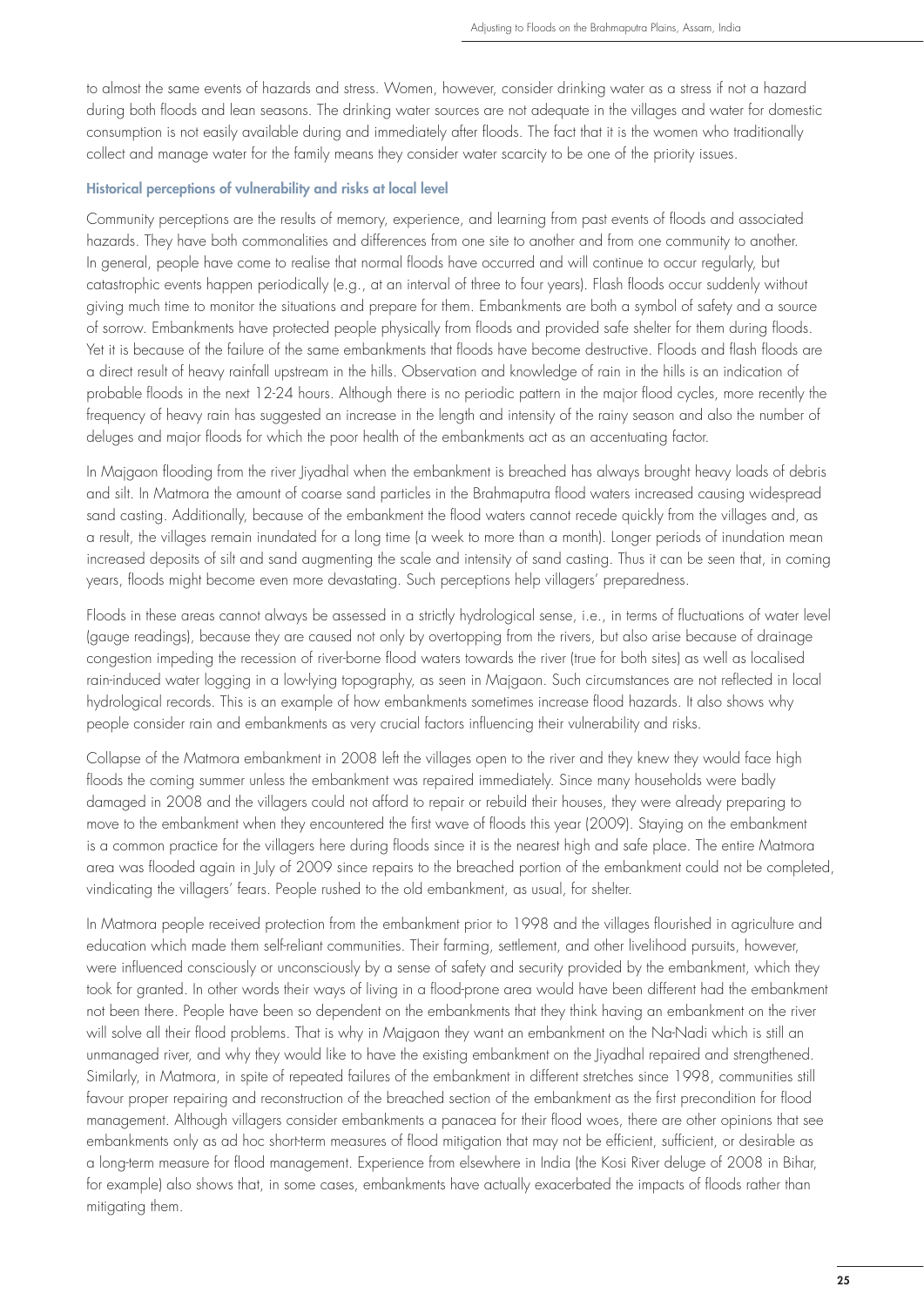Another perception prevailing amongst the villagers in both study areas is that agriculture is and will remain totally impossible on swampy or sandy soils; and this is based on their observations from other places that have experienced similar problems and have not yet recovered. Therefore there has been no serious attempt to grow alternative crops on degraded lands or to grow staple crops using changed techniques. Agricultural experts think that it is possible to grow some types of crops in swampy ('boro' paddy) or moderately silted land (winter vegetables) in Majgaon and even in the virtual desert-like conditions of Matmora. They point to the inhabitants of 'char' (sand bars or islands in the Brahmaputra River) lands in western Assam and their agricultural techniques. Some of these 'char', inhabited mainly by immigrant Muslim people, are seasonally under water every year and the people have devised successful methods of agricultural production, especially for vegetables, on sandy soils. Proper exposure of the farmers of Matmora to the 'char'-land communities will motivate them to learn from their agricultural model and enrich it by their own indigenous innovations. Communities now look for guidance, training, and intervention from government or non-government agencies to help them farm and increase productivity. On occasions such attitudes become a mental constraint that limits people's adaptation to their environmental conditions. It prevents them from using their indigenous agricultural knowledge to experiment with different options for agriculture and horticulture. It has limited their opportunities for growing more crops for subsistence. This is a more valid criticism for Majgaon where the situation is not entirely hopeless, but yet villagers have not done their best to experiment with best practices.

One dominant perception of the administration and policy makers is that the Mishing community is deeply rooted in a riparian environment and therefore it will not move to areas with different environments away from the rivers. The results of this research show that this perception used to hold good in the past, but it is a myth in the present context. Hundreds of people have shown themselves to be in favour of leaving their present villages where they see a bleak future ahead, and they are ready to go and settle in any place where there is enough land for settlement and agriculture. Many of them would not like to live near a river again and would prefer to live in a forest or near the foothills. This is a significant diversion from the popular perception about the locational preferences of the Mishing community. There are a few people, nevertheless, in particular elderly villagers, who would still be reluctant to move to a non-riverine environment.

Because of this wrong perception, planners and administrators could not read the change in attitude that is taking place under dire circumstances. Therefore, they have always underplayed the need for rehabilitation of flood-affected people who have become homeless or landless and who see no hope of a secured future free from vulnerability and risk in the areas in which they are living now. Policy makers are also completely oblivious of the fact that periodic migration on a local scale triggered by the shifting courses of rivers and construction or breaching of embankments has been the very essence of the struggle for survival for the Mishing population in Matmora. They have always resettled themselves in new places after their old villages have been washed away or devastated by the river. Migration is not new to them.

People are unanimous in the opinion that floods were more beneficial in the past and are more destructive now. This indicates the changing nature of flooding. It may mean that floods have become more intense (discharge, flood level, area of inundation, and increased period of inundation), more frequent (more flood waves in a season), and more damaging (more adverse impacts on crops, land, houses, livestock, human life, and the environment). It also means that sediment and silt are increasing with large and coarse sand particles being deposited rather than fine silt particles carrying nutrients.

#### **Community initiatives**

Three different attempts have been made by the communities to solve their own problems in relation to floods. The first example is from Majgaon where the community made several attempts to push the river Na-Nadi away from the village in a bid to get rid of the floods. In 1982 people from three villages in the area (Majgaon, Burhakuri, and Chowkhamgaon), all suffering from the flooding of the Na-Nadi, met and decided to place locally-built spurs on the Na-Nadi to divert it further west from the fields. The initiative failed to take off. Then the villagers demanded that the government solve the problem and submitted a memorandum to the Deputy Commissioner of Lakhimpur district asking for spurs and embankments on the Na-Nadi. When they received no response, in 1985 they requested the Deputy Commissioner to provide a sluice gate to drain out the water (that collects from the rivers or the rain) from the village to the Na-Nadi River. The authorities turned a deaf year to this request also, so they blocked the river at Lakhipathar in 1986 by building a checkdam in an attempt to divert its course. The very next year, the structure was washed away by the first wave of floods and the river returned to its original course.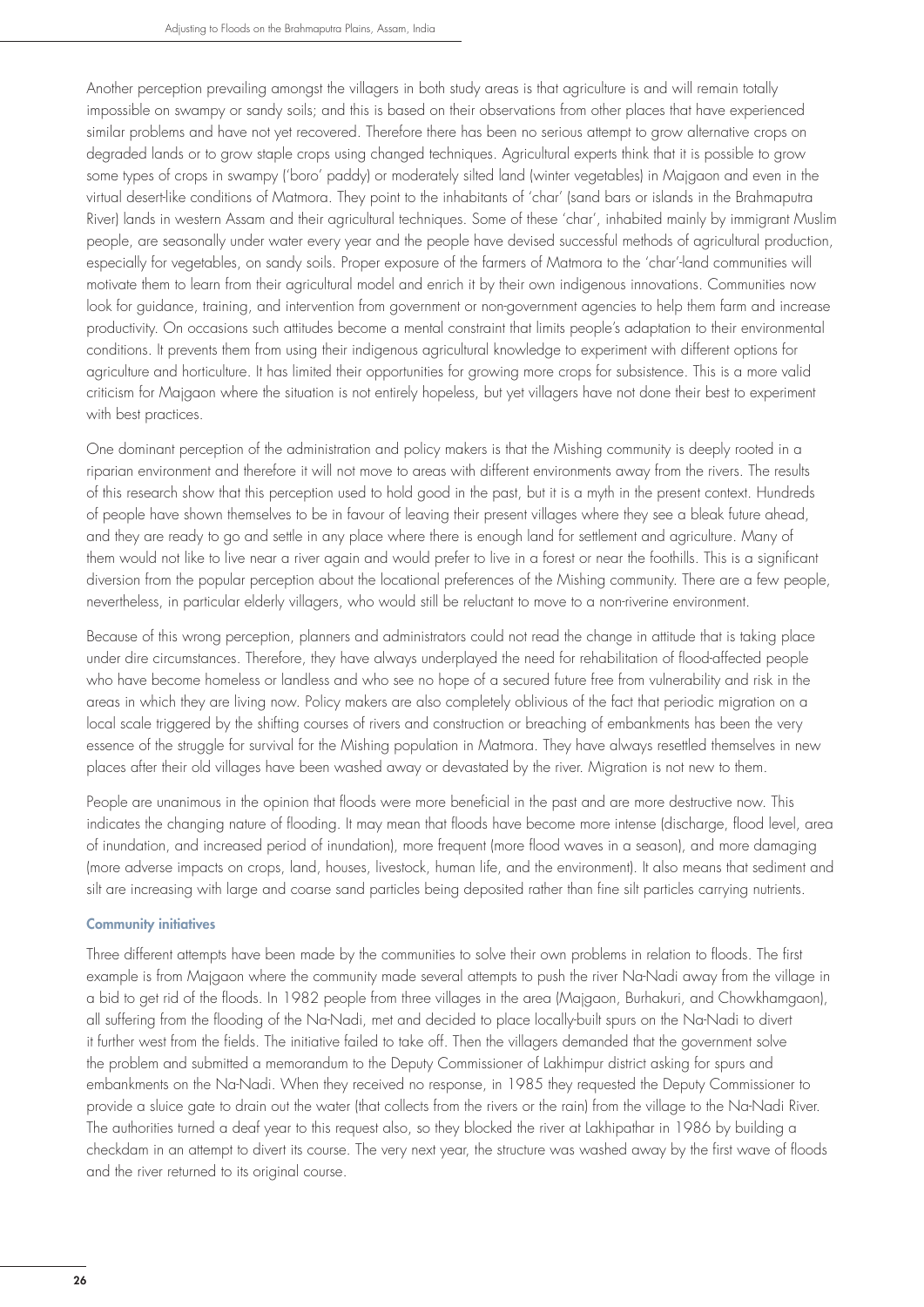The second example is from Matmora. People from five villages in Matmora; viz., Opar Khamon, Khamon Birina, Janji, Arkep, and Bali, where the impacts of flooding and erosion have been greatest over the last decade, made an attempt to clear a nearby reserve forest in Lakhimpur for resettlement. The propriety of such an action is questionable, because it is illegal to cut forests and convert forests to settlements without proper permission. The reserve forest in question should have been de-reserved first for such a purpose, and this involves a long official procedure. Their actions were, nevertheless, unofficially endorsed by local political forces. Later on, however, when the spade work was done by the community, the land was taken over by the same political forces to set up tea gardens and the people were not allowed to use the land. Although it was a misadventure on the part of the community, it shows how motivated they are to solve their own problems.

The third example, also from Matmora, is a very recent one. The Government of Assam began repairs on a breached portion of the Matmora embankment from the month of May 2009 with financial assistance from the central Government. For the first time in India, a new technology, the geotextile fabric technology, was used (Figure 14). The alignment of the new embankment, however, was done in such a way that the entire village of Khamon Birina was left on the side of the river, leaving the people of the village out in the open facing the river. The villagers, with support from neighbouring villages, demanded the realignment of the embankment and inclusion of Khamon Birina on the country side so that they also would be protected by the new embankment. Their demand is being denied by the department of the state government (Department of Embankment and Drainage, E&D in short), and they resorted to protesting against this injustice and tried to stop the construction work. The officials used police force and resumed the work. Considering that it was one of the villages worst affected by the previous year's flood, people demanded resettlement elsewhere and were prepared to move to the old embankment anticipating floods again in the summer of 2009. When the floods came in July 2009, all the villagers moved to the old embankment.

#### **Individual and community attitudes towards external help in relation to natural hazards**

It is the primary responsibility of a government to provide relief materials (such as food, clothes, plastic sheets, and medicines) during floods and aid for rehabilitation (such as housing materials, tube wells, and cash) in the post-flood period to help communities survive the floods and return to normal life as soon as possible. Relief and rehabilitation work in Assam is looked after by the district administration with support from the Department of Revenue and Disaster Management. It is a common practice for non-government organisations and development agencies to help the district administration and the people by providing relief and rehabilitation materials. Communities suffering from floods for a long time and getting relief and rehabilitation support are sometimes seen to have become too dependent on external help. Such an attitude hampers individual or collective initiatives to cope with stresses using their own resources. This so called 'aid dependency syndrome' has crippled the capability of many communities to adapt. The communities from the present study sites are no exception. They would often complain about not receiving adequate relief and rehabilitation assistance from the Government or about disparity in distribution of relief materials. Their dependency on the Government is rather limited, nevertheless, given the fact that there has never been adequate support from the Government in the past. At the same time they would also look to non-government sources because of the benefits they had obtained from NGOs in the past. External aid is most needed during floods, especially when people are marooned because, in such times, their very survival is at stake. Within the

community, the levels of expectation and dependence vary depending on the extent of damage suffered in previous floods and the economic condition of the individual or the family.

In principle everybody would welcome external help and would like to get as much as possible; but life does not stop even if outside help is not adequate. The fact that they have survived floods for so long shows their resilience in a way. In both Majgaon and Matmora, even in the absence of sufficient external support, people have managed to sustain themselves by diversifying their livelihoods and changing their agricultural practices to a certain extent, so far even overcoming the barriers of cultural norms. There is not much difference in dependency patterns between the

Figure 14: The last hope: ongoing construction of the new embankment in Matmora where geo-tube technology is being used for the first time in India.

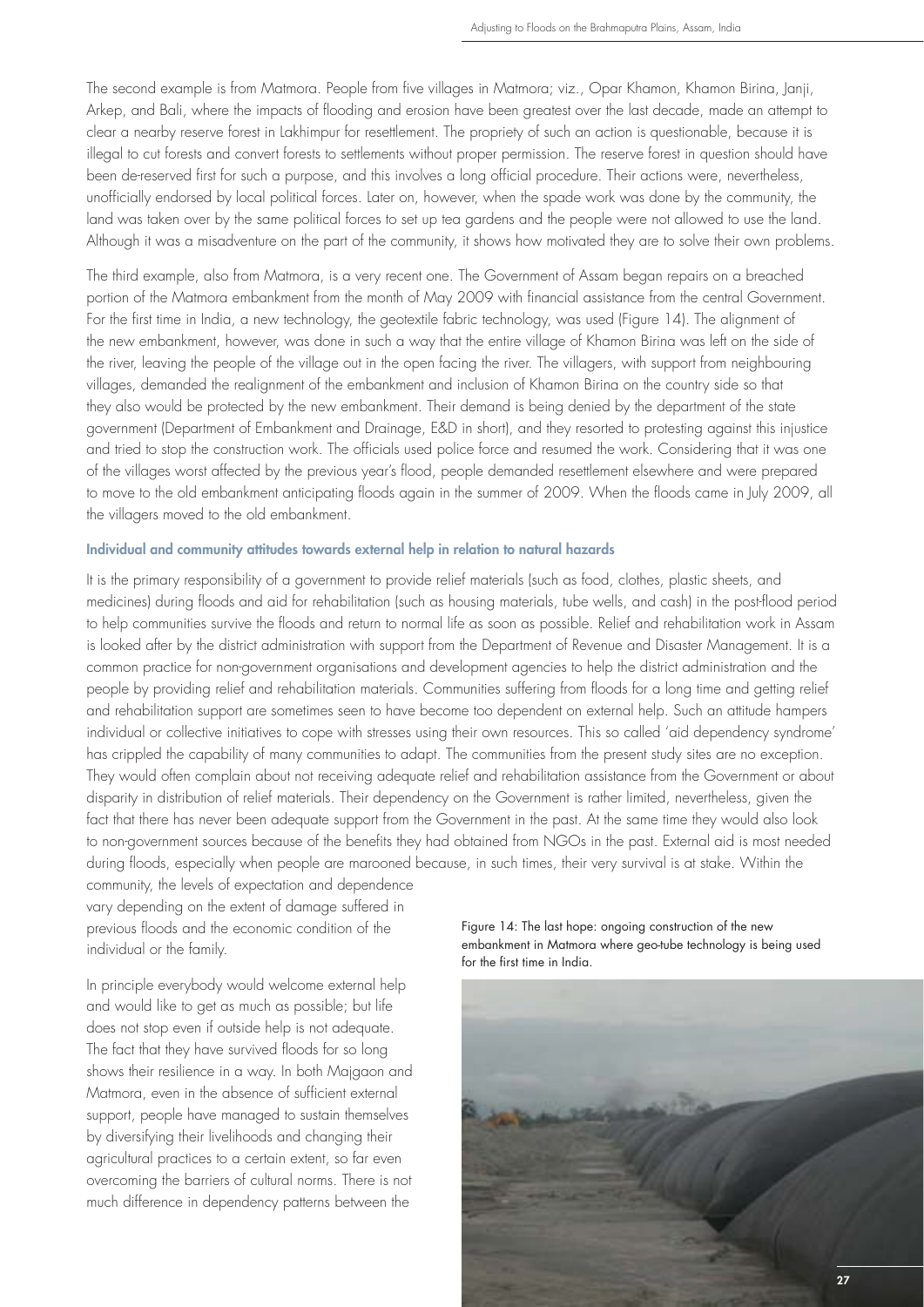communities. Although Bahpora village is less affected than other villages in Matmora and people here are better off than others, the level of expectation of external help is the same. Moreover, dependence on external help is not limited to material benefits. They also expect outsiders (including the project team) to influence and convince the Government to meet their requirements and ensure that they get their due. In Matmora they often requested non-state visitors (such as journalists and researchers) to ensure that the embankment is repaired and built properly. They will do their best to sustain themselves through their own efforts without external help, even in the current degraded and deserted conditions, once they have a good embankment in place to protect them from the twin disasters of flood and erosion.

#### **Monitoring change**

#### **Traditional and /or local early warning systems and signals**

There are no effective arrangements on the part of the Government for dissemination of forecasts and warnings about rain and floods to the people of remote areas like the study sites. People are rarely aware about the routine weather and flood forecasts of government agencies like the Indian Meteorological Department (IMD) and the Central Water Commission (CWC). The few who do know about such information and get it from news- papers or television have little faith in it. Therefore people generally depend on their own observations of the weather and environment, intelligence, and traditional knowledge, and, to some extent, on folk beliefs to predict rainfall and floods. Long experience of living in flood-prone areas has equipped villagers with the knowledge and intelligence to read the nature of weather and the rivers and anticipate rain and floods by observing natural phenomena.

Seeing grey and black clouds in the sky means rain in the next couple of hours, dark clouds on the horizon and lack of visibility of the distant hills warn them about the possibility of rain in the hills and consequent floods in a matter of three to four hours in Majgaon and six to twelve hours along the Brahmaputra in the Matmora area. Villagers have an idea of how soon a flood wave will come and how severe it can become by observing the aspect of the rising waters and the current in the flow and, accordingly, they prepare to endure the floods from their houses or to leave their residence for safer places if required. Apart from observational skills, folk beliefs also contribute to the repertoire of predictive knowledge about floods. Some of these beliefs are listed in Box 1. Faith in such beliefs is weakening now, especially among the younger generation who know

## Box 1: **Traditional and folk beliefs about the occurrence of rainfall**  and **floods**

- 1. Flowering in the mango tree indicates floods are coming.
- 2. Flowering of jack fruit implies good productivity of paddy and soil.
- 3. Rainfall on 'maghi astami' (the eighth day of the month of Magha coinciding with 21/22 January in the English calendar) in a particular year augurs floods in that year.
- 4. Cows behave erratically just before a flood.
- 5. If cows are found to be standing in the cowshed in the morning of the day of 'Garu Bihu' (usually the first day of the 'Bohag' month coinciding with April 13/14) the next season will have floods. Floods will be more severe than usual if the colour of the cows found standing is blackish. If the cows are found sleeping or lying down on the ground, it signifies a floodless year ahead.
- 6. Frog calls are indications of rains ahead; uninterrupted frog calls imply heavy showers and probable flooding.
- 7. It rains when there is thunder(roaring of clouds or thunderclap) in the northern sky in the rainy season.
- 8. If there are no fish or few fish in the early rainy season, there will be floods

less about these folk beliefs and folklore and do not take them seriously. The elderly people are of the opinion that some of these folk beliefs are no longer effective since the nature of the weather, rainfall, and floods is changing. There is a general agreement that, today, the indicators mentioned in folk beliefs, especially those dealing with animal behaviour or changes in the environment are not reliable, whereas they were found to be useful by people in the past. Other traditional indicators, especially those based on observations of the weather, as mentioned above, are still thought to be valid. One new practice is to assess the probability of embankment-induced floods by monitoring the weak and erosion-prone parts of the embankment. For this they identify points where there is undercutting of the embankment by water and observing penetration of water into the soil and bubbling in the water. Occasional news from the media about release of water from the natural landslide-induced dams in the hills also gives an indication of upcoming flash floods.

People back in 1950 could anticipate floods in the Subansiri River by observing a sudden fall in the water level of the river right after the earthquake. Proving them right, the entire area was inflicted by a catastrophic flood within a week. The temporary reduction of flow and water level in the river was a result of the water in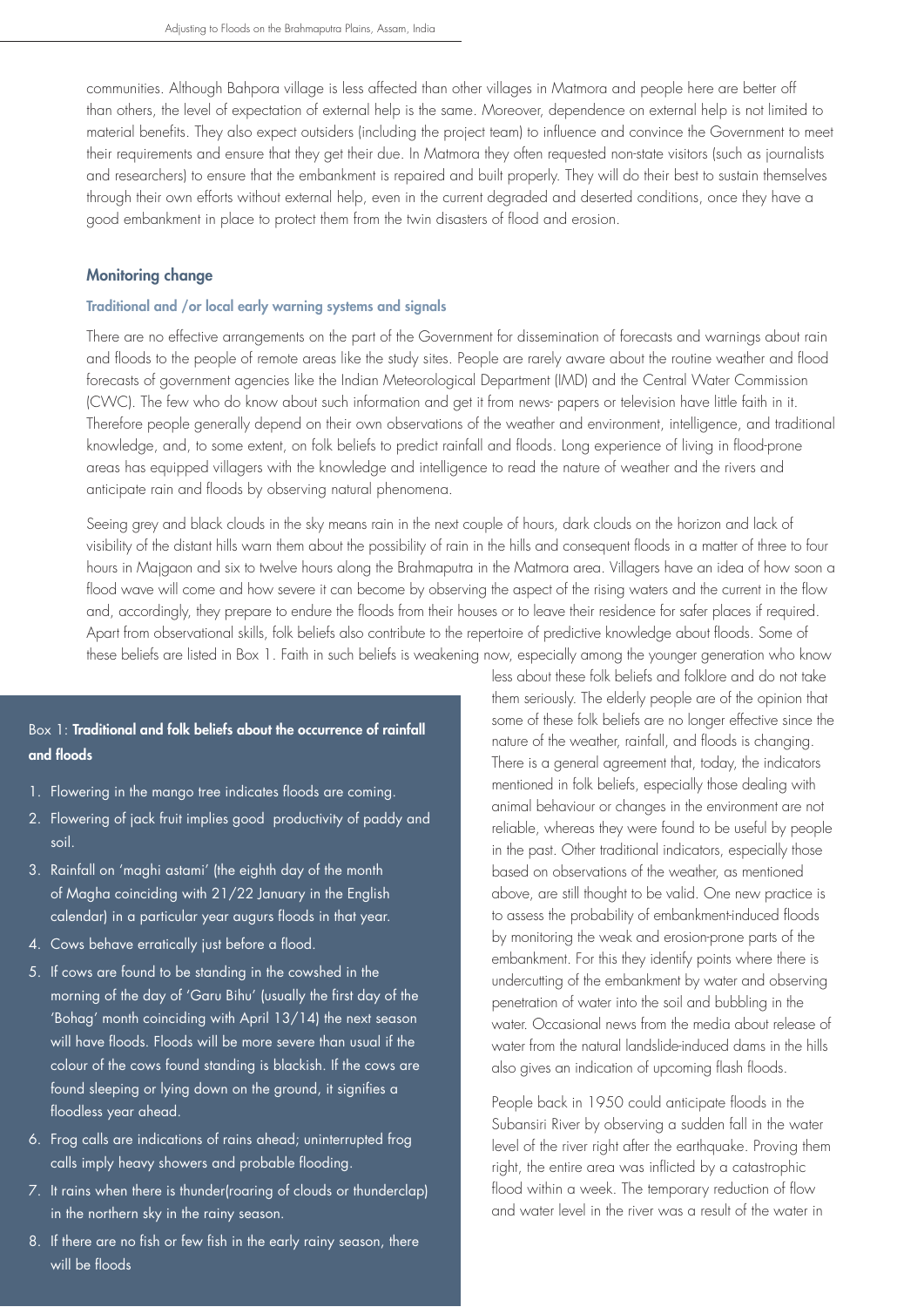the river being blocked by a landslide-induced dam in the hills of Arunachal Pradesh. Villagers heard about the blocked water from rumours and hearsay. After 58 years, the media played a role in informing people in the months of May 2009 that a landslide dam had formed on the Brahmaputra in Tibet, and that it might burst at any time posing threats of flash floods in downstream areas of Assam. There was also an official warning by the district administrations of Lakhimpur and Dhemaji through the public address system, and in the newspapers on May 29, 2009, about this possibility. It was widely reported in the local and national newspapers that Matmora received moderate floods on the morning of May 30; but the people had time to prepare for the floods and did not suffer much except for damage to standing crops ('ahu' and 'boro' paddy).

There is no organised or institutional local early warning system in place in Majgaon and nearby areas. Usually people who observe increasing levels and flows of water in the Na-Nadi or Jiyadhal rivers pass the message on to others in their village or in nearby villages verbally and the message is spread quickly throughout the whole area. In urgent cases, when the embankment is about to breach or has just breached, people warn others by whistling, shouting, and making noises. In the old days people used to pass the message of advancing water on to nearby villages by beating drums and cymbals in the 'Namghar'. These practices are no longer in vogue because all of these places used by the community in the villages adjacent to the Jiyadhal embankment were heavily damaged by floods. There are no drums left in working condition and the villagers do not have the means to repair the 'Namghar' or the drums. In Majgaon people have, in the last two years, used a microphone donated by the Indo Global Social service Society (IGSSS) to inform people about weather and flood conditions based on news aired by the local radio and television channels.

In Matmora, river watching is a favourite pastime during the rainy season. People often gather on the river bank and monitor the flow and level of water in the river and discuss the possibility of floods. This way they can form a fairly good idea of whether flood waters will enter the village. Information about the state of the river becomes known to everybody through verbal communication. Long back the Mishing community used two traditional instruments, the 'Le-long' and 'Mabong', which have sounds like cymbals, to warn people within a distance of three to four kilometres about advancing and rising waters. The practice has disappeared with time, so have the instruments.

Villagers from about 10 different villages in the Matmora area have organised the monitoring of the embankment in every flood season since 1998 when breaches in the embankment became a regular event. Representatives from every village gather on and near the embankment in the evening and they monitor the embankment for the whole night. With rising water and flow momentum, the incursion of water into the soil and breaches of the embankment increase in a typical flood situation causing masses of soil to slump into the water. In such a situation new holes and breaches develop in the weak portions of the embankment. The villagers use bamboo or wooden pole flares and torches to find all these places, after which the cavities are plugged with bags or sacks of sand. This needs to be done continuously throughout day and night. When the E and D Department takes such measures to save the embankments or dykes the villagers help them wholeheartedly to protect themselves from probable danger. In both areas people now use mobile phones to disseminate flood warnings sourced from official forecasts or community observations. Usually these are individual initiatives rather than collective efforts.

Time thresholds and emergency measures - For the community it is always a crucial decision to decide to leave their houses and go to safer places because of the considerable effort and hardship involved. Hence many villagers try to

endure the floods as long as possible. They move to other places only when it is no longer possible to stay in their own homes. People do not leave their homes in normal floods since they can survive in stilt houses (Mishing community) or on in-house raised platforms (Figure 15) or granaries on stilts (non-Mishing communities) inside the house and can travel for essentials on boats or rafts. It is only in major floods when the floors of the stilt houses or raised platforms are submerged or the house itself is seriously damaged that they leave for the nearest safe shelter. For example, people in Majgaon have endured most of the annual floods in the village itself. It was only in 1988, 1998, and, recently, in 2007 that they had to move to shelter

Figure 15: A raised platform inside a house gives shelter during floods: adaptation practice of non-Mishing communities in Majgaon

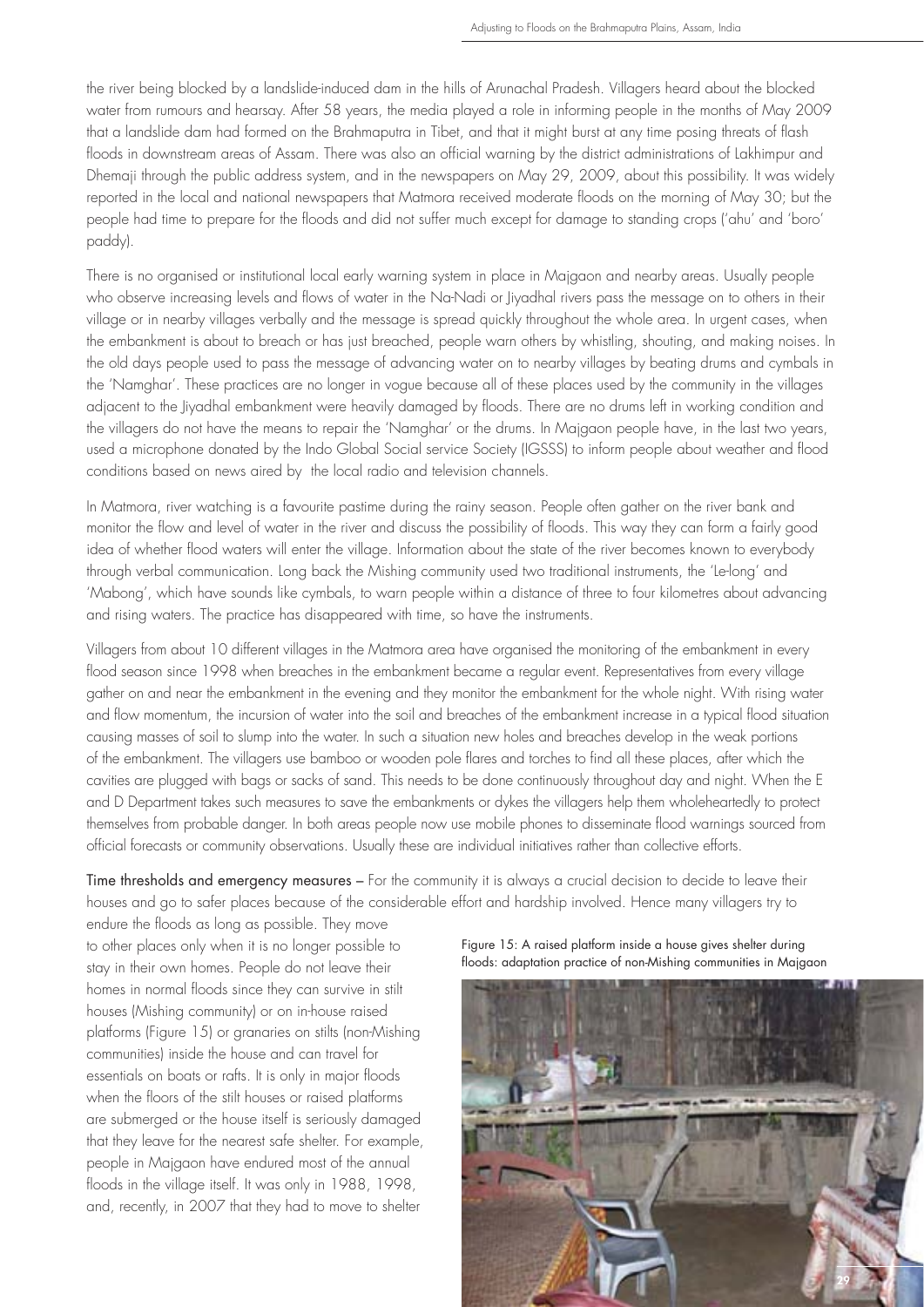camps because those were very large floods. While this is the usual practice, the time threshold for making decisions or moving is different for different families.

People who are poor do not have boats or strongly built houses and leave early for safe places. For example, in Matmora many families in Opar Khamon didn't move in the 2008 floods because they had houses in good enough condition to survive the floods. But most of the villagers in Khamon Birina, where houses were in poor condition, took shelter on the embankment. Some of the families from the scheduled caste (SC population) in Bahpora village come out to the road for shelter immediately after the floors of their houses were submerged. The reason why this happened is because they were living in normal Assamese houses or mud houses (thatched roofs, walls of bamboo with mud plaster, and earthen floors) with the foundation raised two to three feet. Such houses are the first to be submerged by the floods. Once under water, they quickly become unhygienic and smell. Some people prefer to stay on raised platforms (made of bamboo) outside the house. Those who cannot make raised platforms, or do not like to stay on them, come out to the road and stay in makeshift houses.

Usually people have to leave their homes when the flood is caused by embankment failure or when there is a flash flood originating from an extraordinary cloudburst or landslide dam outburst flood (LDOF). Embankment failures are largely anticipated because they happen over a few days and people are informed through the local network, as mentioned earlier. Hence people get time to plan their evacuation. There may be a few families that fail to move or act promptly because of lack of awareness or manpower, and these families suffer more than others. In the case of a sudden surge of water from upstream (e.g., caused by cloud burst or LDOF) that could not be predicted or monitored, local evacuation is disorganised resulting in chaos and there is damage to personal property and lives.

What people take with them when they go to safe places depends on whether the evacuation is planned or sudden. Normally they carry rice, 'apong', vegetables, valuables (jewellery, cash, land documents, educational certificates, and books), dry food items that they have stored for an emergency, minimal amounts of clothes, and livestock. When people know when and how to leave they can choose the items carefully but, when the wave is sudden, usually they carry the bare minimum they can gather at that moment. Usually people know where they have to go, because normally they have pre-identified shelters such as the nearest high and dry ground, the road, the embankment, the high-rise platform, or the school building. In the case of catastrophic events, however, people have no idea where to go because the strong currents in flood waters prevent them from proceeding in a particular direction or the nearest safe place may be overcrowded.

In general it is the women of the family who store the food and keep essentials ready for possible moves. Men repair or manage the boats, and prepare the fishing gear. If there is enough time the women also take the weaving equipment with them. Activities related to preparations for emergency exit or evacuations are slightly different throughout the communities in Matmora depending on the proximity to sources of hazard and the distance to the chosen safe place. These activities also depend on the economic conditions of a family. The Mishing families have almost round-the-clock preparedness with material to be shifted kept separately. Their villages are the first ones to be affected by floods and the embankment is not very close. In Bahpora, which is about two kilometres away from the river, preparations are made usually when an alarming increase in the river-water level and flow in the mainstream of the Brahmaputra or its small inlet channels is observed. Most of them run out to the road for shelter. Some families who have tall granaries cum emergency shelters keep things ready in the granary in advance. This is also the case with the Bihari community.

Safe places – In general people do not have any difficulty in identifying or finding places where they can take refuge before, during, and after floods. For example, in Majgaon there are zones of higher grounds within the village of Majgaon where people can initially take shelter. Ideally the road that goes through the village and the high-rise platform constructed by IGSSS in the village are the other two safe places that people used in 2007, 2008, and 2009 for both people and livestock. In a catastrophic flood, people go to National Highway-52 at Bordoloni 'chariali' (square). In Matmora, the people of Bahpora usually come out to the road (connecting Dhokuakhona and Matmora) whereas the people from Khamon Birina go to the embankment which is the nearest high ground for them. The Opar Khamon people generally like to stay in their own houses as long as possible and, if needed, they come to the road. There is another highrise platform in Baghchuk village, about three kilometres from Opar Khamon and Khamon Birina, where some people go if they don't get protection in other places. A few families from Opar Khamon and Khamon Birina even reserve a space in advance on the embankment so that they can stay there whenever needed. This is not a normal trend because people are accommodative and help each other in a kindred spirit at any point in time. During and after the 2008 floods people took refuge on the road and on the embankment. There is no question of moving for the people of Tinigharia village since they are already located on the embankment.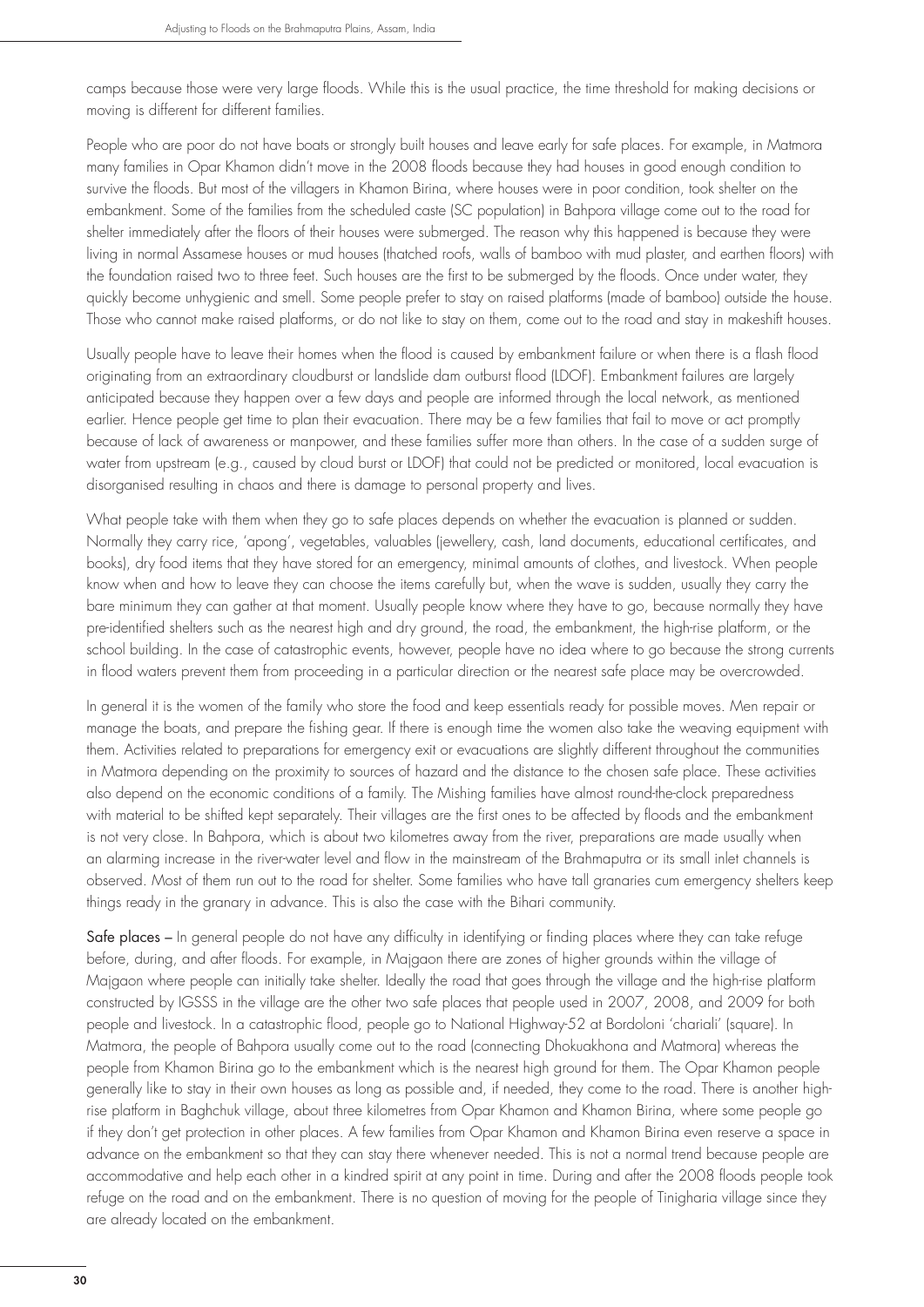Some families in Khamon Birina whose houses were badly destroyed in 2008 didn't see any use in investing money in rebuilding house since the village was already placed outside the new embankment. Being open to the river and deprived of protection the village was bound to be flooded in 2009. Some families had no resources to rebuild houses. In many cases the height of the original stilt houses (more than five to six feet) was reduced by the sand deposited to only one to three feet. It would have been prohibitively expensive for most of the villagers to elevate their houses to the original height. What is more they knew they could not survive the floods by staying in houses that were already damaged badly and becoming almost grounded. The villagers were already planning to leave for the embankment in the first week of June 2009 before the next wave of floods came. A few households had already shifted to the embankment at the beginning of the rainy season in May 2009. When the floods came in July 2009, people moved to the embankment as planned because they had no other option.

It is interesting to note the preferences of different communities and families in Bahpora for different safe places The SC community readily come to the road because their grounded Assamese type, mud and thatched houses become unhygienic when the house is submerged in water and also because too much movement to and from the house causes physical damage to a house under water. The Brahmin community like to stay inside their houses on raised platforms or in stilted granaries with space to accommodate the entire family during floods. They do not like to come out to stay on the roads with other people because they think cleanliness, health, and sanitation are at stake when they live on open roads. The Bihari community also prefer to stay in their own neighbourhood as far as possible rather than come out to the road because the road is at a distance from their colony. We see the possibility of other factors influencing their preferences for not using the road as a shelter also. For example, caste considerations could be another reason why the Brahmin families are reluctant to live openly with other communities in the same place. Similarly the Bihari community, especially the women, may not feel comfortable about sharing living spaces with people from another community. But these are preferences only and they agree that, in the worst conditions, all such biases and considerations will vanish and they will not mind going anywhere for survival and subsistence during disasters.

Some families from Opar Khamon and Khamon Birina, who can afford it, have taken rented houses in Dhokuakhona, Gogamukh Lakhimpur, Jonai, or Dhemaji for family members who have jobs there and students. Some family members shift temporarily to these houses so that their jobs and studies remain uninterrupted, while others stay back.

#### **Physical and structural adaptation strategies**

When water-induced hazards like floods occur, the primary objective of adaptation for any community in any place is to ensure physical protection from the flood waters so that life goes on even when one is surrounded by water. Indigenously developed and locally- managed structural techniques are an important component of adaptation to floods. Communities living in our study areas have developed their own ways of adapting physically to floods that have withstood the test of time by evolving in response to changing environmental and social conditions.

Houses – Housing plays a major role in protecting communities from floods in the study sites. The Mishing community in Assam dwell on the flood plains, and they live in traditional stilt houses called 'chang ghar' (Figure 16), a type of house ideally suited to adapt to flood waters. A 'chang ghar' is usually a thatched house built on stilts made of wood and

bamboo. The average height of the plinth is from six to eight feet above the ground, the height in general conforming to the highest flood level of the area adjudged from long-term observation, and experience of past floods. The base of the house (floor) made of bamboo and wood is adjustable and can be raised to cope with rising flood waters. The 'chang ghar' is an ingeniously designed, multipurpose house that makes it possible for the inmates to stay protected amidst flood waters and which allows enough light and air into the house. It has provisions for a kitchen, living room, and food store and also supports livestock (mainly pig) rearing and storage of essential household goods in the basement. The kitchen is located in the middle of the living room, making the living space comfortably warm

Figure 16: A 'chang ghar' (stilt house) of the Mishing community in  $M$ atmora – a classic example of adaptation to floods

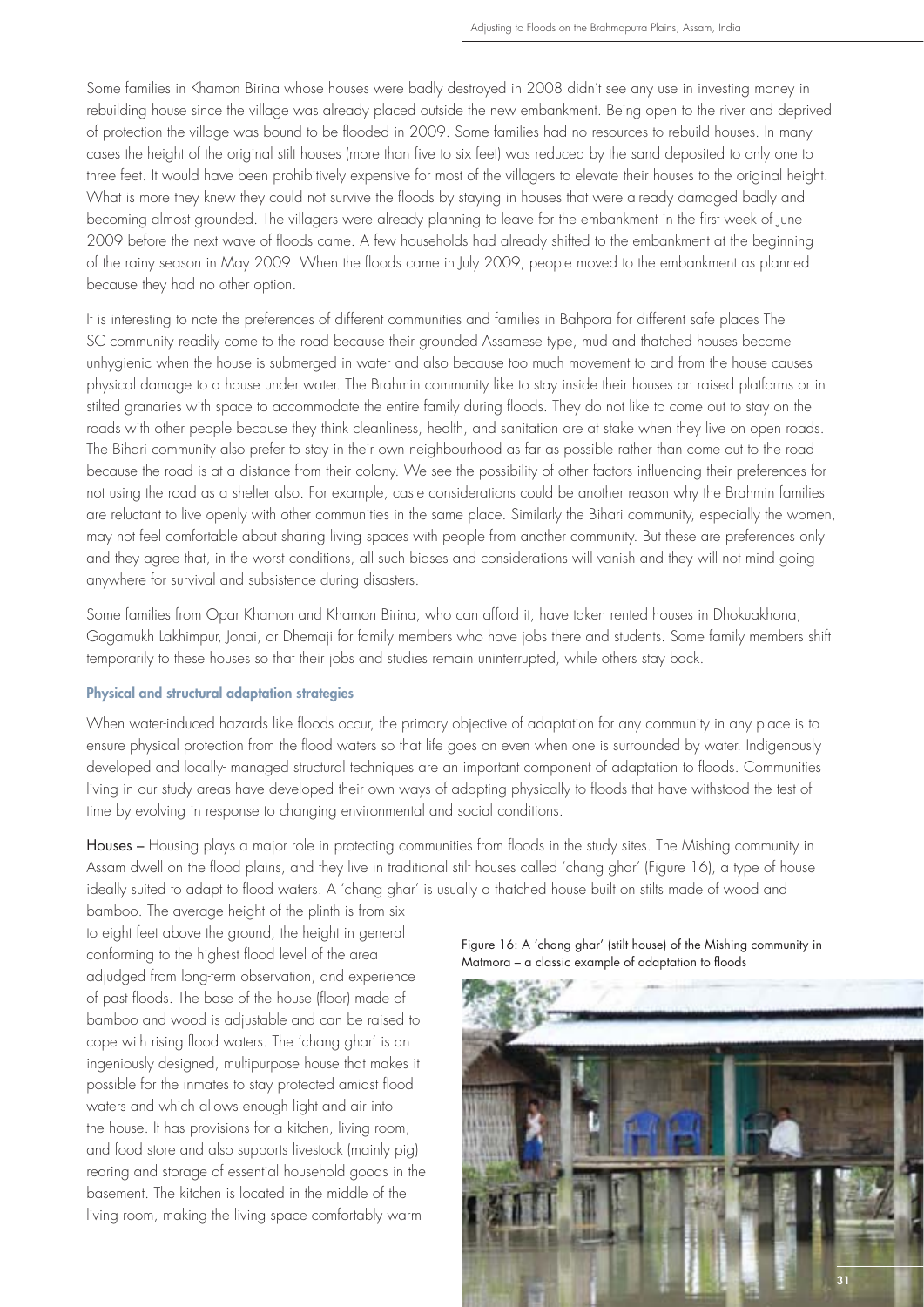

Figure 17: A traditional Assamese house built on an elevated platform (left); the separate granary built on stilts (right) has provision for a living space during floods.

against the general cold ambience of riverine areas especially in the night. This house is a classic example of physical adaptation that has evolved through the experience of a riparian community. Under the influence of modern housing styles, the traditional 'chang ghar' has undergone changes in terms of building materials and style. Those who can afford to have used concrete pillars in place of bamboo or wooden stilts and corrugated iron sheets as roofing material in place of thatch to enhance durability and concrete staircases have also been added to the floor.

The non-Mishing communities in our project areas do not live in stilt houses. While most of the people live in 'kuccha' or mud houses, some live in traditional Assamese houses. Other houses have mixed structural

elements and designs demonstrating the economic status of the family or its concern for safety from flood waters. For example, some houses recently built have an earthen foundation walled with brick. In some mud houses the earthen foundation is strengthened with bamboo posts as a measure against soil erosion. To provide the much-needed elevation for protection from water, the foundations of the houses are raised three or four feet above the ground in general so that water does not enter the house in normal flooding conditions (Figure 17). The height of the plinth in different houses depends on the economic status of the family as well as the willingness of the household to invest in raising the plinth. Raising a homestead to match the rising river bed and flood level is a common way of coping with floods. Those who can meet the expense do so after every big flood. These houses are usually made with locally-available materials such as bamboo, cane, reed, wood, and thatch: the exceptions are bricks and concrete.

It is interesting to examine how cultural norms and traditions determine the way people build their houses and influence their physical adaptation to floods. The Mishing communities in Matmora live in their 'chang ghar' following their ancient tradition. The non-tribal people in Majgaon and in Matmora do not live or do not like to live in a 'chang ghar' because they think it is not their culture nor their habit to live in stilt houses. A ground-based mud house is the real Assamese traditional house. People do acknowledge the utility of living in a stilt house in a flood-prone area, however. For some people in Majgaon and Bahpora, both non-Mishing villages, it is also a matter of comfort and convenience besides culture. They do not like to live in stilt houses like the Mishing do, because they think it will not be comfortable and convenient. According to them cleanliness, hygiene, and good sanitation practices cannot be ensured in this style of living. Yet in the mindset of others, especially elderly people who are more conservative, the tribal-non tribal divide is strong and they consider it a social norm not to stay in a 'chang ghar'. For them it is virtually taboo to follow the Mishing way of living. It is seen as beneath their status to follow a tribal tradition. Although these are minority views, coming from the elders of the family, they do influence adaptive decision making in a family or community.

Some of the young people in Bahpora admit that if the situation becomes worse, there will come a time when they will be compelled to live in stilt houses permanently like the Mishing community does. Nevertheless, they will not like break the norms of their society and culture until it becomes absolutely necessary. One young couple in Bahpora expressed the hope that the new embankment under construction in Matmora will reduce the fury of floods in coming years so that it will not be necessary for them to think about living in stilt houses at all. Other households, who have no qualms about living in stilt houses, cannot do so because of the cost involved in making one. With raw materials, such as bamboo and timber, becoming scarce and with the community forests long gone, it will not be affordable for them to build one. They would rather invest money in raising the earthen or concrete foundations of their existing houses.

Interestingly, although these communities do not live in stilt houses, they are the same communities who build their granaries on stilts and to them social norms or other considerations that inhibit them from living in stilt houses do not come in the way of safeguarding the crops and seeds that are too valuable to be kept in normal houses. The granaries on stilts in Bahpora are bigger and better than those in Majgaon because of the comparatively better economic conditions of the Bahpora people. In Bahpora some people (both Brahmins and the Scheduled Castes) make the granaries large enough so that they can take shelter there during high floods (Figure 17). In Majgaon people raise the platforms three or four feet above the floor of the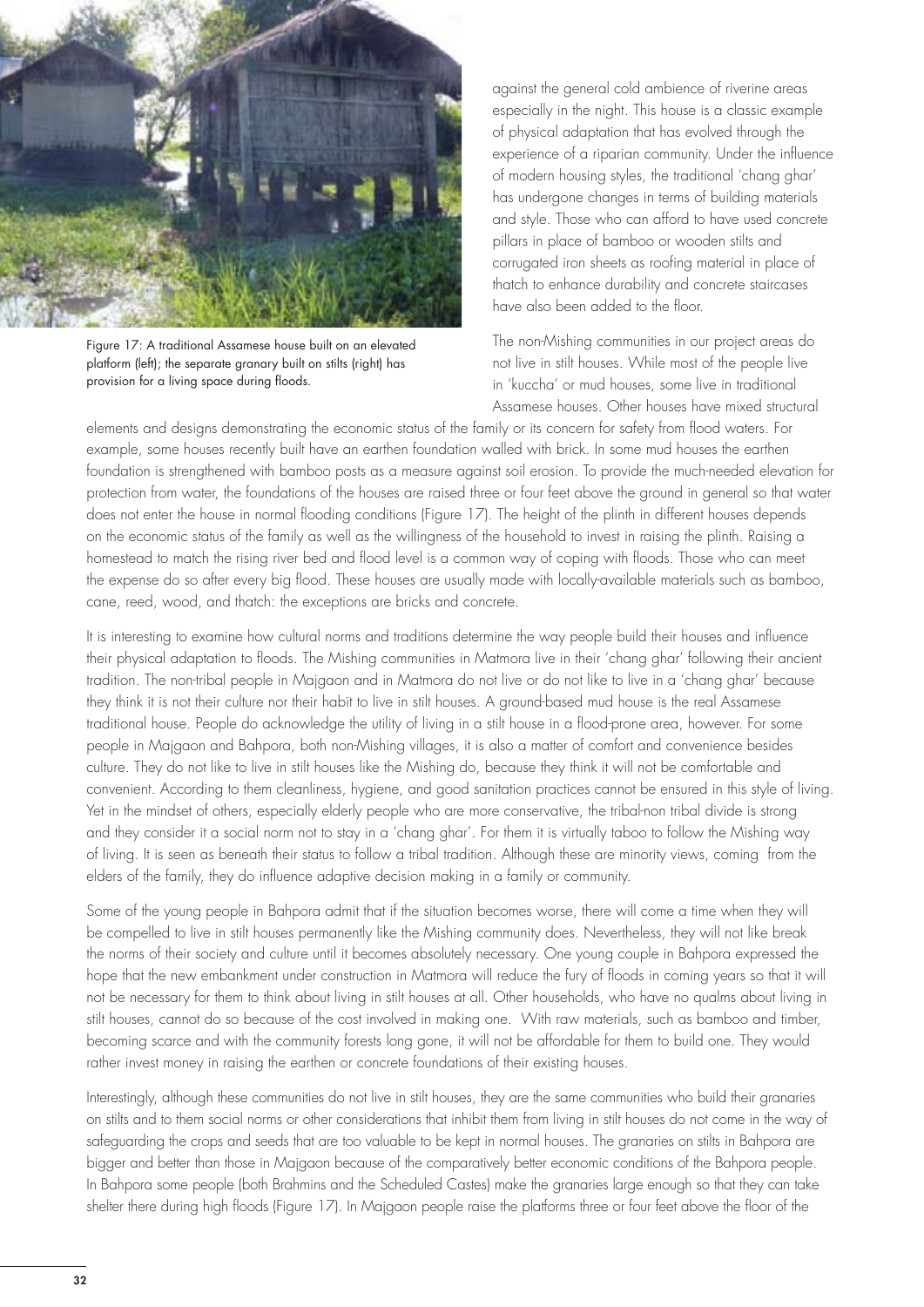house with adjustable heights. They use these to keep their valuables and essential commodities safe when flood waters submerge the floor of the house. People stay on these inner platforms or stilted granaries with their families and valuables and manage to cook there for weeks and months together during floods. People endure a lot of hardship also when they are confined to their stilted granaries or in-house raised platforms for a long time during floods. It seems living on in-house platforms is more inconvenient than the other alternatives. Small inner platforms which are more inconvenient are the only option for the majority of people (e.g., in Majgaon) because the more convenient large stilted granaries are expensive to construct. Another interesting practice seen in Matmora is that many people dismantle their houses on the eve of



Figure 18: Innovative local irrigation for 'boro' paddy by diversion of the flow in Chowkhamgaon: a model for the farmers of Majgaon

a major flood or when the house is certain to be washed away by the river. They take away all the important components of the house like roofing materials; wooden poles, pillars and trusses; and split bamboo mats from floors of the 'chang ghar' and keep those materials in safe places so that they can re-use them to construct another house in a new location.

Water-harvesting strategies and local irrigation - Since these areas in both the study sites are perennially rainfed areas and usually have problems of excess water, traditional water harvesting or irrigation systems are not seen. Agriculture has depended mainly on the rains and the water retained on low-lying land after the flood waters recede, e.g., for 'bao' and 'boro' paddy. Natural water bodies created and enriched by the floods also served as temporary sources of localised irrigation. Since every household does not have a water source, collecting water for domestic purposes from other households is always a matter of effort, especially for the women. Some women walk for at least two kilometres to the Na-Nadi to wash clothes two to three times a week. Therefore, it is often seen that small water bodies retaining water from the last rainy season are used by people living nearby to wash clothes, bathe, and feed the cattle.

In Majgaon soil was dug out of the fields to construct a road through the village last year and the small holes left filled with water. People started using these water sources for all immediate needs, apart from drinking. In Matmora people dig out sand in some places to reach the original layer of moist soil so that they can grow gourds, pumpkins, and chillies. In Bahpora, people who are better off hire water pumps to irrigate small patches of land for 'boro' paddy. In Majgaon there were three cases of individuals using pot irrigation (using containers of tin) to grow vegetables in home gardens. In the changing situation the absence of an irrigation facility for winter crops has been a constraint. In Chowkhamgaon, to the east of Majgaon, a group of farmers are growing 'boro' paddy successfully by diverting part of the flow in the Singijaan, a small rivulet flowing to the Na-Nadi (Figure 18). This exemplary innovation has been supported by the agricultural officials of Dhemaji district. Some young villagers in Majgaon are planning to experiment with a similar idea in their village.

Food storage systems – The Mishing community has a well-defined traditional practice of storing food and seeds on a threetiered bamboo platform with the shelves placed at various heights over the oven in the kitchen of the 'chang ghar' (Figure 19). The lowest shelf placed directly over the oven at a height of about four feet is called a 'parab'. Raw fish is dried as well as paddy in rainy season as objects on this shelf get direct heat from the oven. Utensils are also kept there. The shelf directly above is called the 'rabbang' and pitchers filled with 'apong' (the traditional wine of the Mishing) are kept here in winter to keep the wine warm and prevent it from becoming sour. In summer, however, the pitchers of 'apong' are placed on the floor of the 'chang ghar' to keep it cool. The uppermost shelf is called the 'kumbang' and this is where vegetables are kept. There is another storage place called a 'sansali' and this is a bamboo mat placed in the living room under the ceiling. People keep bags of rice on it so that the rice is not damaged by floods. Occasionally seeds of vegetables are kept there also. Food storage systems of the Mishing have changed with changing circumstances: for instance in some areas the 'sansali' is no longer used because no rice is grown.

Food is stored in case of emergencies and in the event of having to move to another location. Other communities have similar storage arrangements, but usually they use only one bamboo shelf. People in Majgaon store their crops (mainly paddy) and seeds in granaries placed on stilts and items like rice, salt, and potatoes on raised platforms inside the house for immediate use. IGSSS has built a storehouse on stilts to preserve seeds, but this has not been used properly because traditional methods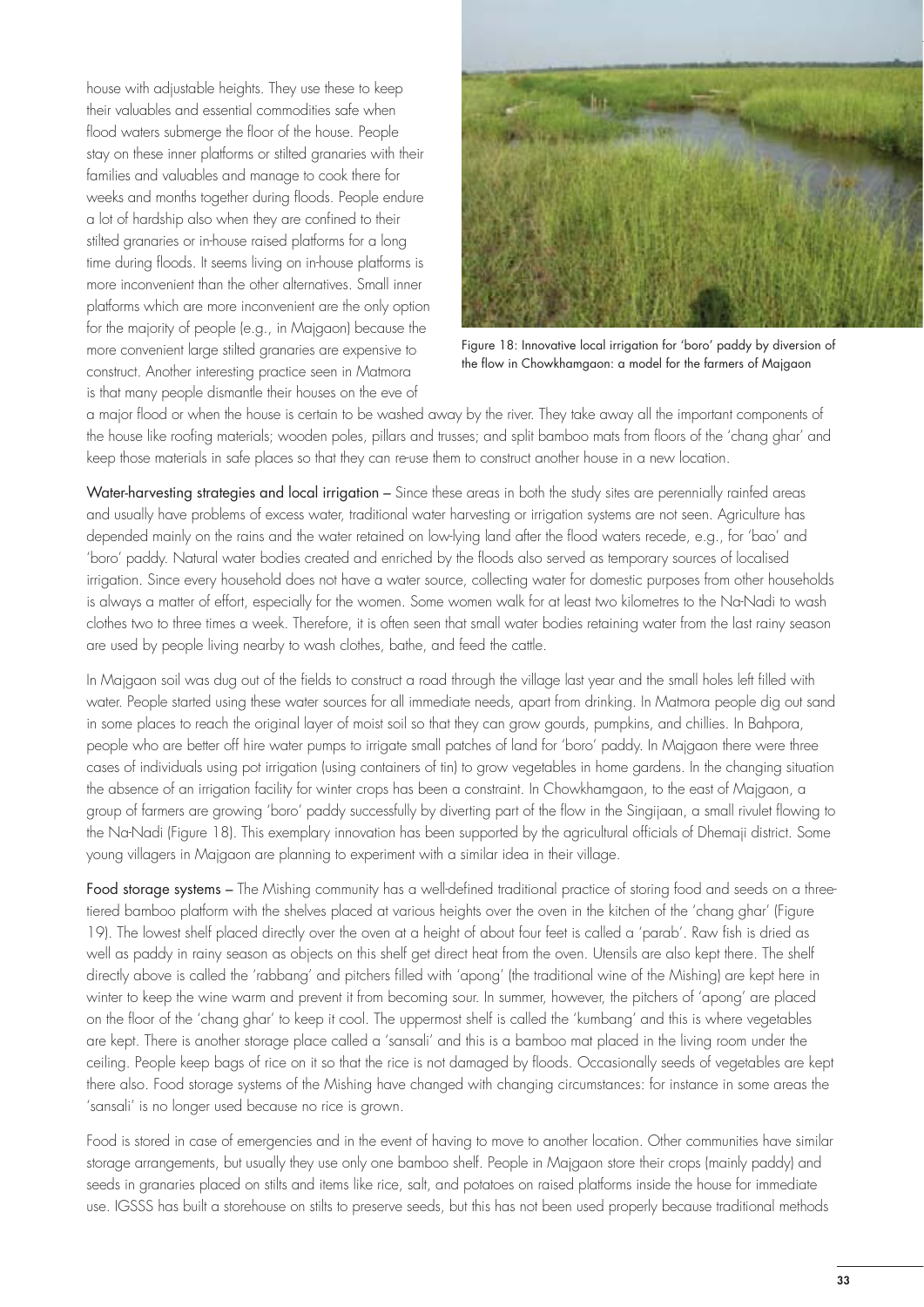

Figure 19: The three-tier food storage system in the 'chang ghar' of the Mishing community

of storage are still preferred. In Bahpora some people still use the 'tom' (a conical container made of bamboo), an old device for storing paddy seeds. Jute sacks and polythene bags are also used. Containers made of tin are used to store rice and vegetables are kept in baskets made of bamboo. Dry foods are kept in cloth bags. The Bihari community store flour and ground maize ('chattu') which is a major source of nutrition for them. Storing food is always the responsibility of the women.

Local flood control and/or erosion protection systems – The examples given of community initiatives are actually examples of local efforts to control floods and erosion. In the case of small-scale erosion and breaches the community tries to control erosion by erecting branches of trees and triangular structures made of bamboo, bamboo screen, and sand bags on their own. These techniques are effective in arresting breaches on roads caused by the small inlet channels of the Brahmaputra (in Matmora) and on the embankment of Jiyadhal (Majgaon).

#### **Agricultural adaptation**

'Boro' paddy cultivation in Bahpora village – After devastation of the crops and crop land by the 2008 floods, a group of eight households in Bahpora formed an informal farmers' cooperative society to cultivate 'boro' paddy for the first time. 'Boro' is a winter paddy sown usually in December and harvested (up to three times) by May. It is a viable alternative paddy for perennially flood-affected areas like Bahpora where mainstream

paddy like 'ahu' and 'sali' are difficult to grow because of the floods. The cooperative selected a plot of land covering seven bighas (approximately one hectare) with minimum sand deposits and water logged to the right level. The land belonged to five families who were members of the society. The group had eight core members, the members being the heads of their respective families, and about 60 general members out of which more than 20 were women. Three other members who had no share in the land helped to organise the members and manage the society. The paddy was sown in the third week of December 2008 and a water pump was hired from Dhokuakhona at the rate of Rs 800(ca \$US 17) per month for two months to irrigate the field when it became dry from January to April because of the lack of rainfall in the pre-monsoon and winter seasons in the area.

The group had learned about 'boro' paddy and its cultivation from agricultural officers in Dhokuakhona as well as from farmers in the nearby village of Bahpora No 2 who had already grown it. The group had no written rules, and its members contributed different amounts according to their capacities: they were to receive proportionate shares of the profit. They spent about Rs 22,000(ca \$US458 )mainly to rent a water pump and buy chemical manure, pesticide, pipe for supplying water to the field, diesel and Mobil oil for the pump, and bamboo fencing. They did the entire farming themselves and men and women participated equally in the venture, although the women did the harvesting. The crop was harvested in the last week of April. Unfortunately, just before the first harvest, the crop was damaged by an early flood of moderate intensity (inundation being not more than a metre high) in the area in the last week of April 2009. As a result production was not up to expectations, incurring a loss of Rs 12,000(\$US250). They produced one quintal whereas had there not been a flood it would have been about three quintals. Nevertheless it was an important initiative in a situation in which agriculture has become almost impossible.

The group has about 10 women members who participate in all farming activities. Instead of becoming disheartened; the farmers have decided rather to carry on not only with 'boro' paddy but also with winter crops this year with the same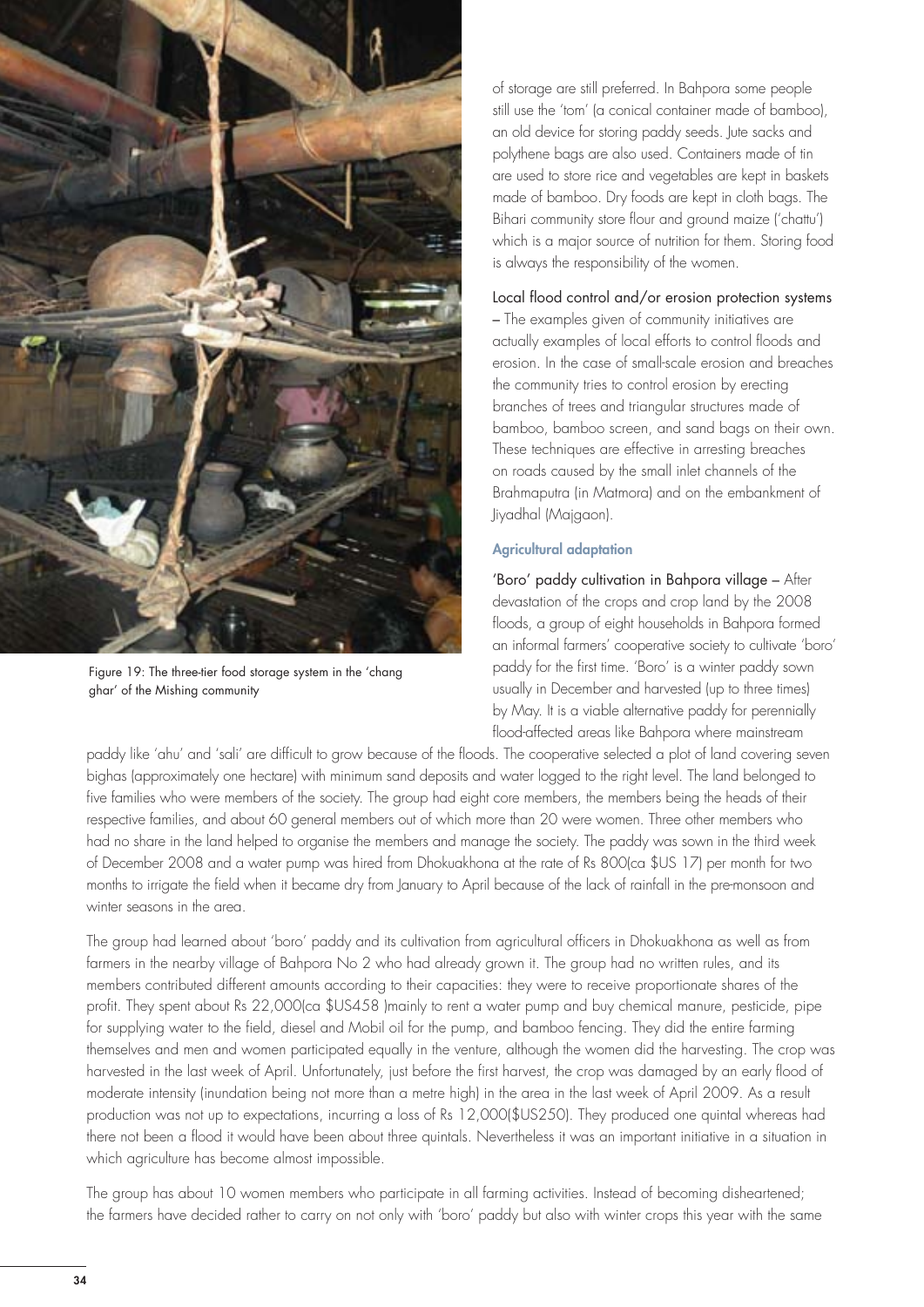group. They think if the new embankment works well they will do well in their endeavours. Even if floods continue, they will try early varieties of 'boro' paddy so that they can harvest the crop well before the flood season. This is the second attempt at cooperative farming in their village 10 years after they had tried to grow mustard in a similar way. More families are joining this group and they expect to grow stronger this year. The group plans to register the society because this will make it eligible for government support.

Mixed paddy cultivation in Majgaon - Since 'sali' paddy invariably fails every year in Majgaon, people have begun mixed cultivation of the 'ahu' and 'bao' varieties of rice. Seeds of both 'ahu' and 'bao' are sown at the end of February. 'Ahu' can be harvested by the end of May and June, whereas 'bao' ripens in November and December. The logic behind mixed cultivation is that, even if the 'ahu' paddy is damaged by early floods, farmers will still be able harvest the 'bao' rice unless there is a catastrophic flood like that of 2007 when the 'bao' also failed. In a normal flood year, both varieties can be harvested. It is a useful method for smallholders because two varieties can be planted in one plot with almost the same amount of labour and investment required for one. More crops can be obtained from a single plot of land. If there is an early flood, say in April or May, the 'ahu' is damaged partially or fully depending on the nature of the flood. 'Bao' paddy has the property of thriving in water- logged conditions; in fact, it grows taller when submerged and it can resist currents. Majgaon farmers usually grow indigenous paddy varieties and they don't use chemical manure. Mixed paddy cultivation can be considered a novel practice that has been useful for the last 20 years in meeting at least a part of their food requirements.

Settlement and agriculture on a river levee in Majgaon – This is an example of pro-active coping by a few courageous families in Majgaon. Seven families from Majgaon have shifted from the main villages and settled down in a place called Lakhipathar on the opposite bank of the river Na-Nadi. Although detached from the main village of Majgaon, Lakhipathar is considered to be a part of it. It is located on higher ground than the rest of the village on the right bank of the river and so farming and other land-based activities are relatively less affected by floods than in Majgaon proper. The elders say that this area was deep marshland filled with thick grassy forests and wildlife before 1950. As a result of the earthquake and floods in 1950, these low-lying marshes rose up and filled up in the following years. The River Na-Nadi was further away by about one kilometre to the west. Fluvial action helped the area to evolve into a flat plain made of river-borne sediment and fertile soil. In the 1960s and 70s it was an isolated area where few people ventured. Apart from herdsmen who were the first to notice the gradual conversion of the pits and marches into flat land. Some of them had the foresight to realise that these lands in future could become good farm land with the added advantage that the right bank of the river was at a higher elevation from the rest of the area.

They started to clear the thick grassy forests and occupied the land in the middle of the 1970s. Others in Majgaon and its neighbouring villages followed them and, in the course of a decade, the entire area was taken over by four villages (Majgaon, Chowkhamgaon, Burhakuri, and Bahaktika). About 60% of the families in Majgaon now have land on both banks of the river. The topography of the area is such that the immediate banks of the river on the levee are higher than the level of the main village, including the vast areas of the present agricultural fields. Majgaon itself is mainly in a low-lying area like a bowl where the rain water from all sides collects and remains stagnant. Although the Majgaon people started farming there at the beginning of the 1980s, they did not live in the newly-occupied area permanently. They stayed there temporarily while clearing the area or planting or harvesting crops.

At present they can even grow 'sali' paddy (wet season paddy) here in normal flood years since the water level remains low except in very high floods. They also grow winter crops and vegetables such as mustard, lentils, cabbage, black gram, and cereals. The amount of land occupied by the villagers depended on the area they could clear. Thus those families who had more manpower could clear and occupy more land. There are a few households who have no land on the levee because they didn't have manpower at that time. There are others who compensated for the lack of manpower by engaging paid workers. In 1984 one individual decided to shift permanently to the river bank and live there to escape the regular flooding in the main village and also to take care of the crops. Others followed him. They named their new settlement Lakhipathar. This is an example of how communities try to cope with floods by migrating (on a very local scale) to a river levee and farming higher ground on river banks.

#### **Non-structural strategies**

Natural resources and natural resource management – In the past both sites had good forests, orchards, and home gardens on private as well as community or government land. Later on, to cope with decreasing agricultural productivity they exploited the forests for fuelwood and sold forest produce commercially (e.g., bamboo, cane, and timber). This is how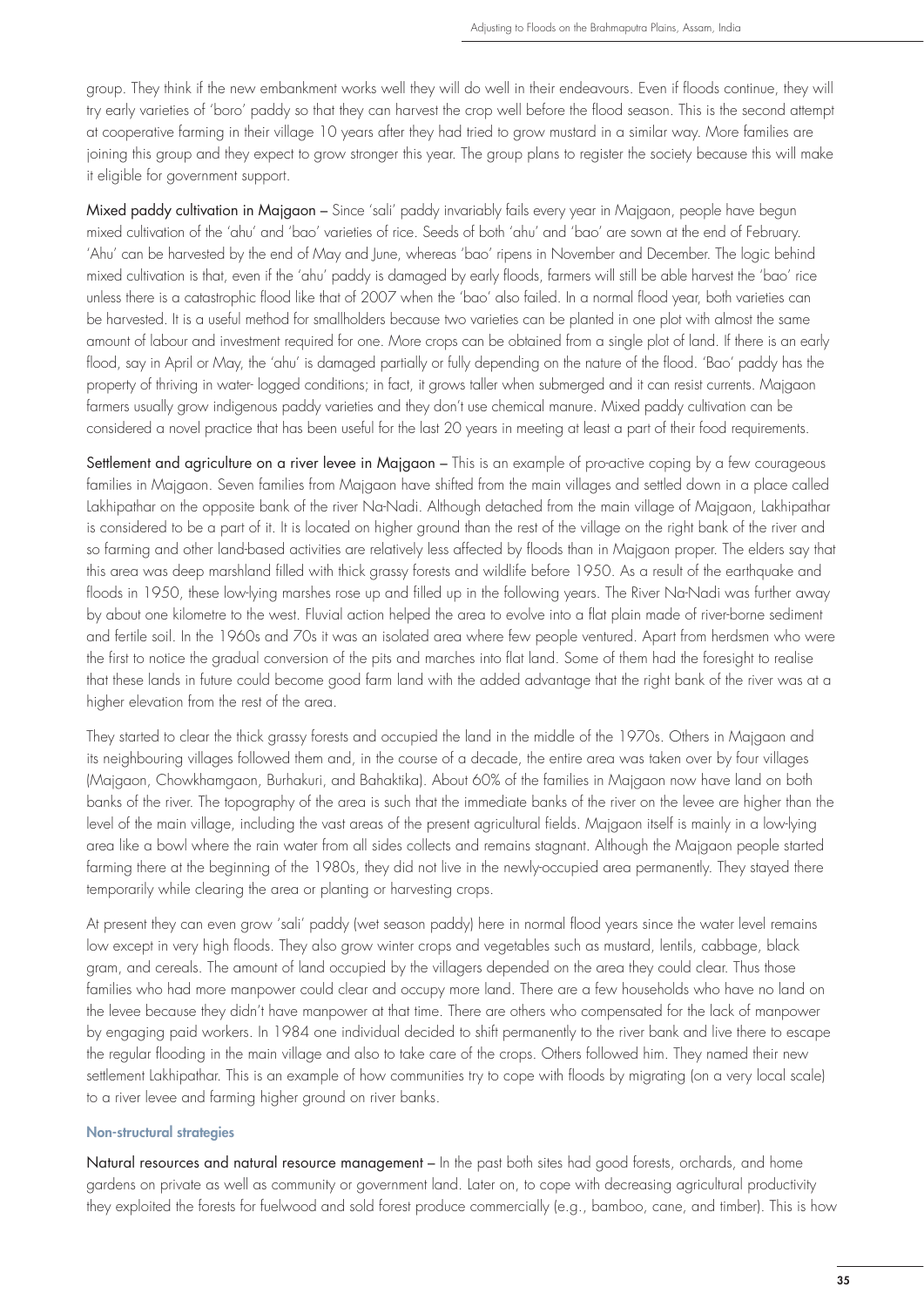the nearby Kukurmari forest near Majgaon was denuded of its resources by the late 1990s. Prolonged inundation of the village made home gardening and rearing of utility trees unviable in Majgaon. The Matmora villages, except for Bahpora, were denuded of vegetation when the few trees that existed dried or died There is no irrigation and drinking water management is inequitable with the rich owning the sources (like tube wells and ring wells), and the sources provided by external agencies are inadequate.

For the poor, access to drinking water depends, to some extent, on the mercy of the source owners and good social relations among the villagers. The nearest public well, for some, is quite far from their house. Failing which, in rare cases, they collect water from a water body and render it potable by filtering (almost every household has a home-made filter equipped with sand and charcoal) and boiling it. In Matmora many of the tube wells were buried under deposits of sand during the 2007 and 2008 floods, rendering them unusable. Some people dug out the tube wells from six to eight feet down, repaired them, and now use them for water (Figure 20). In Matmora denudation of the forest and vegetation cover has exacerbated the problem of river bank erosion, creating a vicious cycle of forest degradation, collapse of ecosystem services and goods, and geomorphic hazards. People got drinking water from bore or ring wells and tube wells in the past. Cutting down of the remaining trees still takes place because of the desperation of some of the poorest families.

Micro finance arrangements - Villagers from the study sites are very familiar with micro credit and micro finance as they are core activities of self help groups (SHG), but this practice is confined to the women as all the SHGs are formed by women. It was after 2001 only that the concept of SHGs became known and popular among the villagers through government and NGO programmes. Women took the initiative of forming SHGs mainly because they were motivated by success stories from other places and buoyed by the will to improve the economic conditions of their families and the villagers in general. In Majgaon four groups are now functioning; and in Matmora there are eight SHGs in Bahpora village and three in Opar Khamon. There are none in Khamon Birina and Tinigharia. The SHGs in Bahpora have a common history of formation and present status. Most of these SHGs were introduced between 2001 and 2004 and they were started with a bank loan of Rs 10,000 (\$US 208) from local banks like the Subansiri Rural Bank or from grants provided by the District Rural Development Agency (DRDA), a government agency for rural development. To begin with activities included rearing livestock (e.g. goats and ducks), or cooperative farming on leased land ('sali' or 'bao' paddy) or rearing of muga silk trees (Persea bombycina). All these activities were highly vulnerable to floods, however, and came to a stop after the 2007 floods. The goats became sick from the submerged vegetation they consumed; did not respond to veterinary treatment; and died. The ducks met the same fate. Farming was jeopardised by inundation and sand casting. The muga silk tree (called 'som' in Assamese, scientific name Persea bombycina) died because of long exposure to waterlogged conditions. There are no income-generating activities at present.

Most of the women are now not in a position to pay the membership fee after the devastating floods of 2007 and 2008. They cannot afford to have even the basic necessities of life. Not all of them are defunct, however. One group is still carrying out micro-finance operations and depositing membership contributions in the bank, whereas another one does have irregular transactions with the bank. The former consists of women from families who have permanent sources of income (jobs or business) although they are not involved in any of these activities. Thus the family economy is sustaining this SHG. For micro-credit, they take five per cent interest from members and 10% from outsiders who must be from the village.

Figure 20: Entombed water: people digging out tube wells buried under layers of sand and reusing the same as seen in Opar Khamon village, Matmora



The other groups have not been able to make bank deposits for the last two years.

Surprisingly, weaving, which is not directly affected by floods, does not feature in the activity profile of any of the SHGs in Bahpora. Weaving is a common skill among the village women and they produce much of their own clothing on hand-driven looms. The reason why they are reluctant to weave in SHGs is the lack of marketing skills. Learning from their own experience of what works and what does not in a flood-prone area and inspired by the good work of the weavers in the neighbouring Mishing community, they are now interested in taking up weaving activities once the SHGs are reactivated.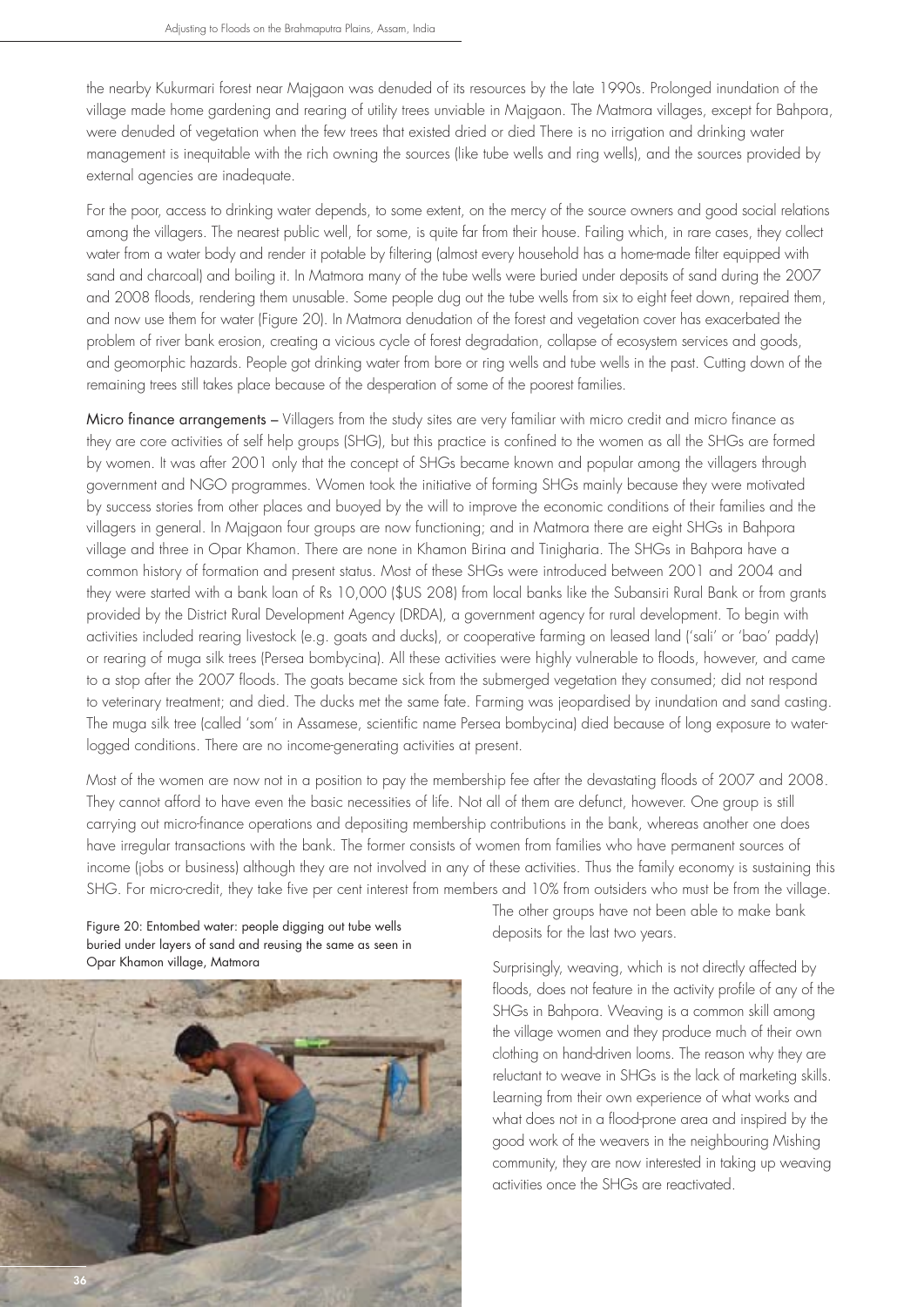Three SHGs were established in Opar Khamon from 2003-2008. Two of them were registered with the state government and started rearing livestock (goats, pigs, and poultry) and making of apong, the traditional Mishing wine. As in Bahpora, here also all activities came to a stop after the 2007 floods. There was scarcity of fodder and the goats became diseased. Although pigs are an integral part of every Mishing household, rearing pigs commercially on a large scale became difficult because of scarcity of rice husk, the main fodder for pigs. The same was the case with poultry also. Making 'apong' has continued at household level for the family and for sale; but as an SHG activity it could not be sustained on a large scale because of the collapse of rice cultivation, the consequent increased price of rice, and paucity of hay, all of which are required for making 'apong'.

The third and most recent SHG was supported by a Member of Parliament from the Lakhimpur constituency who was recently re-elected from the ruling party in the last general elections in May 2009. This SHG has been provided with sewing machines, yarn, and hand looms for weaving. The leader of this group is an active political worker for the ruling party in Assam, and she was the president of the local panchayat from 2002-2007. She took an active role in sensitising the villagers, especially the women, about the the importance of SHGs and she helped in their formation. The former two groups have become irregular in depositing their premiums in the bank. Their members are now working as labourers in road and embankment construction and the money earned is deposited. All the three groups are continuing with microcredit at an interest rate of 10% for group members and 15 % for outsiders. Unlike the Bahpora groups, they have not taken loans from the bank. All three groups have helped needy people in the village by lending money for medical treatment, admission of students, and so forth.

Conflict management arrangements – The study villages do not have major conflicts. Minor issues related to land or distribution of relief materials sometimes arise but these are not significant. In general, the 'Namghar' for the general caste groups and the 'Morang Ghar' and the Kebang for the Mishing are the local institutions for settling conflicts amongst villagers. As seen now, these institutions are still prevalent but are less active than before. The 'Namghar' is still a dominant social institution in Majgaon and Bahpora. In Matmora, among the Mishing community, the influence of the 'Kebang' or the 'Morang Ghar' has rapidly declined. It appears that the drastic impact of the floods has meant that people are too occupied with the problems of survival to worry about social concerns. Moreover, the general norms imposed by these institutions have lost their relevance in the dire straits in which the community finds itself.

Social networks (family, neighbours, and clans) – In both areas the social network is strong and social relations are good. People help each other in times of need. This is particularly true of the Mishing community in Matmora. Those having boats have an advantage in these areas, but only 55% have boats in Majgaon, 23% in Bahpora, and 44% in the three Mishing villages. People are liberal about sharing their boats with poor families and those having boats help others selflessly while rescuing and evacuating people. In both places the rich-poor divide is not sharp and those who are comparatively well off help others with food, money, and in many other ways.

It is interesting to see how people perceive being poor or rich in these areas. The official definition of below poverty line (BPL) families is often referred to as the basis by both officials and villagers for relief and rehabilitation. According to the Planning Commission of India, a household is said to be living below poverty line if the household's minimum income (expenditure) cannot satisfy the minimum consumption of food and /or energy equivalent of 2,400 kcal for a rural area (ASRB 2005). In reality, even among the BPL families, there are wide variations in respect to capacity and vulnerability. Most of the people in the Mishing community would like to call themselves poor because they have lost regular sources of income from agriculture or livestock rearing. It appears that for most of them, in all the communities and sites, being poor means not having a regular income. In simple words the poor families do not earn anything if they do not find work.

It was realised during focus group discussions with BPL families that being poor, to many of them, actually means not being able to afford two square meals a day or to manage to make or buy 'apong', which is a daily habit in the community. The general indicators of poverty are: lack of two square meals, inability to send children to school, not being able to rebuild or repair the house, not owning a boat, and not being able to celebrate the cultural or religious festivals. There is a general agreement that families who have members with jobs or in business with regular incomes are not poor; i.e., they are rich in the local context and, hence, people who are doing relatively well.

In Majgaon some women from poor families find domestic work in other families but they are never treated as maid servants, but like fellow villagers. The Mishing community in Matmora has strong clan affiliations. Those families having well-built stilt houses give shelter and food to a number of other families, which are either homeless or have dilapidated houses that cannot withstand the current and flood waters. They get credit from each other at no or nominal interest in times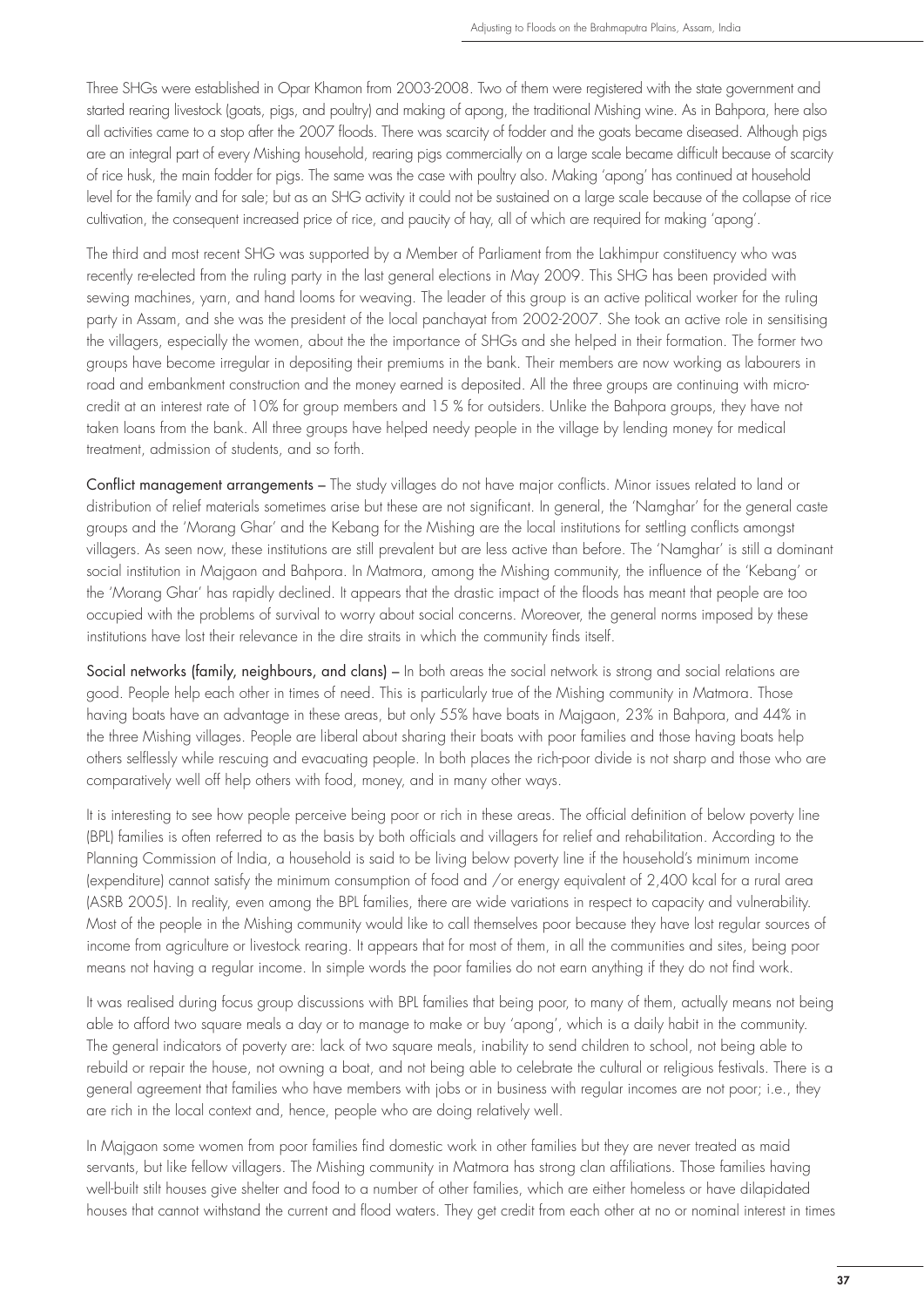of need. In Opar Khamon, four families from nearby Janji and Madarguri, who have lost their land to the river, are being looked after by the villagers. On the embankment those settled permanently do not hesitate to share space amicably with others who shift to the embankment during floods. Many of the distressed families in Matmora find shelter and support from their relatives in other places. In the opinion of the people cohesive social relationships have remained more or less intact and this can be seen when disasters strike.

Migration and remittances – One significant development in the flood-affected areas has been the migration of youth to different parts of Assam and to India in search of jobs to support themselves and their families who are impoverished due to the impacts of flood, erosion, and land degradation. Because of poverty and unemployment at least eight young men from Majgaon aged from 20 to 30, out of about 33 in this age group, all male and unmarried, have migrated to Kerala and found employment in plywood and rubber factories there. The first young man migrated to Kerala in the year 2000 and then the others followed with help and support from him. They earn a modest income (Rs 5,000–Rs 8,000 per month- ca \$US104 to \$US166) and send back part of it to their families. Two girls, also unmarried, are working as trained weavers in Sualkuchi, the famous centre for traditional Assamese weaving in Kamrup (rural) District in western Assam and supporting their families back in the village. Migration for employment is usually temporary with the individuals spending some time in the village before returning to seasonal jobs. Table 7 gives an idea of how much the youths in Kerala send to their respective families. The same thing has happened in Matmora area with young men venturing out to other districts of Assam to work mainly as rickshaw and hand-cart pullers. A few of them have gone to Nagaland and Kerala. There is no news about others belonging to families who have left the villages over the years. Although the remittances have helped families to cope better with flood impacts, the migration of young people has also created a deficit of manpower for agricultural work. This has increased the workload on parents. The remittances are used mainly to repair houses, maintain livestock, and buy foodstuff.

| Migrant person | Average monthly income of the h/h without remittance (Rs.) | Average monthly remittance (Rs.) |
|----------------|------------------------------------------------------------|----------------------------------|
| A              | 1500                                                       | 1500-2000                        |
| B              | 1800                                                       | 700-800                          |
| $\subset$      | 2000                                                       | 700-800                          |
| D              | 1000                                                       | 1000-1500                        |
|                | 1500                                                       | 2500-3000                        |
|                | 2500                                                       | 500-700                          |
| G              | 700                                                        | 1000-1500                        |
| Н              | 1500                                                       | 600-700                          |

Table 7: **Remittances to families in Majgaon from family members working in Kerala** (Source: Project survey)

Diversification to low vulnerability livelihoods – Since agriculture is the most damaged sector (and especially in the case of paddy, the main crop), the villagers, in an instinctive response to cope with the changed situation, have diversified into new income-earning opportunities through a varied range of endeavours that are less vulnerable, although some of these occupations would not have been taken up in earlier days. The main livelihoods in the past were limited to agriculture, livestock rearing (pigs, goats, and poultry), regular jobs (government and private), small businesses (grocery shops, milk sales, and handicrafts), rearing and selling 'muga' silk, and menial labour. New occupations include trading in fish (selling raw and dried fish), selling country liquor and traditional wine, daily wage labour (in construction, agriculture, and pulling rickshaws and handcarts), earning commission as middlemen (reselling rice and milk), weaving, carpentry, and handicrafts.

Although new livelihoods provide for alternative sources of income, all of them do not necessarily trade off the risk effectively. In fact some of these have vulnerabilities of different kinds. Finding employment by migrating to other places, trading in fish, weaving, and handicrafts can be considered as livelihoods with low vulnerability. Fishing activities flourish in floods both in the Brahmaputra River, inland fisheries, wetlands, and waterlogged areas. During high floods, the flood waters make it very difficult for fishermen to navigate the river. Sometimes the fish stock in the inland fisheries and wetlands are flushed out by large flood waves. Migration for jobs means adapting to a new environment and culture as well as hard work. It also creates shortage of manpower in the family. Making liquor is looked down upon in society (Majgaon) and the family (mainly women) has to live with a sense of guilt. Abundance of country liquor is also partly responsible for social degeneration and domestic violence. Traditional wine ('apong') is made with rice and other raw materials (Matmora) that are vulnerable to price fluctuations. Catching driftwood is fraught with danger. Weaving, carpentry, and handicrafts are more immune to flood impacts. Menial labour in local areas is uncertain as there are more workers than opportunities.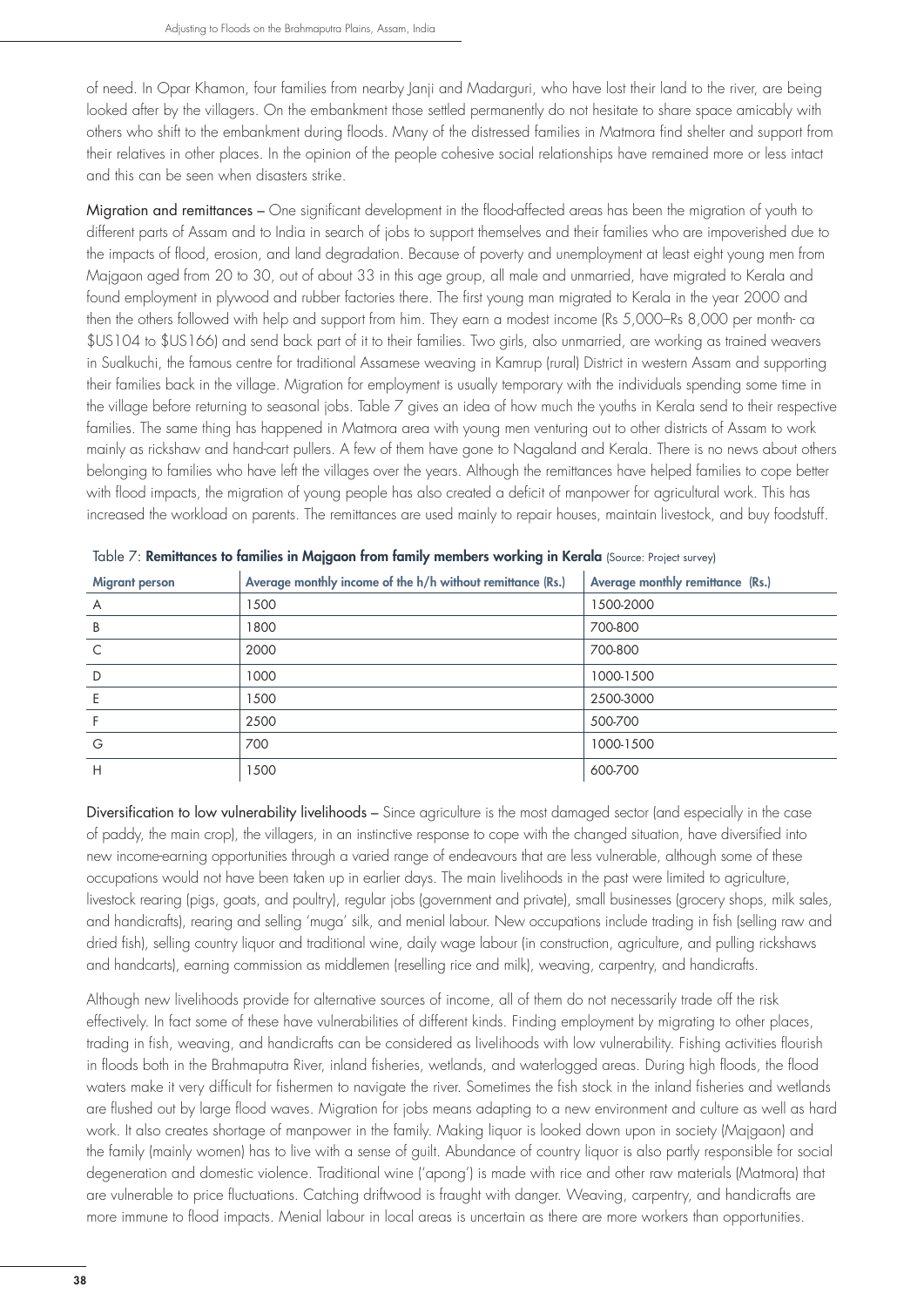Other local institutional arrangements – In Majgaon and Bahpora the 'Namghar' is a strong local institution that fulfils people's religious and spiritual needs and governs behavioural standards. It helps in conflict resolution and provides a platform for discussion and decision making on community issues. On some occasions, villagers in Majgaon have taken collective decisions regarding proper distribution of relief materials and location of facilities like ring wells, tube wells, and seed banks donated by government and non-government agencies. The 'Namghar' is a popular place where people spend time, exchange information, and learn about new ideas related to what others are doing and what they should do to improve the condition of their families and the village. The Mishing have a very definite structure and affinity focused on the clan. Apart from the 'Kebang' (Union of villagers) the 'Morang Ghar' (community hall) is a place where community problems are discussed and decisions are taken. In Matmora these institutions used to be good platforms for social networking, but when the society suffered all-pervading uncertainties, regular sessions ceased. The various 'Morang Ghar' have been destroyed by floods.

Communication strategies – Folk beliefs and proverbs about weather, rainfall, water, and floods have been transferred from one generation to the next through oral communication. Methods of communicating information and warning signals about floods have already been discussed.

### **Enabling and constraining factors**

#### **Enabling factors**

There are several factors that have helped people to cope and adapt to the impacts of water stress and hazards or which have enhanced people's capacity to practice and perpetuate traditional adaptation strategies with refinement in the changing circumstances both in the past and the present. There are also factors that have hindered people's capacities and efforts to cope. The same factors can both enable and hinder coping mechanisms.

Physical and mental attributes – Physical and mental qualities play an important role in coping with any crisis situation. The communities living in the study sites have shown remarkable spirit and resilience to have survived in these difficult places for so long. Skills in swimming and managing boats and making and handling rafts are common skills (Figure 21). All people are not equally skilled, however. As a community the Mishing are more skilful than others in these attributes: men, women, and children are good swimmers and sailors. They are also skilful at traditional swimming styles that help them spend a long time under water or to rescue a person who is drowning. Similarly the majority of people in Majgaon, both men and women, have these skills. In Bahpora, a sizeable section of the community has no such skills. Women who have been married into the village from flood-free areas survive the floods by staying confined to their houses, sometimes standing on the raised platforms for weeks, and starting from the beginning again after the floods recede: this is a testimony to their mental toughness and agility. The more adventurous and desperate people in the Mishing community collect driftwood from the river bed using their unbelievable swimming skills. Women demonstrate more stamina and staunchness by enduring the physical discomfort and managing the family responsibilities during periods of confinement. Mental resoluteness and an immense capacity for endurance make it possible for them to build up their lives again from the ruins after each flood episode.

Structural intervention – Construction of embankments, spurs, and dykes and the use of concrete porcupines (Figure 22) are among the protective measures used against floods and erosion in these areas for many years. The presence of such structures, especially embankments, assures people of safety and encourages them to plan adaptive activities based on the protection ensured by these measures. Embankments have had a considerable influence on adaptive decision making in both the past and present. For example, after the small fisheries in Bahpora were destroyed by floods in 2007 and 2008, the people did not restore the water bodies, fearing floods would occur in future. They will be restored only if the new embankment which is under construction contains the floods. Similarly, the cooperative farmers

Figure 21: Engendered skills – young Mishing women transporting, navigating, and rescuing marooned people in Matmora during the 2008 floods

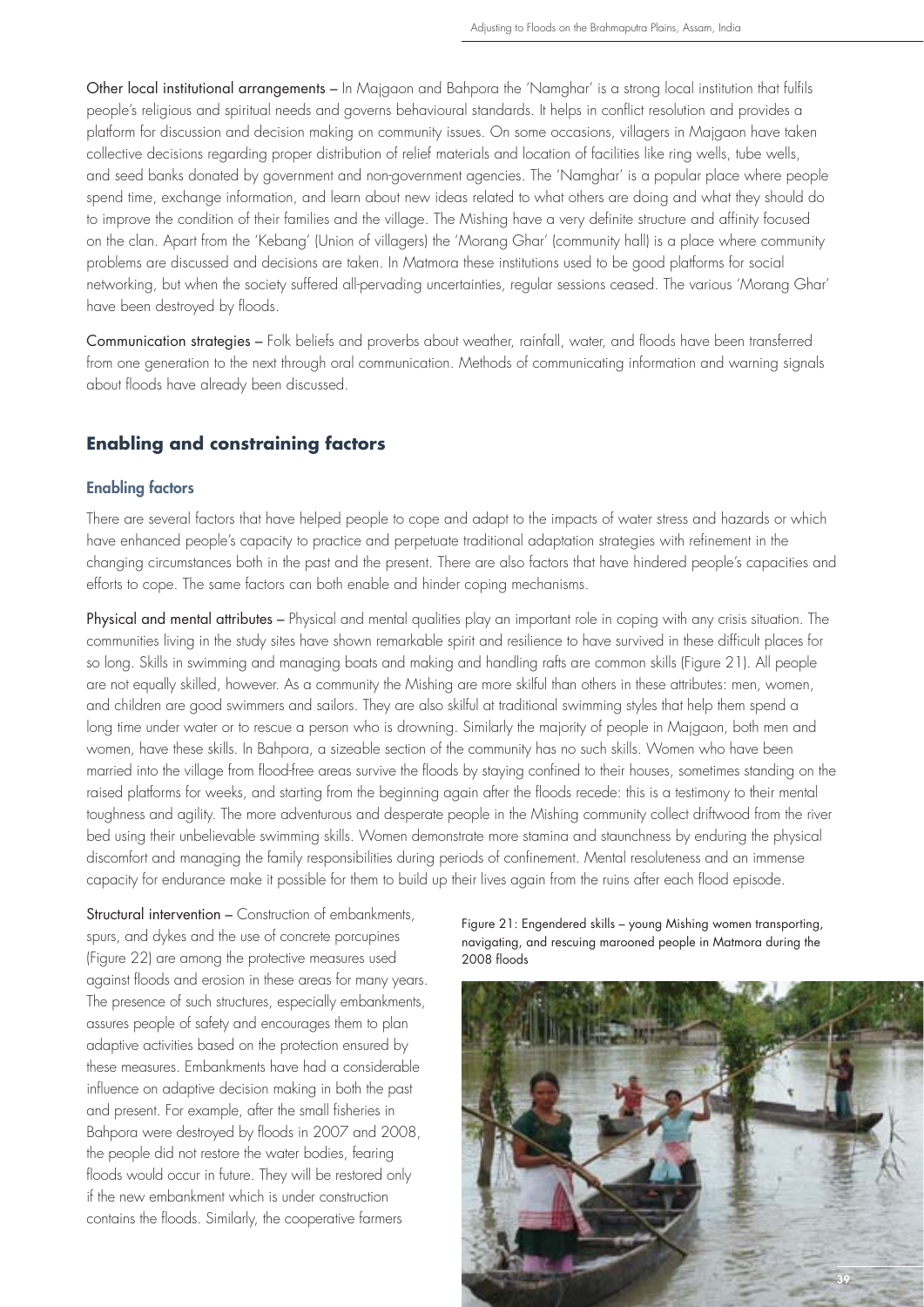

Figure 22: Away from us! Holding back the river with porcupine anti-erosion measures at the breached portion (eastern) of the Matmora embankment

growing 'boro' paddy are observing the embankment before planning their future crops. In the past also agricultural practices and other livelihoods in Matmora, e.g., cultivation of 'Sali' paddy, rearing of 'muga' and mulberry silk, and poultry raising were developed based on the security provided by the embankment.

Whether people will invest in buying a boat or raising a house will depend on how well the embankment holds. Similarly, in Majgaon fish traders invest money based on the fact that the next big flood from the Jiyadhal will be checked by the embankment. The old embankment is a reliable shelter for people affected by floods from nearby villages. That is why people from these areas believe that proper repair, maintenance, or reconstruction of the embankments and anti-erosion

structures are essential for flood control. Nevertheless, embankments can both enable and disable adaptation. They protect people from floods and, at the same time, render them dependent on an embankment's existence, influencing their plans for adaptation. In both areas studied, people found it difficult to cope with frequent breaches in the embankments that took place over the last ten years.

Flood-plain dwelling – All the ethnic communities in the two areas have lived on the river banks and in the vicinity of water bodies over the centuries, and this has led to the evolution of adaptive strategies in terms of housing types, cultivation practices, crop selection, water or river-based livelihoods (fishing and driftwood collection), and development of physical skills (rowing, raft and boat-making, and swimming) through collective learning and experience. Although the most obvious rationale for living on river banks is the availability of fertile lands, at least in the case of the Mishing there is a traditional bond of the community with the river. In fact, the root words of Mishing, 'Mi' and 'shing' mean 'man' and 'water' or 'river' respectively. Therefore the word Mishing means people who live by the side of water or a river (Bordoloi et al.1987) Similarly, the word 'Koi' means 'water' and 'barta' means 'to exist', thus depicting the historical linkage of the Koibartta community with water-based livelihoods (mainly fishing).

The communities in both areas have a strong bond of attachment to their native places and this is an integral part of their ethnicity. Sentimental attachment to the soil is very strong for the older generation. They find it difficult to leave the village and migrate to other areas in spite of the problems they are facing. This strong sense of ethnocentricity prevailing in a great proportion of each community has, in a way, motivated them to cope better with floods and other water-induced stresses. The compulsion to stay in their native place has made it all the more important for them to adapt in more efficient ways to water-induced hazards. In extreme situations, however, immobility resulting from such sentiments could prove to be detrimental to survival.

The Mishing community has so far adapted well to the movements of the rivers by moving and migrating. Lack of land has made this practice redundant in the current socio-political context, however. A large section of the Mishing community in Matmora is now in favour of resettling elsewhere to get rid of the curse of floods, erosion, and sand casting. Relocation in other places is not feasible for all of them, however, even if they want to do so because of lack of suitable land or rehabilitation packages.

Traditional knowledge base – A long ethnic history of survival in the flood plains has equipped the Mishing community with a rich repertoire of traditional knowledge which has enabled them to live and cope with floods in many ways. The important elements of this indigenous wisdom include being able to interpret signs about the occurrence of rains and floods; practice of traditional medicine and healing systems; knowledge and skills in swimming and in making rafts and boats; house building; and pig rearing, wine making, fishing, and crop cultivation. Some of the traditional practices have been enriched with modern knowledge later to make them more robust and effective in coping with a riparian environment

Water and river-centric culture and flood-plain dwelling, coupled with their traditional knowledge has helped the communities to acquire agricultural knowledge that is useful in their kind of environment. The Mishing community has been adopting agricultural practices in tune with the flood cycles of the rivers in different parts of Assam (Barthakur 2000). Crop calendars prepared by the community during focus group discussions show that, in both places, the timings of activities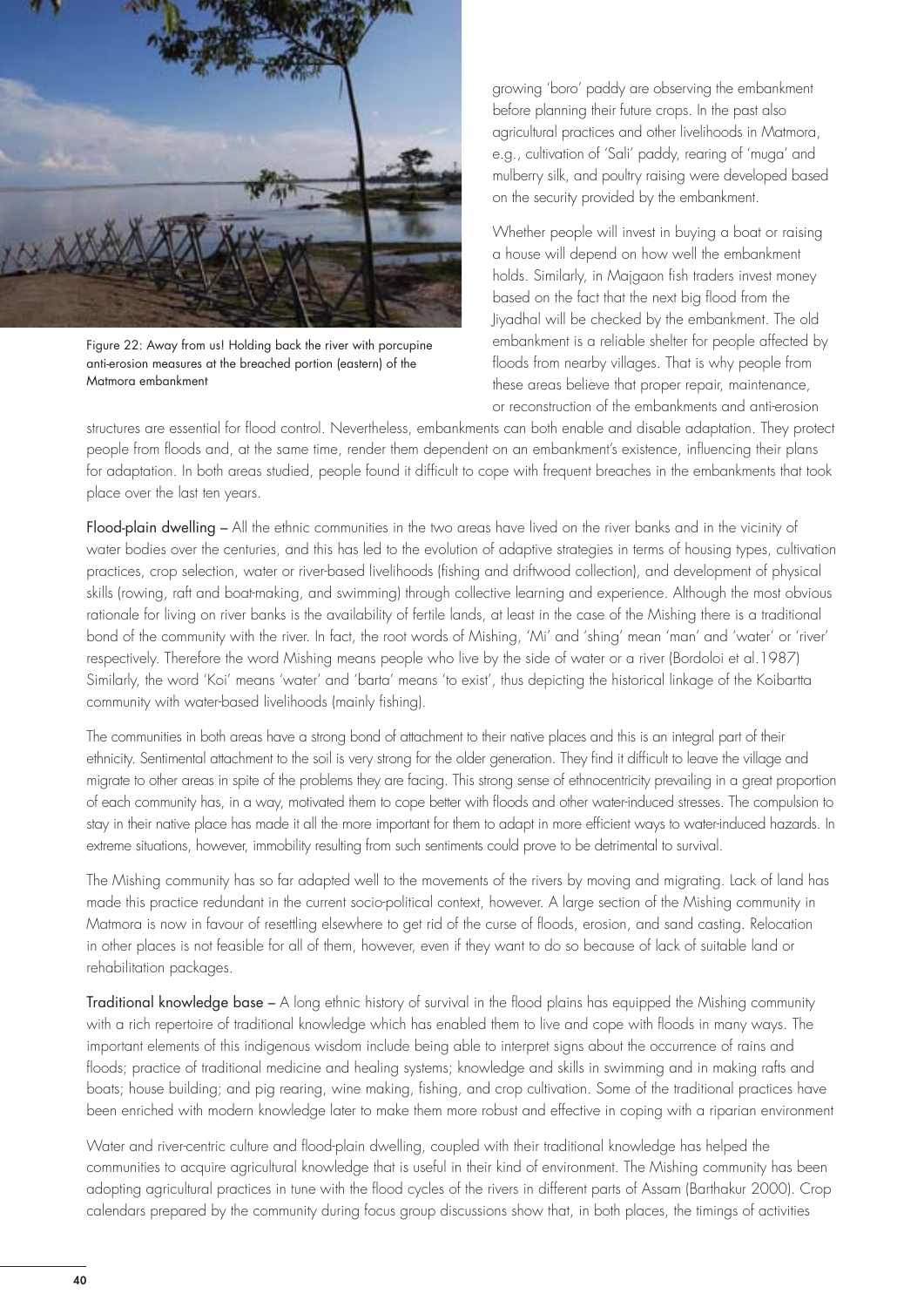related to cultivation have undergone gradual changes over the last decade in response to the impacts of floods. This is more evident in Majgaon than in Matmora, because there is hardly any agriculture in Matmora now, except in Bahpora. It is also a fact that their traditional agricultural knowledge needs to be strengthened by inputs from modern agricultural science and technology to enable them to cope with the changing impacts of floods.

Intervention of NGOs – Relief and rehabilitation programmes carried out by NGOs have helped people cope better both during and after floods in both study sites. IGSSS provided several facilities to the people of Majgaon such as tube wells, ring wells, seeds, high-rise seed banks, high-rise platform boats, and public address systems for flood warnings. Villagers now find it easier to take refuge in high-rise platforms with their livestock, use the community boats for rescue, moving location, shopping for essentials, and fetching drinking water during floods. They can now save the seeds outside their house, especially in high floods when granaries are at risk. Getting drinking water, especially in the dry season, has become easier because of the tube wells. Food items, plastic roofing materials, and medicines were also provided by the NGO during the floods in 2007 and 2008. Other welfare organisations also distribute food items, clothes, and medicine to flood victims. In Matmora, the Rural Volunteer Centre, the Red Cross Society, and the 'Takam Mishing Porin Kebang '(TMPK) provide relief materials such as plastic sheets for tents, hygiene kits (buckets, mugs, and water-purifying aids), and tube wells. In May 2009, the Peoples Action for Development (PAD), a voluntary organisation from Gogamukh, distributed boats in Bahpora and Khamon Birina, and these were used in the floods in June 2009 for rescue operations. Dependence on external aid, however, even if it is to a limited extent only, also limits innovative thinking about new ways of adapting and coping with floods. In both areas the study team tried to sensitise the people about reducing their reliance on external interventions and increasing their resilience by innovation, enterprise, and collective action.

Government policy and programmes – Under routine government disaster-relief operations, relief materials (mainly food) are distributed to those who are marooned by the floods: sometimes housing materials, such as corrugated sheets for roofing and cash, are also provided. Selected households in both study sites have received government help in recent years, but it was inadequate because of insufficiency of resources and lack of a proper and equitable distribution system. The communities complain that the list of BPL families usually targeted by government programmes does not include the growing number of poor families. Work on construction and repair of a road by the National Rural Employment Guarantee Act (NREGA) assisted the people in Majgaon with much-needed cash income in 2008. Villagers were provided with job cards and given an opportunity to work as labourers on the road. This road has facilitated communication between Majgaon and neighbouring villages, such Burhakuri, and the Bordoloni market. It also serves as an area of high ground for shelter during floods. Most of the women in the village were involved in this project, and the amount they received, though nominal and irregular, helped them to survive, at least temporarily. The ongoing construction of the new embankment in Matmora is expected to provide much- needed respite from annual floods in coming years.

Lack of proper policies in relevant sectors is a major hindrance to reducing people's vulnerability enhancing their adaptation capacities. For example, the state is yet to put a water policy in place and the draft water policy does not address the impacts of climate change at all, nor does it address concerns for reducing vulnerability adequately. Critics say the policy once implemented may lead to increased vulnerability for rural people because it promotes water privatisation and natural water may also have a price tag in future. Government performance has been dismal in terms of providing proper rehabilitation and resettlement arrangements, and this makes people reluctant to shift to safer places because they have no confidence in government promises. Often rehabilitation measures are not sensitive to the culture or the environment, resulting in allocation of land in places that are not acceptable for displaced people because they would find it very difficult to adapt culturally or environmentally in those areas. Reluctance to leave temporary shelter on embankments or roads and having no alternative places to settle make the population even more vulnerable to the following year's floods, as seen in Matmora. Moreover, permanent settlements on the embankment have damaged its structure, making it more prone to the onslaught of erosion in future. There is no clear policy on construction and maintenance of embankments. There are no policies or suitable programmes either for health hazards, flood insurance or flood-plain zoning, restoration of degraded lands, innovative agriculture on degraded land, and alternative livelihoods for flood-affected people. What is surprising is that even after the destruction of thousands of hectares of fertile agricultural land over the last decade in Dhemaji and Lakhimpur districts, no effective programme has been introduced by the agricultural departments in these areas to train people in soil restoration and alternative agro-practices suitable for sandy lands.

Changing nature of weather, climate, and floods – Although the communities have lived and coped with floods for years using their traditional knowledge and skills, their coping practices are no longer as effective as before because of the highly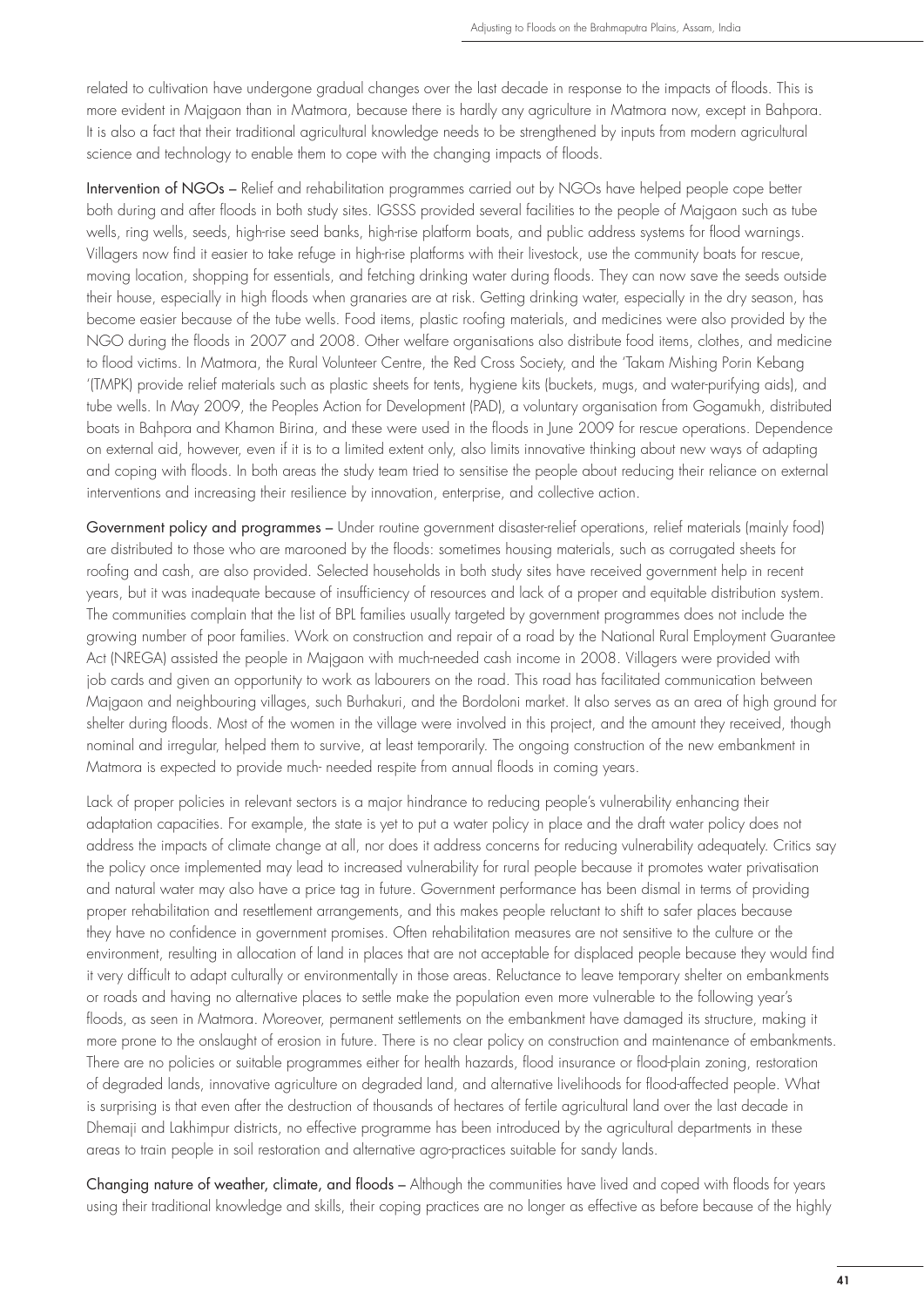erratic nature of flooding, especially since the late 1990s, in terms of both frequency and intensity. According to the people, flooding is more frequent now with more than five flood waves being experienced every year. With an increase in the period of inundation, the rate of siltation has also magnified. In the case of Majgaon, the village becomes water logged or inundated by rain water alone, and heavy rainfall is becoming being more frequent. In Matmora sand casting rather than inundation makes people more vulnerable. Hundreds of acres of land in more than two dozen villages have been buried under sand deposits (fine to coarse particles with grain sizes of 0.002 -2 mm) up to a level of four to eight feet. Hardly any original soil layer is exposed. People have no definite idea of how to farm or what to do as an alternative livelihood. The scale and intensity of sand casting is so high that people are still trying to come to terms with the consequences. Winter crops ('rabi') and vegetables in Majgaon, e.g., potatoes, mustard, lentils, black gram, and assorted vegetables, are entirely dependent on the post-monsoon and winter rainfall in the post-flood season. In the 'rabi' season in 2008-2009 (October to February), mustard was not as productive as normal because there was not a single drop of rain in these areas in this season last year. The Matmora area has also suffered from frequent storms in the last five years in the pre-monsoon and the monsoon seasons. These storms have damaged the poorly built, makeshift houses, especially those on the embankment.

Lack of irrigation practices or facilities - Shortage of public irrigation facilities in Assam is an important issue that has constrained agro-productivity to a great extent. It is because of lack of irrigation that the Majgaon community cannot cultivate the 'boro' paddy that could have significantly improved their food security. Irrigation has become essential for the Matmora people now to experiment with various alternative crops and cropping methods that might be viable in sandy soil. Not having irrigation has greatly constrained their options for coping with the post-flood food crisis. If there were irrigation facilities or practices, more groups in Bahpora could have grown 'boro' paddy and winter vegetables. In the other villages of Matmora, however, water harvesting or irrigation is not viable in current conditions.

Break-down in transport and communication – Although boats and rafts help marooned people travel to different places to meet their needs, most people do not own boats. The breakdown of general transportation linkages like roads and motorised transport and communication facilities such as public telephone booths limit people's abilities to reach out to other places in urgent situations such as medical emergencies and going to work and school elsewhere; or even visiting friends and relatives to ask for or offer help. Donor agencies and government relief workers also suffer because of lack of transport and communication facilities during floods, and this is one of the reasons why many needy people in the interior do not get help in time. This makes people more vulnerable to the impacts of disasters. It is not possible to reach some villages in ordinary boats because of the strong currents, and only mechanised boats are useful. There are examples from Matmora of people surviving by climbing trees and staying on the roofs of houses for more than two days because rescue teams could not reach them.

Poverty and lack of resources – Poverty is one of the most important factors affecting people's traditional coping mechanisms in both areas. Being poor is a constraint to coping effectively with the impacts of disasters. In both areas, people were better off in the past (at least a decade back) than in the present. In Matmora many families that used to be well to do and self sufficient were reduced to paupers. Poverty is not only a limiting factor in their struggle for survival; it is also a mental agony for them, a condition that they cannot accept psychologically. It is undeniable that most of the activities the communities are undertaking to ensure their survival and a chance to thrive need financial resources. Not being able to pay for seeds or for the use of a tractor or build a home in fact seriously hampers their ability to cope. In Majgaon many families are experimenting with new crops and new methods of cropping they had never considered before. For example, people are growing peas, potatoes, and lentils in home gardens for family use. They cannot grow them on a large scale because they have no money to buy seeds that cost Rs 30-40 (\$US 0.62 to 0.83) per kg.

In 2008 only one household in Majgaon had a good crop of potatoes because most families could not afford improved seeds. They used seeds of an inferior quality and ended up with almost nothing. The normal winter rains failed last year and some 'rabi' crops were not very productive. Improved, drought-resistant varieties only survived. Villagers admit that, because of poverty, they struggle to earn two square meals a day and are too exhausted to try innovative coping mechanisms. In Matmora, students who were to appear for the High School Leaving Certificate (HSLC), the most important examination for a school-level student, in 2008, left for other towns to work as rickshaw and hand-cart pullers to help support their families. Schools report an increasing drop-out rate. Education and cultural activities have taken a back seat and all efforts are concentrated on earning one's daily bread. It is because of lack of family income that most SHGs in the study areas have ceased income- generating activities.

Lack of general awareness and exposure – The community in general is not aware of recent developments in alternative agriculture or other diversified livelihood options. Even in traditional sectors, like raising pigs and poultry and weaving,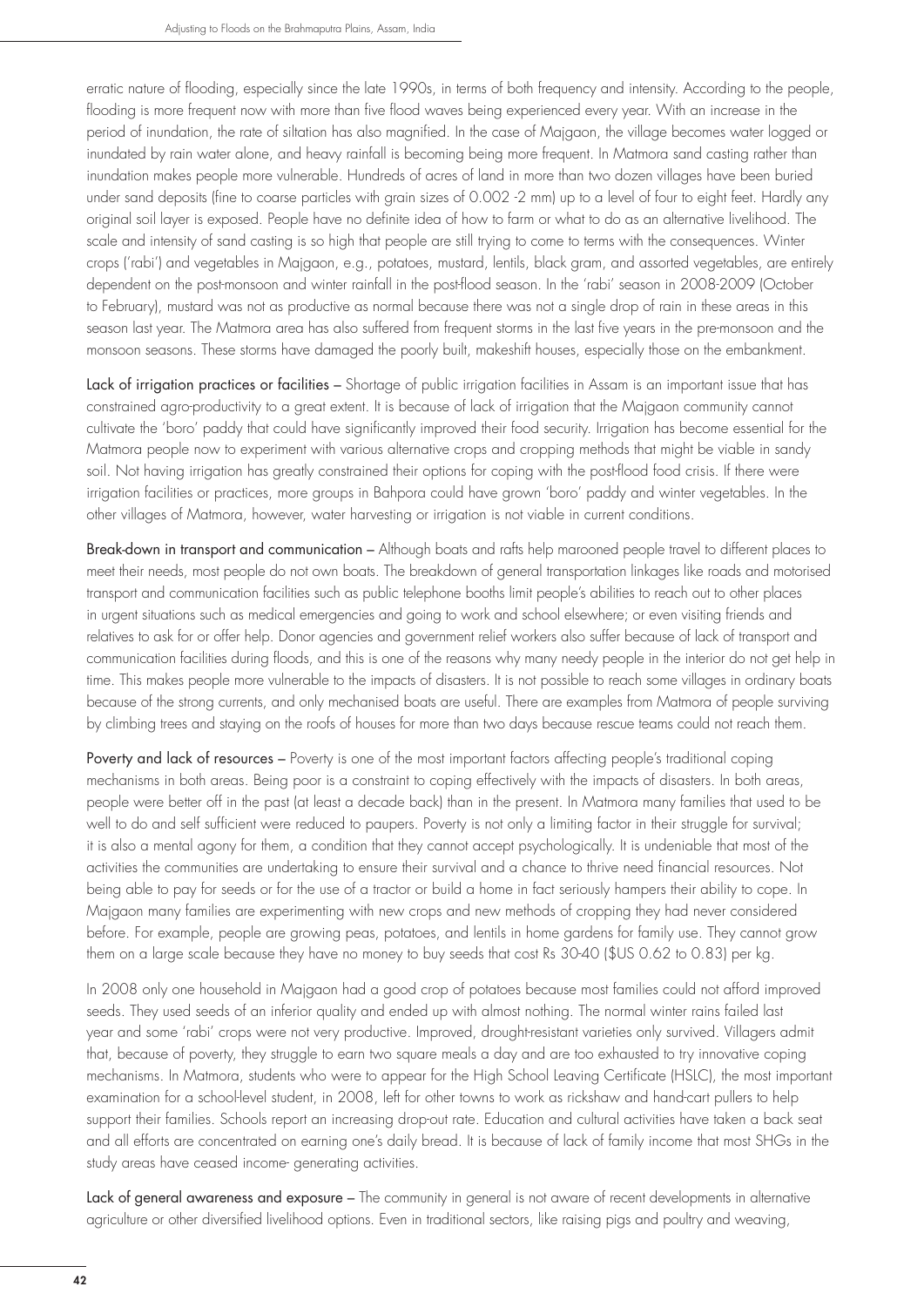their knowledge about improved practices and marketing channels is limited. In a situation in which the increasing impact of floods and the menace of sand casting have made agriculture less productive in Majgaon and almost non-existent in Matmora, specialised knowledge about and training on how to grow crops and vegetables in sandy and water-logged soils are become important elements in adaptation mechanisms. Innovations in agriculture, poultry, fishing, or weaving need to be internalised to improve traditional coping practices that have become inadequate. Lack of exposure about how other communities in the state and nation are faring in similar situations also limits the capacity to adapt to a changed situation.

People in general understand that floods can be prevented and erosion arrested by proper structural measures because they have witnessed the same in their areas. Nevertheless, many people are not clear about the physical, geological, climatic, and anthropogenic factors causing and/or exacerbating flood hazards. That is precisely why it took time for people in Matmora to appreciate the fact that denudation of the forest was partly responsible for erosion.

Cultural mores and taboos – Vulnerability and adaptation are mainly determined by cultural mores, taboos, and superstitions of indigenous communities. Culture too can play a positive and a limiting role in coping and adaptation in traditional societies. Important examples from our study sites are the perceptions and taboos pertaining to living in stilt houses (of non-Mishing communities), selling fish, or making and selling liquor for a living. These aspects have been described already in this report.

Even when it is acknowledged that cultural perceptions are sensitive issues, it can be safely concluded that people's resistance to living in stilt houses has made the non-Mishing community more vulnerable in the physical sense at least. Similarly taboos related to fishing have hindered their adaptation for a long time. Notwithstanding, the interdiction related to selling country liquor in public has developed in the greater interest of the community, keeping in mind the affect on health and the social degeneration that it could lead to in a traditional society. Such norms are deep rooted but not rigid. In fact changing situations have paved the way for gradual changes in people's mindsets regarding these proscriptions. In Majgaon such changes started to take place at the beginning of the eighties, whereas in Matmora things changed rapidly after 1998

Risk trade-off – A careful look at how communities have tried to adapt to the varied impacts of water hazards reveals that, in many cases, these are actually attempts to choose between two or more options with different degrees of vulnerability. This results sometimes in choosing a more vulnerable option. For example, the migrant youth of Majgaon are contributing to improvement of the household economy. At the same time, some of them are being called back by their parents because there is insufficient manpower for farming, and the latter is a greater need than jobs and remittances. At the government level, construction of embankments is an example of risk trade-off. It protects the population for some time but causes water logging on the country side and, when it fails, flash floods assume devastating proportions. Settlements on the embankment protect the people as long as the embankment lasts; but embankments wear out with settlement activities. In Majgaon eight families have shifted to the high banks of the River Na-Nadi because it is better for agriculture; but, in the process, they are slowly losing the social safety net of the parent village and the school in Majgaon is too far for the children, especially in rainy season when the farmlands on the way to school contain water up to four feet deep. They are now planning to send the mothers and children back to the village, so that the children can continue their education.

Local governance and politics – Breaching of embankments, events now taken for granted every rainy season, have become a symbol of bad governance, corruption, and the unholy nexus between the contractor, politicians, and government departments. People of Matmora allege that there is gross negligence on the part of the Water Resources' Department of Assam in terms of repairing the embankment in a technically sound manner earlier and reconstructing the eroded and breached portion of the embankment after 2007. After the 2007 floods the embankment was built from soil and sand only and, too, only a fraction of it was completed before the floods of 2008 brought it down again. The new embankment being built with geo-tube technology could not be completed before the flood season in 2009. As a result the incomplete piles of tubes were washed away by the floods in the fourth week of June, causing yet another major flood in Matmora. People and newspaper reports blame the connivance between local officials of the Water Resources' Department, politically powerful people, and contractors for the Matmora debacle over the last three years. Petty political interests and the lack of strong, organised protests from the communities are mainly responsible for the stark underdevelopment and improper implementation of development programmes in Matmora area. Lack of opportunities for local organisations and institutions to participate in the decision-making process and governance of embankments is an issue of concern.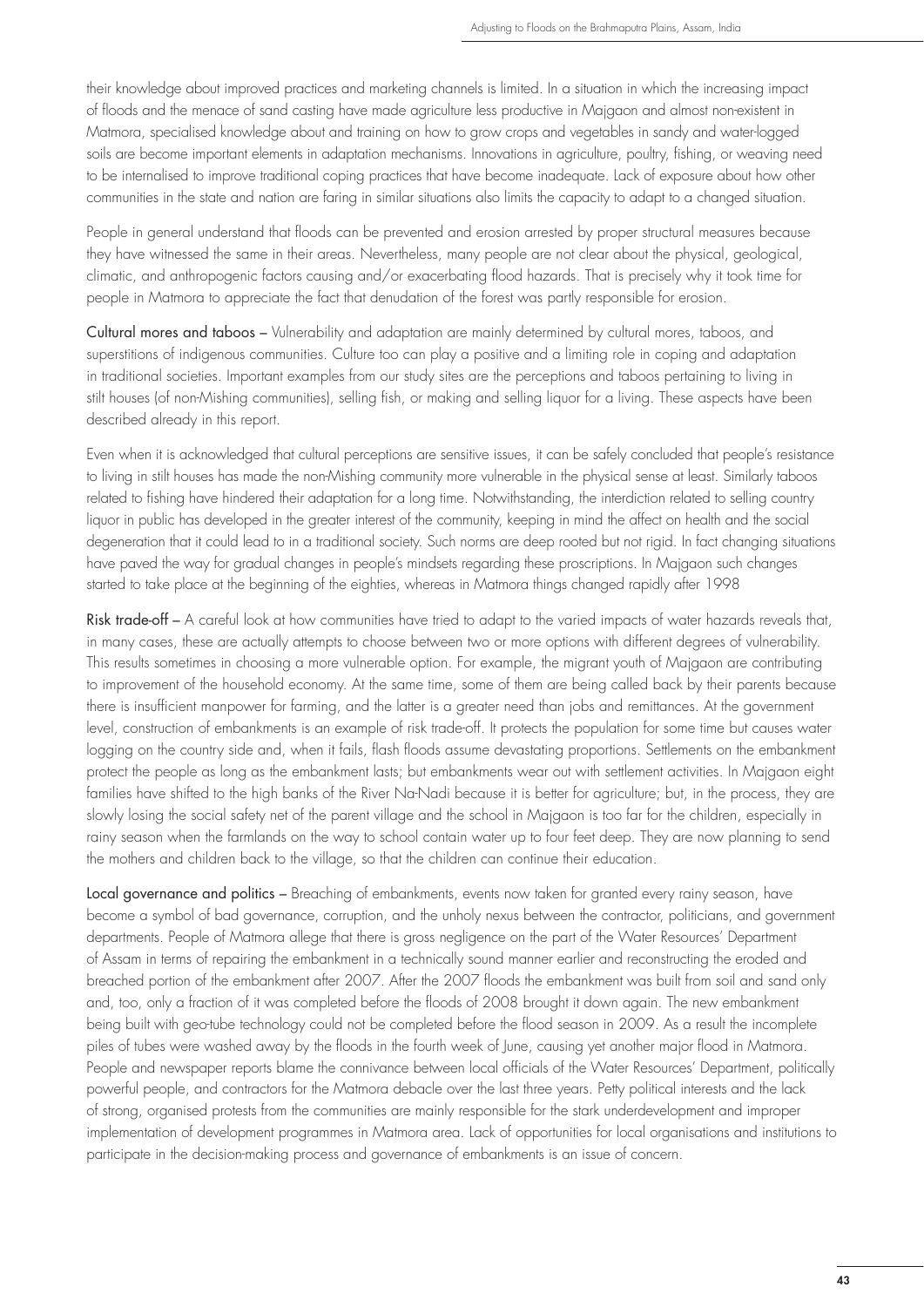## **Conclusions and way forward**

#### **Analysis of different adaptations (or maladaptations)**

Analysis of major coping and adaptation strategies–Stilt houses ('chang ghar') of the Mishing community (a) protect the household from flood waters, and the multipurpose use of the house allows for rearing pigs and normal cooking and sanitation practices during floods; (b) the old style houses on bamboo and wooden pillars have adjustable floors to match the rising water level: in Matmora it will be costly to raise the height of the plinth and floor of those houses dwarfed by four to six feet of sand; (c) modifications by using concrete make the posts and pillars (usually the part of the house most exposed to water) more durable and resistant to flood currents, however, houses modified with concrete pillars and staircases have lost the flexibility to adjust to water levels; and (d) although the stilt houses have endured for centuries, in places like Matmora their efficacy has decreased because of sand casting which deprives the house of some of the height over ground level. Living in stilt houses as an adaptation strategy will remain sustainable if the problems of sand casting are managed successfully or if the elevation of the house is raised proportionately. In the context of future climate change impacts and a worsening flood scenario, it will be difficult for very poor families to maintain stilt houses.

#### Houses with raised foundations (non-Mishing community)

- (a) This house type protects people in normal floods, but is far less effective than the stilt houses in dealing with severe floods. The in-house raised platforms on which the family stays when the house is submerged are inconvenient and uncomfortable, especially for women.
- (b) The height of the foundation can be raised periodically with earth filling or by using brick and concrete, which is too costly for poor families; however the in-house platforms can be raised as required.
- (c) The provision for an in-house raised platform is culturally acceptable whereas the stilt houses are not, which makes it a feasible option.
- (d) It is sustainable in the sense that villagers have lived in these raised homesteads for many years. With more frequent flooding, changes in the village morphology, and chances of higher flood levels, however, the foundation might need to be raised periodically also. Hence these houses may remain effective in future only for those who can invest in repairing and elevating them.

#### Alternative livelihoods

These include selling fish including dried fish, selling liquor, carpentry, daily wage labour, and labour migration.

- (a) These alternative options helped people to tide over and meet their immediate needs for cash and food after mainstream agriculture failed in consecutive years, and people became homeless and temporarily displaced.
- (b) All the options are flexible, people can change the way they are doing things now if needed in future or adopt other occupations. People have already shown a great deal of resilience in choosing and adapting to new livelihoods.
- (c) People have resorted to these activities out of compulsion and in the absence of other options: not much creativity but rather desperation is the reason for breaking social norms. (d). All other options will remain sustainable except that of daily wage labour which is uncertain because it depends on suitable opportunities being available locally.

#### Food storage

- (a) The food storage methods used currently by all the communities (described earlier) ensure that essential food items are not damaged by flood water.
- (b) With increasing inundation periods more food needs to be stored, and the community cannot afford to do this.
- (c) Food-storage techniques are both innovative and creative because they are tuned to the local micro environment and flood levels. People know what will last long and what will not, they know how to survive and maintain nutrition with minimum amounts of food. The selection of food for storing and carrying away in case they need to move includes rice, 'apong', dried fish, and vegetables in that order of importance.
- d) The traditional food-storage techniques of the Mishing will work as long as the stilt houses are effective. There is not enough opportunity to maintain these practices when people are in temporary settlements like those on the embankments.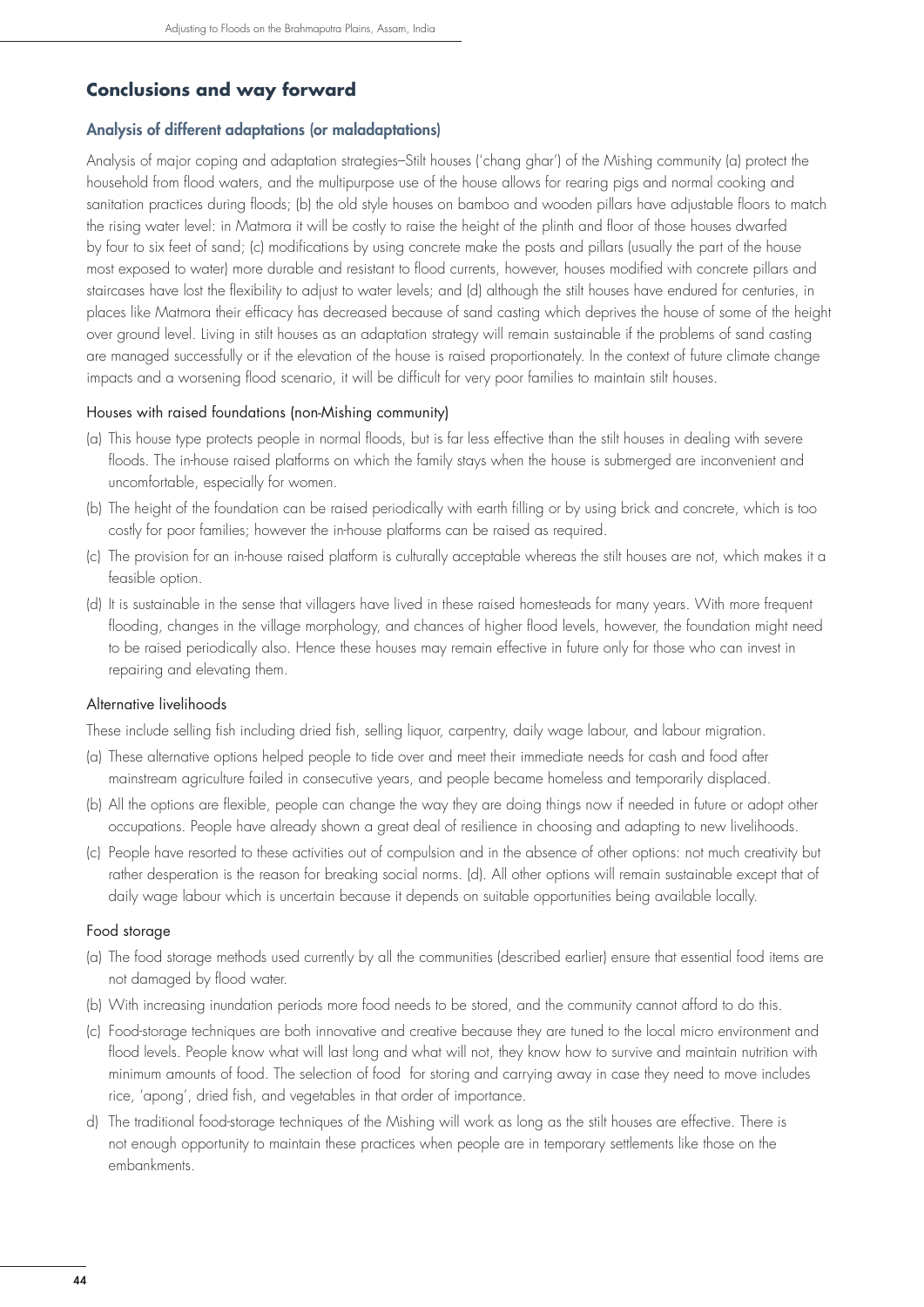#### **Agriculture**

- (a) The 'bao' paddy that is grown most successfully is water resistant and grows in water-logged and marshy areas; and some varieties can withstand strong currents. The practice of mixing 'bao' and 'ahu' cultivation ensures that at least one crop survives in the case of early or high floods. Cultivation of 'boro' paddy is a suitable alternative for these areas and more people are expected to plant it to ensure food security in Bahpora.
- (b) The winter ('rabi') crops or autumn rice follow a modified cropping calendar to escape from the main flood waves. The changed crop calendars are well adjusted to the current, normal flood cycle and provide an element of flexibility to the practices.
- (c) Mixed paddy, a new crop calendar, 'boro' paddy in naturally water-logged areas, and the most recent pit culture in the sandy soil of Matmora (Figure 23) are examples of innovation and novelty.
- (d) All these agricultural practices are suitable and viable in these areas. The water requirements for 'boro' paddy can be met either by using water bodies in the locality or by using water pumps through SHG or cooperative famer groups. Provision of irrigation facilities by the Government would be very useful.

#### Shelter and settlement on embankments (maladaptation)

- (a) Embankments are preferred for immediate shelter during floods and some people who have lost their homes stay back for a long time, and even permanently, on the embankment. Being much higher than the flood plains, people on the embankment are protected physically, but the possibility of erosion and breaches make them vulnerable also. If the embankment breaches in the midst of a flood, the people on it become isolated and damage and loss of life can be greater than if they had taken shelter in other places.
- (b) This option is flexible in Matmora to date because people like to accommodate each other even if the embankment is overcrowded. The situation may change in future with increasing damage to the embankment due to human pressure. The changing nature of floods and erosion may cause the embankment to breach more frequently, rendering it an unsafe option.
- (c) No creativity or innovation is associated with this option; it is rather a compulsion when no other high ground is available nearby.
- (d) The sustainability of this strategy depends on the physical state of the embankment. As soon as the condition of the embankment deteriorates it will no longer be a suitable safe place.

#### Shifting of the village to safer places (for the Matmora area)

- (a) It used to be a common practice for the Mishing people of Matmora to leave their old homes and settle in new areas when their old villages were engulfed by the river or became too vulnerable to erosion. Moving the whole village or a certain number of families to safer paces worked well as an adaptation strategy in the past because there was no dearth of land where new villages and colonies could be established. But the respite achieved by shifting was only temporary, because the advancing river would very soon consume the new localities and they would shift to yet another place as happened in Matmora, Janji, Arkep, and Bali. At present there is not enough vacant land in which large numbers of people can settle. So, as a strategy, it has become less viable.
- (b) This option is losing the flexibility it used to have in the past in the sense that it is not easy for people to choose a place and go and settle there because of paucity of fertile land by the river.
- (c) It developed as an adaptation mechanism as a natural recourse to the need to meet the changes in a dynamic riverine environment. It had no element of innovation or creativity.
- (d) In the present circumstances it will not remain a sustainable activity for long unless suitable places are provided by the Government for rehabilitation and resettlement.

Figure 23: Learning to live with sand – vegetables like pumpkins and gourds are grown by planting the seeds in deep pits in Opar Khamon, Matmora

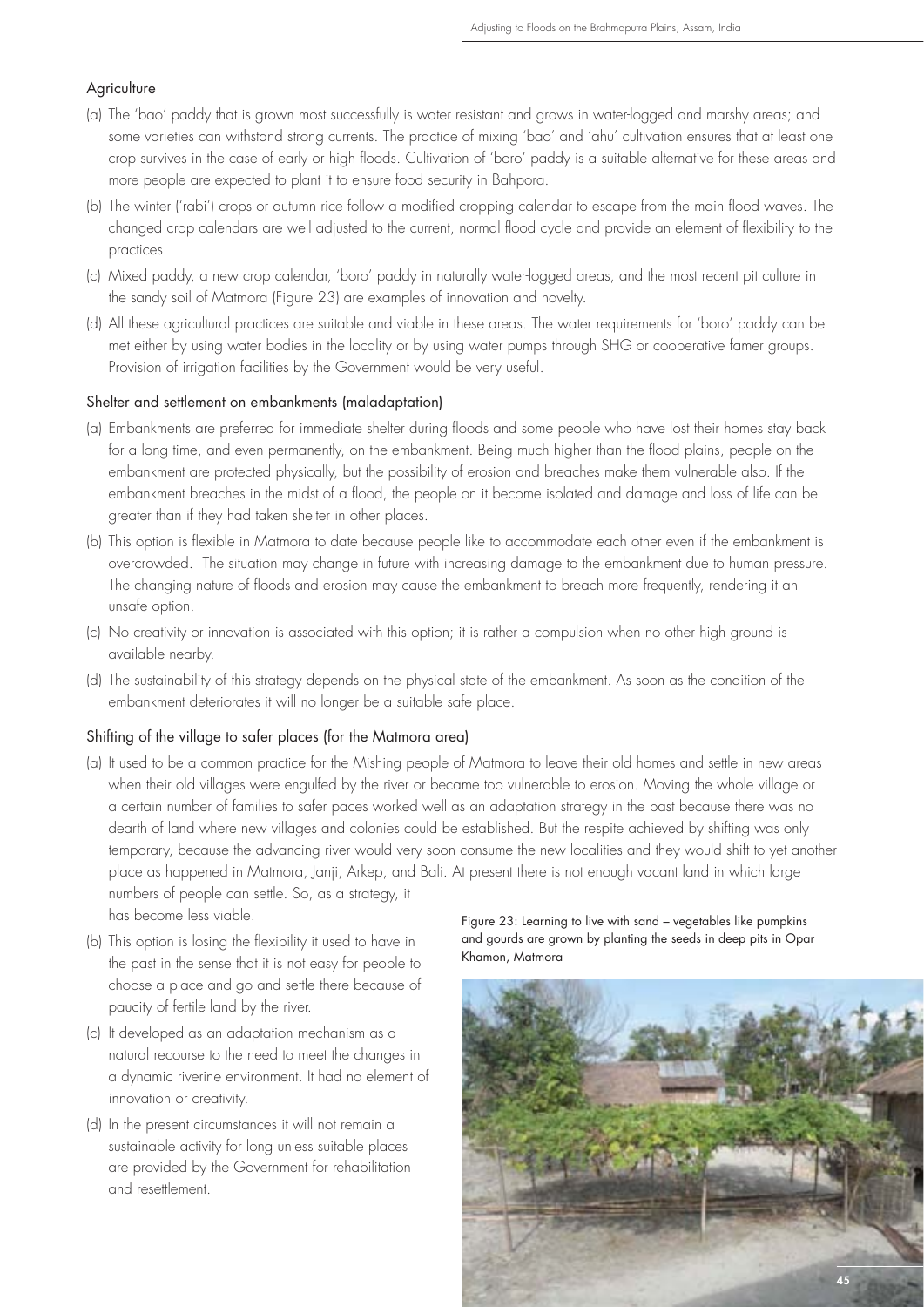## **Possible adaptation options**

Possible options for adaptation are summarised in Table 8.

| <b>Possible Local</b><br><b>Adaptation Options</b>                                                      | Who benefits from<br>this option?                                                                                       | What kind of activities are<br>necessary?                                                                                                                                                                                                                                                                | How much<br>investment<br>required? | <b>Potential adverse</b><br>consequences?                                                                   | Etc. |
|---------------------------------------------------------------------------------------------------------|-------------------------------------------------------------------------------------------------------------------------|----------------------------------------------------------------------------------------------------------------------------------------------------------------------------------------------------------------------------------------------------------------------------------------------------------|-------------------------------------|-------------------------------------------------------------------------------------------------------------|------|
| Facilitate strengthening<br>of houses on stilts for<br>the Mishing community                            | <b>Entire Mishing</b><br>community<br>including those<br>residing on the<br>embankment                                  | Provide easy housing loans for<br>constructing, repairing and raising<br>of stilt houses                                                                                                                                                                                                                 | US\$ 150,000                        | Unwillingness to repay<br>loans on the part of the<br>community                                             |      |
| Promote safe housing<br>for non-Mishing<br>communities                                                  | Entire non-Mishing<br>community                                                                                         | Promote housing awareness,<br>facilitate repairing and raising of<br>homesteads with easy subsidised<br>financing/loans for non-Mishing<br>communities in Majgaon and<br>Bahpora                                                                                                                         | US\$ 200,000                        | Unwillingness to repay<br>loans on the part of the<br>community                                             |      |
| Small-scale water<br>harvesting                                                                         | Small holder<br>farmers for<br>agricultural use,<br>general households<br>for domestic<br>purposes and for<br>livestock | Using already existing natural<br>depressions in both sites including<br>abandoned channels of rivers,<br>small pond like structures created<br>by earth cutting for the road in<br>Majgaon, digging out new ponds<br>in at both sites                                                                   | US\$ 20,000                         | Creation of water logged<br>area, germination of<br>mosquitoes, downstream<br>users?                        |      |
| Training and education<br>on innovative<br>agriculture suited<br>for flood and sand-<br>affected areas. | Whole community<br>especially farmers                                                                                   | General awareness and hands<br>on agricultural training by<br>agricultural experts, researchers,<br>entrepreneurs, successful farmers<br>from other places, training on new<br>farming techniques on degraded<br>land, water-resistant varieties<br>of paddy and other crops and<br>marketing strategies | US\$ 30,000                         | Lack of support for seeds,<br>irrigation, and crop<br>insurance                                             |      |
| Provide seeds                                                                                           |                                                                                                                         | Make quality seeds of various<br>crops and vegetables available to<br>the farmers free of cost at least for<br>five consecutive years                                                                                                                                                                    | US\$ 60,000                         | Indigenous varieties may<br>lose preference to high-<br>yielding varieties                                  |      |
| Education on<br>alternative diversified<br>livelihood options                                           | Youth, women,<br>other interested<br>individuals                                                                        | Awareness on other options not<br>known to the community that could<br>be feasible in their environment<br>and conditions also about how to<br>optimise gains from the existing<br>options                                                                                                               | US\$ 25,000                         | Expectation will be created<br>in the community about<br>further financial support for<br>adopting the same |      |
| Promote fishing as a<br>livelihood                                                                      | Families involved in<br>fishing in both sites                                                                           | Provide financial incentives for<br>buying boats and fishing gear<br>to families, form community<br>cooperatives, and facilitate easy<br>lease of fish bearing areas, create<br>small fisheries                                                                                                          | US\$ 120,000                        | May not be welcomed by<br>some in the community<br>initially, but persistence<br>will pay                   |      |

| Table 8: Assessing adaptation options in the context of climate variability and change |
|----------------------------------------------------------------------------------------|
|----------------------------------------------------------------------------------------|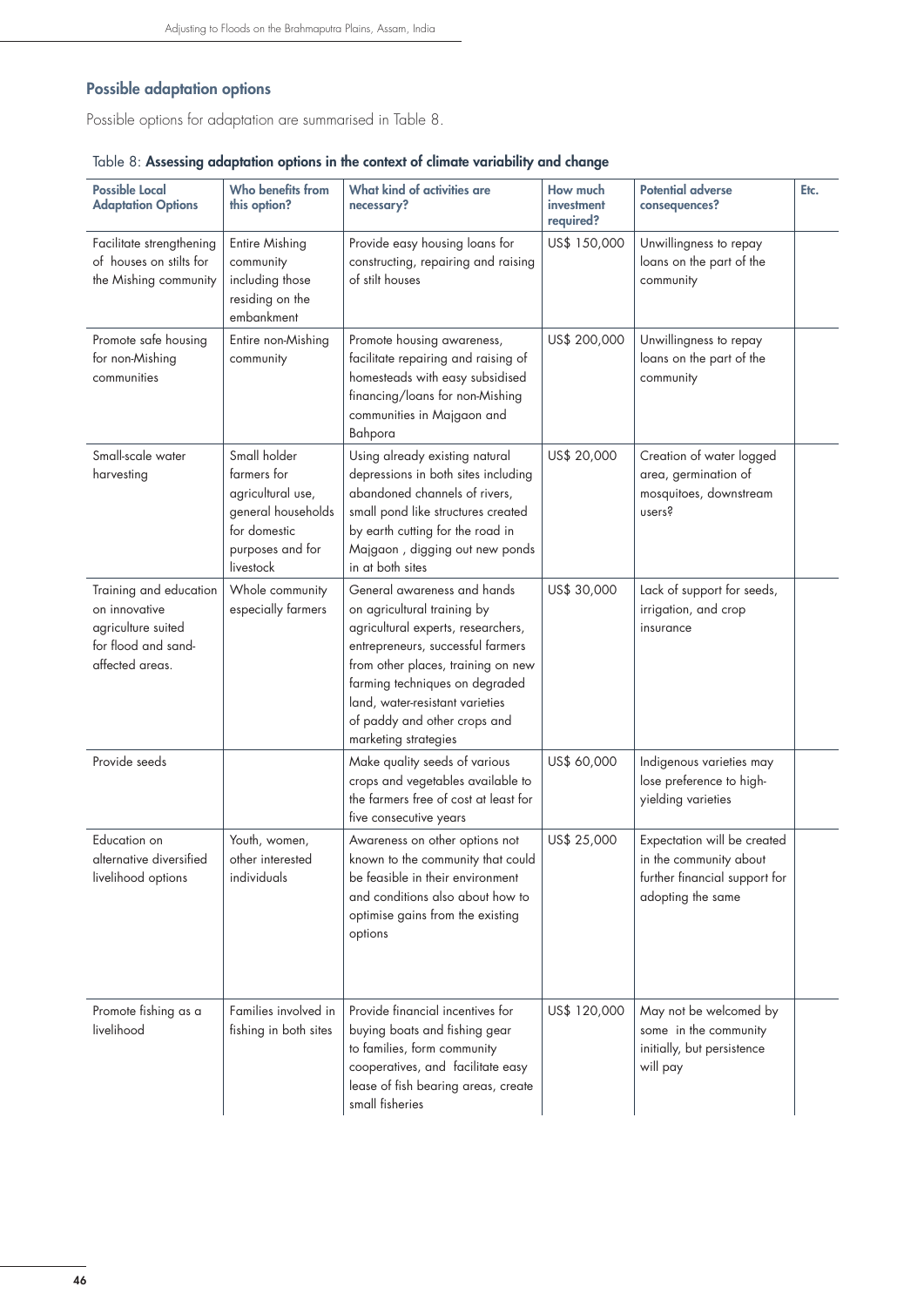| Training skill<br>enhancement<br>in weaving and<br>marketing woven<br>products                                                                                                                | Women mainly,<br>also young<br>entrepreneurs,<br>traders, merchants         | Hands on training by experts on<br>how to do it more efficiently on<br>larger commercial scale, new<br>design; promotion of traditional<br>tribal textiles of the Mishing<br>community, other common<br>weaving products by other<br>groups; creating network of<br>producers, marketers, and sellers                                                                                                                                    | US\$ 25,000                                                                                                               | The Mishing traditional<br>weaving is gorgeous,<br>colourful, and attractive<br>and other groups may feel<br>less benefitted    |
|-----------------------------------------------------------------------------------------------------------------------------------------------------------------------------------------------|-----------------------------------------------------------------------------|------------------------------------------------------------------------------------------------------------------------------------------------------------------------------------------------------------------------------------------------------------------------------------------------------------------------------------------------------------------------------------------------------------------------------------------|---------------------------------------------------------------------------------------------------------------------------|---------------------------------------------------------------------------------------------------------------------------------|
| Creating a network<br>of volunteers for<br>dissemination of<br>early warning and<br>local specific forecast<br>products                                                                       | All communities of<br>target villages and<br>nearby areas                   | Educating volunteers equipped<br>with mobile phones about<br>information gathering about flood<br>forecasting and early warning,<br>incorporate individuals from<br>upstream foothills to the target<br>villages along the river stretch,<br>include government personnel into<br>the network, producing forecast<br>statements in local languages<br>incorporating inputs from national<br>and international meteorological<br>agencies | US\$ 40,000                                                                                                               | Fear of rumour mongering<br>or false information being<br>propagated and panic in<br>the community                              |
| Introduce mobile<br>(on wheels) as well<br>as floating (on boat)<br>dispensary with<br>doctors and nurses,<br>basic medicines and<br>treatment for water<br>borne diseases and<br>child birth | Community as a<br>whole especially<br>women and<br>children                 | Visit villages every day during<br>and after floods and on urgent<br>calls, refer more serious cases for<br>advanced treatment                                                                                                                                                                                                                                                                                                           | US\$ 50,000                                                                                                               | Unnecessary or unsolicited<br>urgent calls, community<br>ignoring traditional<br>medicine for urgent<br>application             |
| Introduce fleet of<br>large and small<br>boats for rescue and<br>communication under<br>community ownership<br>at least two small and<br>two large boats per<br>village                       | Community as a<br>whole, especially<br>old people,<br>children and<br>women | Make boats, set up institutional<br>arrangement for community<br>ownership and use, ensure access<br>by the poor and needy                                                                                                                                                                                                                                                                                                               | US\$ 20,000                                                                                                               | Over dependence<br>on community boats<br>to communicate and<br>commute, less emphasis<br>on their own efforts                   |
| Construct separate<br>high rise platforms in<br>Matmora villages (at<br>least two) for humans<br>and cattle and one<br>platform for humans in<br>Majgaon                                      | Whole community,<br>livestock                                               | Get structures constructed using<br>paid community labour, set up<br>norms for use                                                                                                                                                                                                                                                                                                                                                       | US\$ 20,000                                                                                                               | People may like to over<br>use or use for a long time<br>even after the situation<br>becomes normal, injuring<br>infrastructure |
| Initiate and strengthen<br>structural measures                                                                                                                                                | Whole community                                                             | Repair the embankments on the<br>Brahmaputra properly (Matmora)<br>and Jiadhal (near Majgaon); build<br>an embankment on the River<br>Na-Nadi near Majgaon;<br>Construct a sluice gate near<br>Majgaon to flush out additional<br>water-logging in low lying areas                                                                                                                                                                       | No idea<br>about how to<br>estimate such<br>costs, it is<br>primarily the<br>responsibility<br>of the state<br>government | Over dependence on<br>structures may stunt growth<br>of adaptation and coping<br>mechanism                                      |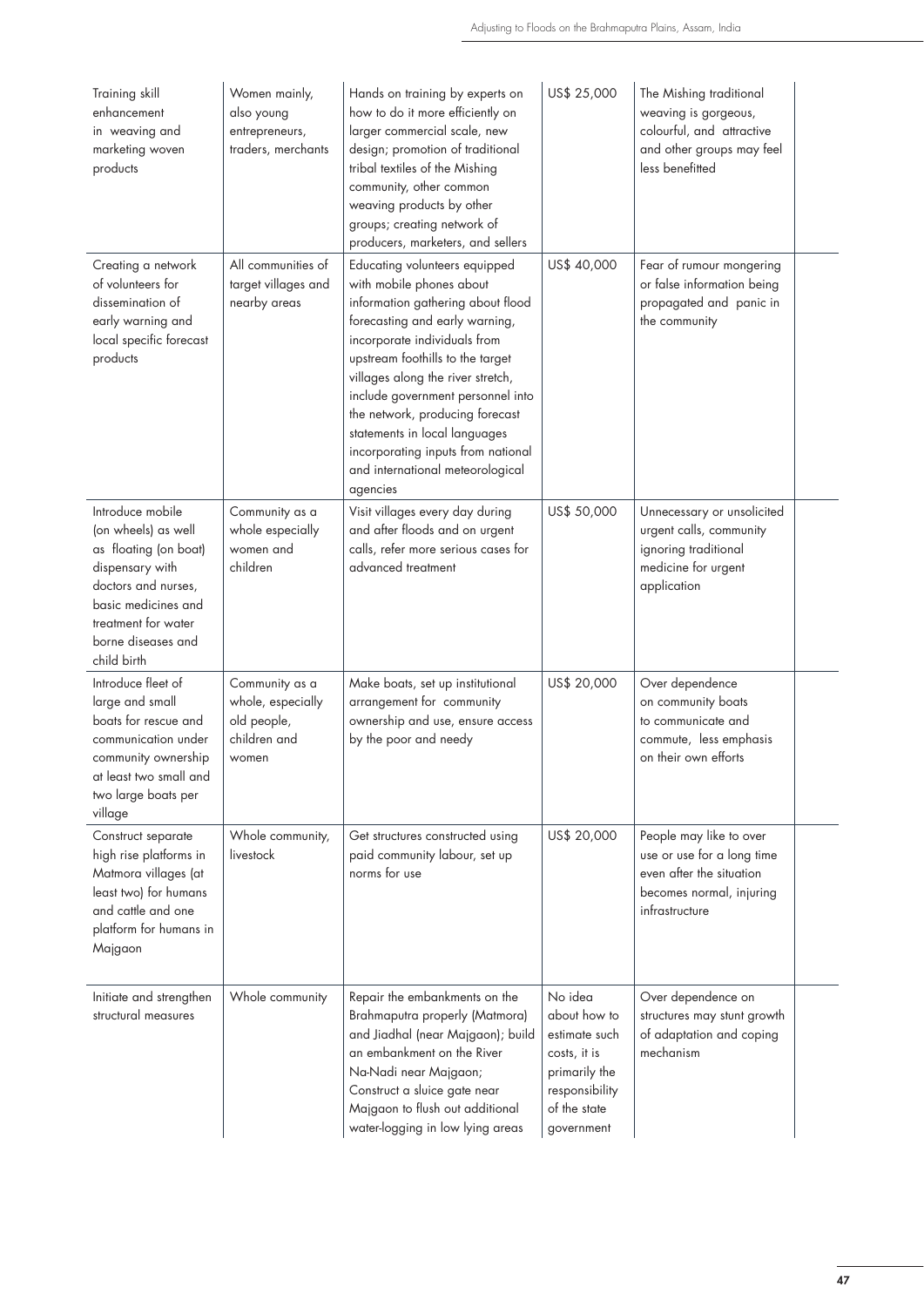#### **Existing gaps and further knowledge needs**

- (i) At present, knowledge about future climate change in the Brahmaputra basin and consequent impacts on the Brahmaputra flood plains is limited. Proper research should be carried out as a priority by ICIMOD in order to establish a knowledge base derived from General Circulation Models (GCM) and regional models as well as empirical research and statistical analysis. Detailed study and documentation need to be taken up in order to map the impacts of climate change and climate variability(both observed and expected) on the spatial scales of the whole Brahmaputra basin, the eastern Himalayan region, Northeast Indian region, the Brahmaputra valley, and Assam—downscaling to the district levels of Dhemaji and Lakhimpur.
- (ii) There is no comprehensive socioeconomic and cultural database specific to these villages. Reliable data should be generated for the districts, development blocks, panchayats, and the villages. Some data and information have been collected during the literature review for this study, but this needs to be augmented, organised, and updated.
- (iii) Little policy research is carried out in the disaster risk reduction (DRR) sector in Assam. As a result no information has been available about different policies or programmes relevant to DRR and climate change at district level in these areas or for the target villages. An attempt has been made by ICIMOD in this study to gather information about various government policies and programmes as well as those of development agencies and local NGOs related to DRR and adaptation strategies in collaboration with the National Institute of Disaster Management (NIDM), New Delhi. Related issues such as impacts (both positive and negative) of policies and lack of policies and programmes are being studied with respect to the target villages. When the results of this policy analysis study are completed they are expected to reflect the ground realities of the districts as a whole.

## **Bibliography**

Ahmed, S; Mustafa, D (2007) Understanding vulnerability, building capacity: Concept, approaches and insights. In Moench, M; Dixit, A (eds) *Working with the winds of change: Towards strategies for responding to the risks associated with climate change and other hazards*. Kathmandu: Institute for Social and Environmental Transition, and Boulder: ProVention

AKRSP (2007) *Formalisation of local support organisations: A study in the institutional development in Chitral*. Chitral: AKRSP

Alam, M; Nishat, A; Siddiqui, SM (1998) 'Water resources vulnerability to climate change with special reference to inundation'. In *Vulnerability and adaptation to climate change for Bangladesh.* Dordrecht: Kluwer Academic Publishers

Bajracharya, SR; Mool, PK; Shrestha, BR (2007) *Impact of climate change on Himalayan glaciers and glacial lakes, case studies on GLOF and associated hazards in Nepal and Bhutan*. Kathmandu: ICIMOD and UNEP

Census of India (2001) *Report of census of India-2001*, Series 1, Paper 1 of 2001, Provisional Population Totals. New Delhi: Directorate of Census of India, Government of India

CBS (2003) *National sample census of agriculture Nepal, 2001/02, highlights.* Kathmandu: HMG National Planning and Commission Secretariat, Central Bureau of Statistics

Chen, ZY (2001) *Yunnan climate [M]* pp 162-166. Beijing: Meteorological Press

Cheng, JG; Xie MG (2008) 'The analysis of regional climate change features over Yunnan in recent 50 years.' *Progress in Geography*, 27(5):19-26 (in Chinese)

Chew, L; Ramdas, K (2005) *Caught in the storm: The impact of natural disasters on women*. San Francisco: The Global Fund for Women

Das, PJ (2004) *Rainfall regime of northeast India: A hydrometeorological study with special emphasis on the Brahmaputra basin*. Unpublished PhD thesis, Gauhati University, Gauhati, India

Datta Ray, B; Deb, BJ (eds) (2006) *Changing agricultural scenario in north-east India*. New Delhi: Concept Publishing Company

Dekens, J (2008) 'Local knowledge on flood preparedness: Examples from Nepal and Pakistan'. In *Indigenous knowledge for disaster* risk reduction: Good practices and lessons learned from experiences in the Asia-pacific region. Bangkok: ISDR

Deshingkar, P; Kumar, S; Chobey, HK; Kumar, D (2006) *The role of migration and remittances in promoting livelihoods in Bihar.* London: Overseas Development Institute

Dixit, A (2009) 'Kosi embankment breach in Nepal: Need for a paradigm shift in responding to floods'. *Economic and Political Weekly, M*umbai

Dixit, A; Pokhrel, A; Moench, M (2008) 'Costs and benefits of flood mitigation in the lower Bagmati basin: Case of Nepal Terai and north Bihar, India'. *From Risk to Resilience Working Paper No. 689* Kathmandu: ISET, ISET-Nepal & Provention

Duan, K; Yao, T (2004) 'Low-frequency of southern Asian monsoon variability using a 295-year record from the Dasuopu ice core in the central Himalayas'. *Geophysical Research Letters* 31

Enarson, E (2001 *Gender equality, environmental management and natural disaster mitigation*. Bangkok: ISDR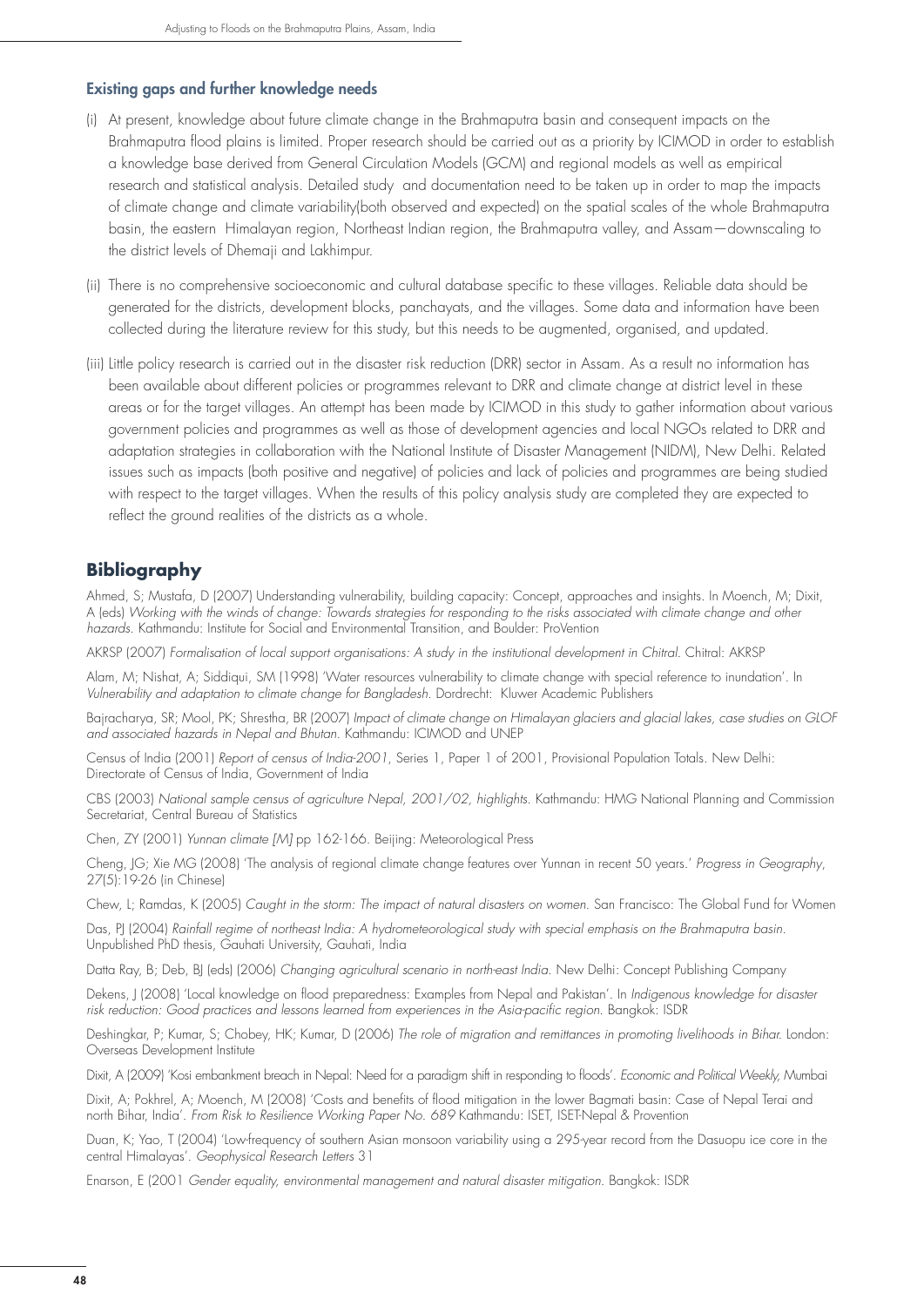Eriksson, M; Xu, J; Shrestha ,AB; Vaidya, RA; Nepal, S; Sandström, K (2009) *The changing Himalayas – Impact of climate change on water resources and livelihoods in the greater Himalayas.* Kathmandu: ICIMOD

GEAG (2007) Adaptive capacities of communities to cope with flood situation: A documentation of community based agricultural and *non-agricultural practices.* Gorakhpur: Gorakhpur Environmental Action Group

Goswami, DC; Das, PJ (2003) 'The Brahmaputra River, India: The eco-hydrological context of water use in one of world's most unique river systems.' *Ecologist Asia* 11 (1): 9-11

GOB (2009) *Economic Survey.* 2008-09. Patna: Government of Bihar

GOB (1994) *Report of the Second Irrigation Commission of Bihar.* Patna: Government of Bihar

Haserodt, C (1996) 'The geographical features and problems of Chitral: A short introduction'. In Israr-ud-Din, Bashir E (eds) *Proceedings of the Second Hindu-Kush Cultural Conference,* pp. 3-18. Karachi: Oxford University Press

He, YL; Zhang, YP; (2005) 'Climate change from 1960 to 2000 in the Lancang river valley, China'. *Mountain Research and Development* 25(4):341-348

Herbers, H (2008) 'The changing position of women in northern Pakistan: From agriculture producers to off farm employees'. In Israr-ud-Din (ed) *Proceedings of the Third Hindu-Kush Cultural Conference,* pp. 211-220. Karachi: Oxford University Press

HMG (1991) *Climatic records of Nepal of the year 1988*, 1989 and 1990. Kathmandu: Department of Hydrology & Meteorology

HMG (2005): *Statistical information on Nepalese agriculture, time series information*. Kathmandu: Agri-Business Promotion and Statistics Division, Ministry of Agriculture and Co-operatives

ICIMOD (1996) *Climatic and hydrological atlas of Nepal.* Kathmandu: ICIMOD

IPCC (2007b) 'Climate change 2007: Impacts, adaptation and vulnerability'. In Parry, ML; Canziani, OF; Palutikof, JP; van der Linden, PJ; Hanson, CE (eds) *Contribution of working Group II to the Fourth Assessment Report of the Intergovernmental Panel on Climate Change*, Cambridge (UK): Cambridge University Press

ISET (2008) *From research to capacity, policy and action, enabling adaptation to climate change for poor population in Asia through research, capacity building and innovation*, A report from the adaptation team to IDRC coordinated by ISET. Kathmandu: ISET-Nepal

Israr-ud-Din (2008) 'Chitral district: A Brief survey of resources, problems, constraints and future development'. In Israr-ud-Din (ed) *Proceedings of the Third Hindu-Kush Cultural Conference*, pp. 175-186. Karachi: Oxford University Press

IUCN (2004) *Chitral: A study in statecraft (1320-1969).* Karachi: IUCN Pakistan

IUCN (2005) *Socio-economic survey of selected villages in Shishikoh valley with special focus on chalghoza pine and its contribution to livelihoods*. Chitral: IUCN Chitral Publications

IUCN (2005) *Socio-economic condition and mechanism for water distribution in Kirmatabad, Mukhow.* Chitral: IUCN Chitral Publications

IWMI (2004) *Drought mitigation in Pakistan: Current status and options for future strategies*, Drought series Paper 3, Working Paper 85. Battaramulla, (Sri Lanka): International Water Management Institute. http://www.iwmi.cgiar.org/droughtassessment/fi les/pdf/WP%20 85.pdf

Jianchu, X; Shrestha, A; Vaidya, R; Eriksson, M; Hewitt, K (2007) *The melting Himalayas: Regional challenges and local impacts of climate change on mountain ecosystems and livelihoods.* Kathmandu: ICIMOD

Komino, T (2008) Indigenous coping mechanisms for disaster management in Mansehra and Battagram districts, North West Frontier Province (NWFP), Pakistan*.* In *Indigenous knowledge for disaster risk reduction: Good practices and lessons learned from experiences in the Asia-Pacific region*. Bangkok: ISDR http://www.unisdr.org/eng/about\_isdr/isdr-publications/19-Indigenous\_Knowledge-DRR/ Indigenous\_Knowledge-DRR.pdf

Kull, D; Singh, P; Chopde, S; Wajih, S (2008) *Evaluation cost and benefits of flood reduction under changing climatic conditions: The case of Rohini river basin, India,* Working Paper No. 4. Kathmandu: ISET, ISET-Nepal & Provention

Li, ZQ; Han, TD; Jing, ZF; Yang, HA; Jio, KQ (2003) 'A summary of 40-year observed variation facts of climate and glacier No.1 at headwater of Urumqi River, Tianshan, China'. *Journal of Glaciology and Geocryology* 2:117-123

Liu, JG; Li, SX; Ouyang, ZY; Tarn, C; Chen, XD (2008) *Ecological and socioeconomic effects of China's policies for ecosystem services*. *PNAS* 105(28):9477-9482

Ma, X; Xu, JC; Luo, Y; Aggarwal, SP; Li, JT (2009) 'Response of hydrological processes to land cover and climate change in Kejie watershed, Southwest China'. *Hydrological Process* 23:1179-1191

Ma, X; Xu, JC; Qian, J (2008) 'Water resource management in a middle mountain watershed: A case study in Xizhuang, Yunnan, China'. *Mountain Research and Development* 28(3/4):286-291

Moench, M (2006) 'Water, climatic variability and livelihood resilience: Concepts, fi eld insights and policy implications'. In *Adaptation to climate variability and change: Review of policies and programmes of government of India*. New Delhi: Winrock International India.

NRSA (1995) *India: Report on area statistics of landuse/landcover generated using remote sensing techniques,* 1995. Hyderabad: National Remote Sensing Agency

Peng, S (2004) *Rice yields decline with higher night temperature from global warming.* Manila: International Rice Research Institute.

Registrar General of India (2001) *Census of India.* New Delhi: Government of India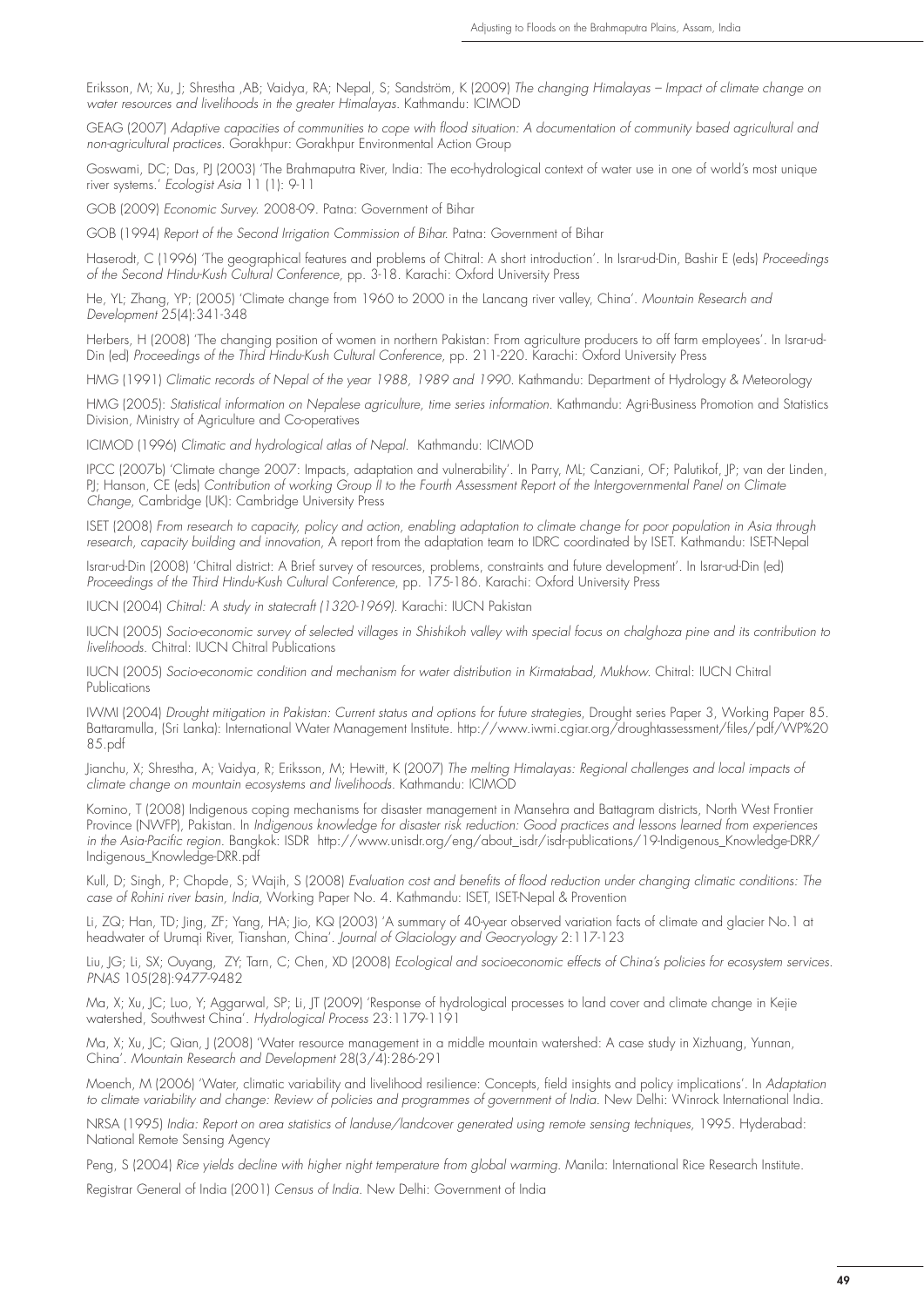Sarma, JN (2005) 'Fluvial process and morphology of the Brahmaputra river in Assam, India.' *Geomorphology* 70:226-256

Schipper, ELF; Burton, I (2009) 'Understanding adaptation: Origins, concepts, practice and policy'. In Schipper, ELS; Burton, I (eds) *The Earthscan reader on adaptation to climate change*. London: Earthscan Publications Ltd.

Shimpei, A (2007) 'Agricultural technologies of terraced rice cultivation in the Ailao Mountains, Yunnan, China'. *Asian and African Area Studies* 6(2):173-196

Shrestha, AB; Wake, CP; Mayewski, PA; Dibb, JE (1999) 'Maximum temperature trends in the Himalaya and its vicinity: An analysis based on temperature records from Nepal for the period 1971–94'*. Journal of Climate* 12:2775-2786

Singh, P; Bengtsson, L (2005) 'Impact of warmer climate on melt and evaporation for the rainfed, snow fed and glacier fed basins in the Himalayan region'. *Journal of Hydrology* 300:140-151

Singh, P (2003) *Colonising the rivers: Colonial technology, irrigation and flood control in north Bihar, 1850-1950*. PhD Thesis, Jawaharlal Nehru University, New Delhi, India

Sinha, CP (2008) 'Management of floods in Bihar', *Economic and Political Weekly*, September 6, 2008

Sinha, R (2008) 'Kosi: Rising waters, dynamic channels and human disasters'. *Economic and Political Weekly*, September 6, 2008

Song et al., (n.d.) *Rangeland resources and livelihoods in the Dimaluo Valley, Gongshan County, Yunnan, China.* Kunming (China): Center of Biodiversity and Traditional Knowledge (CBIK)

UNDP (2007) *Human development report: Fighting climate change, human solidarity in a divided world.* New York: United Nations Development Programme

Wood G; Shakil, S (2003) *Collective action: From outside to inside*, Proceedings of AKRSP Lessons Learned Exercise. Islamabad: AKRSP

WorldBank (2005) *Pakistan country water resources assistance strategy water economy: Running dry* Report No.34081-PK. Islamabad: World Bank, South Asia Region Agriculture and Rural Development. Unit http://siteresources.worldbank.org/PAKISTANEXTN/ Resources/PWCAS-Full.pdf

Xie, ME; Cheng, JG (2004) 'Characteristics and formation mechanism of weather disasters in Yunnan province'. *Scientia Geographica Sinica* 24 (6): 721-725

Xue, H (2005) *Assessing the role of risk in agro-pastoral livelihoods in Shangrila County, Northwest Yunnan Province*. Kunming (China) : Centre for Biodiversity and Indigenous Knowledge (CBIK).

Zhang, PZ; et al. (2008) 'A test of climate, sun, and culture relationships from an 1810-year Chinese cave record'. *Science* 322(5903):940-942

#### **Acronyms and abbreviations**

| ASRB          | Assam State Road Board                                   |
|---------------|----------------------------------------------------------|
| <b>BPL</b>    | below the poverty line                                   |
| <b>CWC</b>    | Central Water Commission                                 |
| DES           | Department of Economics and Statistics                   |
| <b>DRDA</b>   | District Rural Development Agency                        |
| <b>DRR</b>    | disaster risk reduction                                  |
| <b>GCM</b>    | <b>General Circulation Model</b>                         |
| <b>GLOF</b>   | glacial lake outburst flood                              |
| <b>ICIMOD</b> | International Centre for Integrated Mountain Development |
| <b>IGSSS</b>  | Indo Global Social Service Society                       |
| <b>IMD</b>    | India Meteorological Department                          |
|               |                                                          |
| <b>IPCC</b>   | Inter-Governmental Panel for Climate Change              |
| <b>LDOF</b>   | landslide dam outburst flood                             |
| <b>NEFA</b>   | North East Frontier Agency                               |
| <b>NGO</b>    | non-government organisation                              |
| <b>NIDM</b>   | National Institute of Disaster Management                |
| <b>NREGA</b>  | National Rural Employment Guarantee Act                  |
| <b>PAD</b>    | People's Action for Development                          |
| <b>PRA</b>    | participatory rural appraisal                            |
| RCC           | reinforced concrete                                      |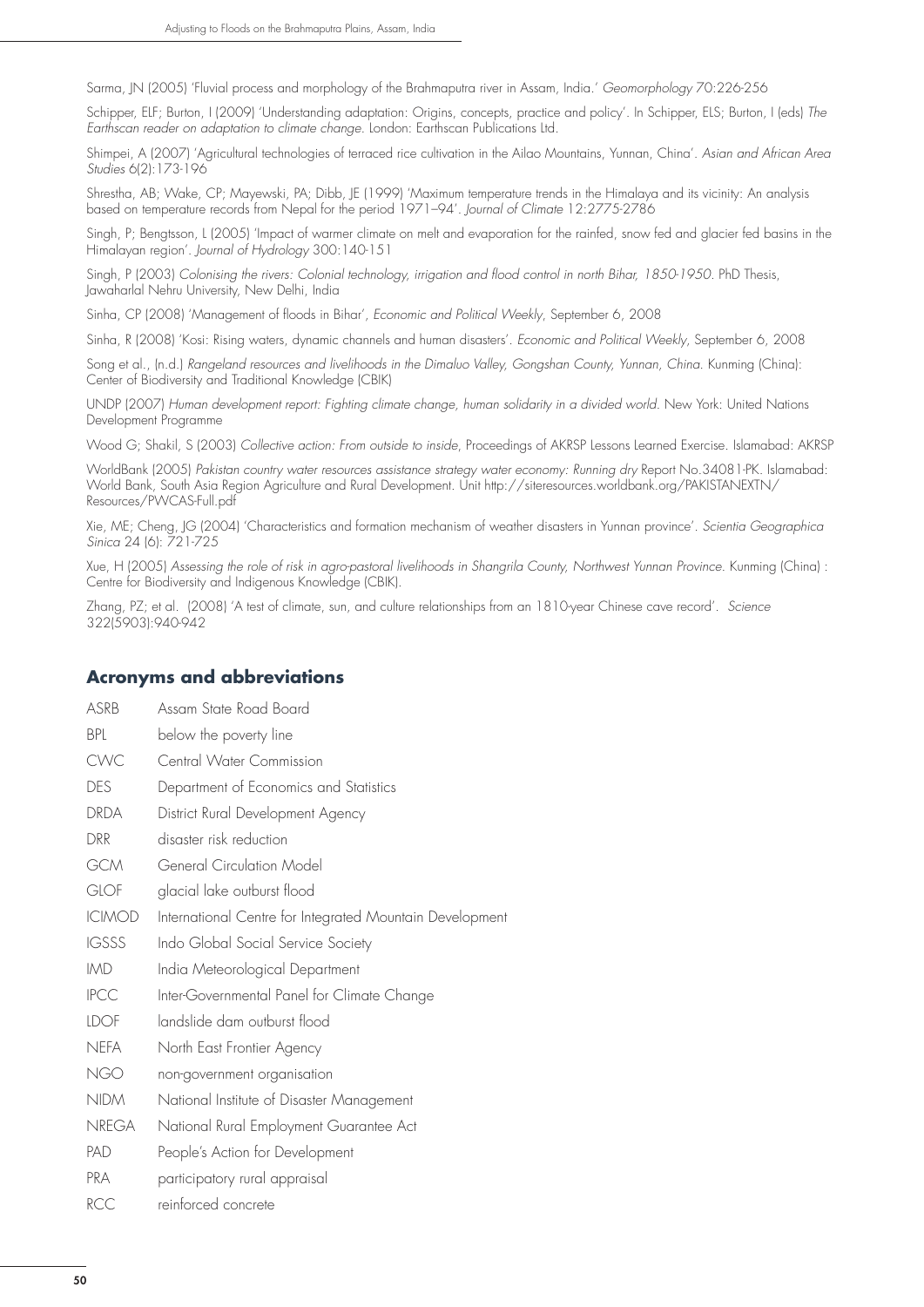R&R relief and rehabilitation RRA rapid rural appraisal SC scheduled caste SHG self help group TMPK Takam Mishing Porin Kebang

## **Local terms**

Ali Ai Ligang: The most important colourful Spring Festival of the Mishing community which is held every year on the first Wednesday of the month of 'Ginmur Polo', i.e.,the Assamese month of Fagun (approximately from mid February to mid March in the English calendar). The community observes this festival to appease mother earth and their forefathers and mark the sowing of the new seeds. 'Ali' means root or seed; 'Ai' or 'yai' means fruit, and 'Ligang' means sowing. Thus Ali-Ai-Ligang refers to the ceremonial sowing of paddy which starts on a Wednesday

Aniruddha Deva: Aniruddha Deva was the spiritual leader of the Mayamaria community or the Mattaks who propounded another school of the Vaishnavite religion after Srimanta Sankardeva.

Apong is traditional rice beer, a delicacy for the Mishing community.

Bhur refers to a rectangular raft made of banana tree stumps which is ubiquitous in all flood prone areas in Assam. It provides an immediate means of transport on water during floods.

Bolia Pani: 'Bolia' means mad and 'pani' means water: Bolia pani is also used to indicate a situation when rivers carry a heavy discharge of water and flood the banks suddenly as if the river has become mad.

Bortop: A Bortop is a cannon which was used in the latter part of Ahom rule.

Chang Ghar: Chang means a platform and ghar mean a house. A chang ghar is a typical Mishing dwelling built on stilts of bamboo or wood (now-a-days with RCC pillars)

Chapori: Another name in Assamese for the char.

Char: Char refers to mid-river islands that are usually of temporary or seasonal nature in existence, e.g., those in the river Brahmaputra in Assam and Bangladesh.

Chariali: An Assamese word meaning a junction of four roads heading in different directions or a crossing of four roads from different directions.

Dabaru Puja: A religious ritual of the Mishing community

Donyi-Polo: The Mishing consider themselves to be descendants of the sun and the moon gods. They regard Polo (moon) as their father while Donyi (sun) is their mother. They are always worshipped at any ceremony, before business, or in necessity or need.

Jaluwoi refers to a person skilled in catching fish by using a net.

Mahaldar: (Usually a lease owner or a contractor in the context of fishing) A person who hires a fishery, or a water body or a river, on lease from the state or district authorities and in return enjoys the right to fish and sell the catch for. He can sublease part of the fishery to other contractors.

Mayamoria: A small community of people also known as the Mattaks confined mainly to eastern Assam. They organised a rebellion during the Ahom rule protesting against the religious hegemony of the Ahom kings.

Namghar: The Namghar is a traditional community prayer house or hall and an important socioreligious institution of Assamese society: a contribution of the Neo-Vaishnavite religion propounded by Saint Sankardeva in the 15th and 16th century.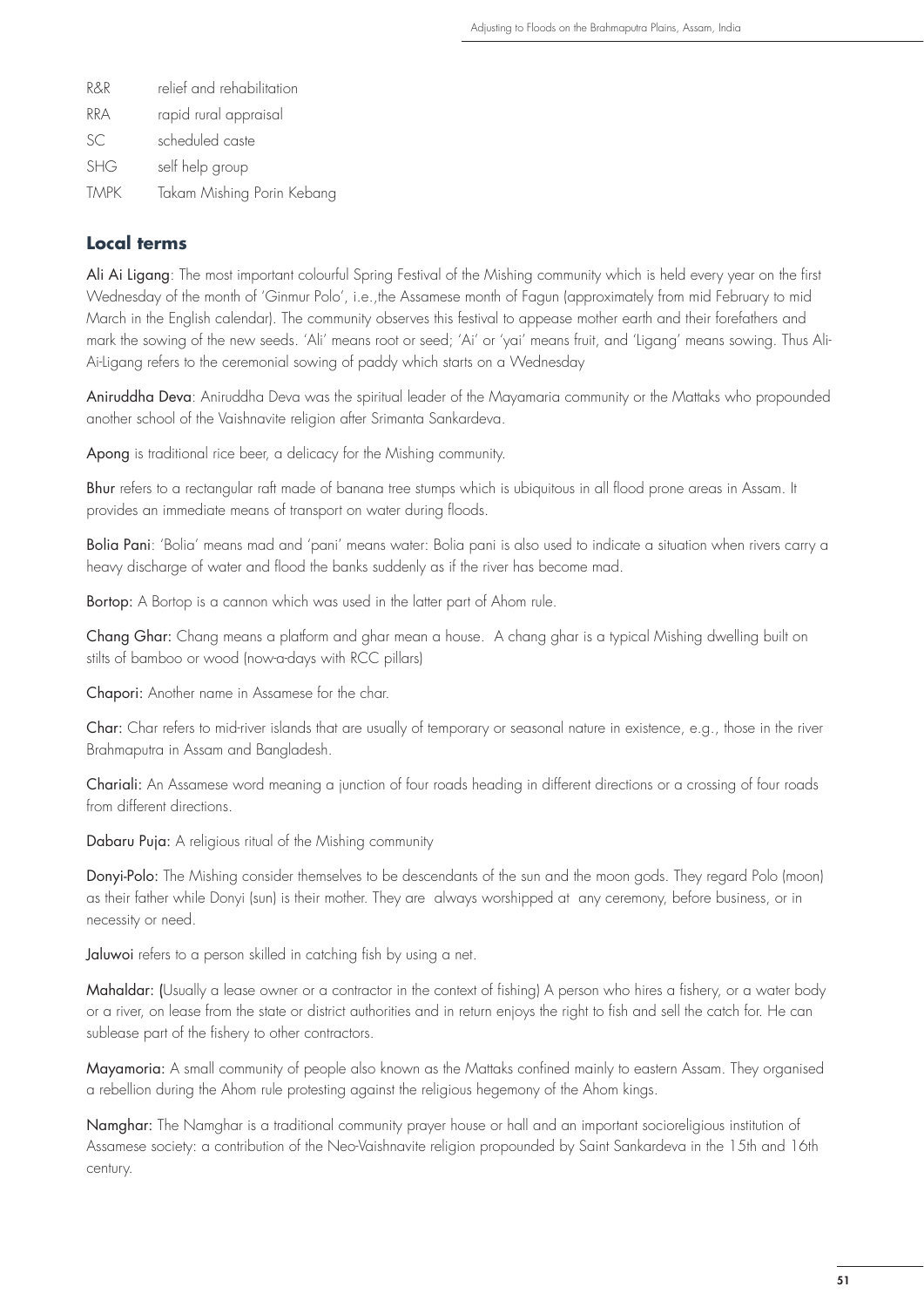Pahar Bhanga Pani: Pahar means hills, bhanga means to break, and pani means water. It means water that gushes out of the hills as if breaking the hills apart, often referring to the deluge of a flash flood caused by cloudbursts or heavy rains or landslide dam outburst floods in the hills of Arunachal Pradesh (Himalayas)

Panchayat: The Panchayat is the village-level constitutional agency in India for local governance and its members are elected by the people of rural areas.

Srimanta Sankar Deva (1449-1568): A great saint-scholar, playwright, socioreligious reformer, Srimanta Sankar Deva is a colossal figure in the cultural and religious history of Assam. He provided a thread of unity to Assam straddling two major kingdoms (Ahom and Koch kingdoms). He is the person who founded the bedrock of Assamese culture and literature building on past literary activities. His biggest contribution was the new religion he had propounded that gave shape to a set of new values and social synthesis. The religion he preached called 'Mahapuruxiya Dharma' was part of the Bhakti movement then flourishing in India. It is practised by a large population, and Sattras (monasteries) that he and his followers established continue to flourish and sustain his legacy of the Neo-Vaisnavite Movement. His literary and artistic contributions are living traditions in Assam today.

Srimanta Sankar Dev Sangha: Srimanta Sankardev Sangha, the largest sociocultural and religious organisation in the North-east was set up in Nagaon district of Assam in 1930 with the aim to perpetuate the 'Ek Saran Nam Dharma', the egalitarian spirit of the new Vaishanvite religion propounded by Srimanta Sankardeva. It runs schools promoting spiritual education, dance forms, music, and literature created by Sankaradeva.

Uram Festival: A religious festival of the Mishing community

Other local terms and local seed varieties are explained in the text.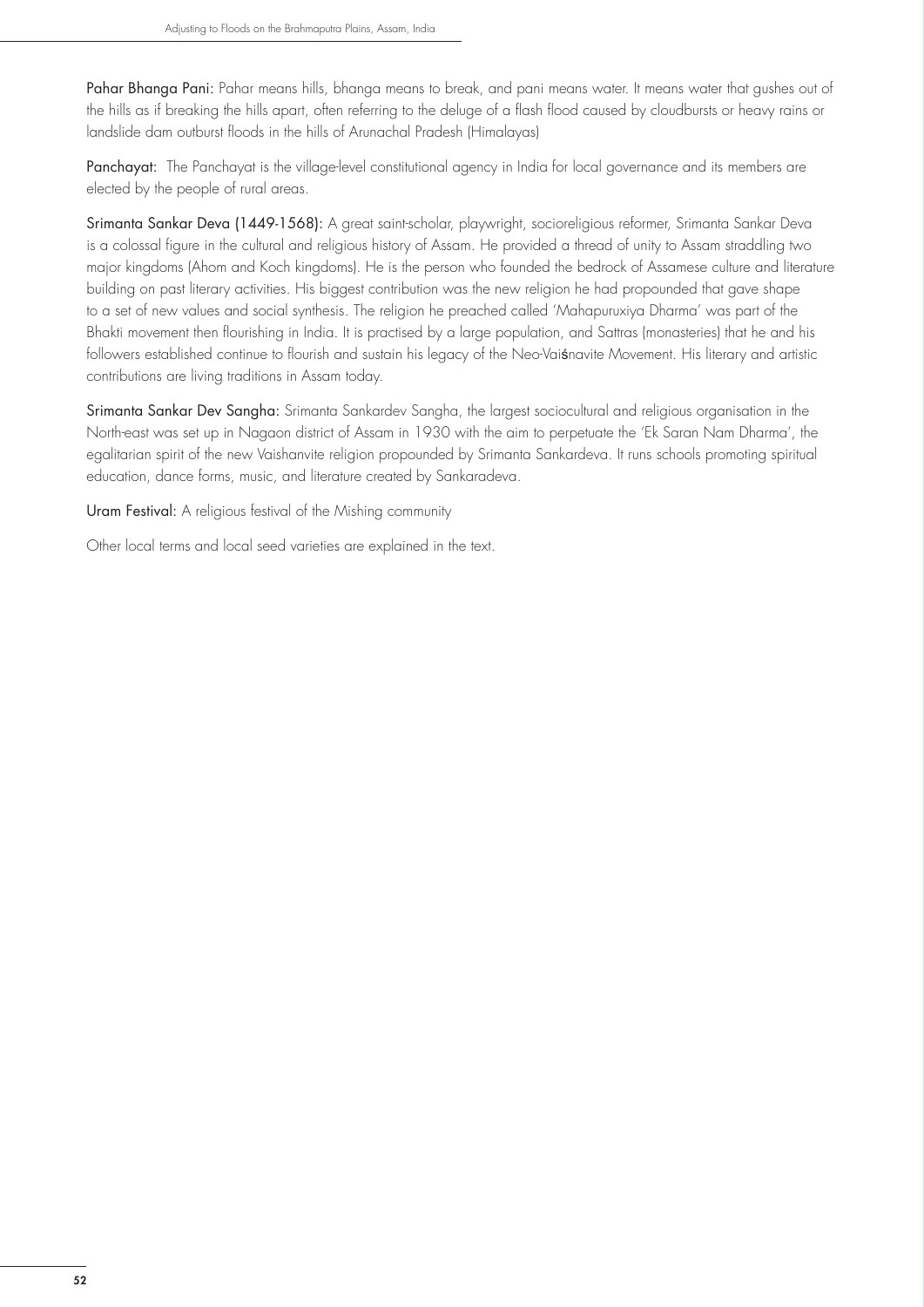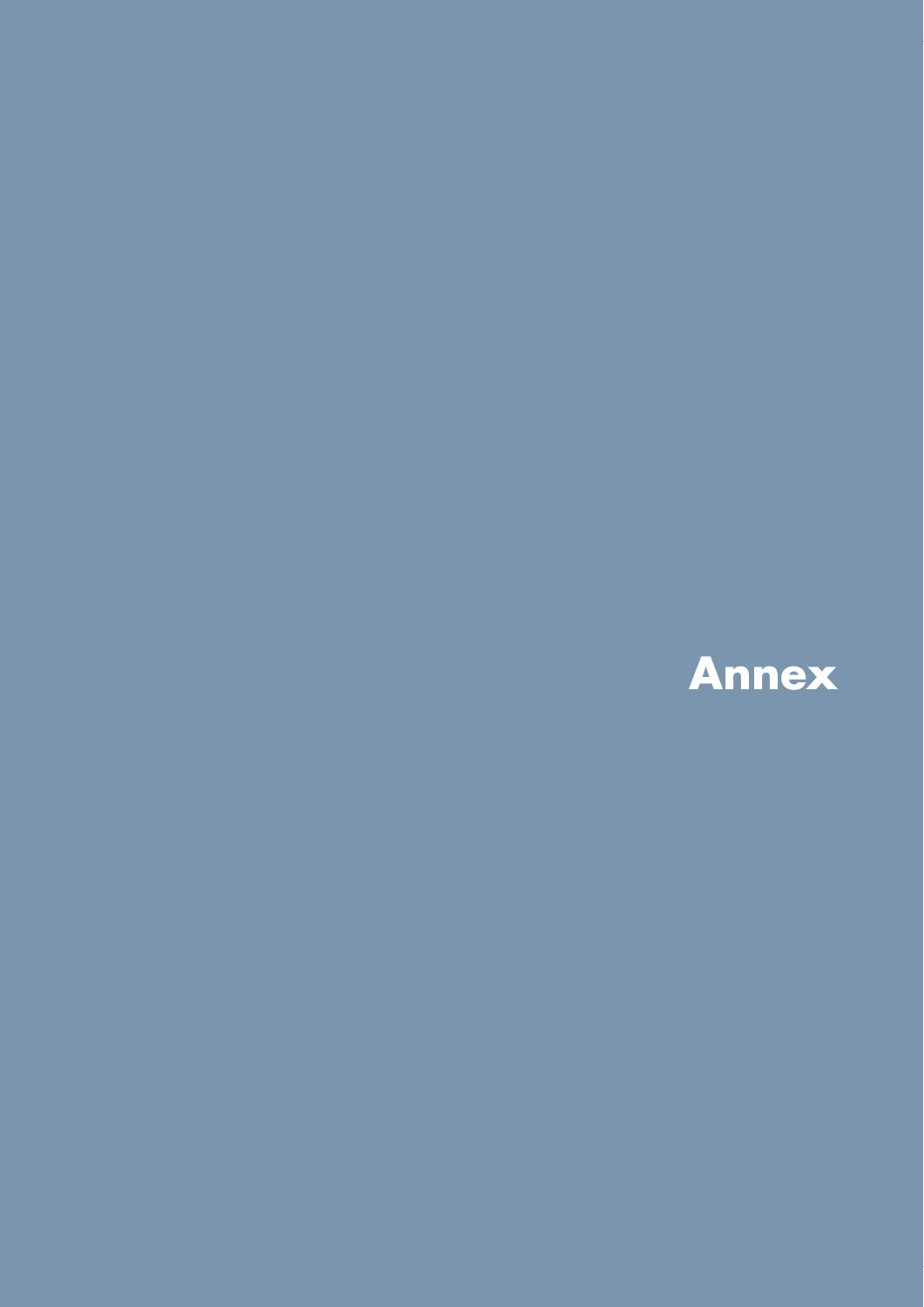## Annex: **Details of research methods**

| Month              | Week                          | <b>Activity</b>                                                                                                                                                                |
|--------------------|-------------------------------|--------------------------------------------------------------------------------------------------------------------------------------------------------------------------------|
| June               | Week 1                        | First communication regarding the project from ICIMOD                                                                                                                          |
| June               | Week 2                        | Participation in the inception workshop at ICIMOD and conceptualisation of the field campaign                                                                                  |
| June               | Week 3                        | Reporting to the project implementing agency (Aaranyak) by team leader about organisation of<br>the project and the ToR                                                        |
| July               | <b>Week 1-2</b>               | Formation of field team with Team leader, one RA and two Project Assistants, visit of team leader<br>to some probable field sites and interaction with probable local partners |
| July               | Week 3-4                      | Orientation of field team                                                                                                                                                      |
| July               | Week 4                        | Official endorsement of the Letter of Agreement (LoA) and ToR by ICIMOD and Aaranyak                                                                                           |
| August             | Week 1-4                      | Visit to different probable project sites with research associates; RRA, site identification                                                                                   |
| August-September   | Whole two<br>months           | Stock taking of literature                                                                                                                                                     |
| August             | Week 1-4                      | Building local network of partner organisations and facilitators                                                                                                               |
| September-February | All weeks                     | Actual field work in two sites; viz., participatory research- phase-I                                                                                                          |
| January            | Week 4                        | Presentation of preliminary results by team leader at the National Institute of Disaster<br>Management (NIDM), New Delhi                                                       |
| February           | Week 1                        | Presentation of project results in the Delhi Sustainable Development Summit (DSDS)-2009                                                                                        |
| February           | Week 2                        | Interaction of field team with visiting experts from ICIMOD; joint field work                                                                                                  |
| February           | Week 3-4                      | Analysis of field data and writing of first draft report, submission of report to ICIMOD                                                                                       |
| March              | Week 1-2                      | Participation in report back workshop at Dhulikhel                                                                                                                             |
| March              | Week 3-4                      | Further literature review                                                                                                                                                      |
| April-June         | All weeks                     | Field work - Phase-II                                                                                                                                                          |
| April              | Week 4                        | Tour of field sites with policy expert consultant and NIDM policy team                                                                                                         |
| June               | Week 1-2                      | Field work with participation of ICIMOD expert and film team                                                                                                                   |
| June               | Week 4                        | Survey of flood situation by local field team                                                                                                                                  |
| June- July         | June week 4 to<br>July week 2 | Writing the second draft of the report                                                                                                                                         |
| July               | Week 4                        | Presentation of progress and summary of results in Aaranyak research seminar                                                                                                   |

## Table A1: **Step by step and chronological approach to the research**

Number of field visits: 10 times (for 2 sites) in the two phases; Field days: At least 100 days for both sites covered by different field team members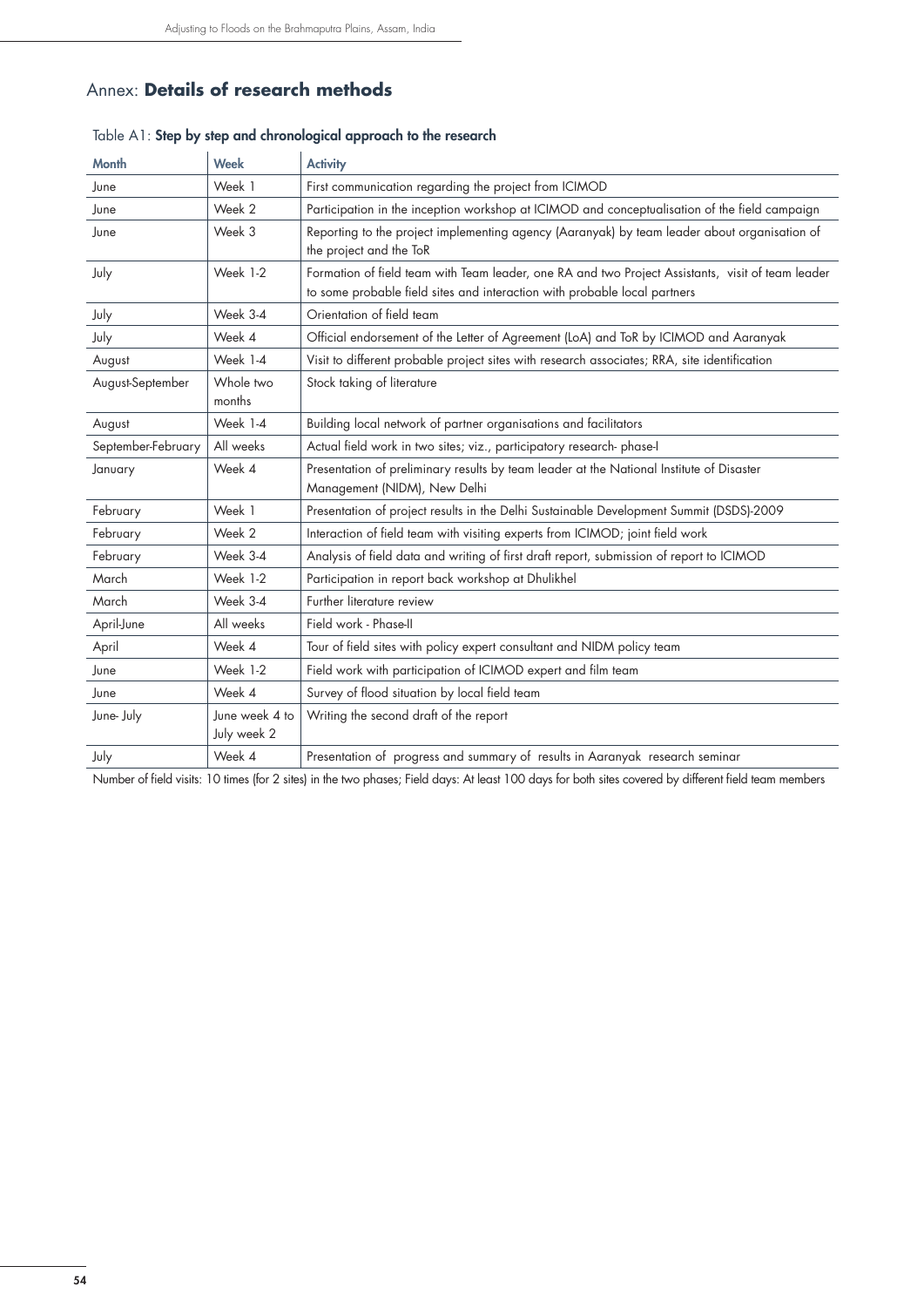| <b>PRA</b> method                                                                                            | Number of events |              |                | Number of<br>participants |         |         | <b>Ethnic</b><br>representation | Gender<br>representation                               |                        |
|--------------------------------------------------------------------------------------------------------------|------------------|--------------|----------------|---------------------------|---------|---------|---------------------------------|--------------------------------------------------------|------------------------|
|                                                                                                              | Majgaon          | Matmora      | Total          | Majgaon                   | Matmora | Total   | Majgaon                         | Matmora                                                |                        |
| <b>Transect walk</b>                                                                                         | 7                | 12           | 19             | 36                        | 62      | 98      | Ahom- $23$<br>Chutiya-13        | Mishing-32;<br>SC-20;Brahmin-<br>4;Bihari-6            | Women(33),<br>Men(65)  |
| Focus group                                                                                                  | 16               | 22           | 38             | 132                       | 156     | 288     | Ahom-78,<br>Chutiya-54          | Mishing-<br>74; SC-56;<br>Brahmin-12;<br>Bihari-14     | Women(92),<br>Men(64)  |
| Community<br>meeting                                                                                         | $\overline{4}$   | 4            | 8              | 97                        | 128     | 225     | Ahom-55<br>Chutiya-42           | Mishing-67; SC-<br>47; Brahmin-6;<br>Bihari-8          | Women(130),<br>Man(95) |
| Key informant<br>interview                                                                                   | 8                | 12           | 20             | 8                         | 12      | 20      | Ahom-5<br>Chutiya-3             | Mishing-6;<br>$SC-4;$<br>Brahmin-1;<br><b>Bihari-1</b> | Women(8),<br>Men(12)   |
| Semi-structured<br>interview<br>(household<br>survey with<br>semi-structured<br>questionnaire) in<br>phase-l | $17*$            | $37*$        | $54*$          | $17**$                    | $37**$  | $46***$ | Ahom-11<br>Chutiya-6            | Mishing-20; SC-<br>13; Brahmin-2;<br>Bihari-2          | Woman(17),<br>Men(30)  |
| Resource mapping                                                                                             | 16               | 27           | 43             | 86                        | 140     | 226     | Ahom-27<br>Chutiya-16           | Mishing-33; SC-<br>36; Brahmin-6;<br>Bihari-11         | Women(32),<br>Men(24)  |
| Historical timeline<br>& trend analysis                                                                      | $\mathbf{1}$     | $\mathbf{1}$ | $\overline{2}$ | 25                        | 15      | 37      | Ahom-13<br>Chutiya-12           | Mishing 15                                             | Women(16),<br>Men(21)  |
| Informal<br>discussion/chat                                                                                  | 15               | 20           | 35             | Not<br>recorded           | NR      | NR      | NR                              | <b>NR</b>                                              | NR                     |

## Table A2: **Details of PRA exercises**

\*Number of households visited; \*\*Number of respondents on behalf of the households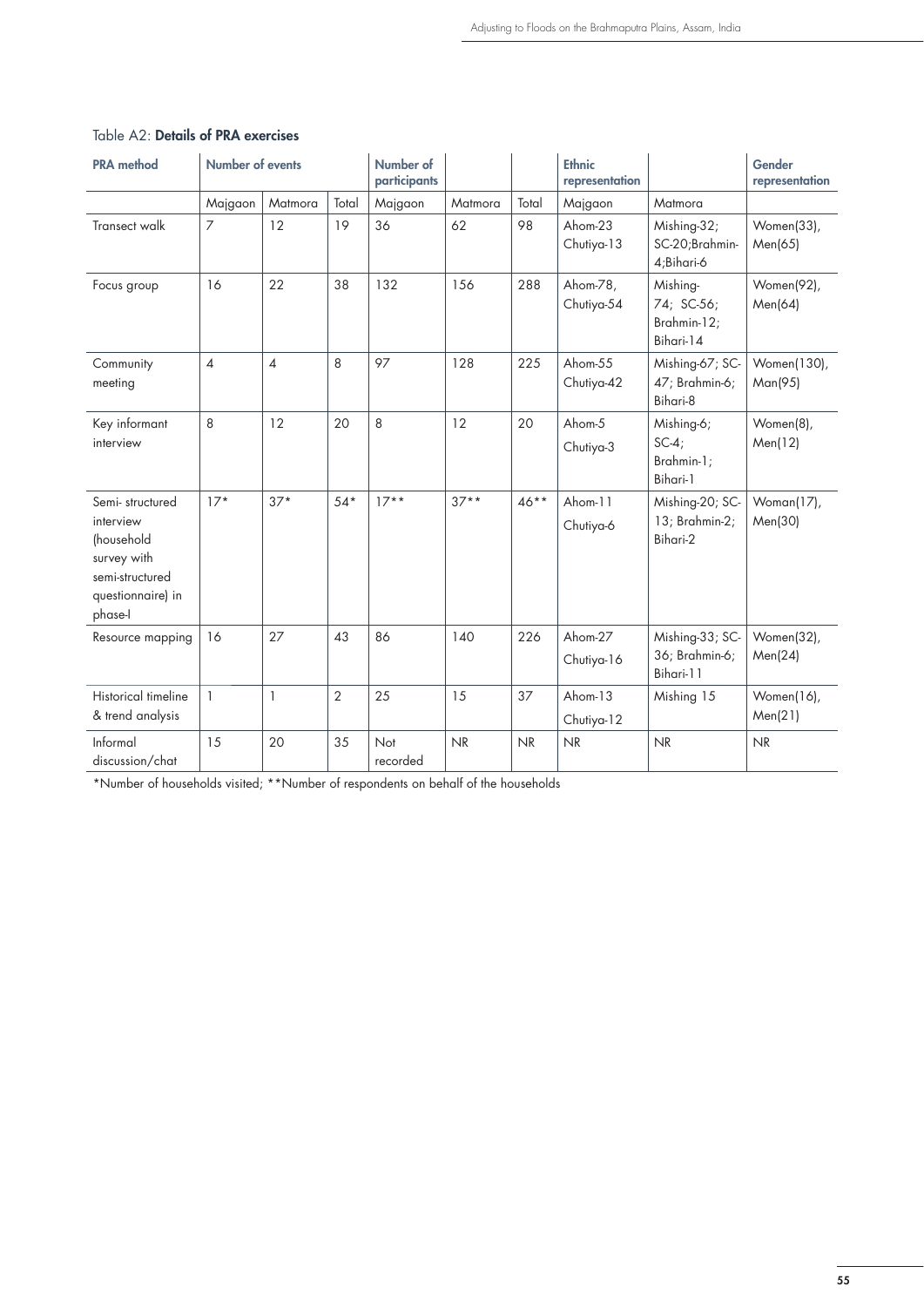| Year                                   | 2008        | 2008             | 2008             | 2008           | 2009            | 2009         | 2009  | 2009       | 2009           | 2009        | <b>Total</b>    |
|----------------------------------------|-------------|------------------|------------------|----------------|-----------------|--------------|-------|------------|----------------|-------------|-----------------|
| Month                                  | September   | October          | November         | December       | January         | February     | March | April      | May            | June        |                 |
| PRA type                               |             |                  |                  |                |                 |              |       |            |                |             |                 |
| <b>Transect Walk</b>                   | <b>MMM</b>  | M                | M                |                | M               |              |       |            |                | M           | 7M              |
|                                        | <b>TT</b>   | TT               | Τ                |                | Τ               |              |       | TT         | <b>TTT</b>     | T           | 12T             |
| <b>Focused Group</b>                   | <b>MM</b>   | <b>MM</b>        | M                | M              | <b>MM</b>       | <b>MM</b>    |       | <b>MM</b>  | <b>MM</b>      | <b>MM</b>   | 16M             |
|                                        | <b>TT</b>   | <b>TTT</b>       | TT               | Τ              | <b>TTT</b>      | TT           |       | TT         | <b>TTT</b>     | <b>TTTT</b> | 22T             |
| Community                              | M           | M                |                  |                |                 | M            |       | M          |                |             | 4M              |
| Meeting                                | T           | Τ                |                  |                |                 | T            |       | T          |                |             | 4T              |
| Key Informant                          | <b>MM</b>   | M                | M                |                | M               | M            |       | M          | M              |             | 8M              |
| Interview                              | <b>TTT</b>  | Τ                | T                | Τ              | <b>TTT</b>      | Τ            |       | T          | Τ              |             | 12T             |
| Semi-structured                        |             | <b>MMMM</b>      | <b>MMMMM</b>     | <b>MMMMM</b>   | <b>MMM</b>      |              |       |            |                |             | 17 <sub>M</sub> |
| Interview                              |             | <b>TTTTTTTTT</b> | <b>TTTTTTTTT</b> | TTTTTTTT       | <b>TTTTTTTT</b> | <b>TTTTT</b> |       |            |                |             | 37T             |
| (Household<br>survey with              |             |                  |                  |                |                 |              |       |            |                |             |                 |
| semi-structured<br>questionnaire)      |             |                  |                  |                |                 |              |       |            |                |             |                 |
| Resource                               | <b>MM</b>   | <b>MM</b>        | M                |                | <b>MM</b>       | <b>MM</b>    |       | <b>MM</b>  | <b>MMM</b>     | <b>MM</b>   | 16M             |
| mapping                                | <b>TT</b>   | <b>TTT</b>       | TT               | TT             | <b>TTT</b>      | <b>TTTT</b>  |       | <b>TTT</b> | <b>TITTT</b>   | <b>TTT</b>  | 27T             |
| Historical                             |             |                  |                  |                |                 |              |       |            |                | M           | 1M              |
| Timeline & Trend<br>Analysis           |             |                  |                  |                |                 |              |       |            |                | Τ           | 1T              |
| Informal                               | <b>MMMM</b> | <b>MM</b>        | <b>MM</b>        | M              | <b>MM</b>       | <b>MM</b>    |       | M          | M              |             | 15M             |
| Discussion/Chat                        | <b>TTTT</b> | <b>TTT</b>       | <b>TT</b>        | TT             | <b>TTTT</b>     | <b>TTT</b>   |       | T          | T              |             | <b>20T</b>      |
| Total no of<br>exercises in a<br>month |             |                  |                  |                |                 |              |       |            |                |             |                 |
| Majgaon                                | 14          | 13               | 11               | $\overline{7}$ | 11              | 8            |       | 7          | $\overline{7}$ | 6           | 84              |
| Matmora                                | 14          | 21               | 16               | 15             | 21              | 16           |       | 10         | 13             | 9           | 135             |
| Total                                  | 28          | 34               | 27               | 22             | 32              | 24           |       | 17         | 20             | 15          | 221             |

#### Table A3: **Monthly distribution of different types of PRA exercises conducted during the study period**

'M' refers to an exercise carried out in Majgaon while 'T' refers to one in Matmora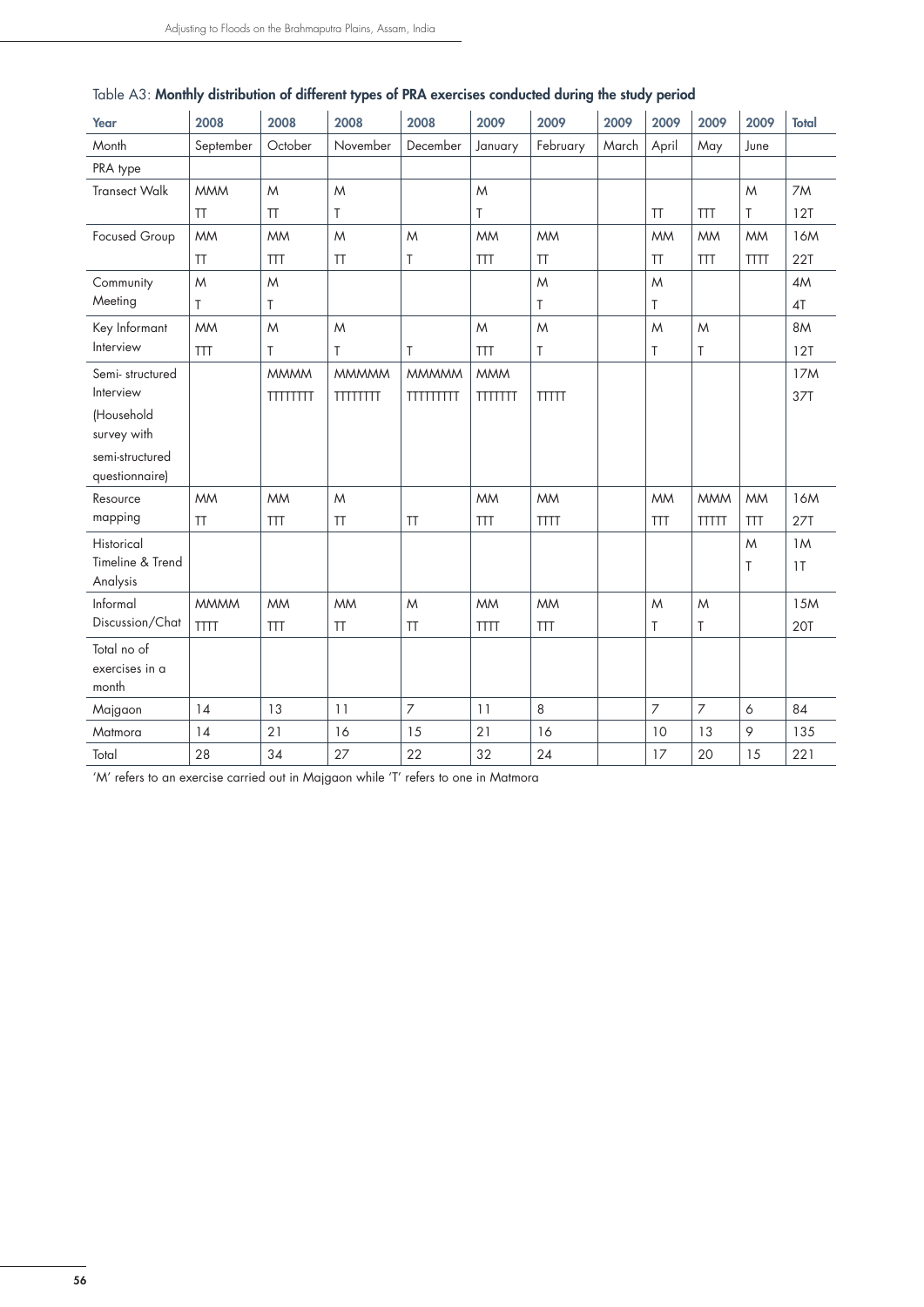Adjusting to Floods on the Brahmaputra Plains, Assam, India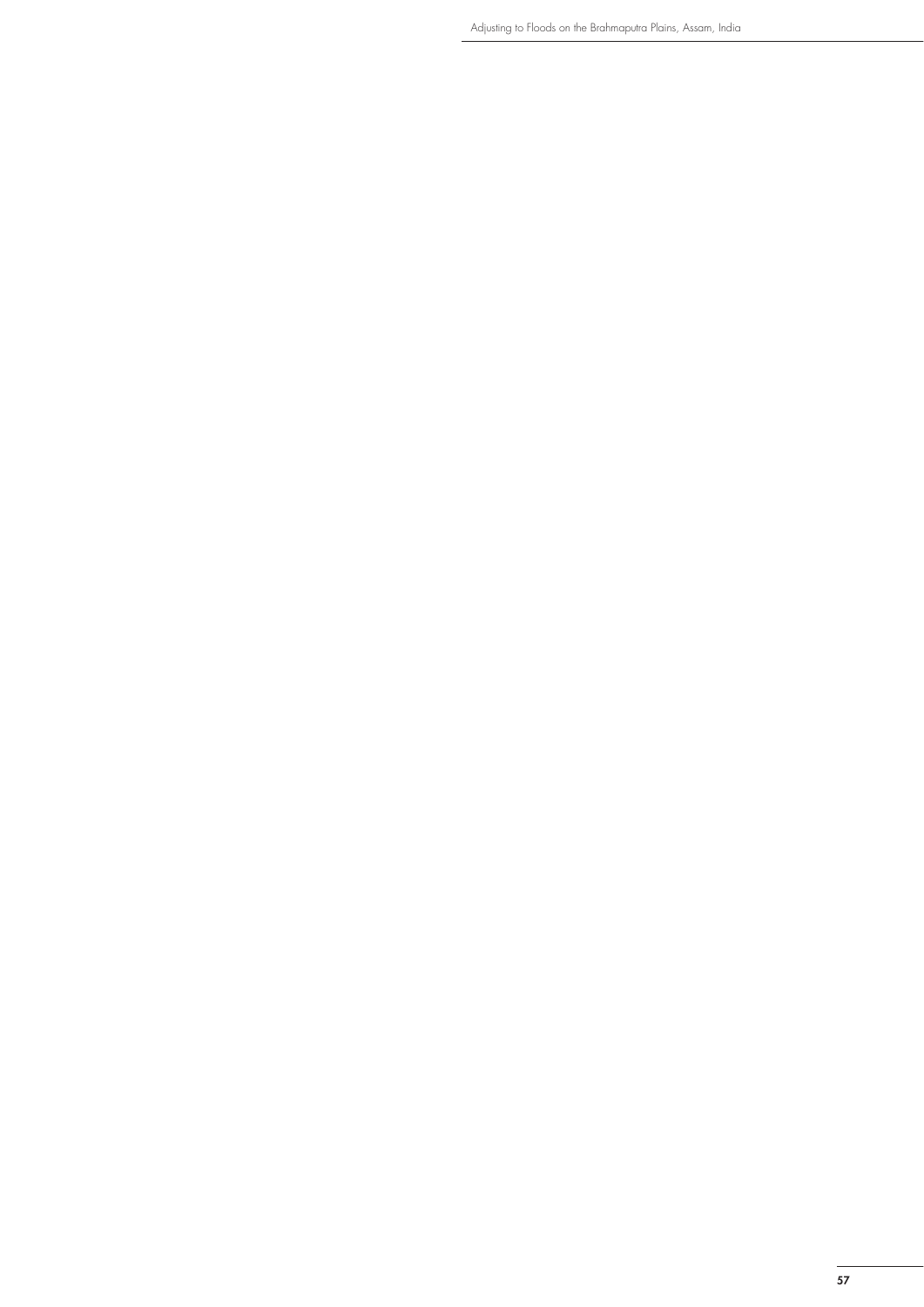#### **Acknowledgements**

This report is one case study out of five studies of local responses to climate related water stress and floods. The case studies were carried out between June 2008 and September 2009 as part of the two projects 'Too much water, too little water – adaptation strategies to climate-induced water stress and hazards in the greater Himalayan region', funded by the Swedish International Development Cooperation Agency (Sida), and 'Himalayan climate change impact and adaptation assessment' (HICIA), funded by the Norwegian Ministry of Foreign Affairs. This financial support from Sweden and Norway, which enabled important field work leading to findings on climate change and adaptation based on evidence, is gratefully acknowledged.

#### **Production team**

Mats Eriksson (Team leader) Julie Dekens (Project coordinator) Vijay Khadgi (Project assistant) Greta Pennington Rana (Consultant editor) A Beatrice Murray (Senior editor) Punam Pradhan (Layout and design) Asha Kaji Thaku (Editorial assistance)

**Photos:** Keshaba Krishna Chatradhara (Bhai), Partha J Das, Dinesh Deokota, Nirupam Hazarika

**Figures 4 and 6:** Maps prepared by Sarat Phukan

#### **Publication details**

Published by International Centre for Integrated Mountain Development GPO Box 3226, Kathmandu, Nepal

#### **Copyright © 2009** ICIMOD

All rights reserved, published 2009

This publication may be reproduced in whole or in part and in any form for educational or non-profit purposes without special permission from the copyright holder, provided acknowledgement of the source is made. ICIMOD would appreciate receiving a copy of any publication that uses this publication as a source. No use of this publication may be made for resale or for any other commercial purpose whatsoever without prior permission in writing from ICIMOD.

The views and interpretations in this publication are those of the author(s). They are not attributable to ICIMOD and do not imply the expression of any opinion concerning the legal status of any country, territory, city or area of its authorities, or concerning the delimitation of its frontiers or boundaries, or the endorsement of any product.

This publication is available in electronic form at www.books.icimod.org.

**Citation:** Das, P; Chutiya, D; Hazarika, N (2009) Adjusting to floods on the Brahmaputra plains, Assam, India. Kathmandu: ICIMOD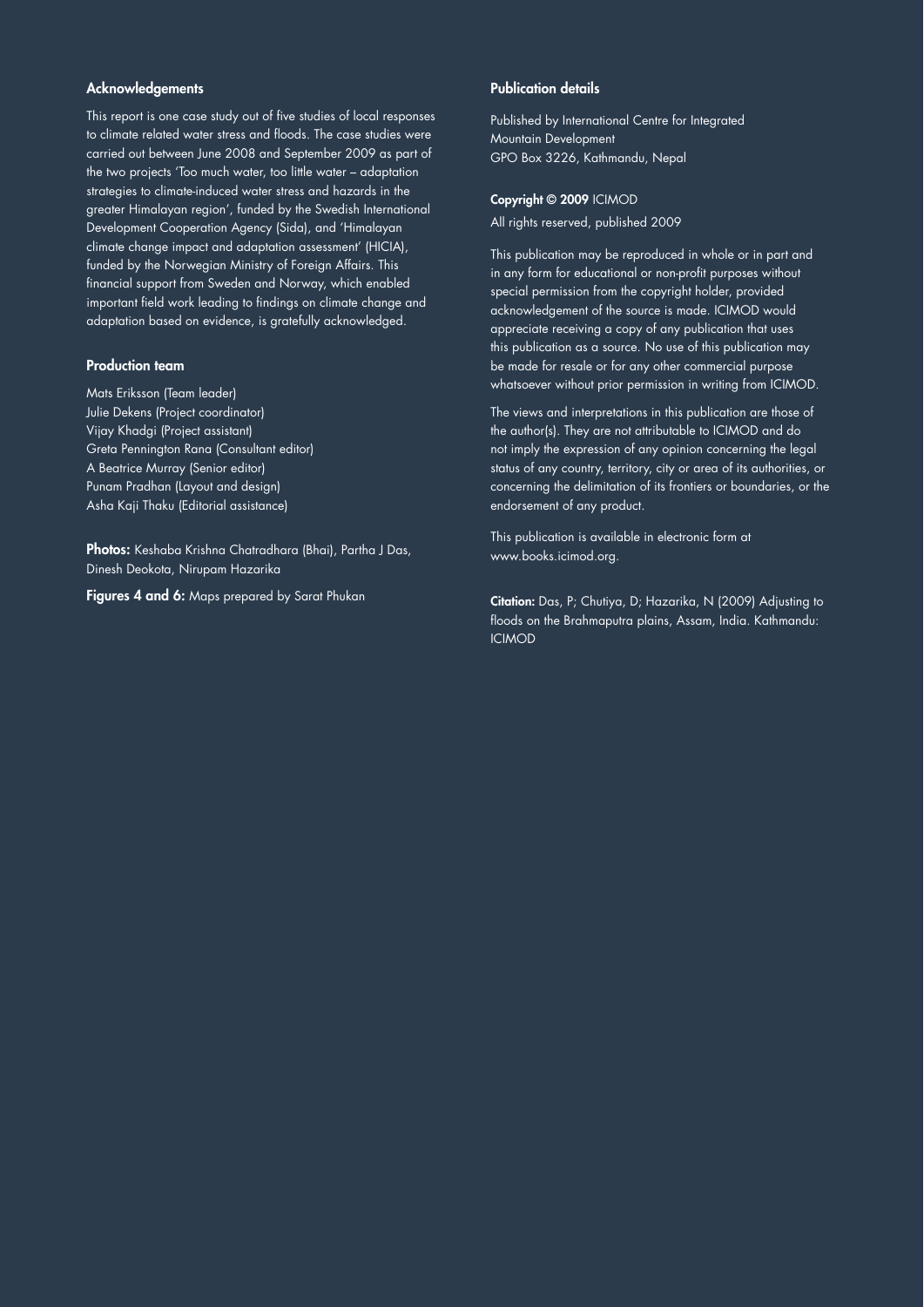# About ICIMOD

The International Centre for Integrated Mountain Development, ICIMOD, is a regional knowledge development and learning centre serving the eight regional member countries of the Hindu Kush-Himalayas – Afghanistan, Bangladesh, Bhutan, China, India, Myanmar, Nepal, and Pakistan – and based in Kathmandu, Nepal. Globalisation and climate change have an increasing influence on the stability of fragile mountain ecosystems and the livelihoods of mountain people. ICIMOD aims to assist mountain people to understand these changes, adapt to them, and make the most of new opportunities, while addressing upstream-downstream issues. We support regional transboundary programmes through partnership with regional partner institutions, facilitate the exchange of experience, and serve as a regional knowledge hub. We strengthen networking among regional and global centres of excellence. Overall, we are working to develop an economically and environmentally sound mountain ecosystem to improve the living standards of mountain populations and to sustain vital ecosystem services for the billions of people living downstream – now, and for the future.